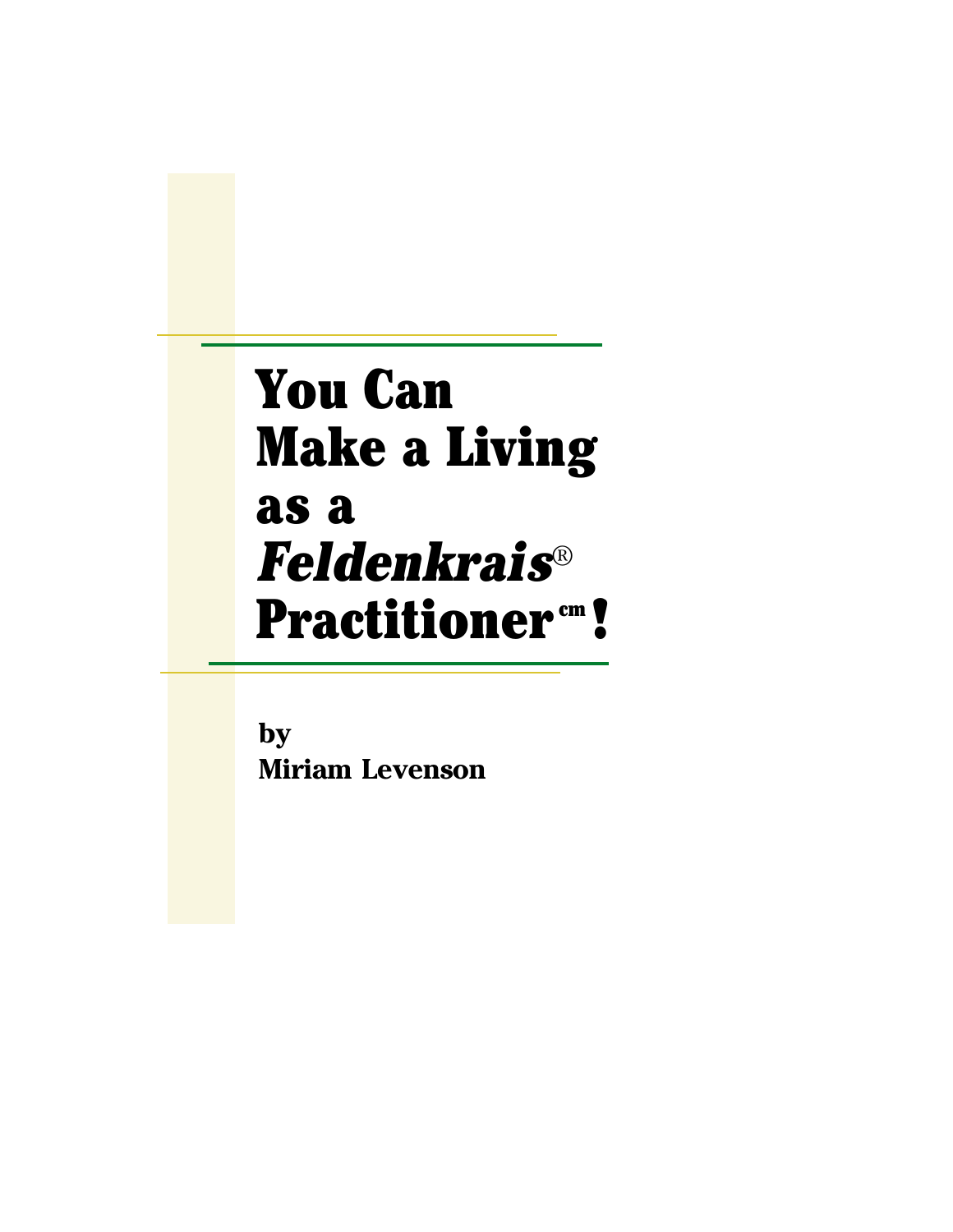### **Copyright**

<span id="page-1-0"></span>Copyright 2002 by Miriam Levenson. All rights reserved. No part of this book may be reproduced or transmitted in any form, by any means, (electronic, photocopying, recording, or otherwise) without the prior written permission of the author. No liability is assumed with respect to the use of the information contained within. Although every precaution has been taken, the author assumes no liability for errors or omissions. Neither is any liability assumed for damages resulting from the use of the information contained herein.

Feldenkrais®, Feldenkrais Method®, Awareness Through Movement(R), Functional Integration® are registered trademarks of the Feldenkrais Guild of North America. Feldenkrais Practitioner<sup>cm</sup> and Feldenkrais Teacher<sup>cm</sup> are registered certification marks of the Feldenkrais Guild of North America.

Miriam Levenson <http://www.effortlessaction.com> [miriam@effortlessgardening.com](mailto:miriam@effortlessgardening.com)

Phone numbers: toll-free in US 866.394.2733 Belgium, ++32.9.272.8082.

ebook designed by [ebookgraphics.com](http://www.ebookgraphics.com/infodesign/infodesign.html)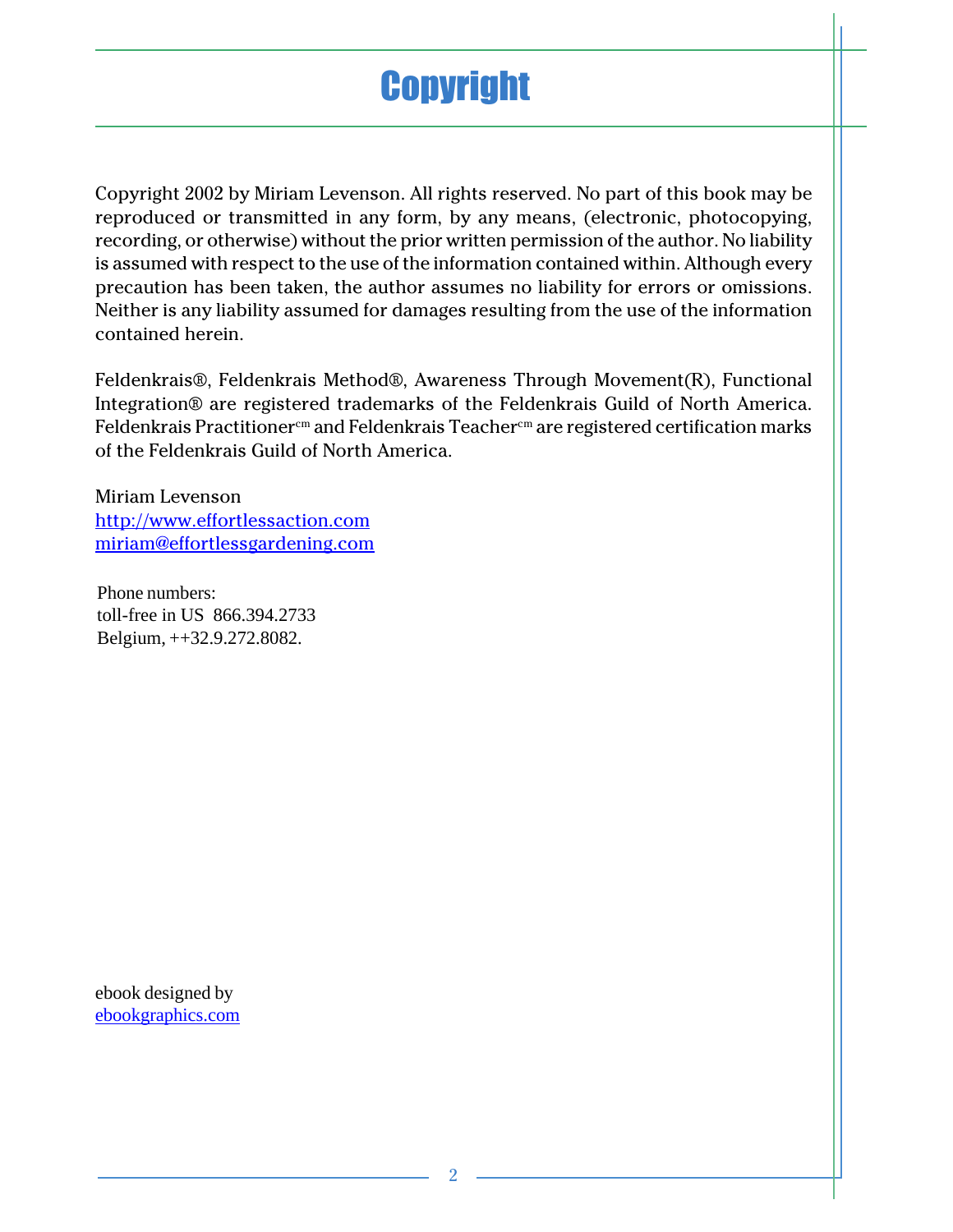### **Table of Contents**

#### **Part One: Getting Started**

#### **Part Two: Marketing**

### **Part Three: Finding Neutral**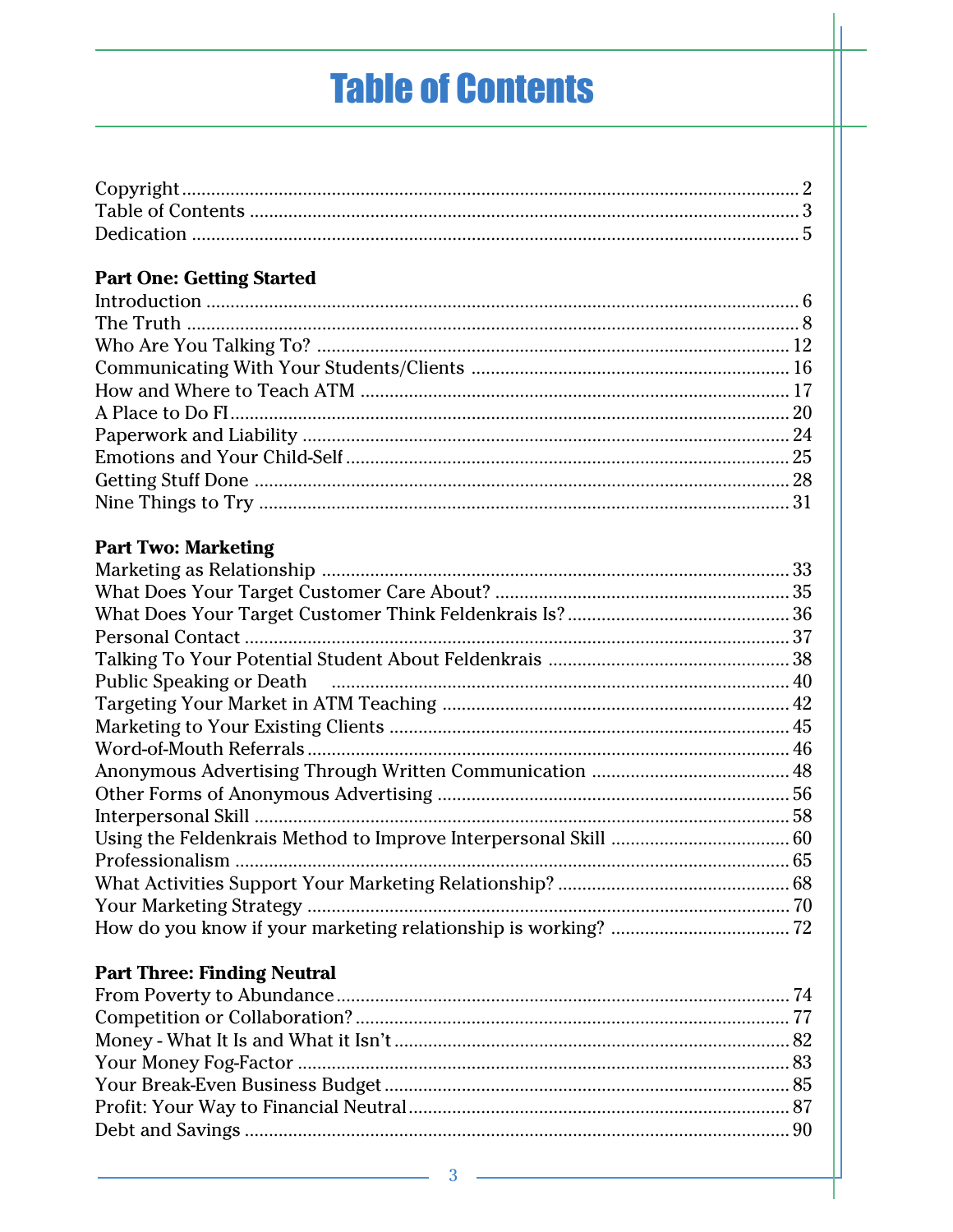#### **Appendices**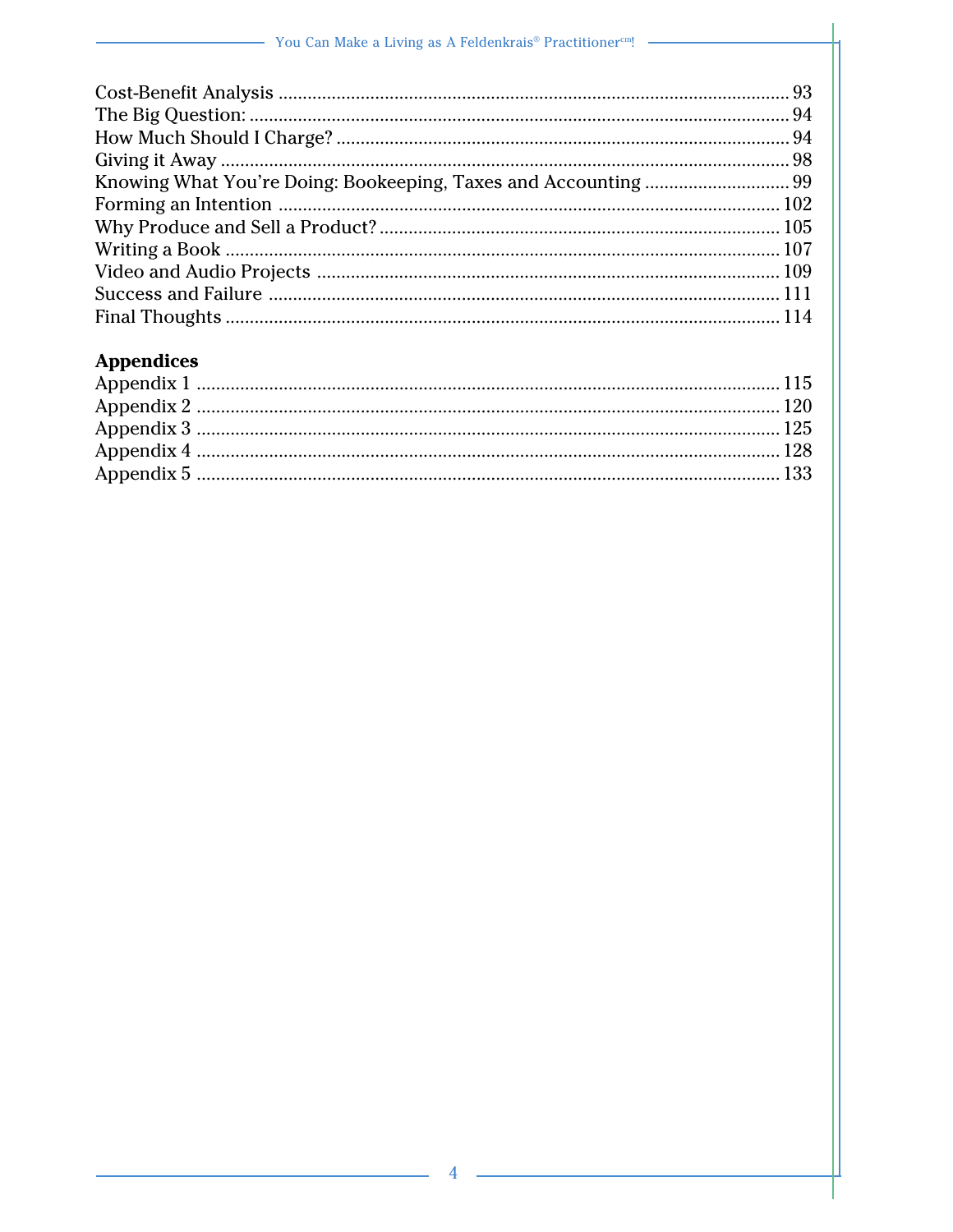### **Dedication**

<span id="page-4-0"></span>I dedicate this book to you, because you are going to make Feldenkrais a household word.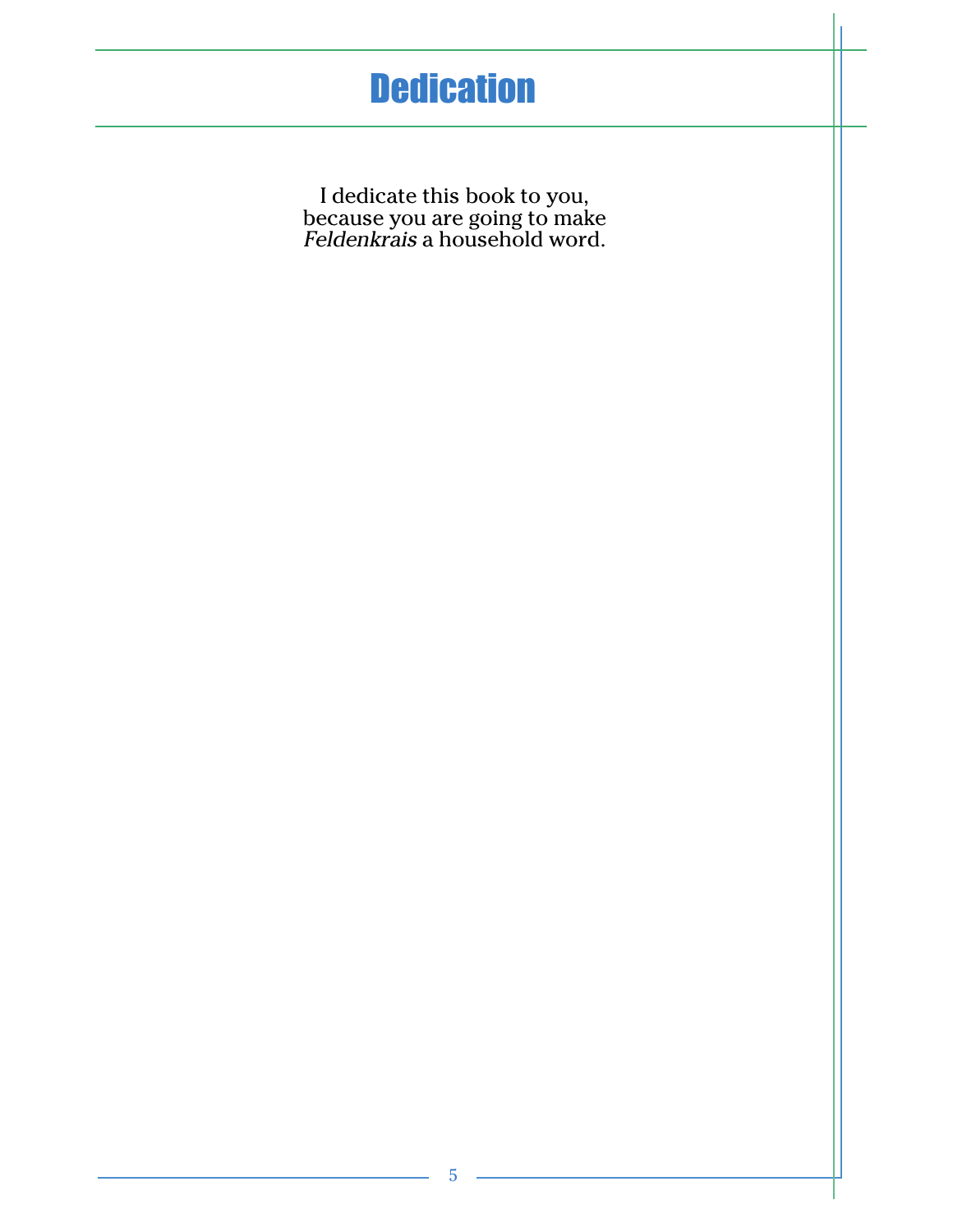### PART ONE: GETTING STARTED Introduction **1**

<span id="page-5-0"></span>If you wish to make a living as a Feldenkrais Practitioner, you are reading the right book. Whether you are a student, a new graduate, or a practitioner, this book gives you essential information that will increase your Feldenkrais-related income.

Graduating from a Feldenkrais Training doesn't guarantee an income. Knowing how to teach ATM and FI is the basis of being a Feldenkrais Practitioner, but it is not always enough to grow a financially sustainable practice.

The Feldenkrais Training's sole purpose is to make ordinary people into Practitioners of the Feldenkrais Method in a little under four years. Most new graduates have little or no entreprenurial desire or knowledge of business management. They are essentially "Feldenkrais Technicians," but Feldenkrais Technicians don't necessarily know how to attract people to their practices. Their Felden-skills lie dormant, in wait of students who never come through the door. This unfortunate situation could be remedied with a supplement of basic business and marketing skills.

Business skill is different than Feldenkrais skill. Business, like anatomy, is something you can and should learn outside the Training program. The good news is that basic business skills can be learned quite quickly. This book gives you the essentials.

Building a practice happens on two levels simultaneously: your inner world, where you develop ideas and awareness; and in the outer world, where you have conversations, do marketing, and manage the day-to-day issues of your practice. Your intention, which comes from your inner world, generates your action in the outer world.

Going into business for yourself is much walking into the woods and staying there with nothing more than a knife and a lighter. If you know the basics, you can survive and even learn to live comfortably. If you don't, you will panic and waste all of your energy running in circles. Here are the business-survival basics: 1) Relationships matter, 2) Don't do mass marketing: it's difficult and expensive, 3) Control your costs and match expenses to revenue. If you keep a sharp eye on those principles, you will find your way and even enjoy yourself!

Growing a practice is not a linear process. Like an ATM, it has a structure, constraints and a final outcome, but each individual approaches it differently. Build your practice in the same way. Use this book and other resources when you are ready for growth, and rest when you are ready for rest.

This book is a workbook. Complete all of the worksheets, no matter how difficult or silly they seem. Copy the blank forms and do the worksheets more than once. Each time you do them, you will deepen your understanding and increase your control over your practice.

Like Feldenkrais work, business is a never-ending story. You will undoubtedly want to read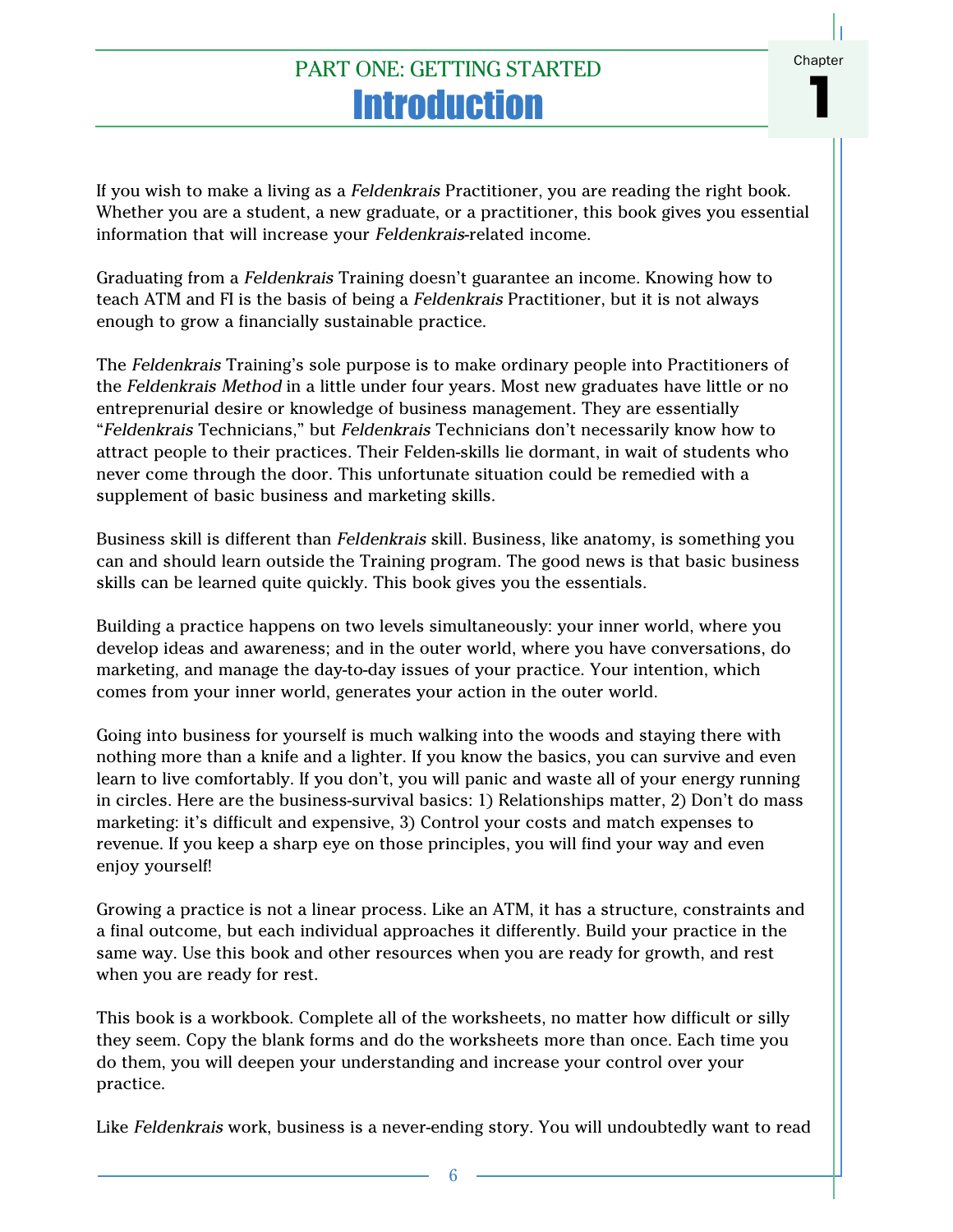other business resources in conjunction with this book. I especially recommend Wishcraft by Barbara Sher, Guerrilla Marketing, 3rd Edition, by Jay Conrad Levinson, and The E-Myth Revisited, by Michael E. Gerber. (See [Appendix 2, Resources.](#page-119-0))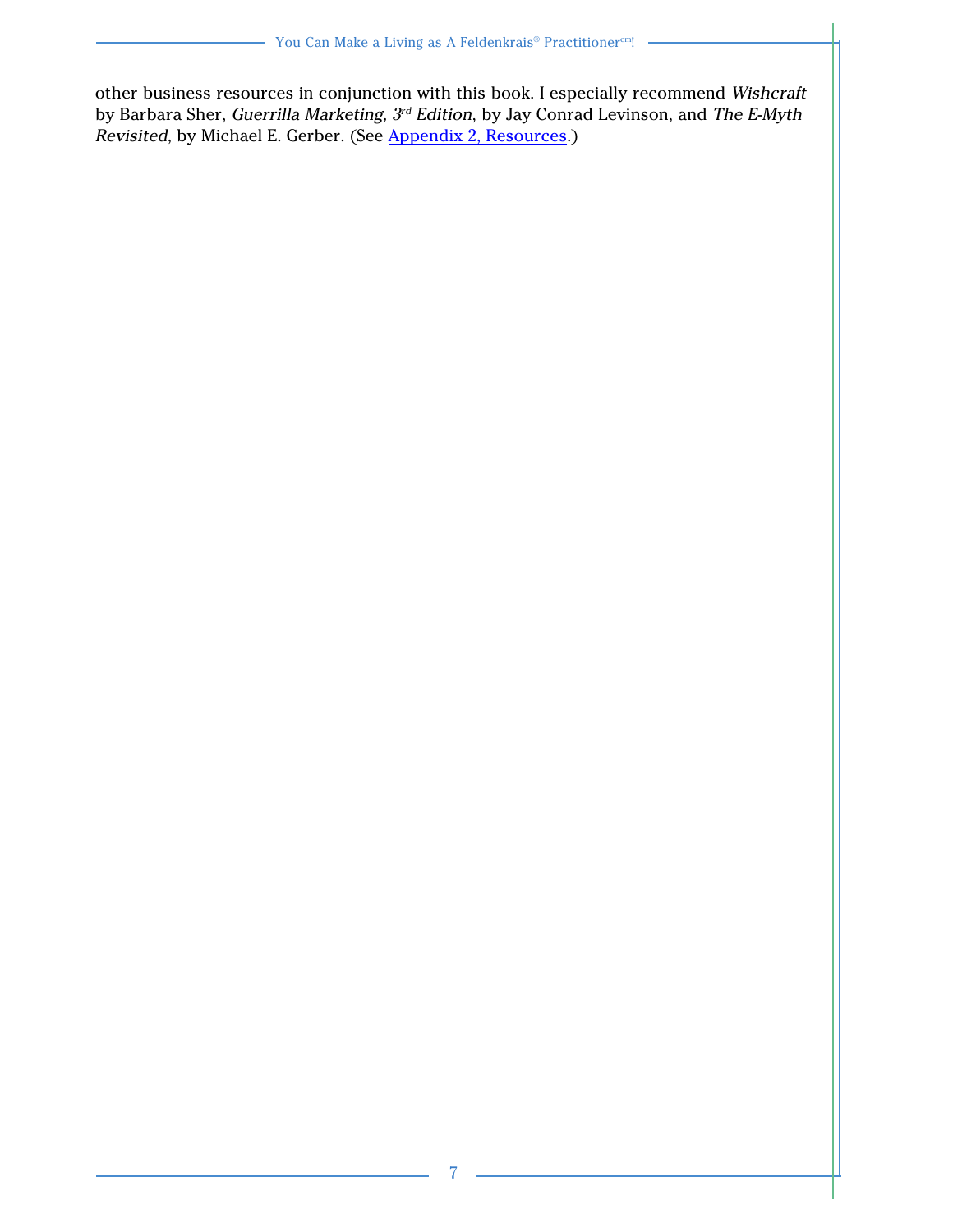## The Truth

<span id="page-7-0"></span>The truth about business. It has been said that one should never discuss religion or politics with people you want to keep as friends. In the Feldenkrais community, business can also be taboo.

- Do you agree with these statements?
- T/F: Business is bad.
- T/F: Marketing is manipulation.
- T/F: Sales is slimy.

If you agree with these statements, there is plenty of evidence for your point of view. Big Business has done many bad things. Unethical business people have powerful tools at their disposal: marketing, organizational management, and money. You can learn to use those same powerful tools-to do good.

Business is not inherently unethical or immoral. Business activities are simply tools to use to share our work with other people and make a living. How many people you tell about our work, and what kind of living you make, are totally under your control. You can be an ethical and moral small business owner and still make a profit. And I expect that you will.

Every single person on the planet can benefit from the Feldenkrais Method® of Somatic Education. They just don't know it yet.

The life-changing potential of Feldenkrais work is why you should improve your business skill. Marketing, sales, and effective business management will bring a very helpful Method to people who need it but don't know it exists.

The truth about making a living as a Feldenkrais Practitioner. No matter what anyone says, you can be a successful, full-time Feldenkrais practitioner. Here are the essential ingredients for success:

- commitment to growing your practice/business
- continual learning about yourself, and willingness to change what doesn't work
- continual learning about business
- continual marketing.

If you keep all those ingredients in the mix, you literally can't go wrong.

It will take you more or less time to develop a full-time practice, depending on several factors:

You will find it easier to build a practice if you:

- have prior business experience
- already have a client base because you are a PT or other health-related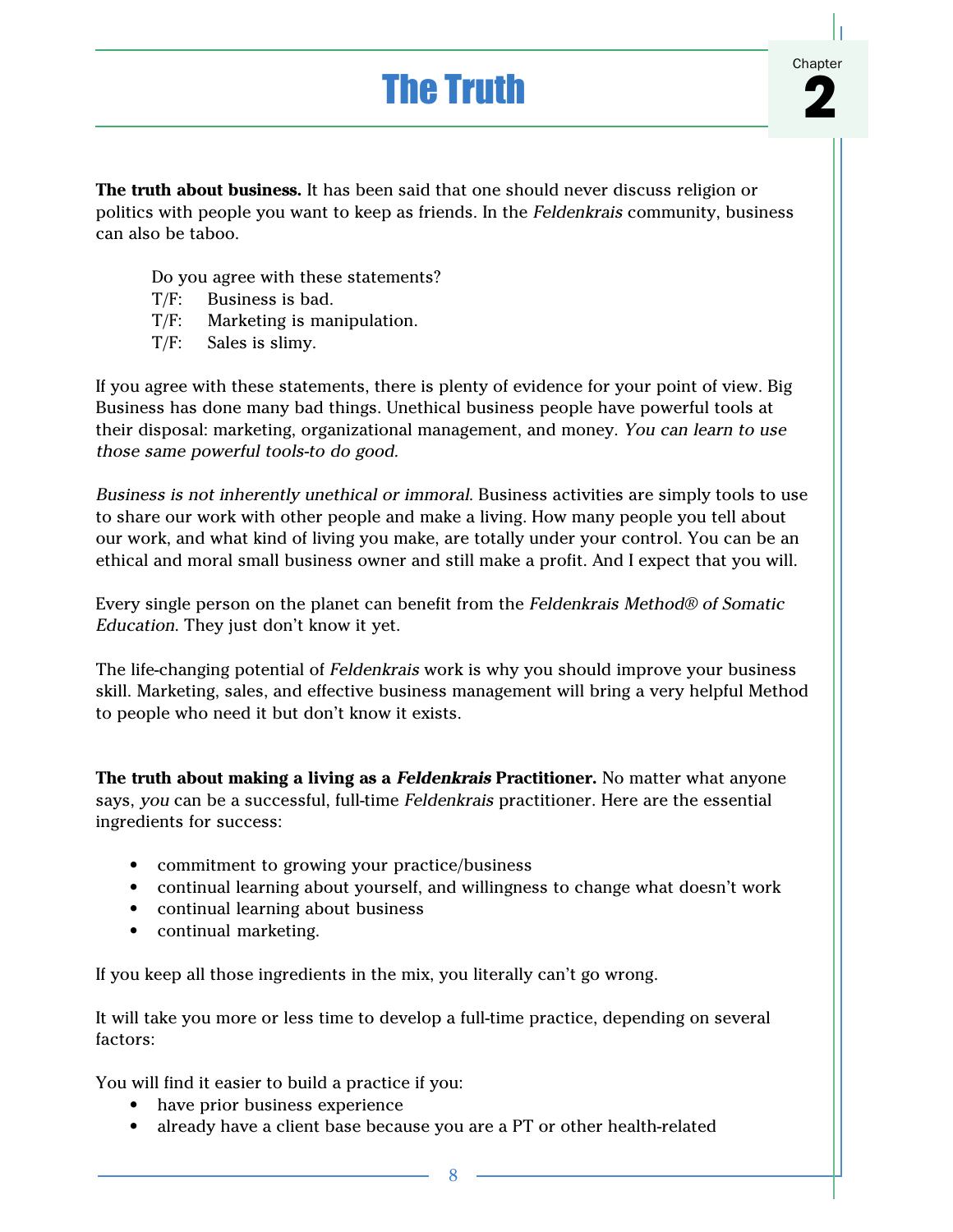professional

- know a lot of people and find it easy to talk to new people
- are good at and enjoy public speaking
- like to learn and are willing to read business books and take business classes
- have money in the bank you can live on (or a very low-cost lifestyle), so you can spend most of your time developing your practice
- are independent and manage your time effectively
- are highly motivated to be a full-time Feldy
- have the unconditional support of your spouse and children
- have clear professional goals and reasonable expectations
- habitually examine your own parasitic movement in all areas of your self-image
- have a high degree of awareness about money

You will find it harder to build a practice if you:

- have never worked in a people-related or service-related field before
- your listening skills are under-developed
- don't know many people in your town
- have a lot of parasitic movement when it comes to managing your tasks
- say you want to build a practice but spend your time doing other things besides marketing
- have unacknowledged fears that hold you back
- have difficulty managing money
- find it difficult to make decisions
- don't have the support of your family/friends

You will find it impossible to build a practice only if you:

- prefer complaining to learning
- want to keep your habits more than building a practice
- look, smell and act like you're living on the street, and don't want to change that
- have great resistance to financial abundance and don't want to change that
- have mental difficulties that make people uncomfortable and can't overcome them.

If you find yourself in the first two categories, YOU CAN MAKE A LIVING AS A FELDENKRAIS PRACTITIONER! Only the third category will prevent you from becoming a financially successful Feldenkrais practitioner. You can have all kinds of habits, parasitic movement, and self-destructive behaviors and still be a successful Feldenkrais practitioner. You may build a practice relatively quickly, or it may take you a bit longer to learn what you need to know. No matter what, don't give up. It can be done.

Which statements struck you as true about yourself when you were reading about the ease or difficulty of growing a practice? Write them down now. If there were areas you identified as potential difficulties, that is where to start.

In the spirit of the Feldenkrais Method, this book helps you "know what you are doing so you can do what you want." Take some time now to do the following self-assessment.

#### Self-Assessment

How many years have you been a Feldenkrais practitioner?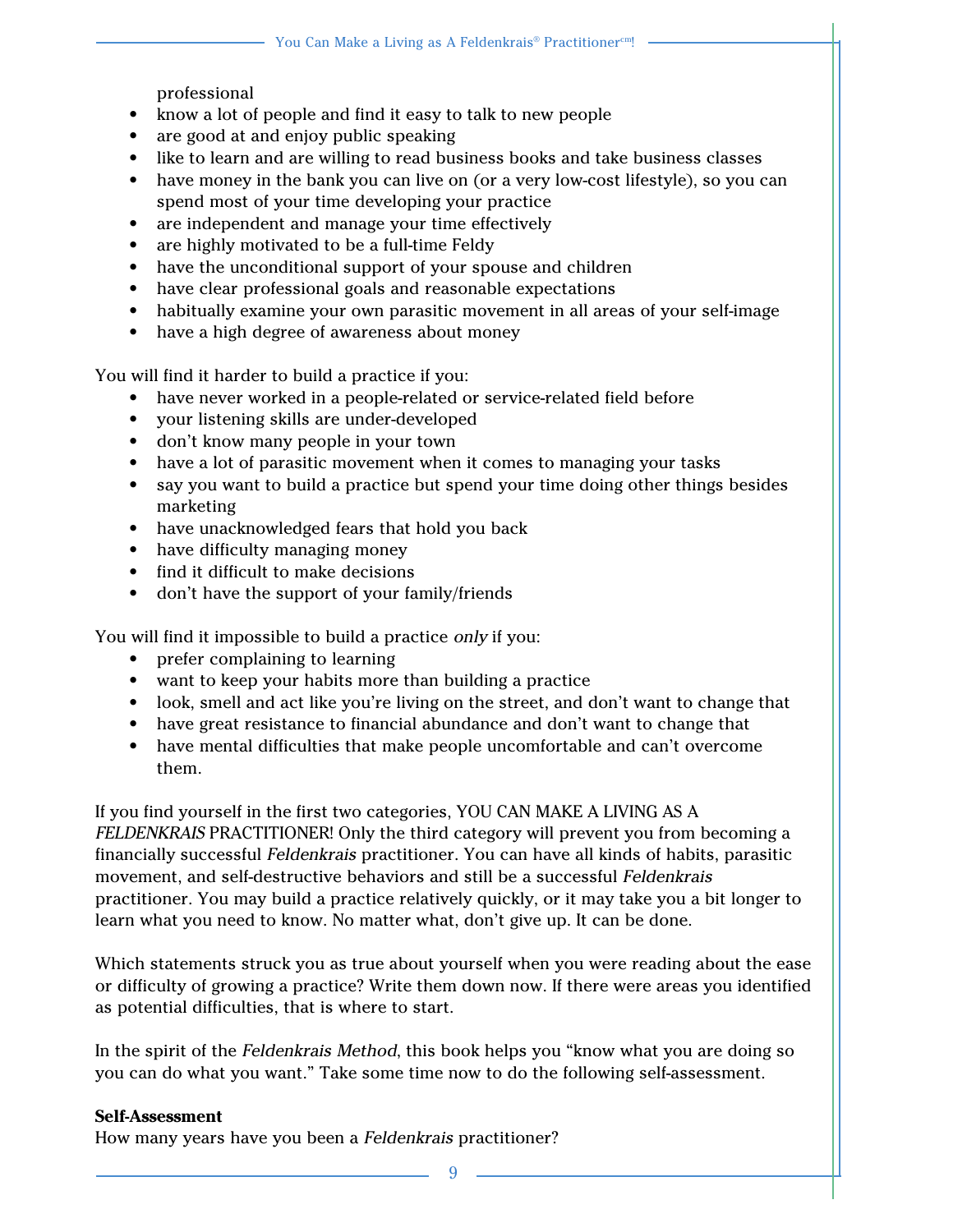None-still a student? 1-3 years experience? 4-7 years? 10+ years?

If you are a practitioner, do you think your practice is as full as it should be? If not, what do you think is the reason for this? (Write the first things that come into your head.)

Have you been, or are you now, self-employed? How is it going/how did it go?

What knowledge do you have about running a business? List all the books you have read, classes you have taken, and business counseling you have received.

Have you worked in, or are you now, in a service-related field where you teach or work one-on-one with people?

What are your professional goals?

To have Feldenkrais work as your only source of income? To do FI's and teach ATM classes and workshops? To author a tape series, video or book? To be an assistant trainer/trainer? To work in a specialized Felden-field? (How?)

What are your expectations?

How soon do you expect Feldenkrais work to be your only source of income?

How much time do you expect to spend per week preparing ATMs? How many classes do you expect to teach per week? How many workshops do you expect to give per month? Per year? How much time per week giving FI's? How much time marketing?

What are your family's expectations?

How much time do they expect you to spend on developing your practice? How much money do they expect you to spend on developing your practice? How much do they expect you to earn? By when?

How much money could you put into developing your practice over the next 3-5 years? How much money are you willing to put into your practice over the next 3-5 years?

How much time are you willing to spend on marketing activities for the next 3-5 years?

How good are you at managing yourself?

Are you organized? Do you procrastinate? Do you finish almost everything you start? Are you easily distracted? Are you forgetful? Do you need a boss? Do you have no trouble doing pleasant tasks but never get around to unpleasant ones?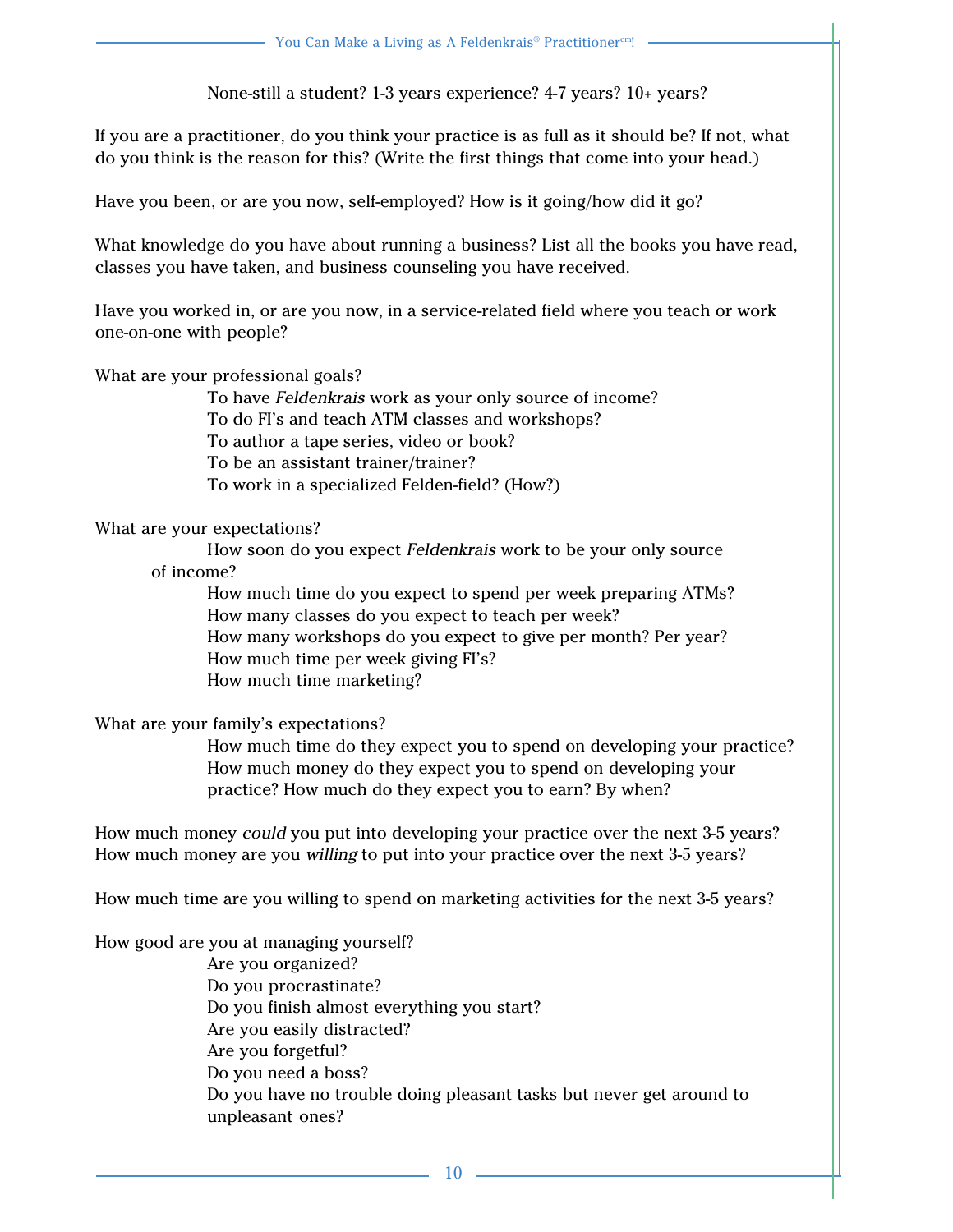Do you resent having a boss?

How do other people respond to you?

Do people find you approachable or cool/distant? Do they want to keep talking to you in conversation or do they leave quickly? Do you find it easy to talk with different kinds of people (rich, poor, hippies, yuppies, old, middle-aged, children)? Do you have a lot of friends or one or two very close friends? How easy is it for you to talk to people you don't know very well?

In general, what do you do well? What are you not very good at?

If you have been a practitioner for a while:

What business/marketing opportunities have you discovered? Which ones did you follow up on? Which ones have worked best for you? What have you failed at? What have you succeeded at?

The results of your self-assessment. The main point of this self-assessment was to ask yourself questions that you may not have considered. All of the questions relate to typical issues of self-employment as a Feldenkrais practitioner. Your answers point to places that you could improve, or places where your strengths will grow your practice quickly.

The more money, self-determination, social support, and outgoing personality you have, the easier it will be to build a practice. But no one has all the money and the perfect selfemployment personality. How will you address your shortfalls?

If you can manage your day with a minimum of supervision, you will find it easier to do the day-to-day work of being a practitioner. If you need a boss, you will have to create a bosssubstitute in the form of a leading business partner or a structured support group.

If you tend to give up easily, you will need to surround yourself with supportive people who will keep you going when you want to quit.

The best way to market your practice is talking to people. Thus, if you are extraverted, this aspect of marketing will be easier. If you're shy or introverted, you need to find the ways and places where you are comfortable and maximize those opportunities to talk about Feldenkrais.

If you have an unsupportive family, you will need to create support outside of the family. If you have a tendency to have a lot of great ideas that you don't follow up on, then you need to figure out how to come down to earth and concentrate on one or two ideas. Unless you have a great deal of discipline, you will probably need to enlist outside support to keep your feet on the ground.

As you know from your Feldenkrais Training, your limitations don't need to hold you back!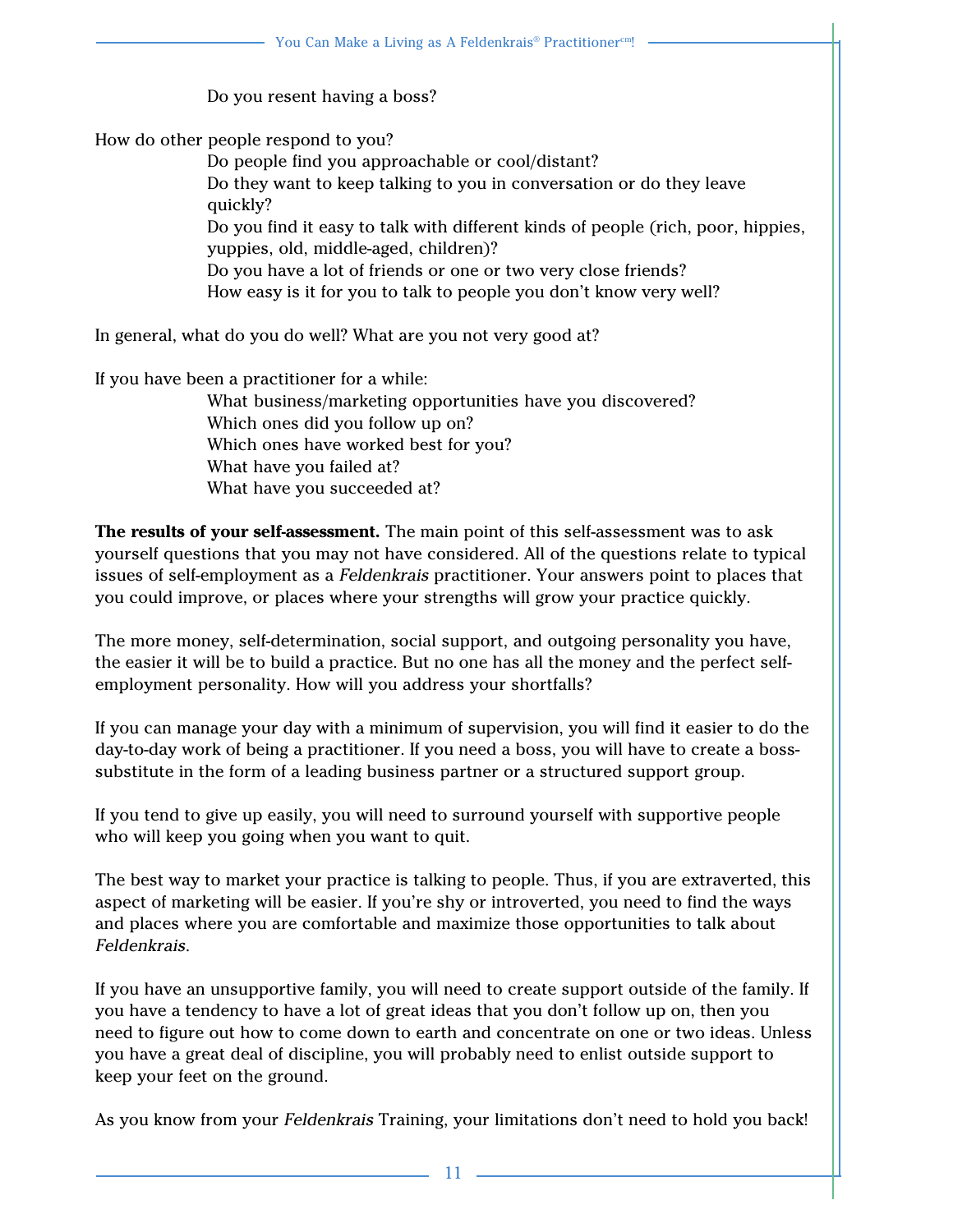## Who Are You Talking To? **3**



<span id="page-11-0"></span>Even though Feldenkrais is useful for everyone, you can't have a Feldenkrais relationship with everyone at the same time. The intention to have a general practice will slow you down. Narrow your field of candidates to increase your effectiveness. This is called targeting your market. Get very specific about who you want to work with, and then find out everything you can about the individuals in that group.

There are a three main things that may get in your way when targeting your market: 1) not knowing who you want to work with; 2) not wanting to artificially limit your clientele; or 3) choosing a target market that doesn't respond to your marketing. Let's look at these.

What if you don't know what kind of person you want to work with?

In a service business like ours, the relationship you have with your clients is most important. If you are targeting people you can't relate to, that will hinder your relationship with them and sink your efforts at marketing. You can figure out who you want to work with in a number of ways: by accident, by trial and error, or by figuring out who you attract in your life in general and emphasizing that clientele.

Each one of us has a certain kind of person we attract in life. This can be in friendships, in relationships, or in business. This can also be good or bad. Take a moment to think about who you currently attract in your life/practice, and who you would like to attract. Get some paper and write answers to the following questions about the people closest to you (spouse, friends, parents, siblings, and clients). Put down their names, then answer each question for each individual in your life.

- What is his/her job?
- What is his/her approximate salary?
- How does she/he spend time?
- What are his/her main interests?
- How much education does this person have? In what field?
- What is his/her attitude to money?
- What is his/her attitude to change?
- How kind/generous is she/he?
- How sensitive is she/he?
- Is she/he self-preoccupied or other-preoccupied?
- Does this person find it easier to give or to receive?
- How does this person relate to authority (the government, boss, etc.)?
- Does this person feel she/he is in the driver's seat of life, or the passenger seat? Is this person a back-seat driver in life in general?

Now answer these same questions in terms of the person you would like to attract in your life, and see where the answers match and don't match. The places where they don't match point to blind spots within you. The good news-bad news is that the very things you don't like about your current group of people are things that you are doing. You do something (most likely without knowing it) that continues to attract that kind of person,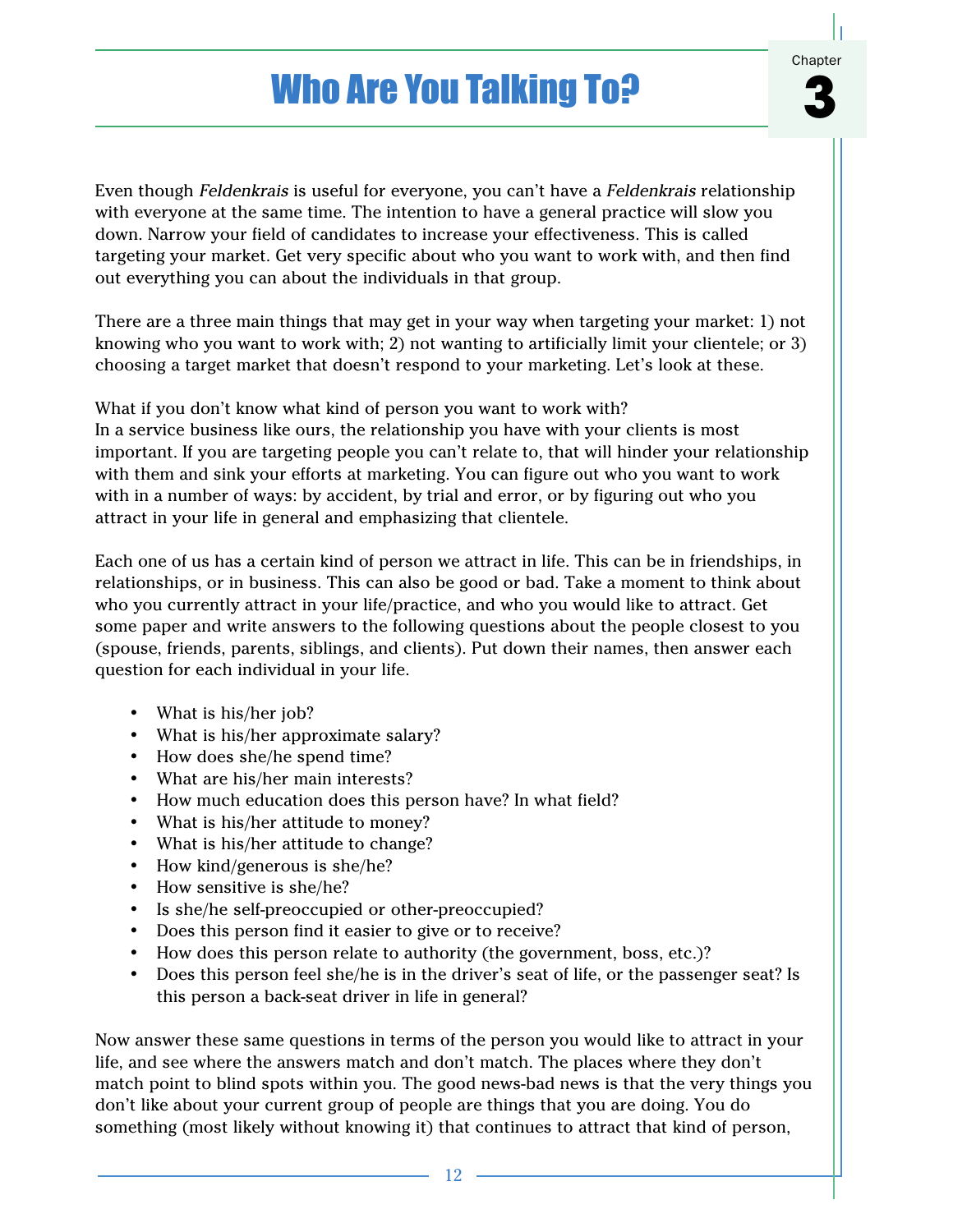because your behaviors fit together.

If you know what it is about you that attracts people like that but are powerless to change it, it is most likely a strategy you learned early on with your parents and you should work on that with a good counselor and/or Feldenkrais practitioner. You can learn to attract a different kind of person into your life. It takes a lot of awareness of your own behavior, and how you make it easy or difficult for different kinds of people to be with you.

What if you don't want to artificially limit your clientele?

This is not normally a problem, even with a well-defined target group. Even if you target one group, you will attract people to your practice who don't fit that profile, because they will happen to see your poster or get referred to you by someone else. If targeting one group still feels to limiting, target several different groups.

Develop a workshop for actors, and target them for a while; then do the same thing for dentists, or horseback riders, or factory workers, or computer users with wrist pain. You may find yourself wanting to work more in-depth with one of these groups, or you may want to keep a great deal of variety in the groups you target. Whether you specialize in one group or stay wider in your focus, always keep in mind who you are speaking to when promoting one of your workshops or your FI practice. You can't speak to everyone at the same time, but you can speak to many different people at different times. For more ideas, see [Targeting Your Market in ATM Teaching.](#page-41-0)

What if your target market isn't responding to your marketing?

If your target market doesn't respond immediately, you can either be patient and continue to market to them, or drop them and pursue another target. Many business owners give up too quickly in their marketing efforts. Your potential students often need to be reminded 10 times, even up to 30 times, before they will take action to pursue working with you. You may simply be giving up too soon. On the other hand, this target market may not be interested in Feldenkrais, or your marketing approach may not be working. Depending on how badly you want to work with this group, you can either try several different marketing approaches until you find one that works, or just give up and find another group to target. To increase your chances of success, you may wish to target more than one group at a time.

Once you have one or two target groups in mind, begin by researching them. If you want to work with kids with CP, you need to target their parents because their parents decide what happens with their kid. Go to support groups, go to the kids' day-care centers, get to know their speech therapists and PTs, have lunch with their doctors, etc. Hang out with the kids at the park and get to know them and their parents. What do the kids have in common? What do their parents have in common? What do the kids want? What do their parents need?

If your target is female gardeners over age 46 who are married, have a household income of more than \$50,000/year, and have 2 kids, then get to know them as individuals. What do they need? Where do they shop? How do they spend their time? What do they care about? Where are they likely to see your flier? What other health-type practitioners are they seeing?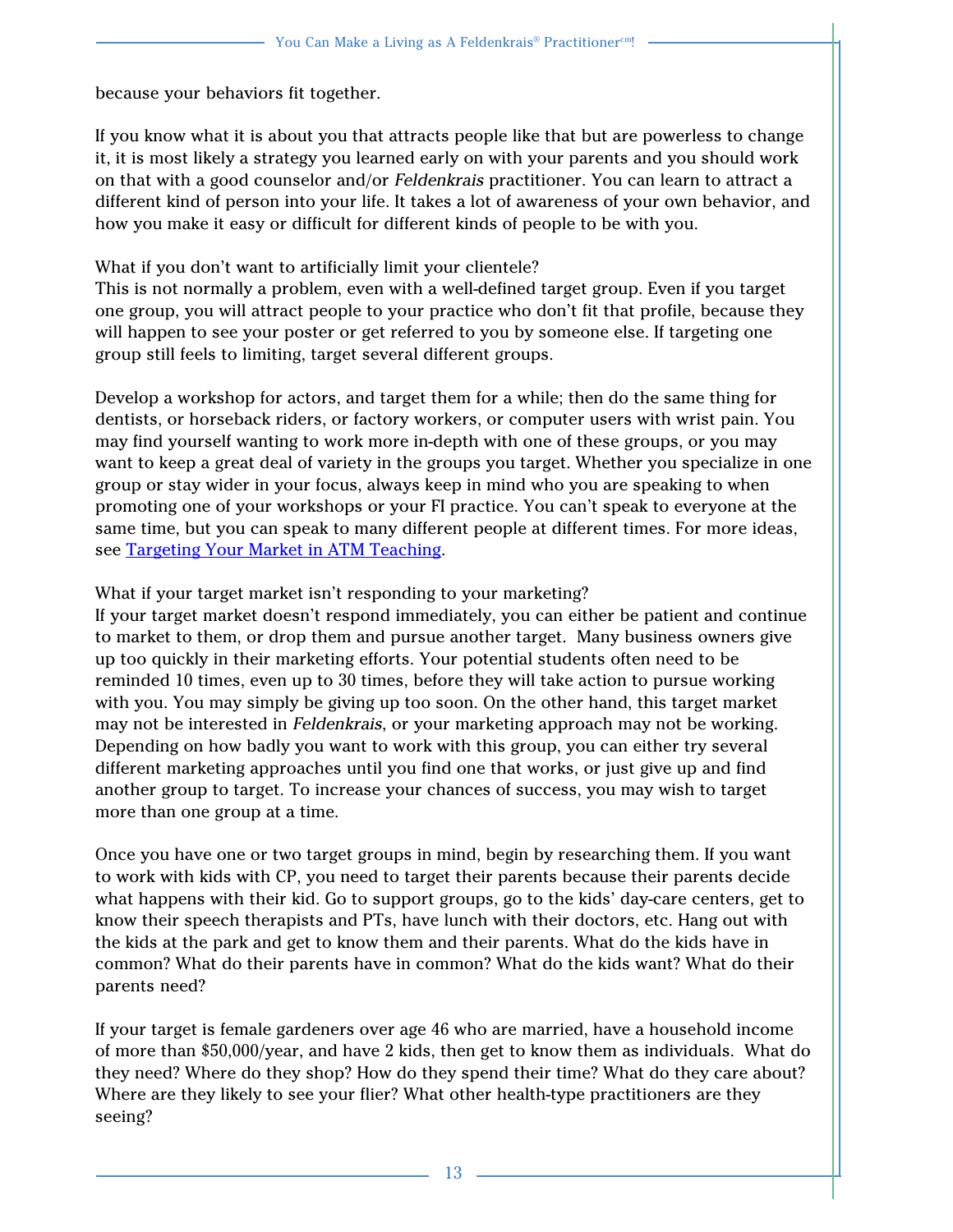<span id="page-13-0"></span>Take her acupuncturist, chiropractor, PT, and psychotherapist to lunch and talk to them about what their average 46+ female gardener wants. What would make this 46+ woman's life easier? How can you make a difference for her (not her kids or her husbands or her parents), but her? People love to talk about themselves. All you need to do is ask questions and listen carefully.

The narrowed-down group is comprised of individuals that you want a relationship with. Each of your potential customers is unique and will respond to being known and honored for his or her uniqueness. Researching your target market is not dry and boring; it is a systematic way to get to know people around you and to discover how you can be of help.

#### TARGET MARKET WORKSHEET

#### **Demographics**

How old is your target customer? Where does he/she live (in what ZIP code, on what street) How much money does he/she earn? Does he/she blend finances with his/her spouse? How much money does he/she have left over after paying the mortgage, car payment, food and other necessities? How much money does she/he spend on alternative forms of health care per month/year?

#### **Psychographics**

What is most important to him/her? What is a problem he/she has? What does he/she NEED? What's missing in this person's life? What does he/she buy? Why does he/she buy those specific things/services from those specific places/people?

Describe your target customer as if you were creating a character in a novel. Who is this hypothetical person? What is his/her daily routine? Describe it in minute detail.

What characteristics do the real people you meet share with your hypothetical character, and how are the real individuals different?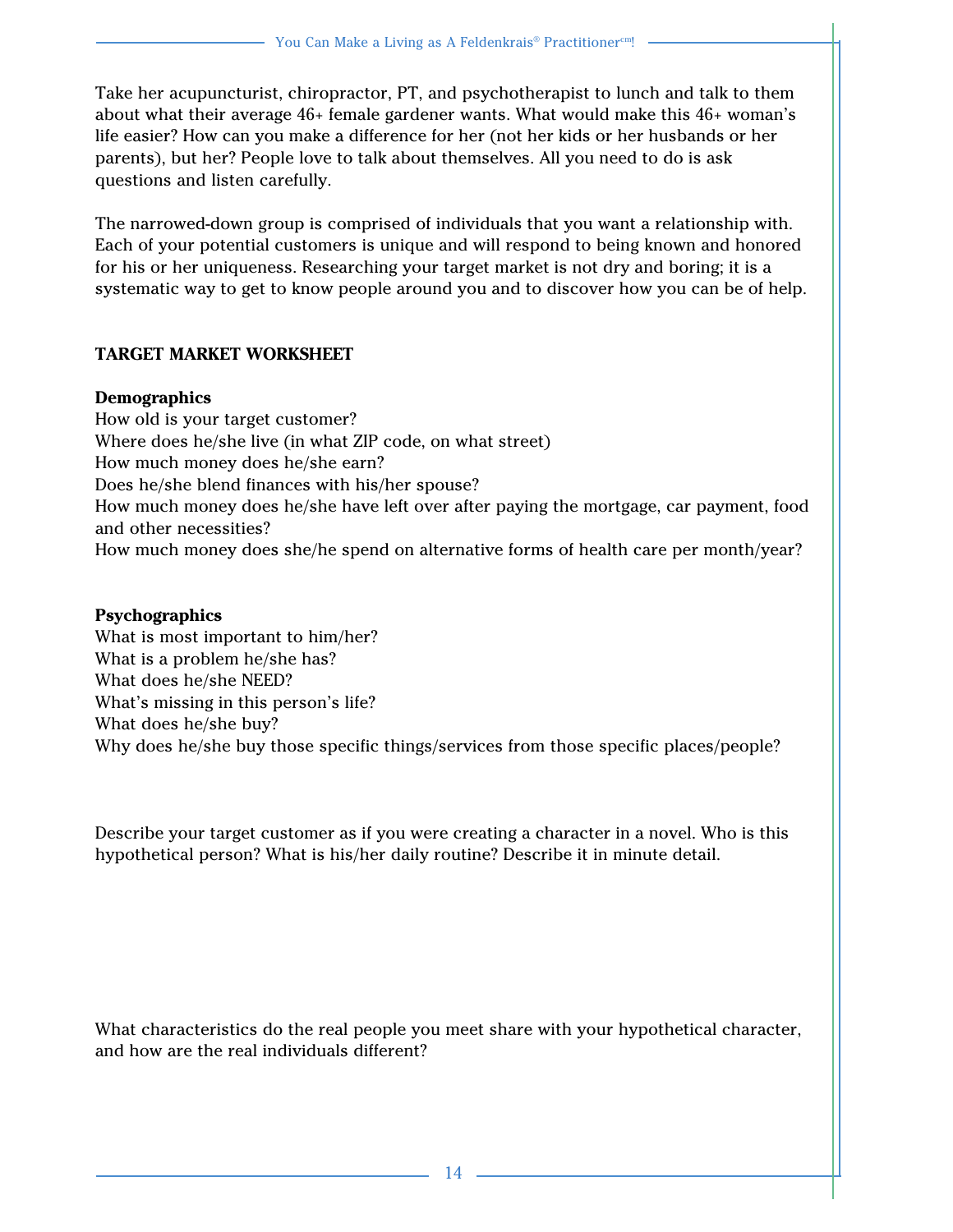For more questions to ask as you get to know your target customers, read The E-Myth by Michael Gerber (see Resources, App. 1). To find out the answers to these questions, you will have to ask your potential customers. The best way to get this information, and a way to begin to build your relationship, is to offer a free half-hour FI or ATM class in exchange for answering a questionnaire that will give you this information.

Make the opportunity for a free sample fit with your target market. If you are targeting tennis pros, hang out where they gather and talk to them. If possible, get permission to set up your table right there, or offer a free workshop on-site. If you are targeting people who already use alternative health modalities (hint: most Feldenkrais consumers do), get a booth at alternative health fairs and give free half-hour FI's in exchange for filling out a questionnaire.

If your target market is computer users, contact the local computer-users groups, computer-training organizations, office staff you know, etc., and find out whether you can speak to their group/office. Set up times after your presentation for people to get a free FI in exchange for filling out a questionnaire. The same process could work with any target group: gardeners (garden clubs, nurseries, etc.), or martial artists (talk to the teacher), or horseback riders (call a stable and talk to a teacher or the director).

After the FI, follow up with a phone call or a mailing offering a limited-time coupon for another FI, or an invitation to a special ATM class, or any of the many relationship-building tools outlined in Jay Levinson's book Guerrilla Marketing.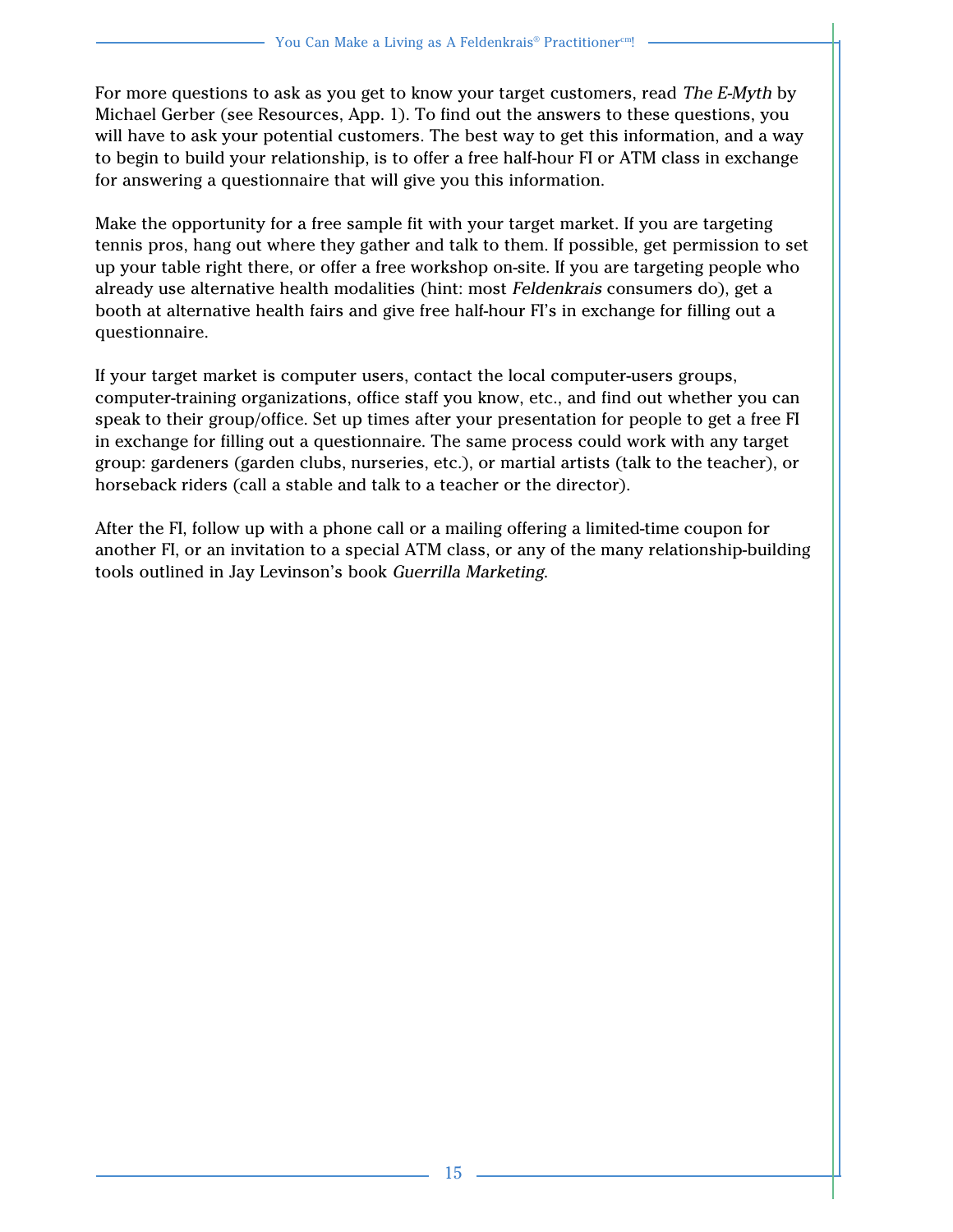### <span id="page-15-0"></span>Communicating With Your Students/Clients **4**

Good communication with your clients is essential to having a successful Feldenkrais practice. Here are some ideas for how to handle everyday communication with your clients/students.

When a prospective client calls you and leaves a message, call back promptly. Listen attentively and take notes. Ask if she has any questions for you. Tell her the following: your schedule, your price, and what to expect at the first lesson (start to finish).

At the first class/lesson: Come at least 10 minutes early (so will your student, most likely). Introduce yourself and greet your student/client by name. Have him fill out an intake form [\(see Forms, App.3\)](#page-124-0). Remind him again what to expect. State that his comfort is paramount. Tell him he can let you know if he feels uncomfortable physically or emotionally during the lesson. If he seems uncomfortable, but doesn't say anything, ask discreetly and gently. There is no rule against talking in FI or ATM classes.

At the end of the lesson, remind him what to do (walk, rest, take a nap) and what not to do (safest to stay away from "bodywork" or strenuous exercise for 24 hours after a lesson, but encourage your clients to feel through this for themselves. Different people have different reactions to lessons). Also tell your client what to expect in the days following the lesson. Because it is impossible to predict a person's experience of a lesson, I say "sometimes people feel great for 2-3 days then the differences fade. That is either getting used to your new organization, or going back to your old habits. Sometimes people feel sore for a day, or sometimes people get dizzy or nauseated or really emotional or sleepy. These adjustments usually go away within 24 hours. Please let me know if anything like that goes on for more than 24 hours." You will develop your own words based on observation of your clients.

People sometimes want to know how often they should come for FI lessons, and how many lessons they will need. You may have an idea of this after doing FI for a while, but you'll never know before you meet the person. I normally give my clients an idea of whether it will be several lessons or a few, and I suggest a few lessons to begin with. We both evaluate it as time goes on, and my clients are always clear about when they are done.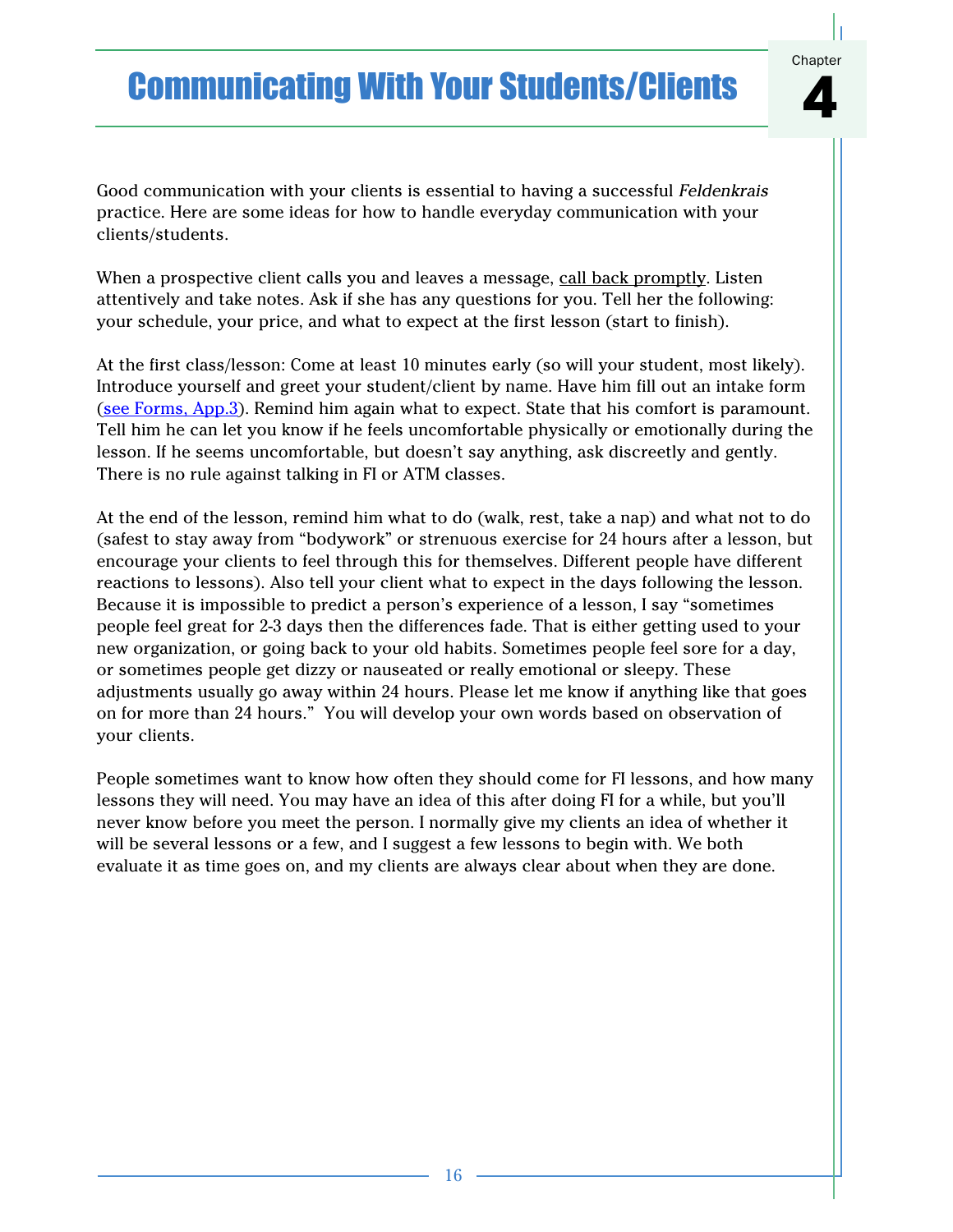### **5** How and Where to Teach ATM

#### <span id="page-16-0"></span>Teaching ATM classes.

If you are scared about teaching, see the section below on [Public Speaking or Death](#page-39-0) ([p. 40\)](#page-39-0) for ideas of how to make teaching less terrifying. Once you actually teach an ATM class, there is one important thing to do to keep your students coming back. Give your students something functional to take home with them. End the class by helping them find one practical application of the movement they just learned. This reduces their frustration level with the lack of answers during the ATM and makes them more likely to return.

For ideas on how to get people to show up, see [Marketing/Advertising](#page-32-0) and [Appendix 1,](#page-114-0) [More than 101 Marketing Ideas.](#page-114-0)

For helpful forms to use in conjunction with your class, see [Sample Forms, Appendix 3.](#page-124-0)

Payment structures: You have lots of options here. For weekly classes, you can ask people to sign up for a series and pay you on the first meeting (6-8 weeks is generally a good length). Or, you can offer ongoing classes and have your students buy a punch card. They pay you for a set number of classes and come when they want. Or, you can offer ongoing classes and let people drop in as they wish. If you do this, it is customary to charge a higher fee per class for the drop-in students than for those who signed up for a series or bought a punch card. People are more motivated to come to a class they have already paid for, and it is best for you to know when people are coming.

You can also teach one-time workshops. People pay for these at the beginning of the class.

Themes: series and workshops. Se[e "themes," p. 42 b](#page-41-0)elow.

Getting paid for teaching ATM. There are two ways to get paid for teaching ATM. You can either organize a class yourself, or you can find someone to hire you to teach ATM.

First, let's examine how to organize your own class. You will need a place to have the class and a way for people to find out about it. Here are the basics of choosing an ATM space.

Finding a room for ATM classes and workshops:

If your home has a large space, you can always teach there. If not, you will need to rent a space.

What to look for in a room.

• You need about 20-30 square feet per student. 100 to 150 square feet (3 to 4 square meters) is a bare minimum. Plan for 5 students, but don't be disappointed if you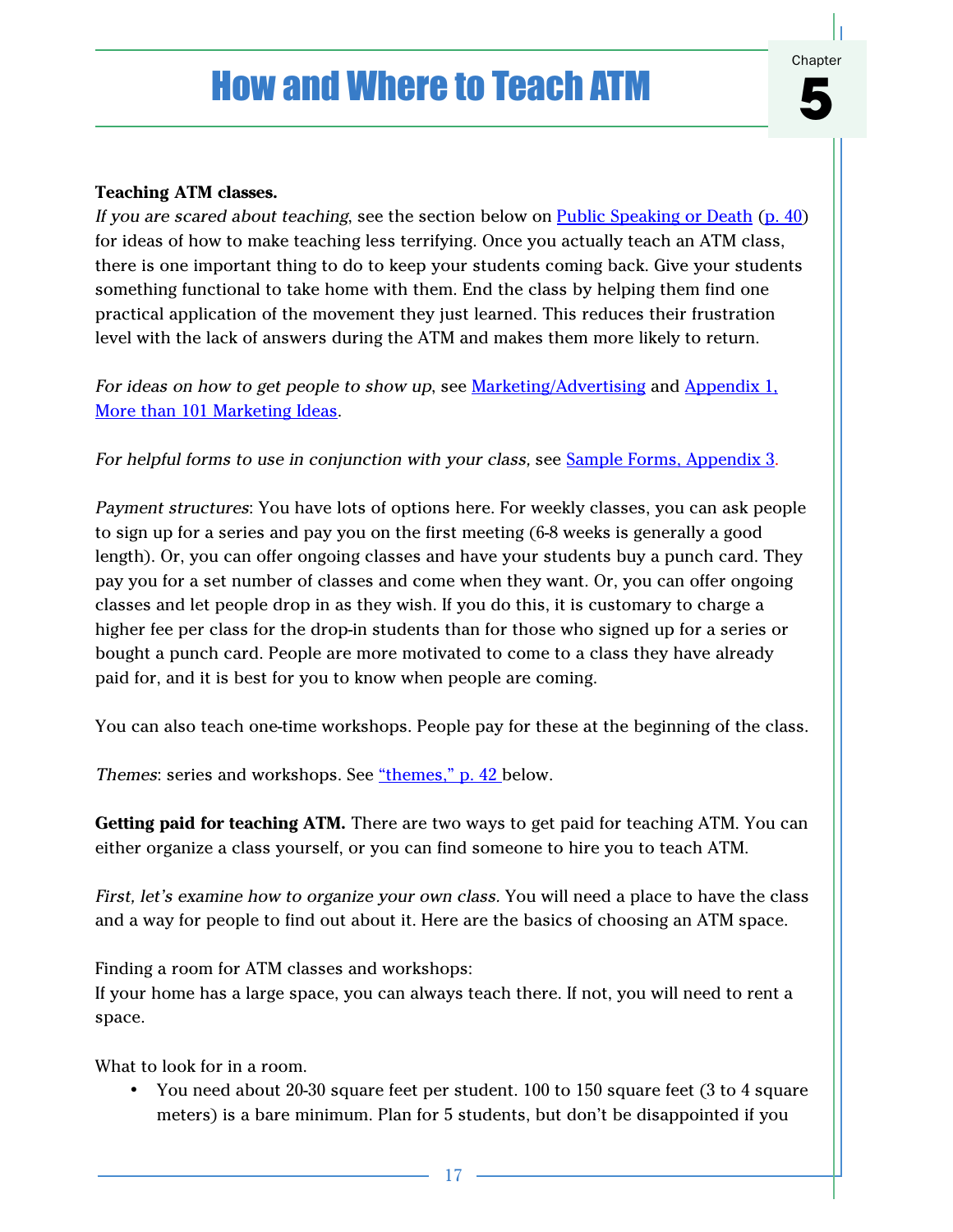only have 2 or 3 at first.

- Carpeted floors are best. If you have to teach on a tile floor, make sure the students have blankets or large pads so they aren't distracted by the cold surface.
- Lighting: avoid fluorescent lights directly overhead. See if you can turn out one bank of lights. If you can't avoid the overhead fluorescents, bring floor lamps with you to create dim lighting.
- Heating: better to be too warm than too cold. Sometimes you find a wonderful space that is just a little too cool; in this instance, tell your students that they should wear layers and bring wool socks just in case. In warm climates, ask if you have any control over the level of air conditioning (sometimes people freeze more in Texas than in Minnesota).

#### The cost of renting ATM space.

Cost depends on your geographical area and the room you're renting. The going rate in Madison, WI at the time of publication is about \$20/hr., but some downtown rooms cost over \$60/hr plus custodial fees. In bigger cities, it costs more; in small towns, less. I convinced Whole Foods to give me their classroom for free because my class would bring people to their store. (You can try that too!)

#### Where to find a good, affordable ATM space…

Whole Foods/Bread and Circus - type stores: in their cooking classroom Dance Studios Public Library Gyms or Health Clubs Pilates places Your living room Bank conference rooms University spaces Church basements Community Centers Masons Meeting Hall Ask everyone you know!

Try several different ATM locations and find if one is particularly convenient for your target market. You may find that a musty church basement in the right neighborhood gives you a more reliable ATM clientele simply because it is in walking distance of people's homes.

The other way to teach ATM is getting hired to do it.

Who might hire you to teach ATM?

This could be a factory, a Pilates or yoga studio, University Mini-Courses, a massage school, etc. I have taught many one-time "Intro to Feldenkrais" classes for massage schools. Acupuncture or chiropractic schools may also be interested in introduction-to-Feldenkrais classes.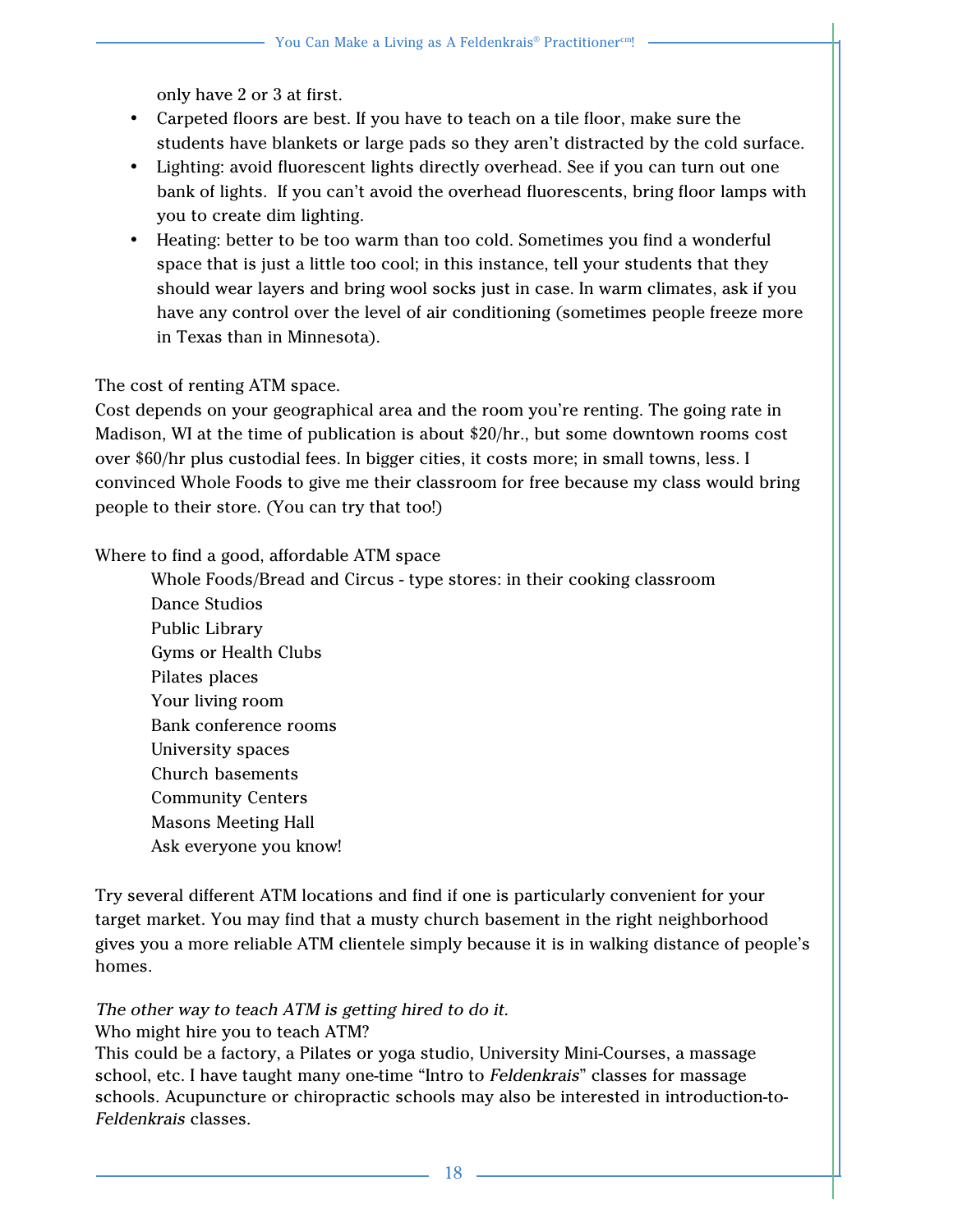How do you convince them to hire you?

Most likely, you will have to make a proposal. The proposal can be an informal conversation or a formal written proposal. Create a rough draft of a proposal before talking with anyone about hiring you to teach.

First and foremost, make sure you can answer their Magic Question: "What's In It For Me?" Think about your class from their perspective. How does paying you to teach ATM benefit them? Write down at least five reasons (even silly ones).

Next, think about how much to charge. Your fee will depend on your audience. If it is a non-profit organization, chances are they can't afford more than about \$30-50/hr. If it is a big corporation or the Red Cross, ask for \$75 or more. Ask for an amount that you feel is slightly too high — that is probably about right. Don't worry. If an organization really wants you but can't afford your fee, you can graciously lower it.

In your proposal, first tell them the benefits of your class, then tell them what the class would look like (how long it would last, what to expect) and then summarize the benefits again. (For a discussion of [benefits vs. features, see p. 35.](#page-34-0))

In a conversation, don't tell them how much you charge until they ask. In writing, put it at the very end or tell them to call you to discuss your price. Be sure they have your phone number, address and e-mail address so they can reach you!

When you have a rough draft of the proposal, call and ask if the organization ever has people come in and teach. Find out who is responsible and ask how he/she would like to receive your proposal. Right then on the phone? In writing? By e-mail? Give your proposal in the preferred format, then follow up by phone about 10 days later.

For ideas on using ATM as marketing for your FI practice, see [Marketing, p. 33](#page-32-0)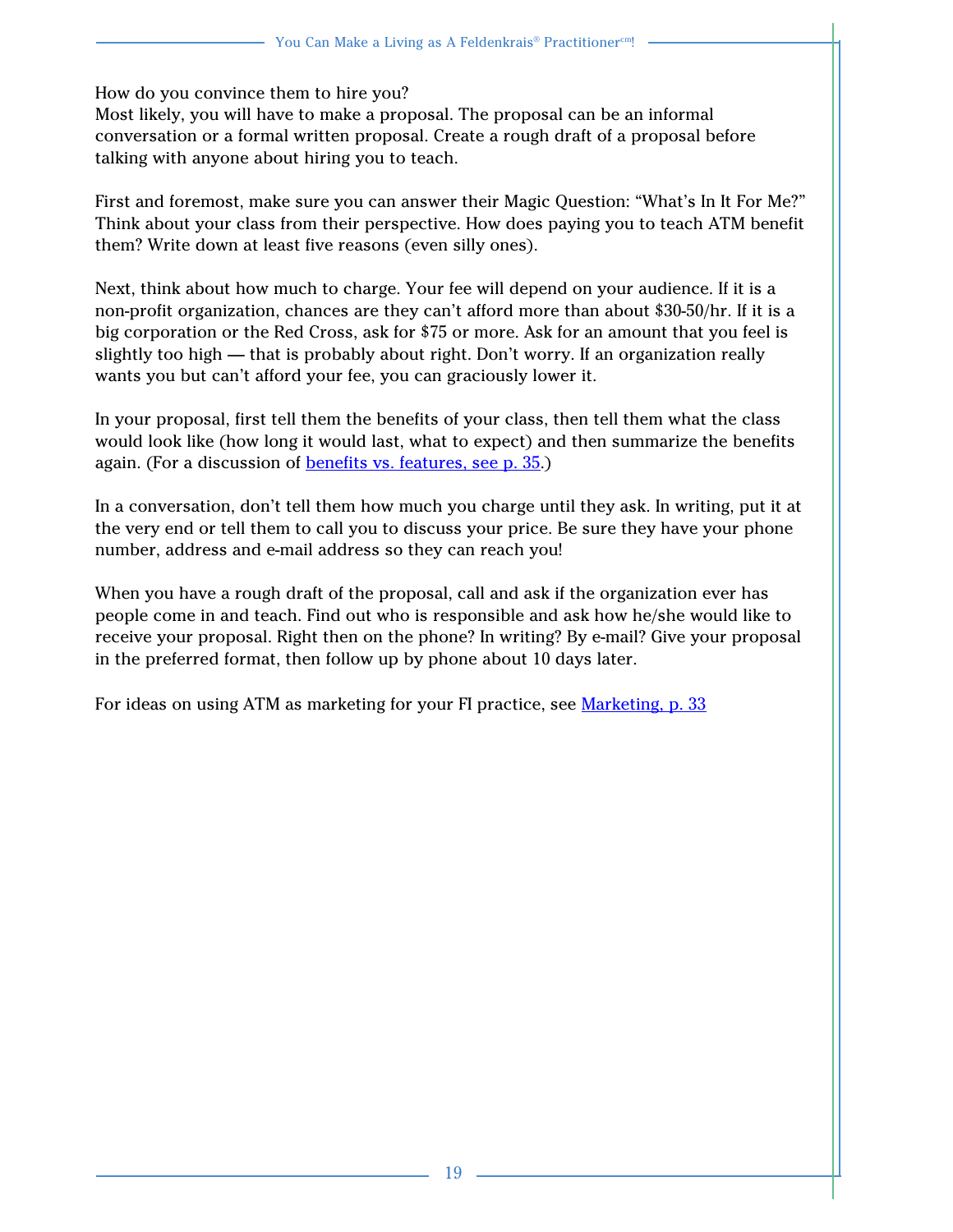### A Place to Do FI **6**

**Chapter** 



<span id="page-19-0"></span>Functional Integration is often the main source of income for a practitioner. For FI work, you will need nerves of steel, some FI skills, good listening skills, a Feldenkrais table, miscellaneous accoutrements (rollers, towels, garden pads), and a place to meet. If you need to know immediately how much to charge, see the ["rule of thumb" on p. 94.](#page-93-0)

#### Where to do FI.

You have three main choices: in your home, in your office, or where your clients are. Let's examine the pros and cons of these options, and ways to make each option work.

Doing FI in your home: Pro: Convenient, free.

Con: Possibly unsafe (if you get a scary client). Also possible invasion of your privacy and/ or boundary violations between you and your client. (For a discussion of boundaries, please [read p. 60](#page-59-0) and The Educated Heart by Nina McIntosh.)

Ways to make this work: If possible, create a space in your home that is separate from the most personal areas of your home (kitchen and bedrooms). In the ideal world, this room has a separate entrance that is only used by clients.

Beef up your personal boundaries and only see any client who: 1) is referred by someone you trust; or 2) sounds very normal on the phone. Listen to your body and refuse to see anyone who seems even the least bit creepy.

NOTE: Even if your office space is free, be sure to set your price high enough so you could pay for an office of your own eventually. You don't want to lose all of your clients when you rent your own office because you have to double your price.

#### Going to your client:

Pro: Free, except for the cost of your trip. Enables you to work with immobile people (elderly, disabled, in nursing homes, in the hospital, etc.).

Con: It's a hassle to pack your table and accessories. It also takes time to travel and creates wear and tear on your car.

Ways to make this work: Get a lightweight, portable table (call your Trainer or the Guild for referrals to manufacturer's representatives). You don't always need a table either. In some cases, such as nursing home residents or people in the hospital, you can work with them right in their hospital bed and still give a very good FI.

Keep your table and accessories in your car and/or schedule all your house calls on the same day to minimize hassle.

Charge your client an extra \$10 or so for your travel time and expense.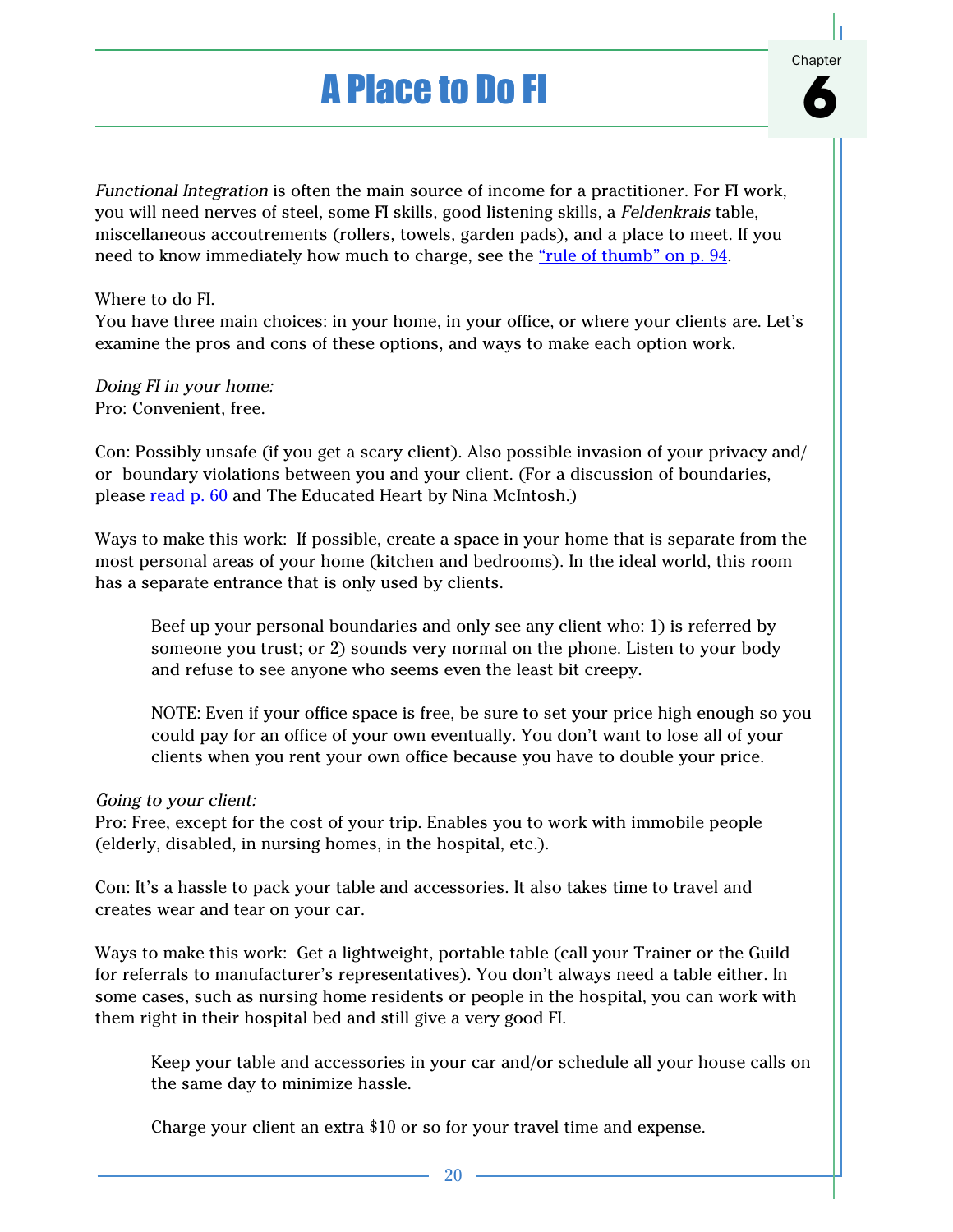Keep very good records of your personal and business mileage so you can deduct those expenses from your taxes. (Buy a mileage log at an office supply store.)

NOTE: If you have a practice based entirely on house calls, don't forget to charge enough to have your own office someday.

#### Giving FI's at your office:

Pro: You have a professional place to go to work that reduces boundary issues and hassle. If your office is in a building with other Feldies or holistic health practitioners, it can also reduce your isolation.

Con: Renting an office can be expensive.

Ways to make this work: Find other like-minded people with whom to share office space and look together for an office to rent. Or, sub-lease from another Feldy or alternative health practitioner who already has an office. Keep looking until you find an affordable office. Office space has a wide range of prices.

Common arrangements for sharing office space are: by day (for example, on weekends, or two or three days per week); by time of day (for example, morning until 1 pm., 1-6 p.m. and after 6 p.m.); or any combination that works for all parties concerned.

#### Leasing and subleasing.

Signing a lease. Standard office leases are 3 years, but I don't recommend committing for that long unless you have already been in the office for a year. Negotiate with the landlord and see if you can find a way to sign a year-long lease instead. You may need to pay more per month to offset the landlord's risk, but that is preferable to finding a sublessor if you want to leave after a year.

Subleasing: if you sublease your space, always have a written sublease agreement. Include the following:

- · How much is being charged and when it is due
- · The amount of the security deposit, and under what conditions it will be returned
- The basic rules of using the space

Each person signs the document and you both get a copy. Even if you are best friends, it is always a good idea to write these things down.

How much to pay (or charge) for subleasing is up to the leaseholder, but it should have some bearing on the amount of usable time the sublessor has the space. The premium time is late afternoon/evening on the weekdays and Saturday mornings. These times should be more expensive than other times of the week. If the total rent for the office is \$400 and the sublessor has the office 2 days a week, a fair amount of sublease rent to pay would be about \$125 per month, depending on the times and days of the week.

Things to keep in mind about choosing your office. The ideal office meets your needs and your clients' needs.

First, what are your needs? What are your minimum and ideal-world budgets (See [Money,](#page-84-0)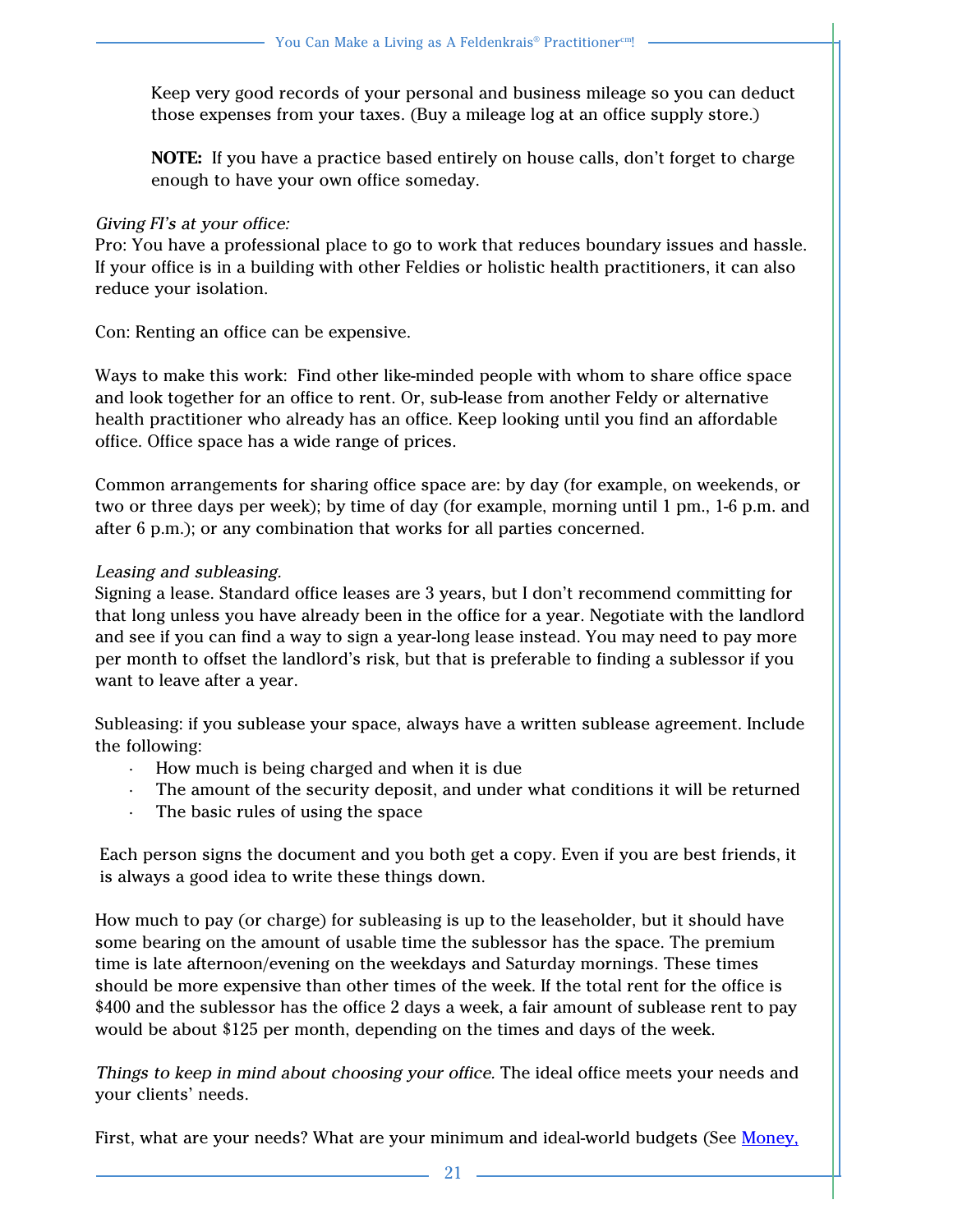<span id="page-21-0"></span>[p. 85\)](#page-84-0)? Do you have a limit to how far your office can be from your home? Are you sensitive to your environment, visually or physically? Do you want to be surrounded by colleagues such as alternative health practitioners or artists?

Target market. (See [Marketing, p. 42\)](#page-41-0). Who do you intend to attract to your practice? Are these wealthy people? People who use wheelchairs? Elderly people? Kids? People who see other alternative health practitioners? People with environmental sensitivities? Where do they live? Where do they shop? Where do they work? Is your office conveniently located for them?

Once you have identified your target market, then think about their needs and meet them as best you can. If your clientele is elderly, stairs and slipping/falling (on ice or wet floors) will be a consideration. If your clientele is mostly middle-aged and quite mobile, then stairs don't matter. If your clients are kids, they need more space than adults and they make a lot more noise. Make sure this won't be a source of conflict for your neighbors in the building.

When you have a clear picture of what you want/need and who your target market is, then you can choose an office that is both acceptable to you and convenient and safe for them to come to.

Go to [page 14](#page-13-0) and do the worksheet for describing your target market and complete the financial calculations on [page 85](#page-84-0). Once you have a clear picture of who your typical client is likely to be, and what your financial and other needs are for your office, fill out the following worksheet.

#### OFFICE LOCATION WORKSHEET

Use this worksheet to find an office that will be convenient and safe for your client, and will also meet your needs.

Based on the research you did for the target market worksheet, answer the following questions about this person. If you don't know your target market, or if you have several, choose a location convenient for many different people (easy parking, accessible by different modes of transportation, somewhat centrally located and/or close to a store where your target customers are likely to shop, like Whole Foods).

Is this person male or female?

Very mobile (no problem with stairs or steps)?

Uses a wheelchair? Uses crutches? Has iffy balance or depth perception difficulty?

Note: even if wheelchair-users are not in your target market, you may get one by referral. It is highly recommended to have a wheelchair-accessible office, but if you don't, you can always go to where he/she lives.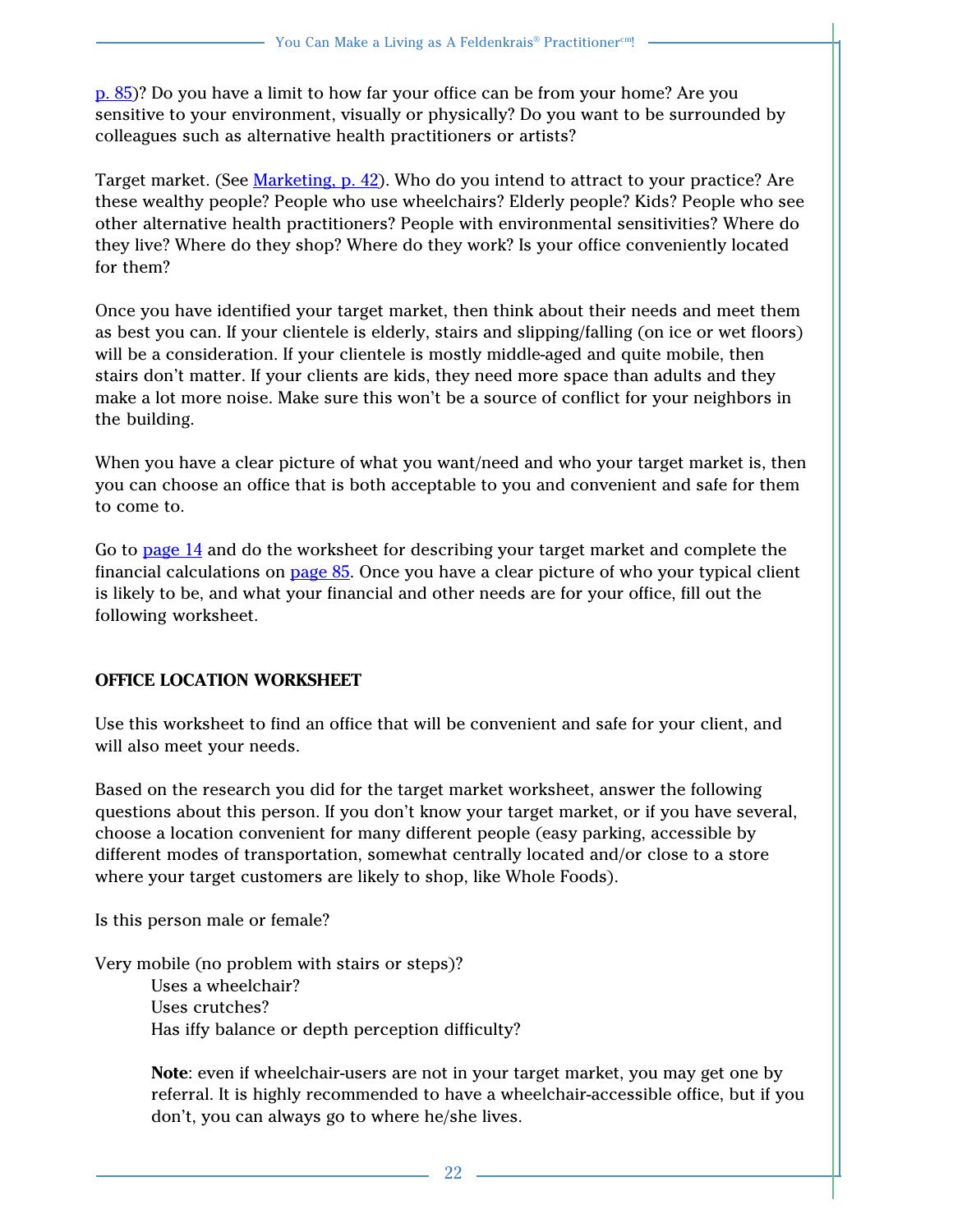A child?

How old is she/he? What is his/her movement ability?

Environmentally sensitive?

Where does he/she live? Where does he/she shop?

What form of transportation does he/she use?

Car Bus Taxi Subway

What is the maximum amount you can pay for your office?

Who are potential roommates or office sublessors?

What is the layout of your home?

What is the size of the biggest room?

Is there a room with a separate entrance?

How is the potential office located re: kitchen and bedroom?

How far are you willing to travel to your office? Is this also convenient for your target market?

After you clarify the answers to all these questions, you will be well on your way to finding the perfect FI space.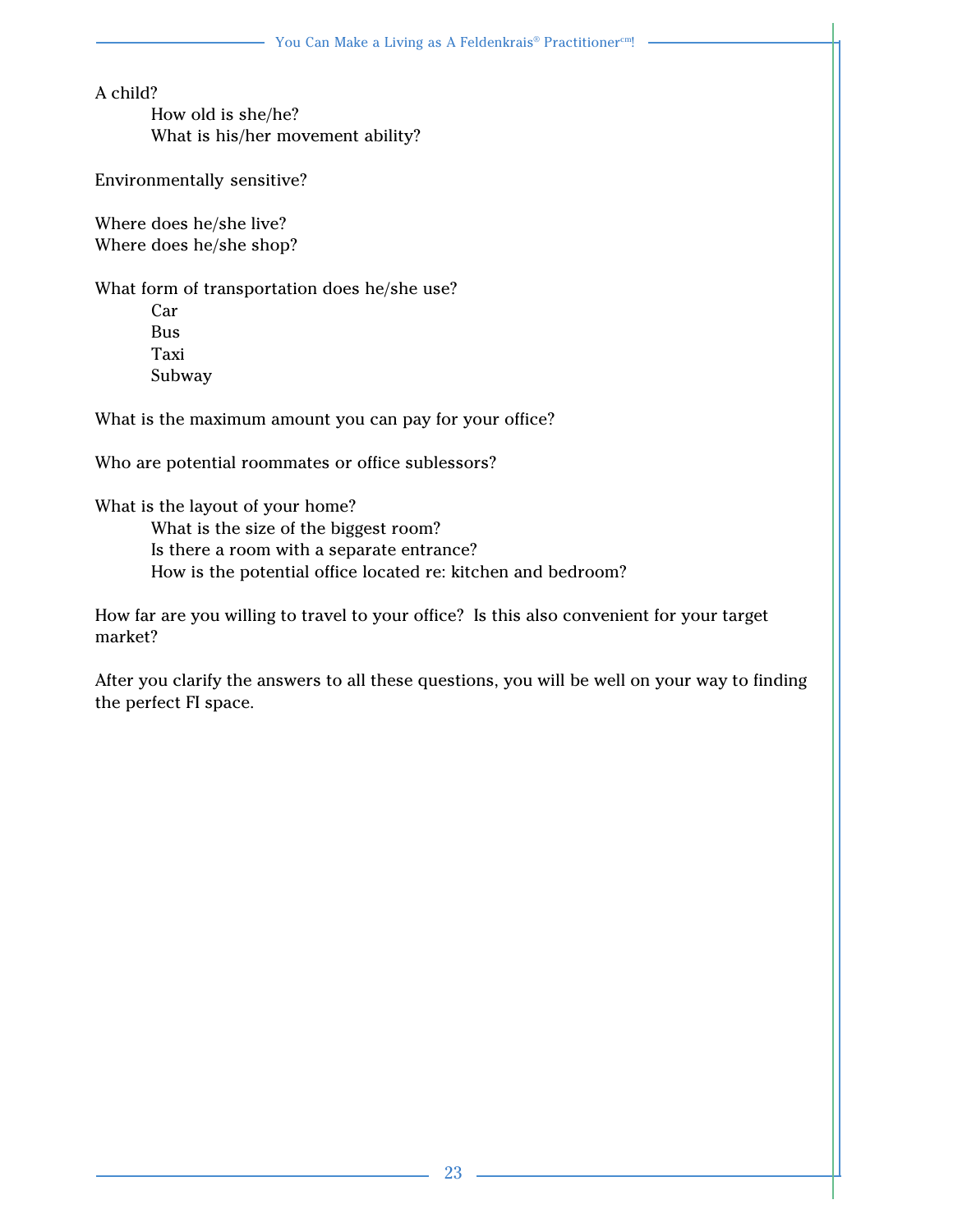### Paperwork and Liability **7**

**Chapter** 

#### <span id="page-23-0"></span>Paperwork: Tracking Your Clients and C.Y.S.B. (Covering your Sitz Bones)

Taking notes after each class or FI is a habit to develop. Taking notes helps you:

- · know what you did last class or last session
- learn from past mistakes and successes
- complete assistant trainer and trainer applications
- write case studies and good Felden-stories
- prove your innocence in event of lawsuit

Schedule time for note-taking. Many people schedule appointments every 1 hour and 15 minutes. This gives one hour per FI plus 15 minutes for taking notes. This is a great way to get your notes done if you keep your FI to one hour. You can also schedule a longer break after 2 or 3 FI's and take your notes then, or do it at the end of the day. Also write notes after each ATM class, so you can track your student's progress or complaints, as well as your own effectiveness in teaching ATM.

Notes for the first and last meeting. When you first meet an ATM student or an FI client, have her fill out a form with some basic information. When your series of classes or FI's are finished, have your students/clients fill out a feedback sheet. (See [Appendix 3, Sample](#page-124-0) [Forms](#page-124-0).)

What do you write in your daily notes? Other than the obvious (client name and date), it is important to describe in layman's terms what their complaint is, what you did, where you put your hands and why. Describe how they felt at the end of the lesson. (See [Appendix 3, Sample Forms.](#page-124-0)) I also find it very interesting to note my clients' personal goals (I want to play golf, I want my back to stop hurting, etc.) and note from week to week how they felt during the interim between lessons.

It is very important to be a Feldenkrais Practitioner, not a Therapist of any sort, when you are talking to people or taking notes. As a Feldenkrais Teacher, you do not fix problems, diagnose or treat medical conditions, or otherwise provide medical intervention. If your notes sound like you are doing any of those things, you can expose yourself to a liability nightmare.

Very low-cost liability insurance is available through the Guild. See [Resources, App. 2](#page-119-0).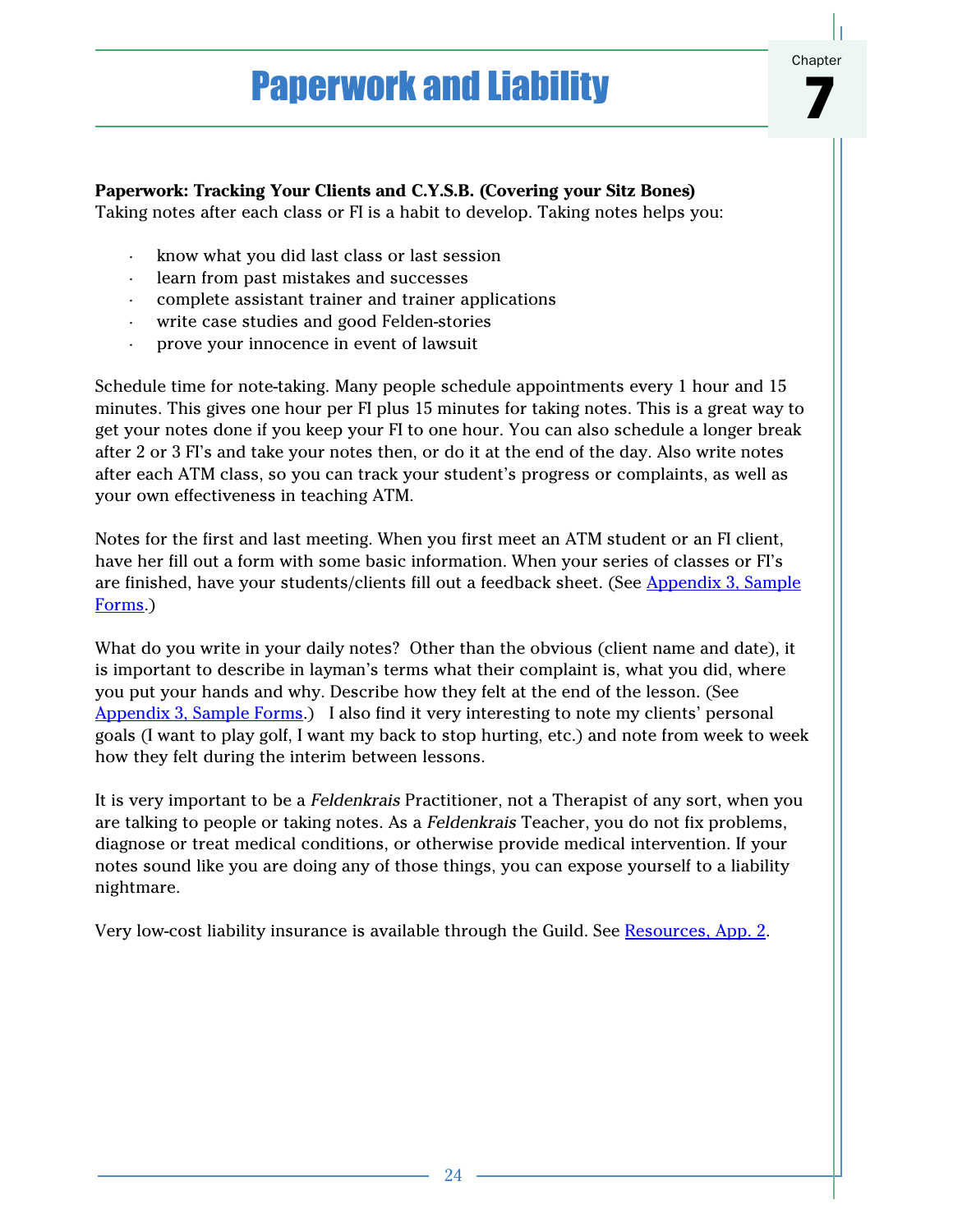### Emotions and Your Child-Self **8**

<span id="page-24-0"></span>"If you argue in favor of your limitations, you will always win." —Anon.

Self-employment is very demanding. It is a mix of two equally important aspects: knowledge about business and marketing, and skill in managing your internal life and your relationships.

All your fears and deeply hidden neuroses come to the surface with self-employment. Like it or not, you will have feelings! Despair, fear, anxiety and elation, sometimes all at the same time. You will want to give up more than once. Don't. Follow whatever path you need to keep your feelings moving so they don't run your life. Barbara Sher, in her book Wishcraft, has some suggestions for dealing with the inevitable emotionality of being selfemployed:

The reawakening of hope is never painless. It's like running warm water over a frozen hand: your fingers hurt as feeling comes back to them. But do you say, "The hell with this. It felt better when they were numb. Let frostbite set in. Let them amputate."? Of course not! What you do is, you stomp around and cry and curse and swear. You start out in tears and end up laughing. And it helps! Your dreams are just as important a part of you as your fingers. And you shouldn't have to put them back on ice just because it hurts to thaw them out. (p. 94)

Not only will you have feelings, being your own boss also means taking responsibility. This means having an attitude that says: "If I succeed, I caused that. If I fail, I must take responsibility for that as well, even if there are outside factors that influenced my failure." Blaming your circumstances for success or failure will always produce failure.

#### Your Child-Self

Moshe Feldenkrais said that all of our experiences are stamped in our bodies. I believe that all of our different life stages are also present with us even though our bodies have grown to full size. The child that you were is still very much alive and present, although you may not be in conscious communication with that part of you. If you doubt this, observe yourself and other people, especially in emotionally charged situations. Child-selves are usually quite obvious when you look for them. When you feel like a little kid, it's because you are in that moment.

Much of "being your own boss" is like parenting yourself all over again. Every time I find myself spacing out, procrastinating, sabotaging a project, or otherwise being a "bad employee" to my "inner boss," it is because my child-self has a need that is not being met and I'm ignoring her.

As your own boss, you need to take on different functions of the business at different times: at times, you need to be like a parent and get an overview of what needs to be done.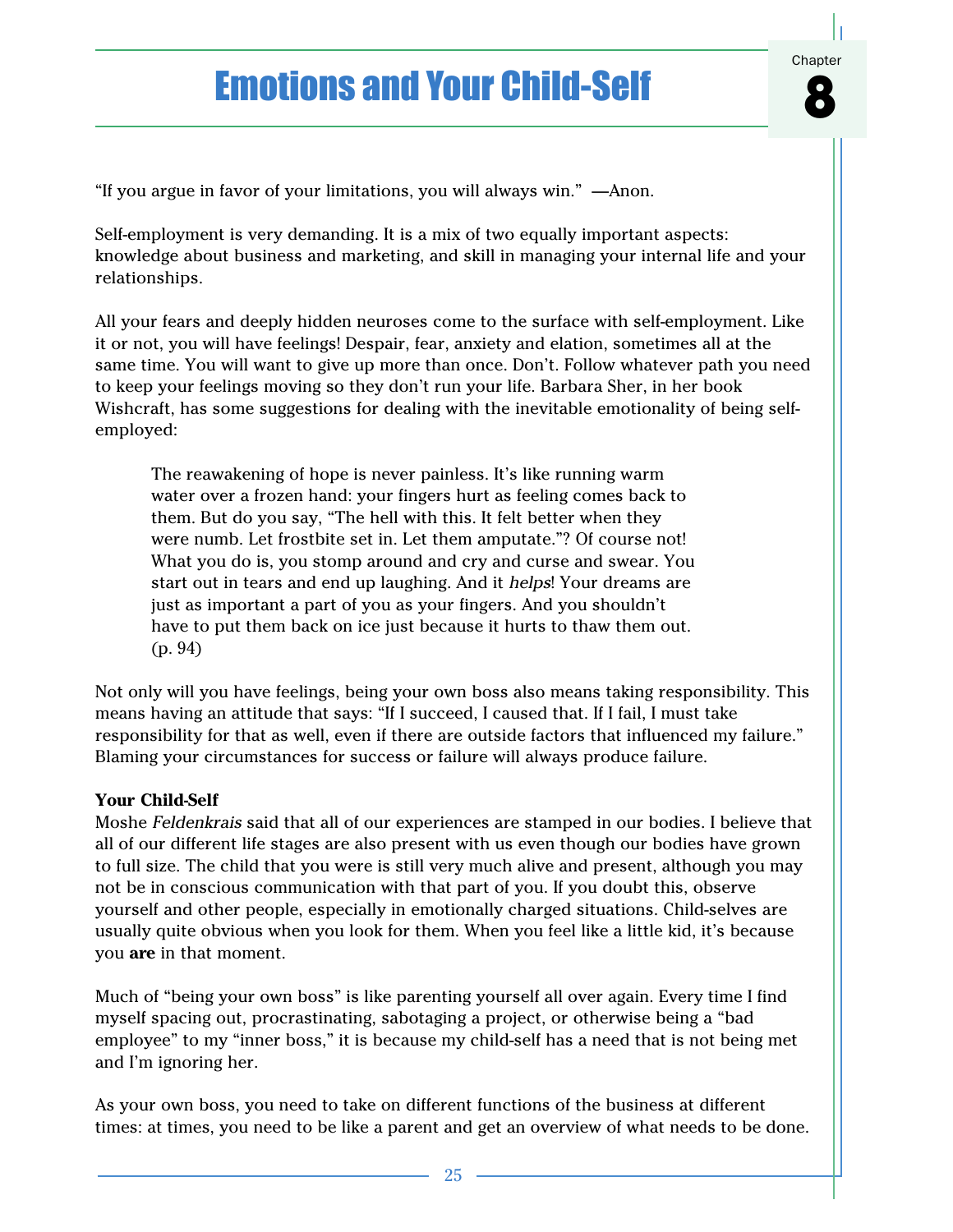At other times, you are like a child, being playful and creative. The best managers, like the best parents, know when to encourage child-like behavior and how to limit it when adult things need to be done.

Even if you don't have a conscious relationship with your child-self, you unconsciously talk to him/her all the time. You will see this in the first thought journal you do in [Chapter](#page-27-0) [9.](#page-27-0) All of the thoughts you identify there are actually things you say to your child-self.

Do you think you are stupid? Lazy? Too fat or too thin? Not good enough? Unlovable? How often do you tell yourself how beautiful and wonderful you are? Do you tell yourself what a miracle you are, how heart-stoppingly wondrous life is now that you are on the Earth? Why not?

Most of us are punishing to our child-selves. We punish ourselves much more than we would a real child, yet we don't feel there is anything wrong with speaking to ourselves this way.

Conjure up an image of your son or daughter or niece or nephew, or another child you know. This child should be under age 6 for most accuracy in this exercise. Imagine yourself saying all of those thoughts you normally reserve for yourself to this child. Use the same tone of voice, the same intensity of feeling, that you normally say to yourself. How does this imaginary child react?

You are that mean to your own child-self. You now have a choice: keep being mean, or start being compassionate, loving and understanding. Becoming more compassionate with your child-self will make you feel better, you will get more work done, and it will make you a better practitioner.

#### Meeting Your Child-Self.

Please get pen and paper. Ask your child-self if he/she has a message for you.

Write whatever pops into your head. Keep writing until you're done. Don't lift pen from paper.

When you're done (this may take a while), read what you have written.

Ask questions of your child-self if you need clarification. Never judge, punish or otherwise shut your child up after you've asked for a message. Remember, you were the one that asked for the message!

Ask your child-self if she/he has any needs that you didn't know about. Write those down.

Tell your child-self what you need as an adult.

Negotiate with your child-self about how you can get your child needs AND adult needs met today: remember that the adult is in charge, but the child deserves respect and being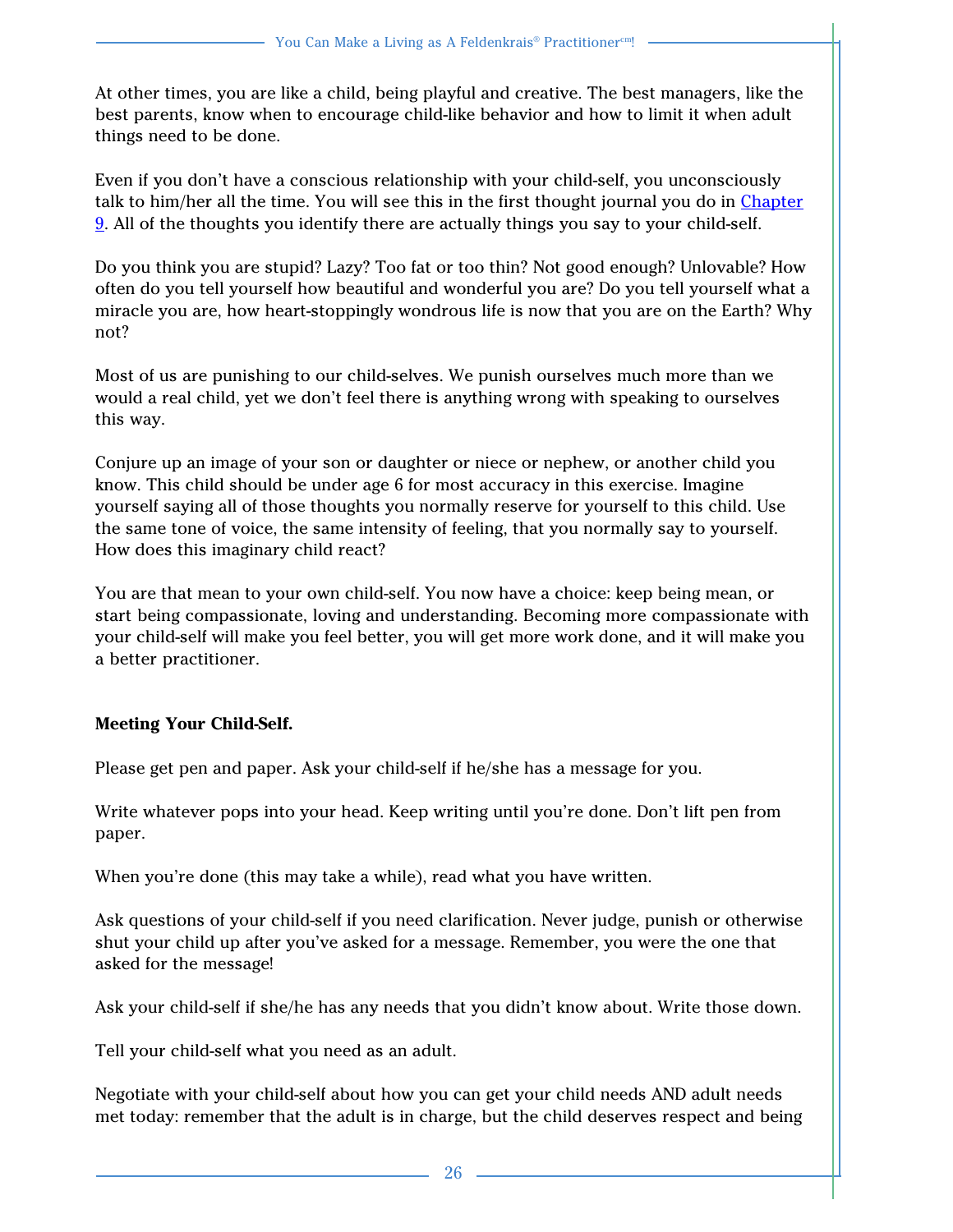heard.

Ask your child-self if he/she would like to help you get your adult needs met. I'm always surprised by how helpful my child-self is when asked.

Ask you child-self what she/he thinks would be fun.

Make a date with your child-self to do something fun, and keep it. Your child-self will get in your way less and less if you make and keep regular dates with him/her.

Use this worksheet every time you find yourself having a hard time. Be prepared to cry a lot. It's not easy being self-employed, but you can do it with the help of your child-self.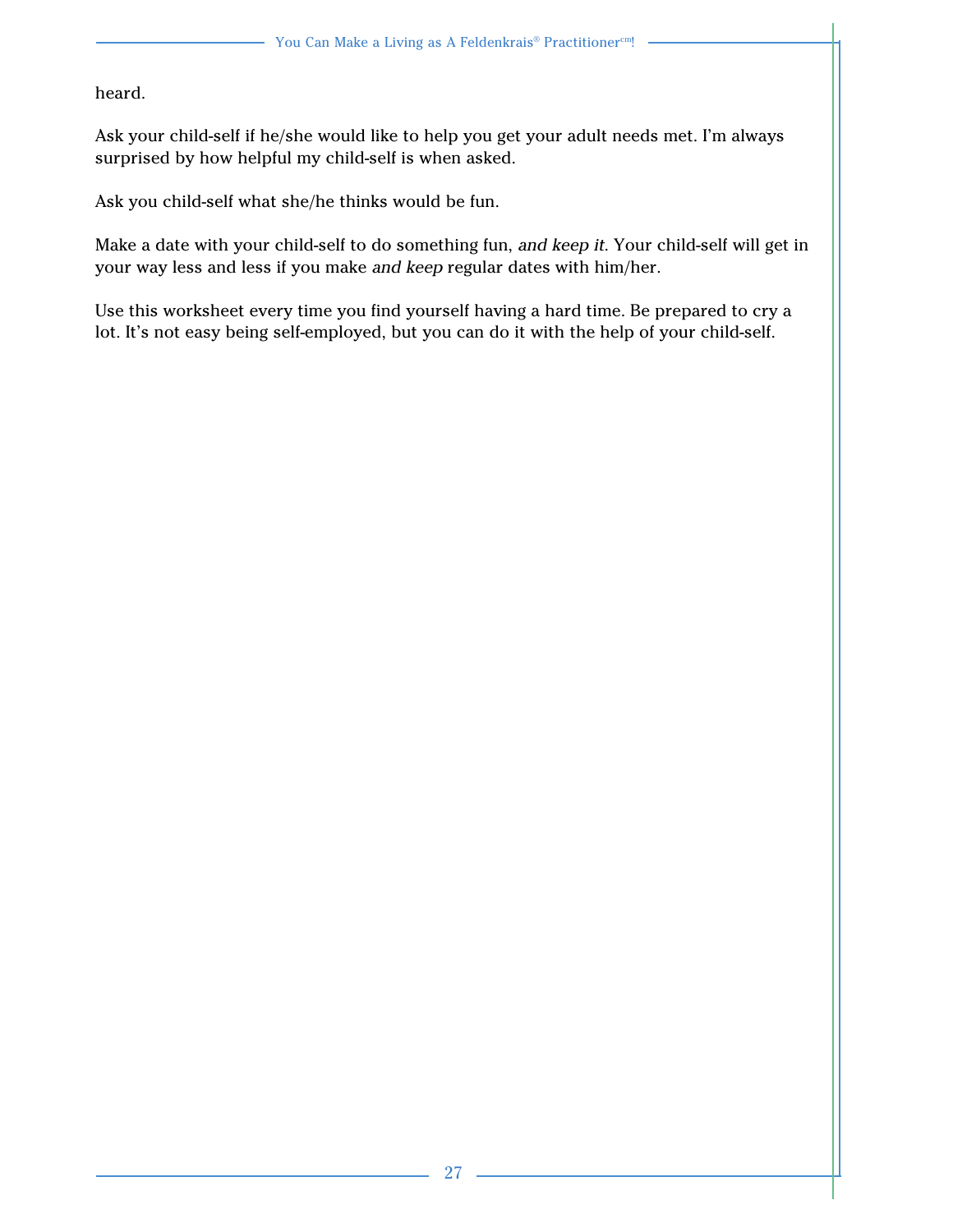### Getting Stuff Done **9**

**Chapter** 

#### <span id="page-27-0"></span>Laying Down a Track and Chugging Along

This section deals with the infrastructure of your practice, how to be a good boss to yourself and how to grow your practice with a minimum of parasitic movement.

#### Journaling: Know What You're Doing…

The next few exercises will shine a light into the darkness of your cranium, that gelatinous cavern responsible for your every action. Buy a small notebook you can carry with you everywhere you go (even to the bathroom). For a period of at least a week, write down how you spend your time, from the time you wake up in the morning to the time you go to bed. At the end of the week, notice a few things:

How much time do you spend …

in the car? watching TV? preparing food? eating? washing the dishes? talking with your spouse/partner? talking/playing with your kids? exercising? doing/teaching ATM? practicing/doing FI? on the phone? (Business calls? Personal calls?) entertaining yourself (reading a novel, watching movie, going out)? reading Feldenkrais-related books? on the toilet? in the shower? talking to colleagues? shopping? daydreaming? playing/putzing around/nothing in particular? taking a class? paying bills? doing e-mail? surfing the Internet? marketing your Feldenkrais practice? etc…just notice it.

If you can stand it, do this for another week and notice if your noticing has changed anything.

During the next two journaling exercises, you will discover the number of times you think certain things without realizing it. For one week, jot down all of your thoughts about yourself. Notice how many nice things you say about yourself and how many judgemental, harsh or negative things you say to yourself. After the week is over, notice how many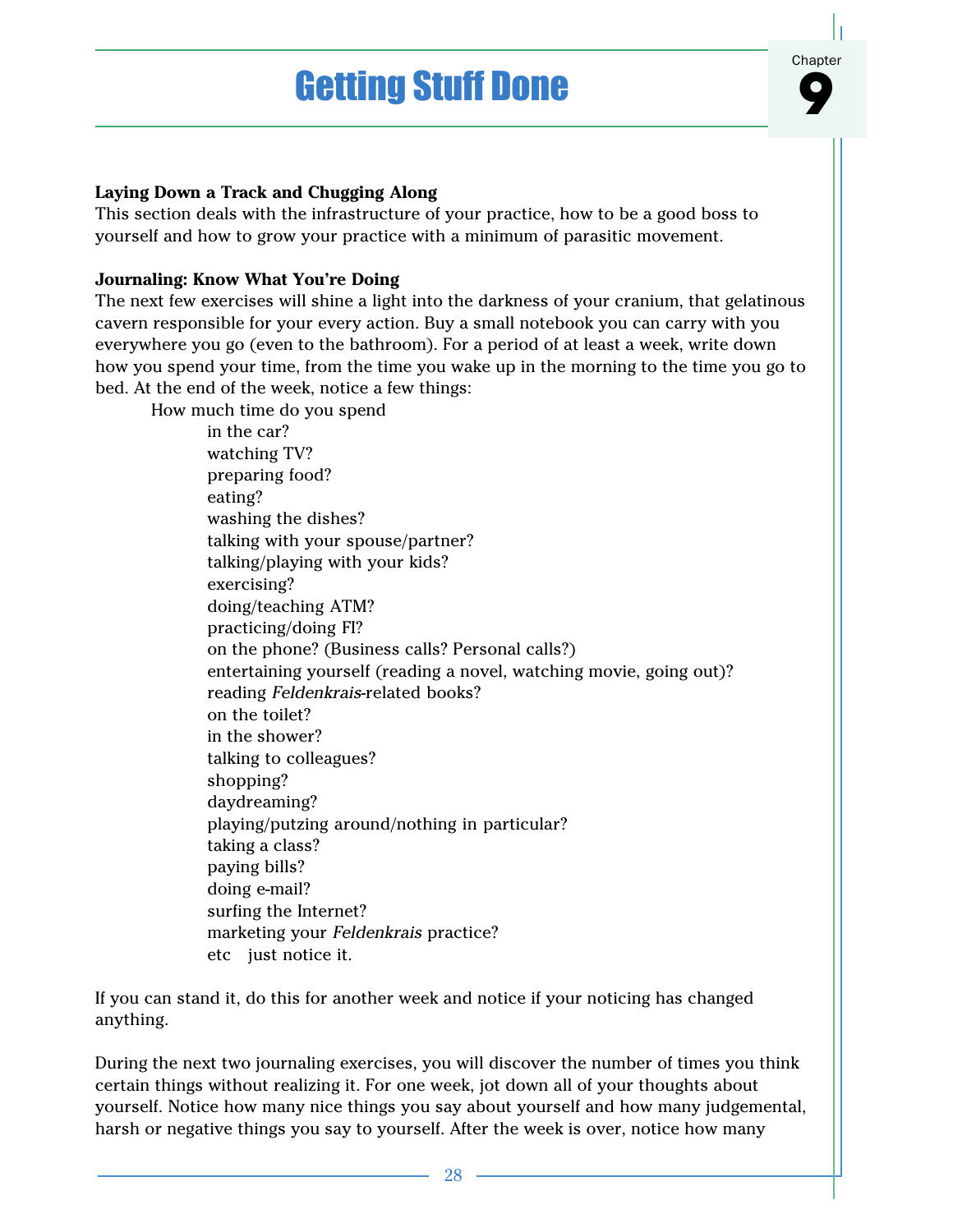times you repeated the same thought(s). Can you see any correlation between your actions and the thoughts you think?

The week after, note all of your thoughts about the Feldenkrais Method, Feldenkrais practitioners, and Feldenkrais Trainers and Trainings. There is probably some good material in there for future brochures, public talks and casual conversation about the Method. There are probably several parasitic nuggets in there, too, so write it all down without judgement. Notice again any correlation between your words/actions and the thoughts you think.

You can also do thought journals on:

- · money,
- · business
- different categories of people, and
- your parents.

Your thoughts about all of these directly influence on the state of your Feldenkrais practice.

Planning and time management: Read Wishcraft by Barbara Sher for excellent information on planning and time management. Here's a summary of what she teaches: Imagine the end result. Write it down. Thinking backward, plot out the task that precedes the project's completion, then the task before that, the task before that, etc. Do this until you reach a task you can do today. Do it! Then, transfer all the other tasks into a calendar. Make dates with yourself to work on your project, and keep them. This system of task and time management is easy, practical and foolproof if you use it.

First Aid for Overwhelm: Get away from the overwhelming task and breathe a few times. Talk to your child-self and calm her/him down. Go back to your task and break it down into small chunks. Do one chunk at a time. If this seems impossible, do several different tasks a little bit.

Another option is to divide the tasks into "easy" and "hard." Do the easy ones first, so you get something done. Is there a way you can break the difficult tasks into smaller pieces?

At the end of the day, write down everything you did and congratulate yourself for getting so much done.

Procrastination: Procrastination comes from a variety of sources. It generally has something to do with fear: you don't have enough information to feel comfortable, and you're afraid of screwing up; or you care so much about the task that you are deathly afraid of failure; or your child-self is afraid of what will happen if you succeed. Talk to your child-self to find out the reasons for your procrastination. If it persists, then go to the library or bookstore and read about it, or get some counseling. You can literally procrastinate your life away. If you do, no one will have the benefit of your Feldenkrais teaching!

When it's Not Fun: Being self-employed is not always fun. Even if you are doing everything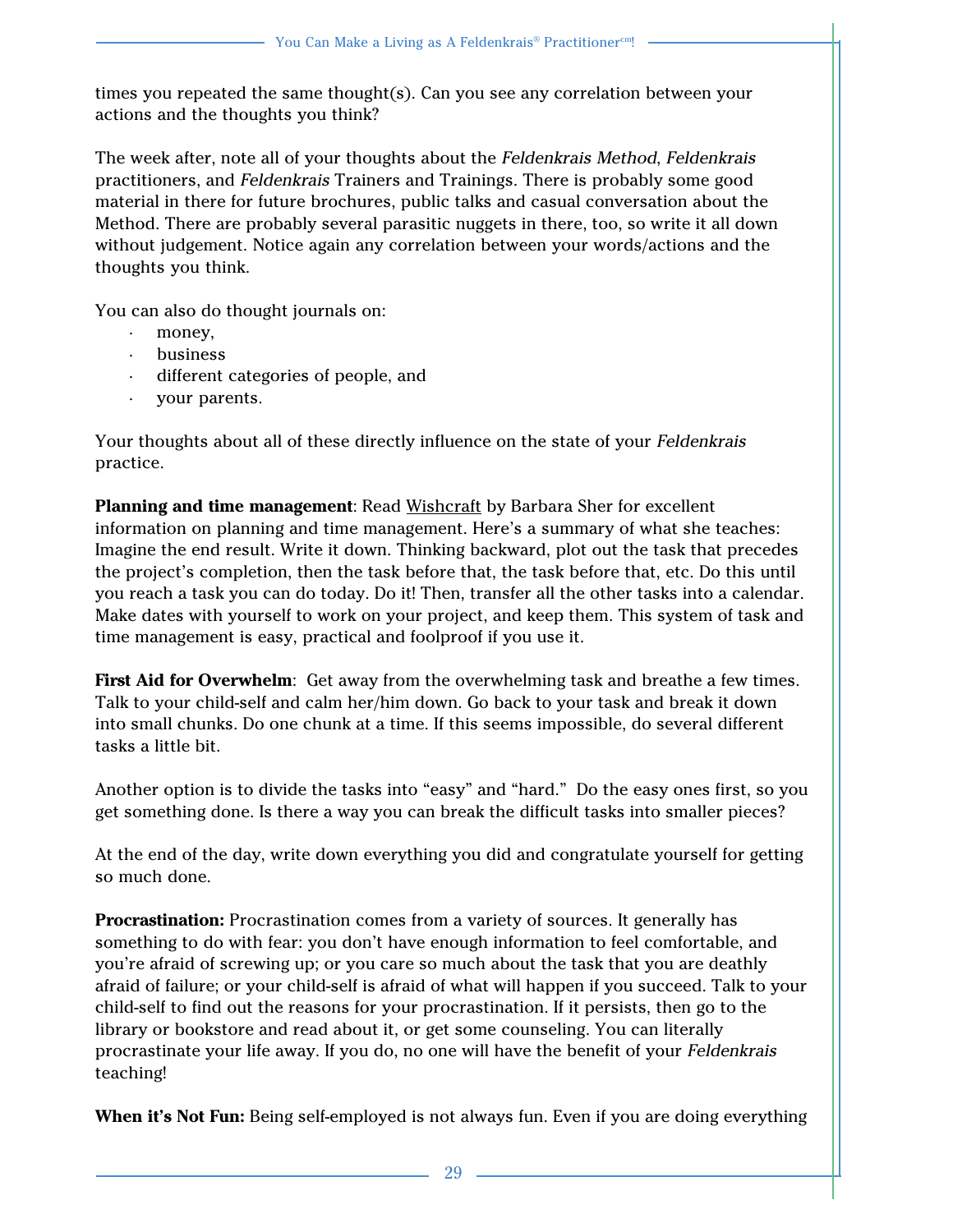right, crises can happen or you can lose your motivation. What do you do then? Find a way to make it fun. Ironically, you will have to work at this. But it can be done!

I require that all my activities are fun or rewarding or both. This means I either jettison unpleasant tasks, or I find a way to make them rewarding or fun.

Being a grownup sometimes means doing unpleasant tasks because you don't want the consequences of leaving the tasks undone. But unenjoyable tasks don't have to drag you down.

Here is one way to make unpleasant tasks more appealing: make a list of what makes you happy in life in general. List at least 20 different things that you enjoy doing. Look beyond the physical activity, and find what emotional reward you get from doing it.

For example, I enjoy conversations with people. I like learning about them, feeling intimate with them, helping them and having my help be received and appreciated. But I used to hate making sales calls and I didn't do it. My income reflected this internal blockage. I had to find out how to make sales calls fun.

I realized that I like to find out what people need, and I enjoy helping them find solutions to their problems. What was missing in my sales calls was a) I didn't know what my customers needed; and b) I didn't know how Effortless Gardening could be of assistance to them. Once I re-positioned myself as listener and helper, sales calls became fun and enjoyable for both me and my customers.

No matter what activity is causing you suffering, take the time to find a way to make it fun. When it's fun, it is easy and light and pleasant. Just like a good ATM.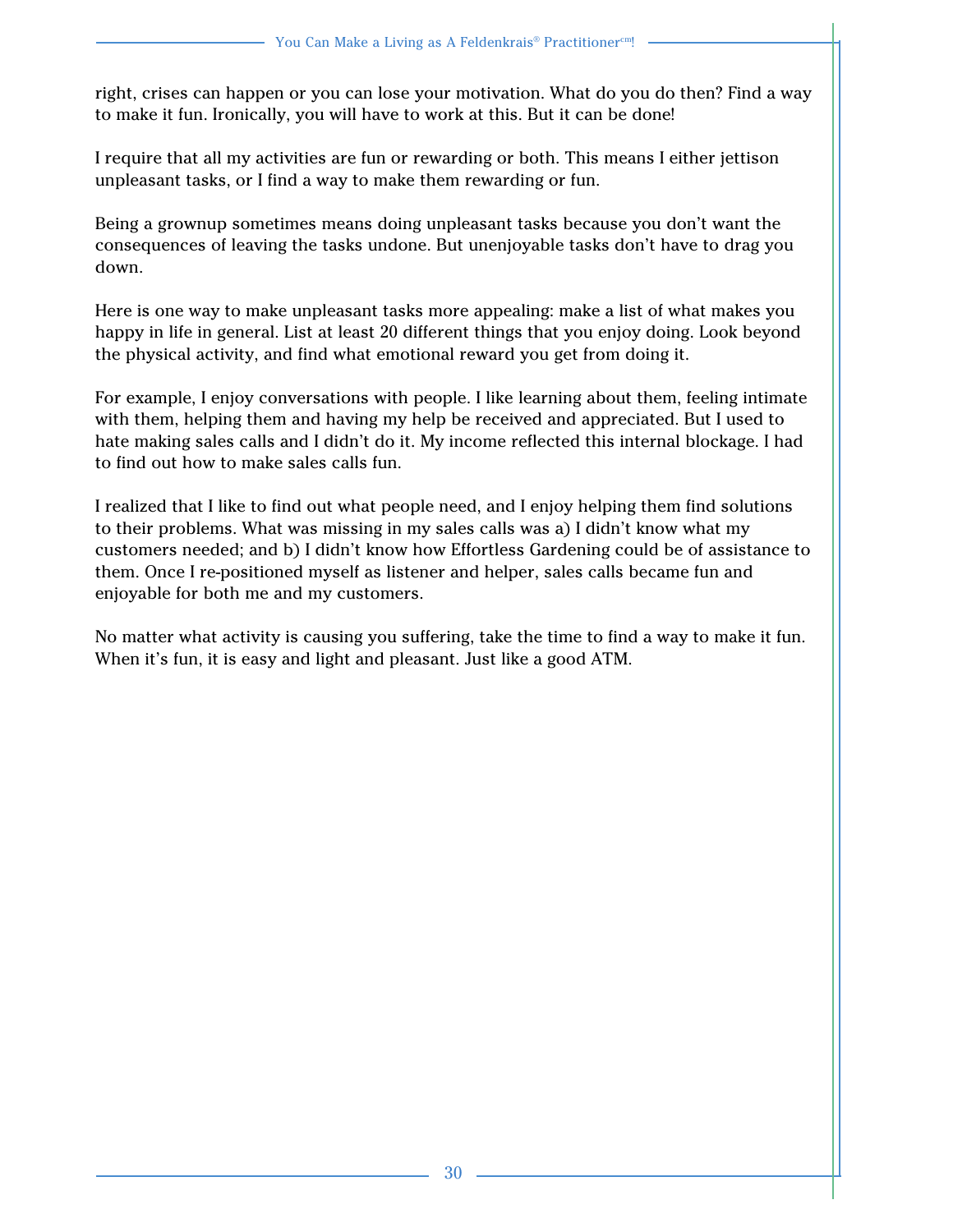## **Nine Things to Try**



<span id="page-30-0"></span>What follows is a list of totally free things you can do today to build your practice, whether you are a student or a practitioner. If something on this list grabs your attention, work with it and see what happens with your practice as a result.

- 1. Cultivate the self-image of a full-time Feldenkrais practitioner. Schedule your week as if you were seeing clients, teaching classes and doing marketing activities. BE A FELDY during those times. Do this even if you don't have a class to teach, you have no FI sessions scheduled, and you're too freaked out to do any marketing. Just show up and imagine that you are making a living as a Feldy.
- 2. List all the tangible and intangible benefits of doing Feldenkrais. Why did you do the Training? What did othõr people in your Training get out of it? Keep a running list. This list is the basis of your communication about the Feldenkrais Method: the benefits. (See "benefits" in [Marketing section, p. 35\)](#page-34-0)
- 3. Answer the question, "What is the Feldenkrais Method?" Don't worry, this is a lifetime process. For now, just create several one-liners that you can use in conversation. (See below[, "talking about the method," p. 38.](#page-37-0))
- 4. Schedule, prepare and teach an introductory Feldenkrais workshop (see below, [renting space p. 21](#page-21-0) and [teaching intro. workshops. p. 40.](#page-39-0)
- 5. Schedule, prepare and teach a theme ATM class or workshop (see below, [p. 42](#page-41-0) and [App. 1](#page-114-0)).

#### For students:

- Start teaching ATMs as soon as you are certified, so people get to know you as a Feldy. The more marketing you do before you graduate, the faster you will have a full-time practice after graduation.
- 6. Practice FI as much as possible. If you have already graduated, give it away for a while. See ["Giving it Away," p. 98](#page-97-0).

#### For students:

Don't ask people to pay you for FI services (it's illegal). If someone really wants to make a donation, you may accept it, but you must make it clear that you are doing this only for practice and that is payment enough.

Practicing FI is important for several reasons: your FI skills will improve, you will become more comfortable in the role of Practitioner, and you will plant seeds for word-of-mouth referrals. (See [Marketing, p. 46\)](#page-45-0)

Whether you are in your second week of being a practitioner or your second decade, DON'T APOLOGIZE for your skill level. Just set up realistic expectations; your clients won't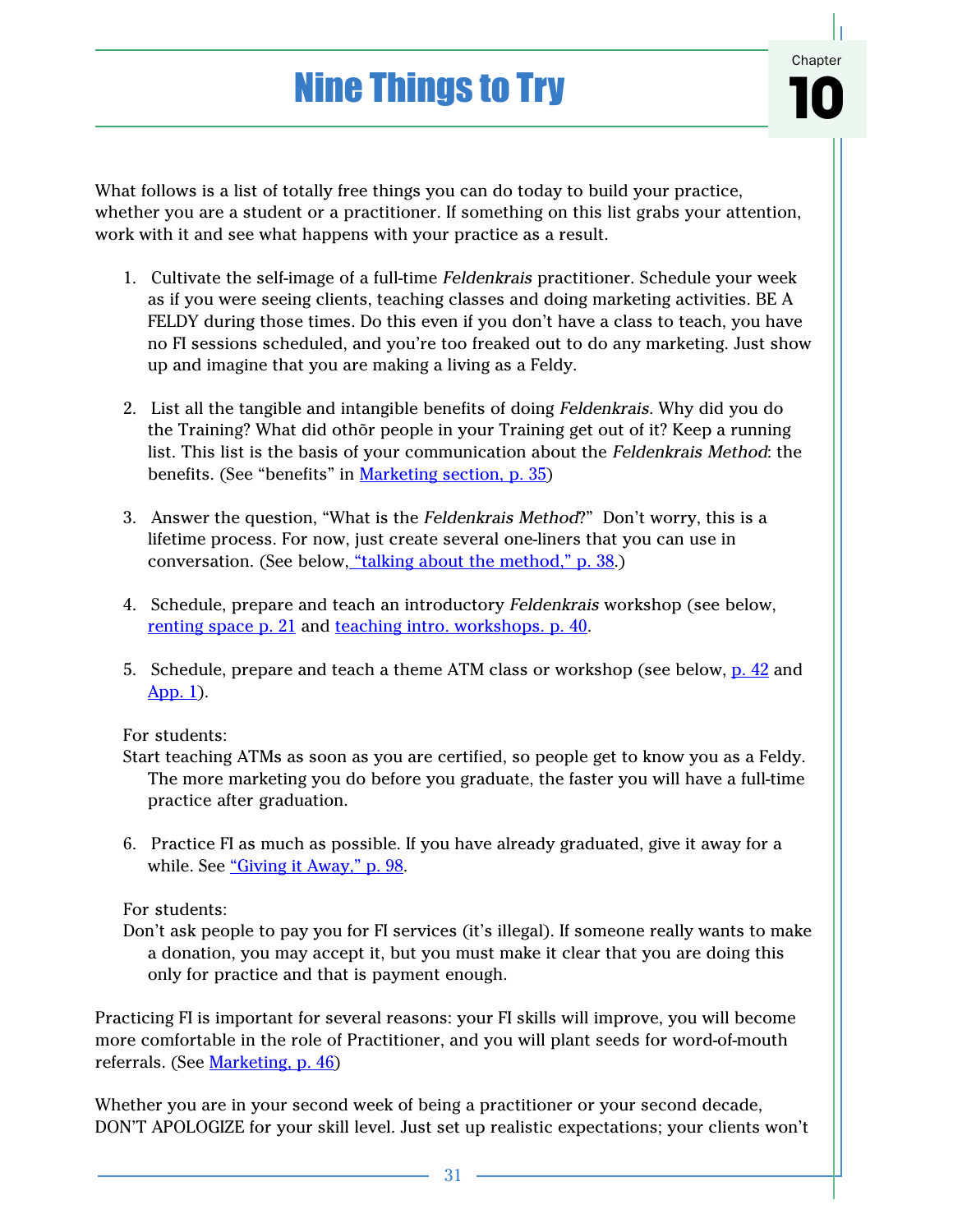be disappointed and you won't be selling something that you're not. For more experienced practitioners, giving free FI's can also be a low-pressure opportunity to try new things.

- 7. Ask yourself, what is your main motivation for being a Feldenkrais Practitioner? For some people, their motivation is the unending intellectual exploration. That could be your motivation too, or yours could be helping others, or learning about your own movement through doing Feldenkrais; or receiving love and recognition. Whatever it is, your main motivation (your "touchstone") is what gives you emotional satisfaction and keeps you coming back for more. If you can sum up your touchstone in one or two words, you will have a powerful motivator for continuing to build your practice.
- 8. Dream about the potential of the Feldenkrais Method. Why is it important for you to be a successful Feldy? (For you, your family, the world?)

In what ways can you be of service to others through your practice of Feldenkrais? Take time to day-dream about a world based on Feldenkrais' ideas and teaching. What would that look like? How would we talk to each other? How would we resolve conflict (on a small and large scale)? What would the economy be like? What would families be like? Education? Children's lives? The aging process? Dream big, as big as you can. Write down your ideas, no matter how silly or idealistic. Get together with other Feldies and brainstorm further.

Read the beginning of Awareness Through Movement and Steven Shafarman's books (see [Appendix 2, Resources\)](#page-119-0). See [Appendix 5](#page-132-0) for more mission and vision statements. Once you have a really fantastic and totally inspiring vision of the world, write down a few phrases that capture your vision.

#### Every time you give a Feldenkrais lesson, that vision becomes more real.

If you find yourself shrinking away from marketing, remember your vision. This is the real reason you want to be a full-time Feldy. The money comes to you in order for you to be in neutral and further your vision. If thinking about your vision doesn't inspire you enough to get back to work, then examine what parasitic movement is getting in your way.

9. If you don't have as many FI clients (paid or not) as you would like, spend all the time you would normally spend with clients on marketing. See [Marketing, p. 33](#page-32-0), and [Appendix 1, More Than 101 Marketing Ideas.](#page-114-0) If you are just too busy for marketing, then you need to examine just how badly you want to be a Feldenkrais Practitioner. You may need to make some hard choices between your other activities and your Feldenkrais practice.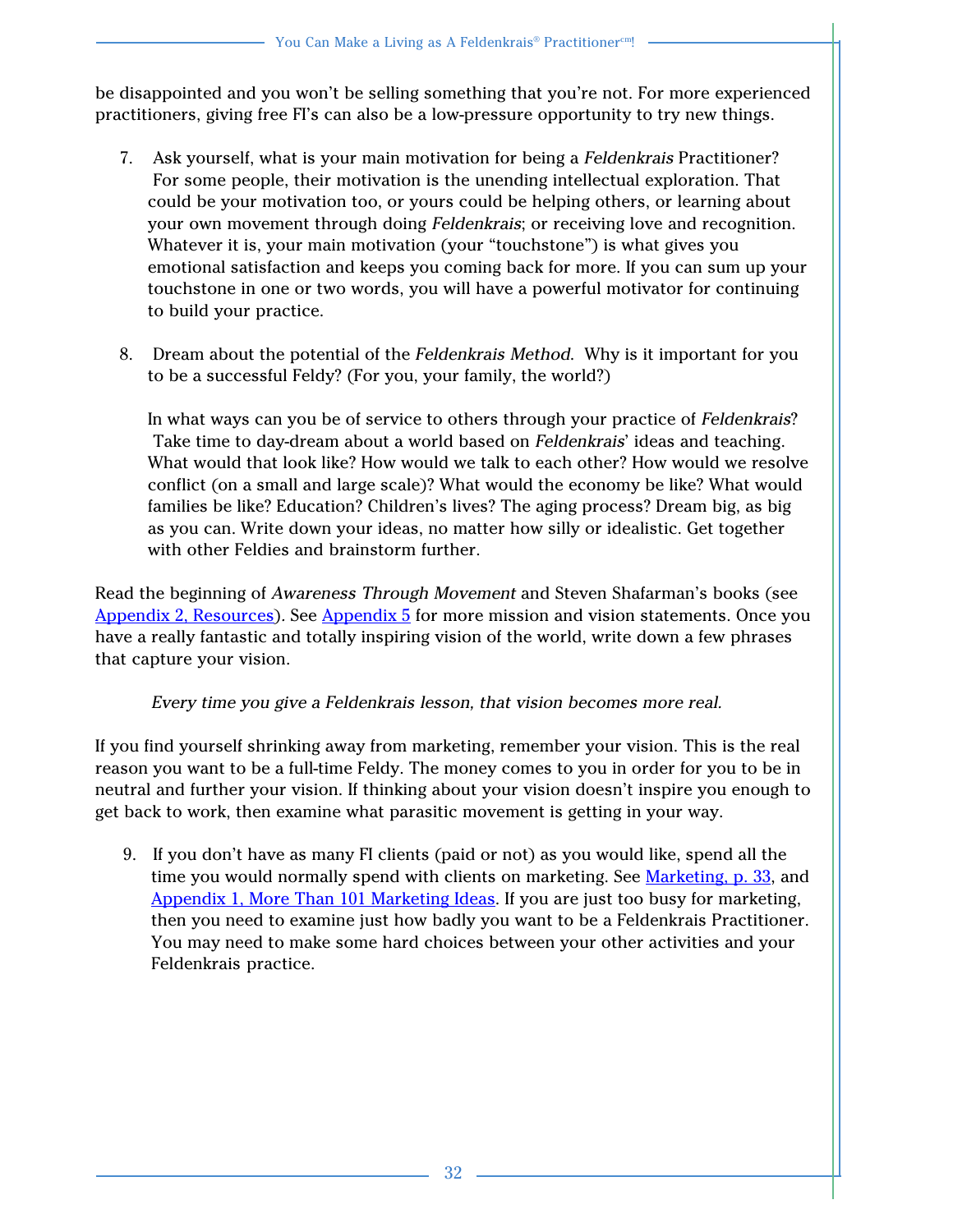### PART TWO: MARKETING **Marketing as Relationship**

<span id="page-32-0"></span>You know that effective marketing will make or break your business. But what is marketing, really?

One definition of marketing is "the science and art of identifying a perceived need and filling it." Marketing is such a powerful tool because it affects people on an emotional level. It can create a perceived need, whether there is an actual need or not. In that lies the potential for unethical behavior.

Few Feldenkrais Practitioners are in danger of abusing the science of marketing. People already know that they need what the Feldenkrais Method has to offer. They need pain relief. They need peace and serenity. They need nurturing relationships. They need to reduce all kinds of parasitic movement, parasitic thought, parasitic sensing and parasitic feeling. It is your job to help them perceive one of those needs, and then fill it with Feldenkrais.

Jay Levinson's definition (in Guerrilla Marketing): "marketing is every contact you make with your customer." This means every time you say hello, goodbye, and everything in between. Your appearance, your words, your actions. Everything down to the words, colors and paper in a written communication. This level of detail may seem unnecessary, but it actually makes a lot of sense when taken in the context of relationship.

Feldenkrais work is based on relationship, and marketing Feldenkrais is no exception. This chapter will examine relationship as the basis of your marketing strategy and give you technical tools to use in support of that relationship.

Your marketing strategy will focus on one thing: the relationship with your customer. Cultivate a relationship with her that lasts beyond the sale, beyond the first lesson, and after she has finished a series of lessons. This stranger will become a friend who gladly pays you for your services and products because you provide solutions to her problems.

Be a giver, not a taker. Give information, give freebies, give guarantees, give your time and give your energy. Make it easy for people to be with you. Help them trust you and feel confident and safe.

Don't force anything on your customer. Ask his permission before telling them about Feldenkrais and keep asking permission before every "sales" action you take. Let him say no at any time, and listen to the kind of no it was. Was it "no, not right now" or "no, not ever, go away." Don't bother people that aren't interested in talking to you, and do come back to the people who may be interested later.

Everything you do should be about serving him and creating a safe learning environment for your customer. If you do this in every interaction with your customer, regardless of whether it is a paid interaction, you will be well on your way to having a full practice.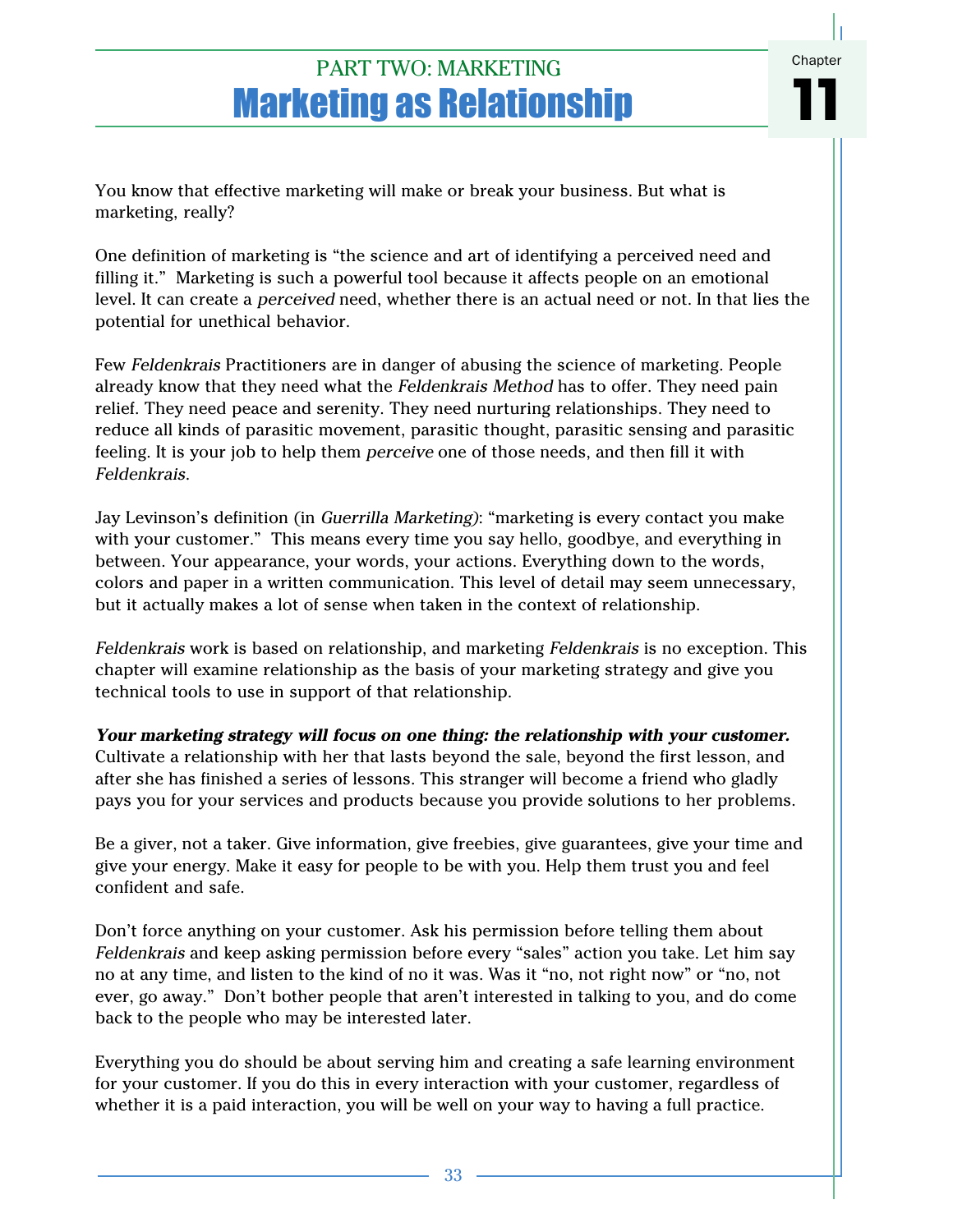The following pages will answer the following questions about your marketing relationship:

- What does your target customer care about?<br>• What does he/she think *Feldenkrais* is?
- What does he/she think Feldenkrais is?
- · How does he/she find out about you?
- · How do you talk to your target customer?
- · How do you cultivate your part of the relationship?
- · What activities support your marketing relationships?
- · How do you know whether your marketing relationship is working?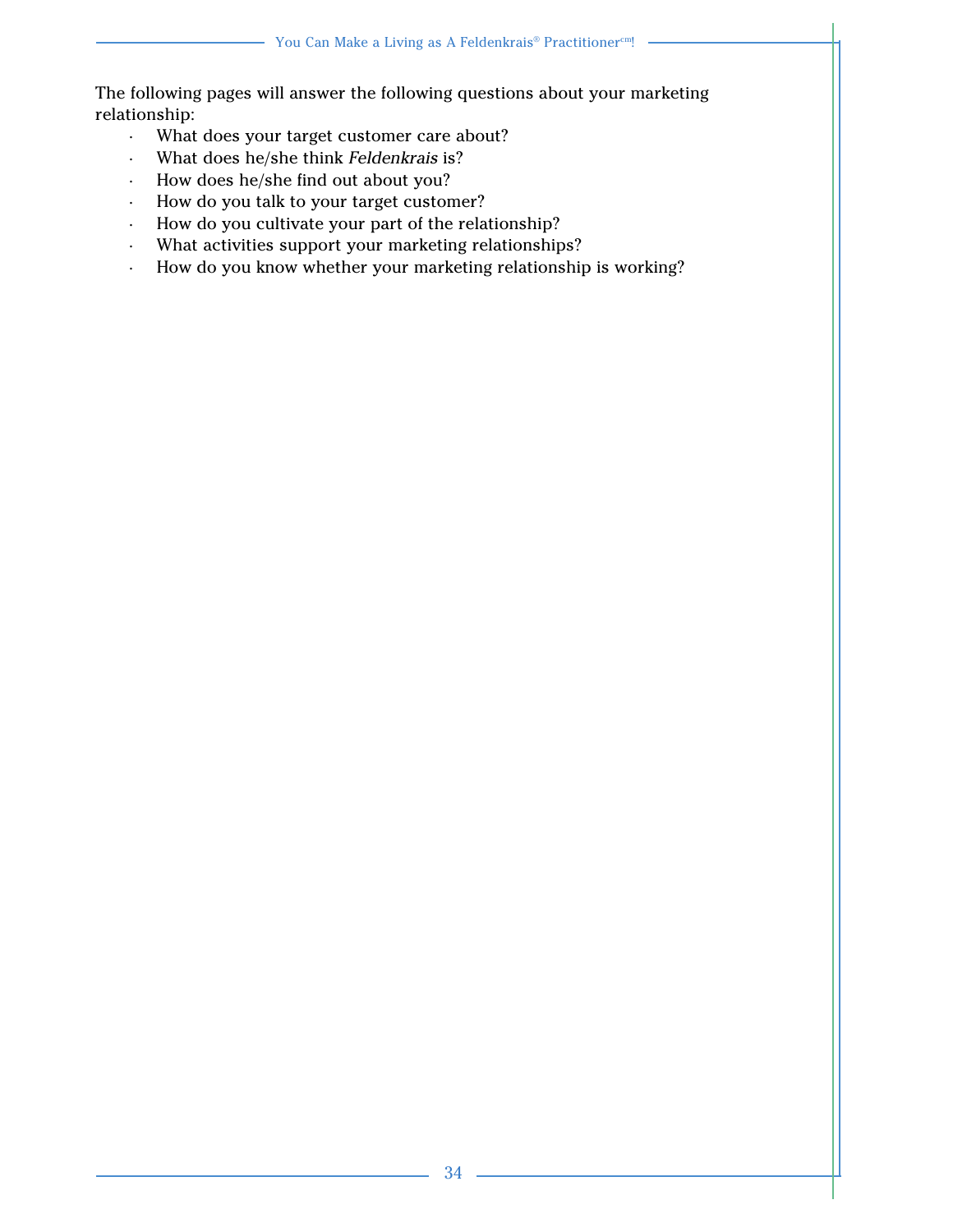## <span id="page-34-0"></span>**12** What Does Your Target Customer Care About?



Your target customer cares about solving her problems. She does not care about awareness or function or movement, unless those will help meet her needs. A crucial part of making your communication more effective is to know the difference between a feature and a benefit.

#### Benefits vs. features

You need to know the difference between a feature and a benefit. Your client cares about the benefits of Feldenkrais work, but is most likely less interested in the features. So what is the difference, and how can you use it to capture and keep your target customer's attention?

A feature is the physical or technological description of something. A benefit answers the client's question, "What's it in for me?" These lists will help you distinguish benefits and features.

#### Benefits:

"What will this do for me?" Pain reduction Stress relief Body awareness More flexibility Relaxation ???

#### Features:

"What is this?" Gentle movement Slow movement Verbally directed movement lessons Learning to identify movement habits Shifting your attention ???

Add to this list of benefits and features of the Feldenkrais Method. The benefits you describe should always match your intended audience. The benefit of "improved communication between horse and rider" doesn't matter to a drywall installer. What would be beneficial for him?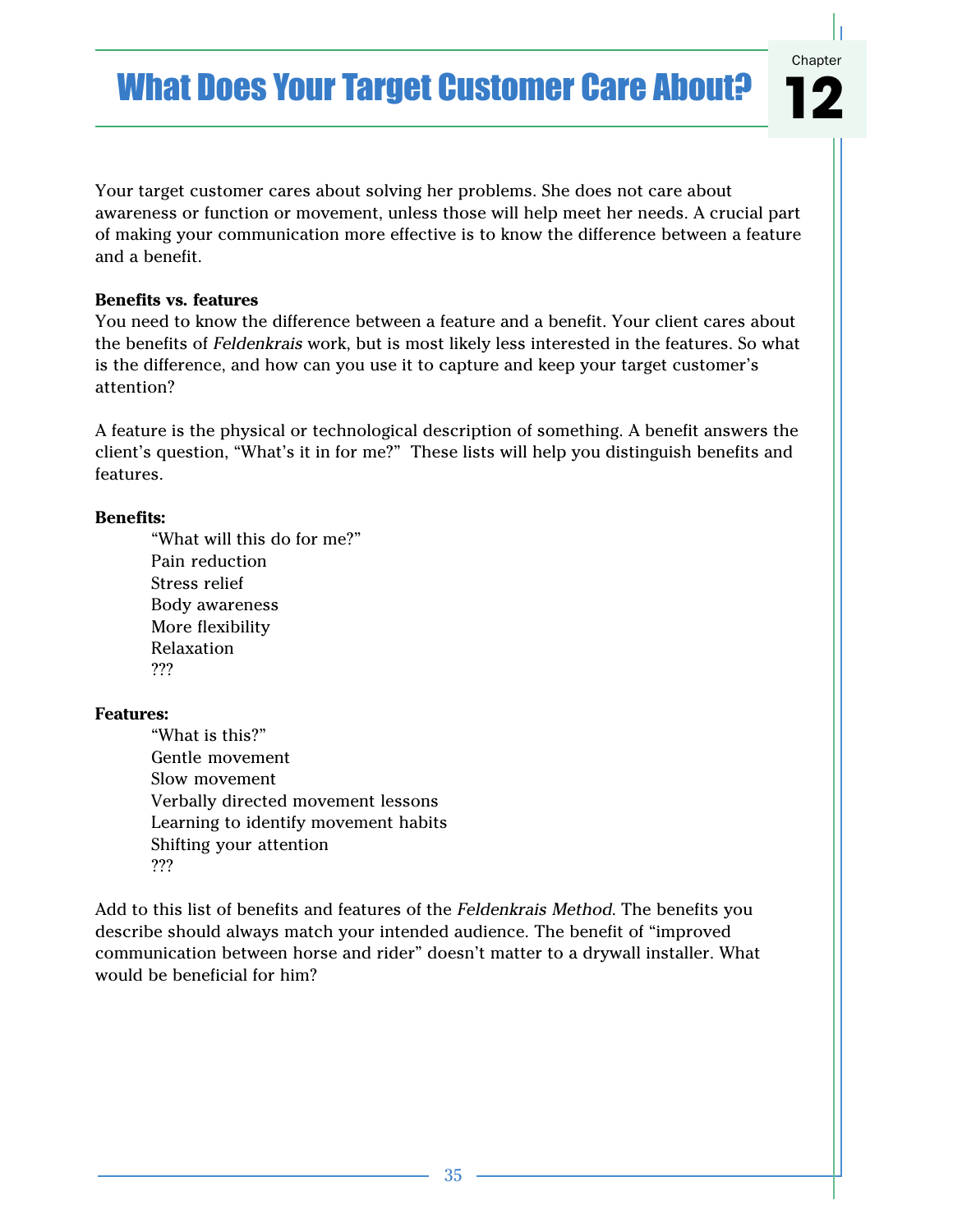### <span id="page-35-0"></span>**13** What Does Your Target Customer Think Feldenkrais Is?



People think of us as healers or therapists, even if we say we aren't. There is no box in people's minds for somatic education.

People seek Feldies for the same reason they seek healers. If you want to work with them, you will make it easy for them to find you. When people ask you about your work, talk with them about the similarities and differences between healing and learning. They will eventually construct a box in their mind for somatic education.

Until somatic education becomes more well-known, market yourself alongside the healers. Healers market themselves in the Collaborative/Alternative Medicine heading of the yellow pages, at health fairs, psychic fairs, women's expo's, and in anything having to do with health, especially alternative medicine.

Although for convenience we may choose to market ourselves alongside healers, we are not healers, nor do we do any sort of therapy. Don't talk about your potential clients' diagnosis; talk or write about function and stay true to our work.

#### How to handle a health fair:

Get to know the other exhibitors, Arrive early, stay late and network with other exhibitors. Get them on your table! The other exhibitors are more likely to be your future clients and sources of referral than any of the attendees. Make sure you get their names, addresses, and phone numbers, and follow up with them after the show.

Health fairs or trade shows are large, noisy and chaotic. Take care of yourself and find your rhythm. Get a partner or colleague to give you some breaks.

You can teach ATMs at your booth or give 20 minute sample FI lessons. Just schedule them on have a sign-up sheet. Bring a mailing list sign-up sheet, advertise upcoming workshops, and bring all the materials you would bring to any public speaking opportunity.

Follow up with everyone on your mailing list.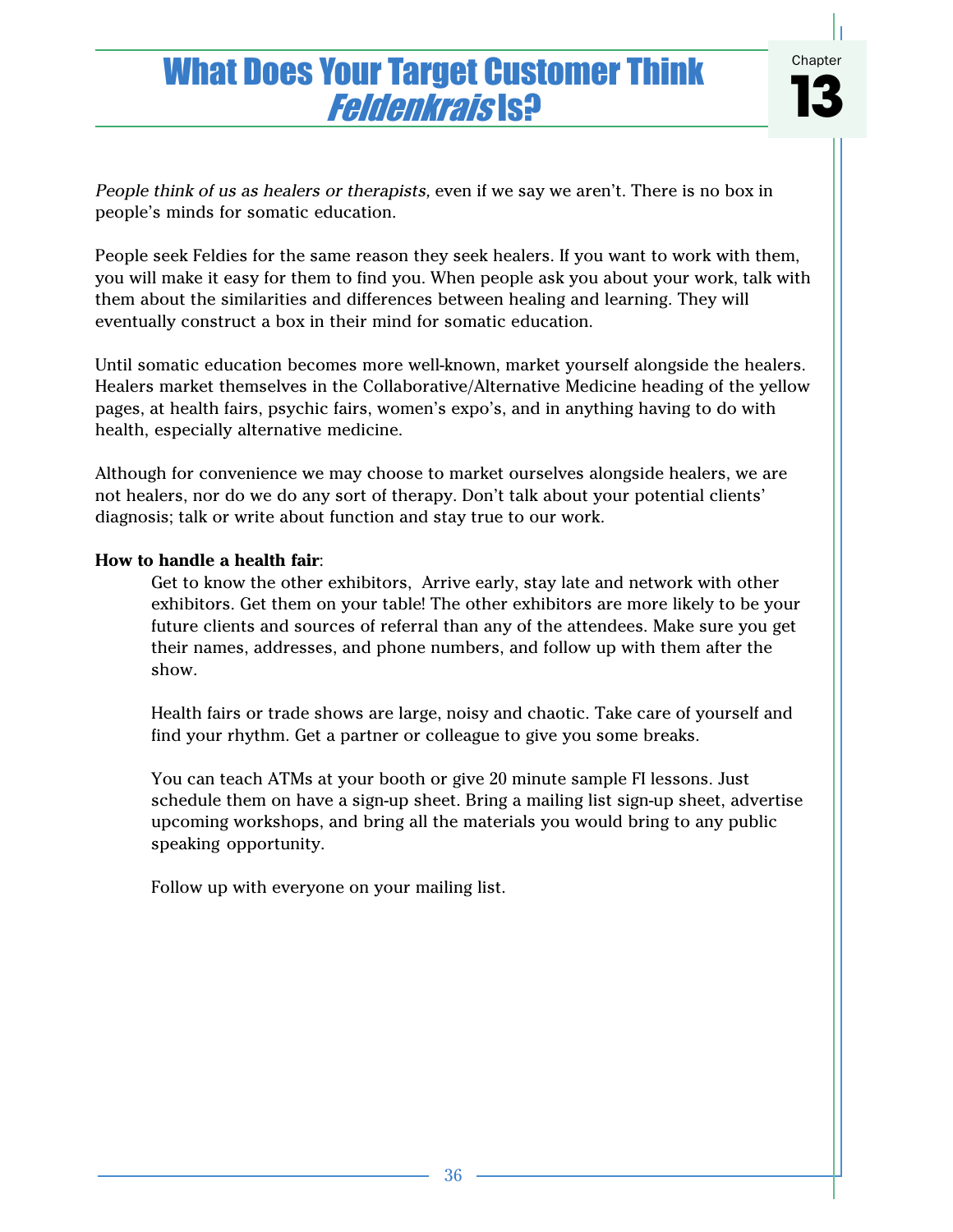## **Personal Contact**



You will tell people about Feldenkrais in two ways: personal contact and anonymous advertising. Personal contact is the most effective marketing tool, but you can sparingly use anonymous advertising to remind people of you and support word-of-mouth referrals.

### Personal Contact

Personal contact is best way to spread the word about your Feldenkrais practice or your product because your marketing and your teaching are based on relationship. Personal contact includes conversing about the Feldenkrais Method, teaching ATM and FI, public speaking, and personal letters and notes.

Even though personal contact will be most effective, is still takes several sales calls to generate one sale. If you cultivate a relationship with 10 holistic practitioners, you may get one FI referral. If that person comes for 5 FI's at \$60 per FI, you will have earned \$300 and spent the time and money necessary to cultivate 10 relationships.

Do not expect every marketing investment to pay off, either immediately or in the future. Be very conservative in your sales projections, so you do not get yourself into debt based on the promise of riches that never materialize. In the beginning, you need to have a day job that pays the bills and spend the rest of your time marketing Feldenkrais. Depending on the consistency of your marketing contacts, follow-up, and interpersonal skills, your practice will grow slowly or quickly.

In the beginning, you may need to subsidize your marketing efforts with money from savings or from your day job. Do not spend that money on paid advertising. Only spend money needed to cultivate one-on-one relationships, because those will give you a much better return on your investment than a mass-marketing tool appropriate for Wal-Mart. The same is true for a product you sell; personal contact works better than a one-time interruption marketing tool sent to strangers.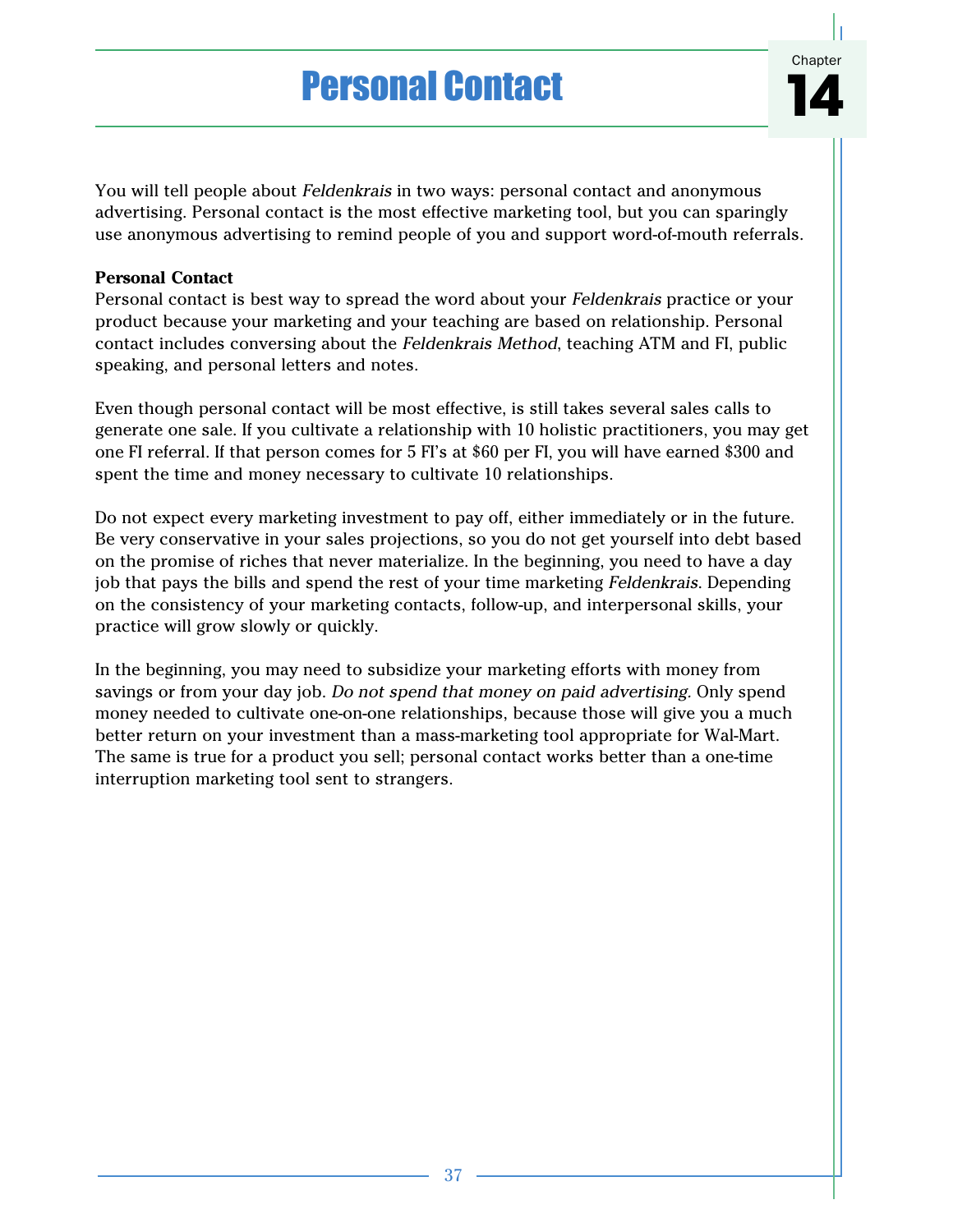### **15** Talking To Your Potential Student About Feldenkrais

Talk about the Feldenkrais Method anytime it comes to mind. When you are at parties, at grocery store, with friends and relatives, at the hairdresser, etc. Mention Feldenkrais if people ask you what you like to do, or when people ask you what you do for a living. Even if you don't currently make a living at Feldenkrais, tell them it's your main work! Why talk about your day job when you have a golden opportunity to talk about Feldenkrais?

We want to capture all of the complexity and intricacy of this mostly non-verbal method in a few succinct words. And we fail. It's just not possible to sum it all up in one pithy phrase. But we can speak about our work with integrity, in ways that average people understand. In the first meeting, people don't need a summary of the first year of the Training program. They only need to know enough about the Method to distinguish it from other kinds of work and to identify how doing Feldenkrais will benefit them.

To begin with, say something like "I do a kind of movement education. Most people come to me because they have pain or want to gain body awareness." Then let your conversation partner respond.

Listen carefully to the response. If she asked a question, answer it briefly. If she stated a concern or need, talk with her about what it is like to have that concern or need. Ask a few questions, then offer a brief explanation of the Feldenkrais point of view on their concern. Let her ask you questions. In your response, always come back to what Feldenkrais does for people, not necessarily what it is.

People need to associate a new idea to an already existing and known idea. People ask, "are you a physical therapist? is this massage? dance? like Alexander? like yoga? like Tai Chi?" I say, "I teach people to move more easily, and this helps reduce pain and improve coordination. However, there is a lot more to the work than that. We use movement as a way to access the whole person." Then they say, "Is this like psychotherapy?" And off we go. I explain some features of the work, but I emphasize the benefits.

Practice, practice, practice. This will become easier as you find what words keep people engaged, and you develop some habitual ways of speaking about the Method. If you are very nervous about speaking with other people about Feldenkrais, role-play with people you trust. Kevin Creedon and others have also addressed this issue through workshops and advanced trainings (see **Appendix 2, Resources**).

Tell your story. Remember why you decided to do the Training, and remember how you first conceptualized Feldenkrais work. Go back to your beginning, speak about that and how Feldenkrais has helped you now, and that will help others relate to you and the work. People love to hear about what a mess I was when I was 22 and how I don't have any pain anymore. It creates a possibility in their mind that often didn't exist before.

How to establish your own credibility.

People deserve to know why you are a good Feldenkrais Practitioner before they spend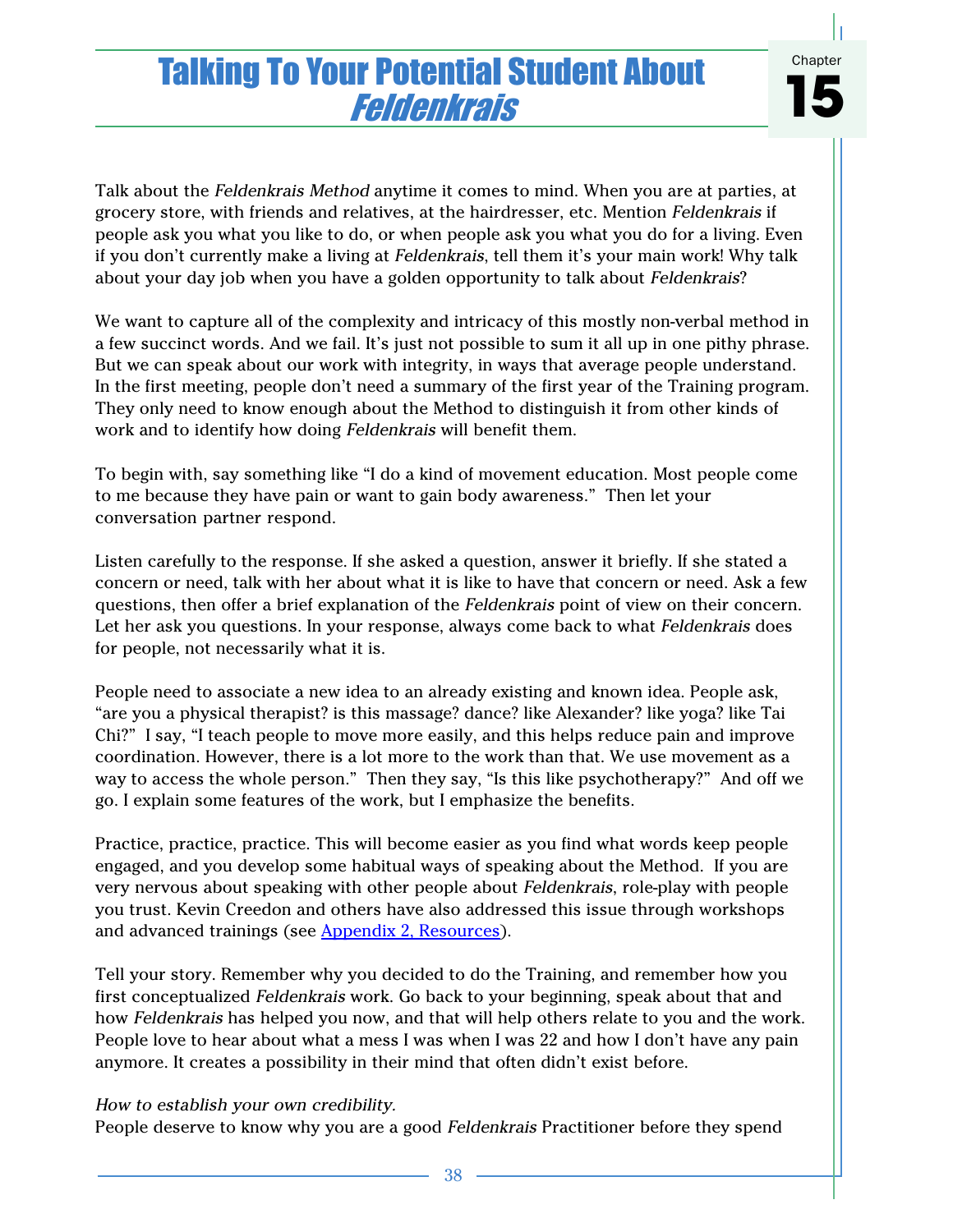any money on you. Even if you think you're not any good, you probably know more than you believe you do.

Brainstorm answers to the following questions so this information will be available in your brain when speaking with people about your work.

Describe your Feldenkrais training (how long was it, what did it involve)

Describe previous training/jobs you have had and how the skills you learned there apply to being a Feldenkrais practitioner (analytical skill, professional communication skills, etc.)

What intangible qualities inspire confidence and trust on the part of your customers? (i.e. how do people relate to you in your professional role as a Feldie?)

Describe Moshe Feldenkrais; what were his credentials? What made him extraordinary?

Describe the service marks and how they standardize the Feldenkrais profession. (If you don't know the answer to this, see [Appendix 4, Outline of a Business Plan,](#page-127-0) under "Proprietary Information.") People are usually reassured to know that you are not some airhead trained by Dr. Wacko's cookie-cutter factory; the Feldenkrais Method is regulated and your professional organization certifies that you are governed by professional and ethical standards.

Knowing your weaknesses and having an appropriate amount of humility also helps your credibility. You needn't belabor your weaknesses or be self-deprecating, but it is your responsibility to know what your weaknesses are and to compensate for them. Take some time to brainstorm about your weaknesses.

How you intend to compensate for these growth areas? Here are some ideas: Get a mentor. (Mentoring can be formal, like taking Larry Goldfarb's mentoring workshops, or informal, like befriending a more experienced practitioner in your area and getting FI's and talking about Feldenkrais.) How frequently/in what way you will use your mentor? What advanced trainings will you take? Will you organize/participate in a study group? You can also trade FI's with another Feldie, and/or attend each others' ATM classes to give feedback. The best way to learn is by teaching, so go get some students!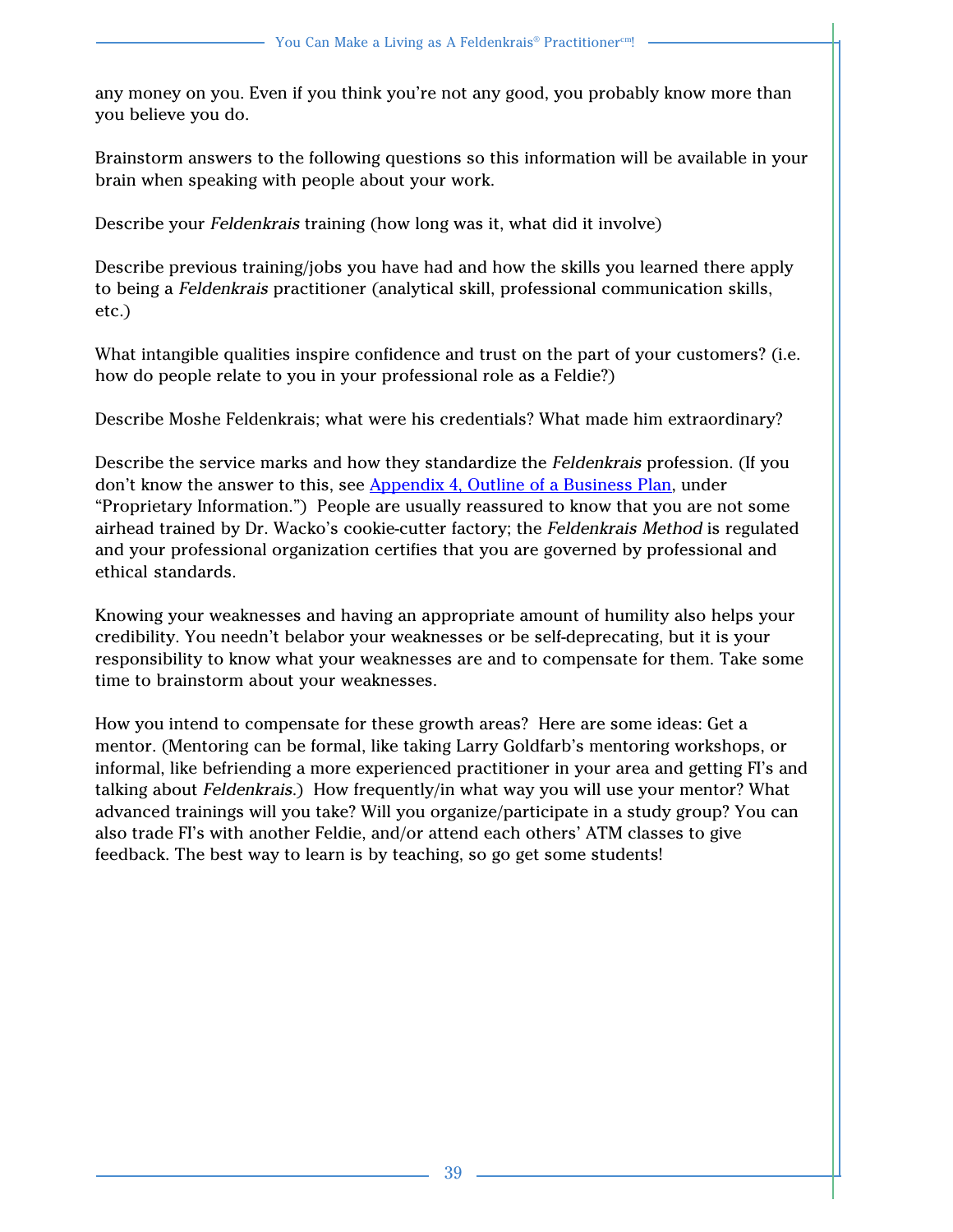## **Public Speaking or Death...**



Which would you prefer, speaking in public or death? Sounds funny, but most people say they fear public speaking more than death. If you feel the same, you have to get over it. Public speaking is crucial to our work, both for marketing and teaching.

Join Toastmasters (look in your local newspaper for their meetings) and go to the library and read books about public speaking. Nurture your child-self before and after the talk. And practice, practice, practice. Tape yourself on video, listen to your talks on audiotapes, speak in front of your family or friends. Eventually, your fear will heighten your performance and make you a vibrant, engaging speaker.

A successful speaker is like a sheepdog that gathers her audience's wandering attention. What follows is one suggested format for an introductory workshop:

Briefly introduce yourself with some pertinent info, then get your audience talking. Find out from them who they are and what they care about! Note what they have in common. Ask if they have any body complaints. Ask if they have any burning questions about Feldenkrais, besides "what is it?"

Give a brief description of the Feldenkrais Method and tell some Moshe stories. Tell them the amount of training you received; your personal story; Moshe's story; and Moshe's credentials. By now, their attention will have wandered like so many little sheep.

Get them out of their chairs. People always brighten up more when they are standing. Do a small ATM that involves rotation or some easily noted change (such as noticing a spot on the wall) and ask them: "did you notice improvement?" "Why do you think you improved?" That is always interesting.

If you have time, give an FI demonstration. Talk enough through the demonstration so people get an idea of what FI is about.

At the very end, mention your price, tell them you are available for appointments and have your calendar with you, and hand out discount coupons with your contact information on them. Stay after the class to answer individual questions and make appointments. Schedule the workshop for 2 hours on a weekend afternoon. Begin with your strong suit: this could be talking, ATM, or FI. Spend a half-hour talking , do a half-hour ATM and do a half-hour FI demonstration. This gives you a half-hour for breaks, transitions and questions.

Make it very easy for people to come to you for further work. Provide them with your contact information, coupons for discounted classes or FI lessons, and get to know each of them personally. Follow up with each of them on the phone to ask what they thought of the workshop and ask if they would be interested in further Feldenkrais experiences.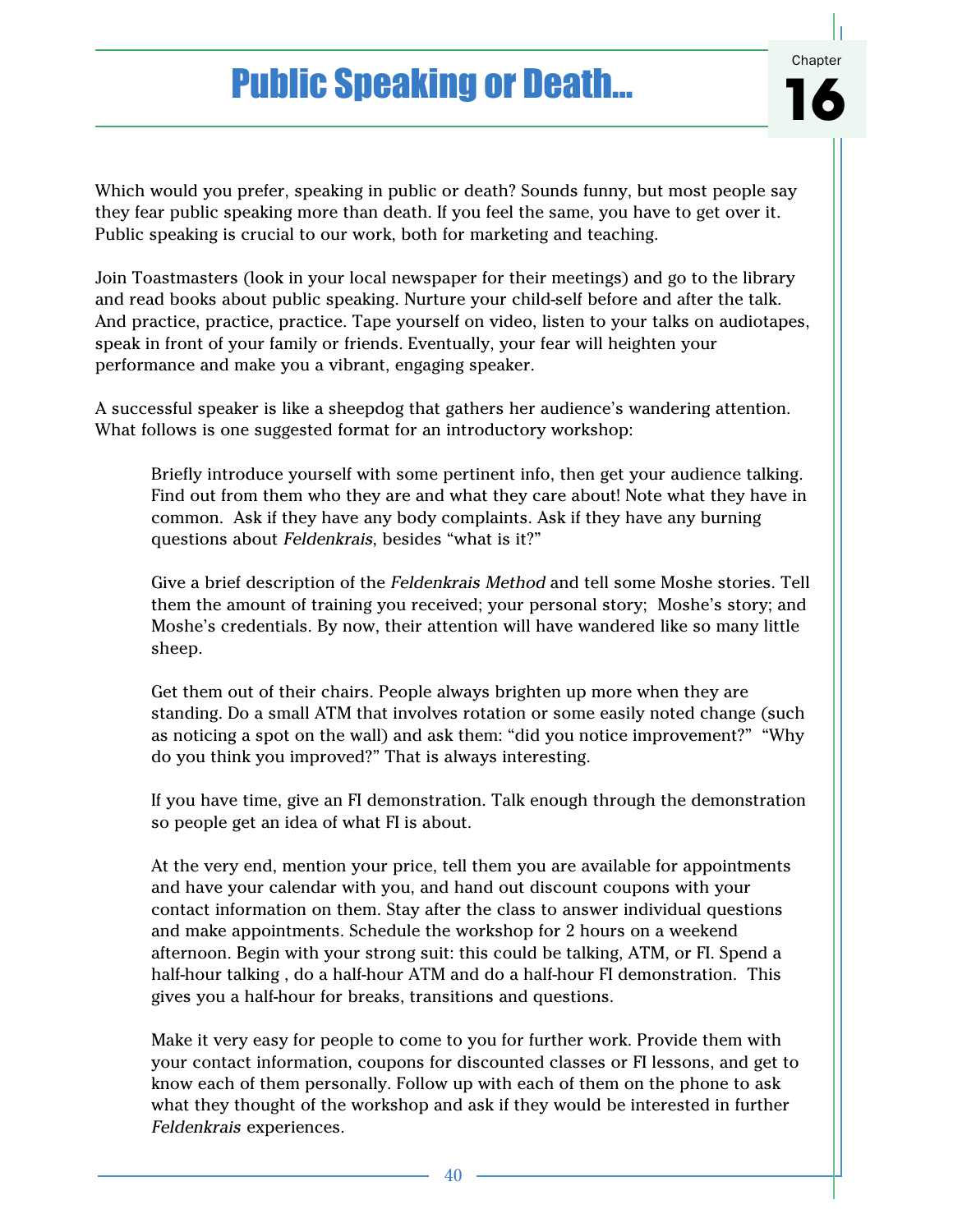Potential audiences are everywhere.

-call the Chamber of Commerce and sign up for the Speaker's Bureau -support groups -senior centers -alternative medicine class at University -massage schools -clubs (ski, martial arts, soccer, whatever) -psychotherapy practice -health food store -bodyworker's assn. -other practitioners' assn. (acupunct, naturopaths, massage, etc.) -health fairs (in addition to having a booth, be a featured speaker) -convention centers' "spousal programs" (for the spouses of the businessfolk) -charitable groups (Rotary, Lion's Club) and Chamber of Commerce luncheons -an introductory workshop of your own (see below).

What to bring with you to the talk/workshop:

-a mailing list sign-up sheet (get phone numbers as well as addresses) -biz card(s) -brochure or article with your contact information on it -coupon(s) for discount on FI or ATM class -advertisement(s) of upcoming classes -your calendar (to schedule an FI or trade)

As far as I know, no one has ever died from public speaking. Please let me know if you do.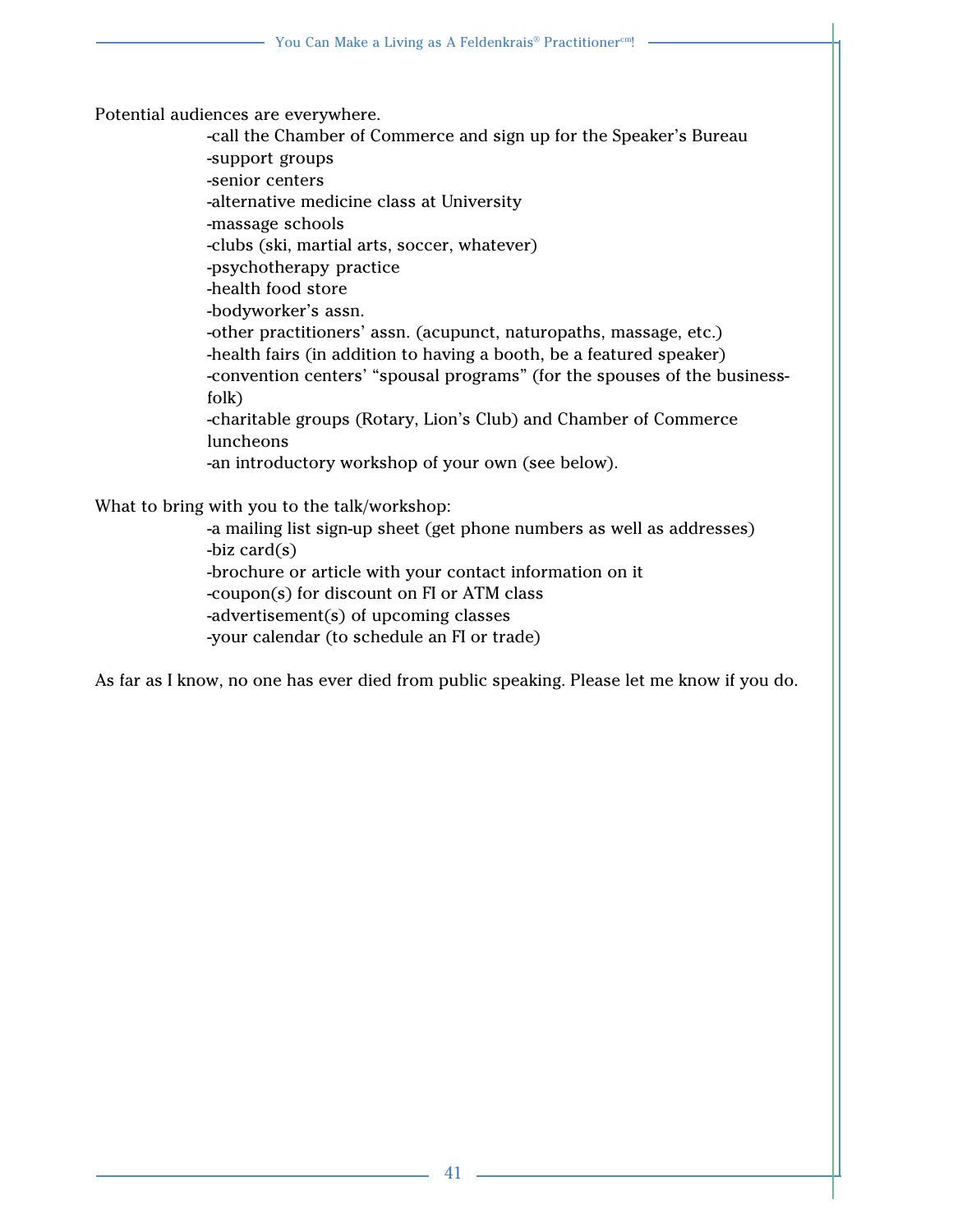# <span id="page-41-0"></span>**17** Targeting Your Market in ATM Teaching

### Themes for Workshops or Series of Classes

We normally think of themes in functional terms. However, functional themes like "extension" and "rotation" don't say much to your potential audience. "Improving posture" or "better skiing" does.

The average person can't relate to "the Feldenkrais Method." So don't teach it! Use the Feldenkrais Method to teach people how to lift things, how to work at a computer, how to bike, how to run, how to clean, how to garden, how to drive buses, how to drive cars, how to sing, how to stop grinding their teeth at night, or how to relate to each other.

If you aren't a runner, or if you don't clean bathtubs, take a few lessons so you know the lingo and the basic movements involved. Your Feldenkrais-based understanding of movement and function will take running or bathtub-cleaning to a whole new level.

There are two ways to think of a theme for a series of classes or a workshop: listening to your clients and people around you; or drawing on your own experience and interests.

Listening is the best way to develop ideas for new classes. Get in another person's world and listen carefully. What is important to this person? What is his passion?

Listen for what this person needs or wants in her life. Do you hear any complaints? Ask, "when does that complaint limit you?" What is keeping this person from having her dreams? Ask "Is there anything that bothers you, even a little, on a regular basis? (This could be physical or not.) What do you really enjoy doing? Do you get to do that enough? What is holding you back? Is there anything that you'd like to do but can't right now? Why not?"

Is it that every time he cleans the bathtub, his back goes out? Does he want to bicycle 100 miles and go dancing afterward? Is golf his passion? Woodworking? Walking the dog? Picking up a child? Getting down to the floor? Kneeling in the garden? Lifting rocks for landscaping? Playing racquetball? Get specific. Ask, "When you are playing racquetball, is there anything in particular that you notice as a problem/limitation/something holding you back? When do you notice it the most? What would it be like if you didn't have that limitation?"

Listen to the answer. Repeat what your clients say, and make sure you understood. This is crucial. Not only are you sure you got it when you are able to repeat it, they are also assured that you are listening.

For example, Charlotte Palumbo noticed that a lot of people were having trouble with incontinence and related problems with the pelvic floor. She developed a workshop called "Pelvic Power" which has been a great success. Marketing the pelvic floor workshop is easy: you can target the same ATM's for pregnant women (pre and post-partum), for older folks who lose control of bowels and bladder, for athletes, and for yoga practitioners.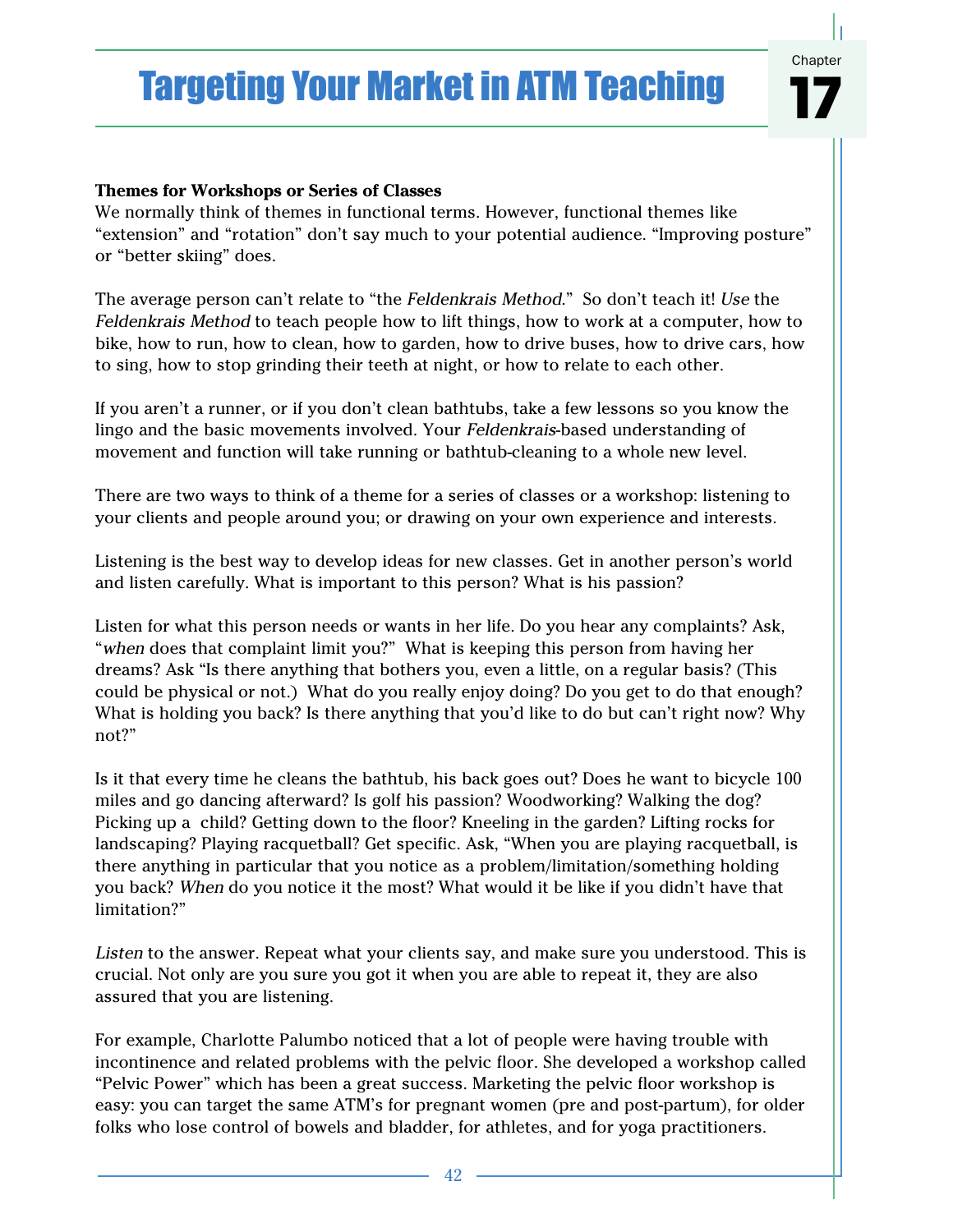I heard about the Pelvic Power workshop and became interested in the subject as it relates to sexual function. That gave me the idea to co-lead a workshop with a sex therapist I know. (I haven't done that workshop yet, but it's a fun idea especially developing the ATMs!)

Observation is also a form of listening. Observe if more than one of your clients has the same complaint or hobby. That complaint or hobby could be the basis of a workshop or series of classes. Ask if your clients would be interested in such a Feldenkrais workshop.

You may also **draw upon your own experience and interests** to teach a workshop. I have taught classes on stress relief, and body image, purely because I wanted to explore these questions. Before you invest too much in preparing the class, verify that other people think it would be a good idea. (Hint: stress relief classes are tremendously popular.)

You can use a functional theme (such as flexion/extension) as the underpinning for your classes or workshop. If you really want to explore a functional theme for yourself, then think of a target market that needs to know that information. If you want to explore developmental ATMs, for example, you could target early childhood teachers or teach a series of developmental ATM's for expecting parents. The teachers or parents could experientially learn about their baby's development and you could satisfy your curiosity at the same time.

### Creating a theme-workshop: Case study

At one point, I had two cross-country skiers in my FI practice. One had back pain and the other was nursing a shoulder injury, and neither came to me with the goal of improving their skate-skiing. Both of them had similar functional patterns: they both held their chests rigidly, both had internally rotated hips, neither knew where their feet were, and neither could easily differentiate their head from their torso. Mind you, I know nothing about skate-skiing, but I do like regular cross-country skiing. I had one client teach me the basics of skate-skiing technique so I could understand what she needed to know for easier skiing.

Out of this small interaction in my office, it became crystal clear what ATMs would be perfect for her (and my other client, and presumably many other cross-country skiers). Then, I asked my other client whether he thought it would be a good idea to teach a Feldenkrais workshop to skiers, and I told him my ideas. He thought it was great. So I asked him, where do you think I should advertise? Are there certain people I should contact? And he told me where to start.

I picked two workshop dates (one for skate-skiing and one for diagonal stride skiing), I networked with a shop owner; I had a great chat with the president of the local ski club; I got an advertisement in the ski club newsletter and an article on the Feldenkrais Method; and I spoke to the ski club's general membership meeting. Promoting these workshops was like falling off a log. It won't always be like that, but if you listen well, people will give you ideas on how to market your workshop.

I did make a mistake, however. I didn't learn enough about skiing before I started promoting my workshop. In both my ATM demonstration and my networking chat with the shop owner, I unintentionally challenged the reigning assumptions about well-organized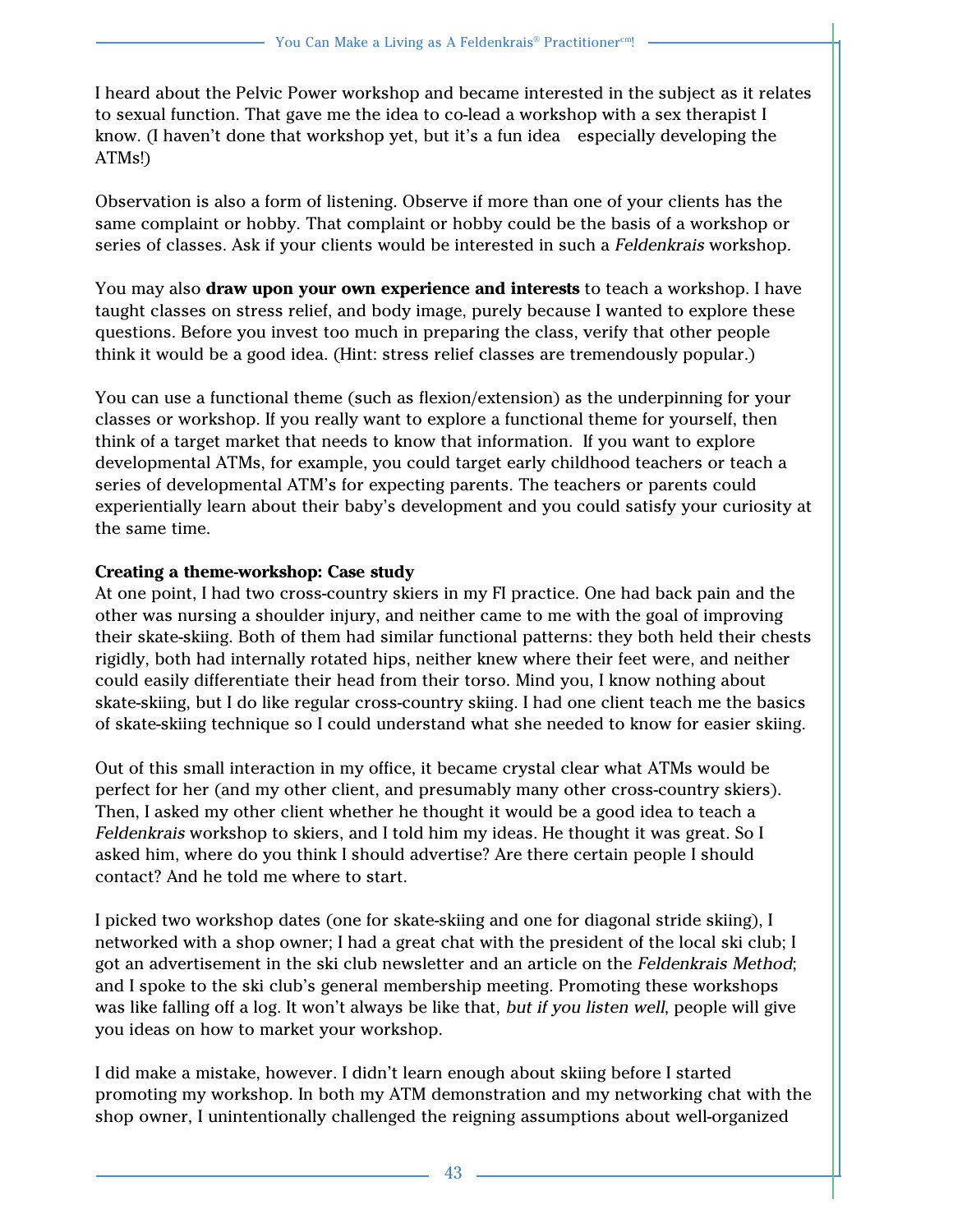skiing. Even though the skiers who tried my way found it easier and more stable, my lack of understanding of skiing shone through loud and clear. I could have avoided that embarrassment if I had taken a few skiing lessons before promoting and teaching my workshops.

Keep the functional theme alive when you teach. Don't fall into the trap of "sense this, notice that, rest." Help the skiers or bathtub washers transfer the ATM learning into better skiing or bathtub washing. If you end the workshop with a strong functional application, you will increase the likelihood they will come for FI lessons as well.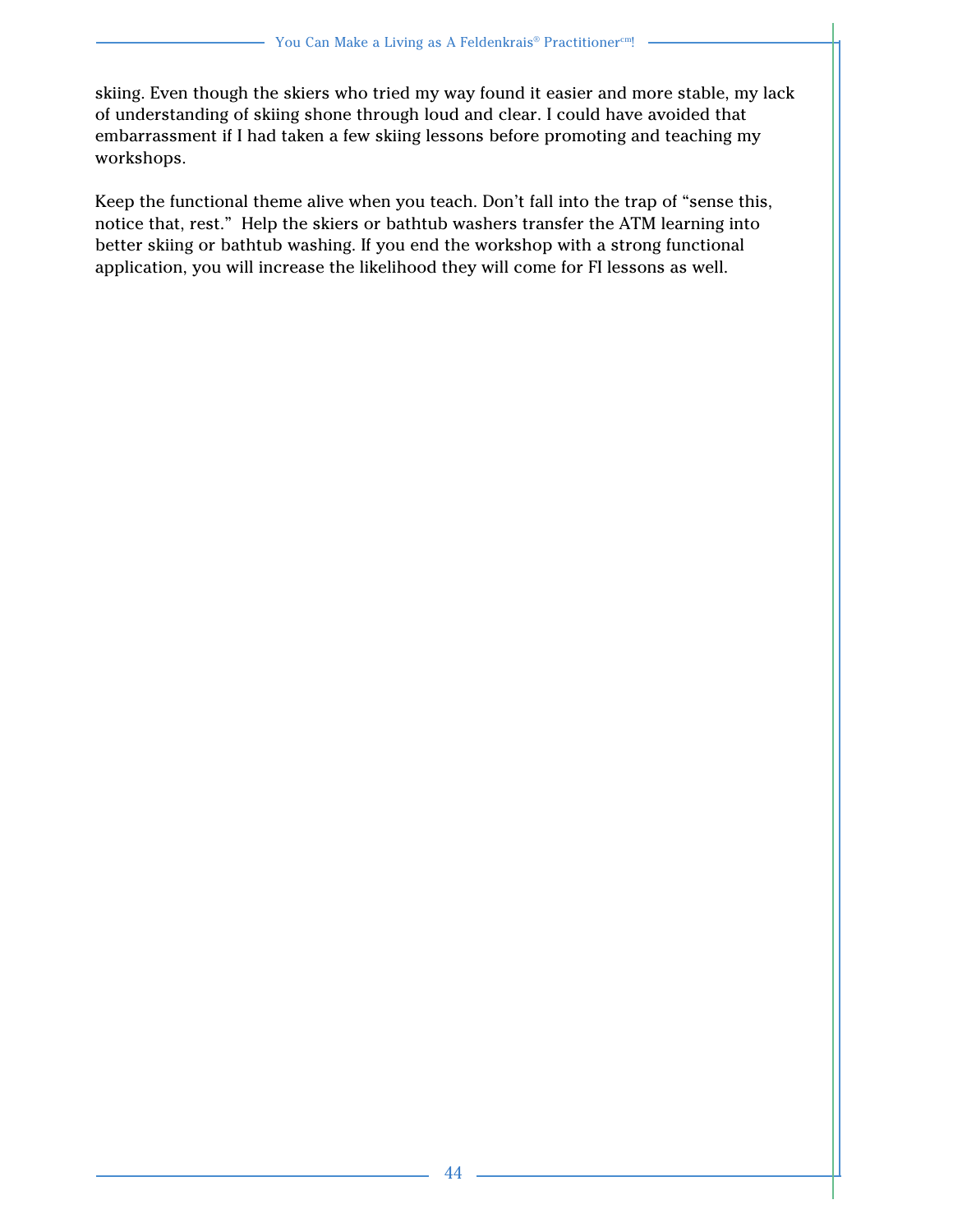# **Marketing to Your Existing Clients**

It is always easiest and cheapest to market to your existing clients. Give your existing clients the opportunity to come to more than one class, more than one FI, more than one workshop. The deeper your relationship, the more they will come back and the more friends they will refer to you. Here is how do you market to your existing clients.

Reversible Marketing: ATM as marketing for FI and vice versa.

My business counselor once encouraged me to teach more classes, because he felt it was great advertising for my FI practice. I was surprised. To me, ATM is an end in itself. It is, but he was also right. Many of my FI clients come from my ATM classes and workshops.

ATM classes and workshops are a safe way for potential FI students to meet you before committing to expensive and highly personal FI lessons. Many ATM students also are unaware of the benefit of FI, so if you have a student who could obviously use an FI, offer to give one. Offer a discount on the first one, or a discount on a series of three. Don't be pushy, just say what it is and let your student know how she could benefit. If she says she'd like to try it, then get your calendar and make an appointment right then. Even if you're nervous, don't shy away from the commitment.

Many FI clients need ATM to support their FI learning and vice versa. ATM classes are a service to FI clients, and FI lessons are a service to ATM students. Encouraging your students to do both enhances their learning and increases your income.

Get your client to come back for more depends on two things: a) if he likes you and feels comfortable with you; b) if he feels the lesson was helpful. In order for your client to feel the lesson was helpful, you need to give relatively good lessons and help him identify how the lesson will be of use. Some clients will come to that on their own, and some will need help from you. Do everything possible to ensure that your client knows that he feels better or owns some useful information to use at home.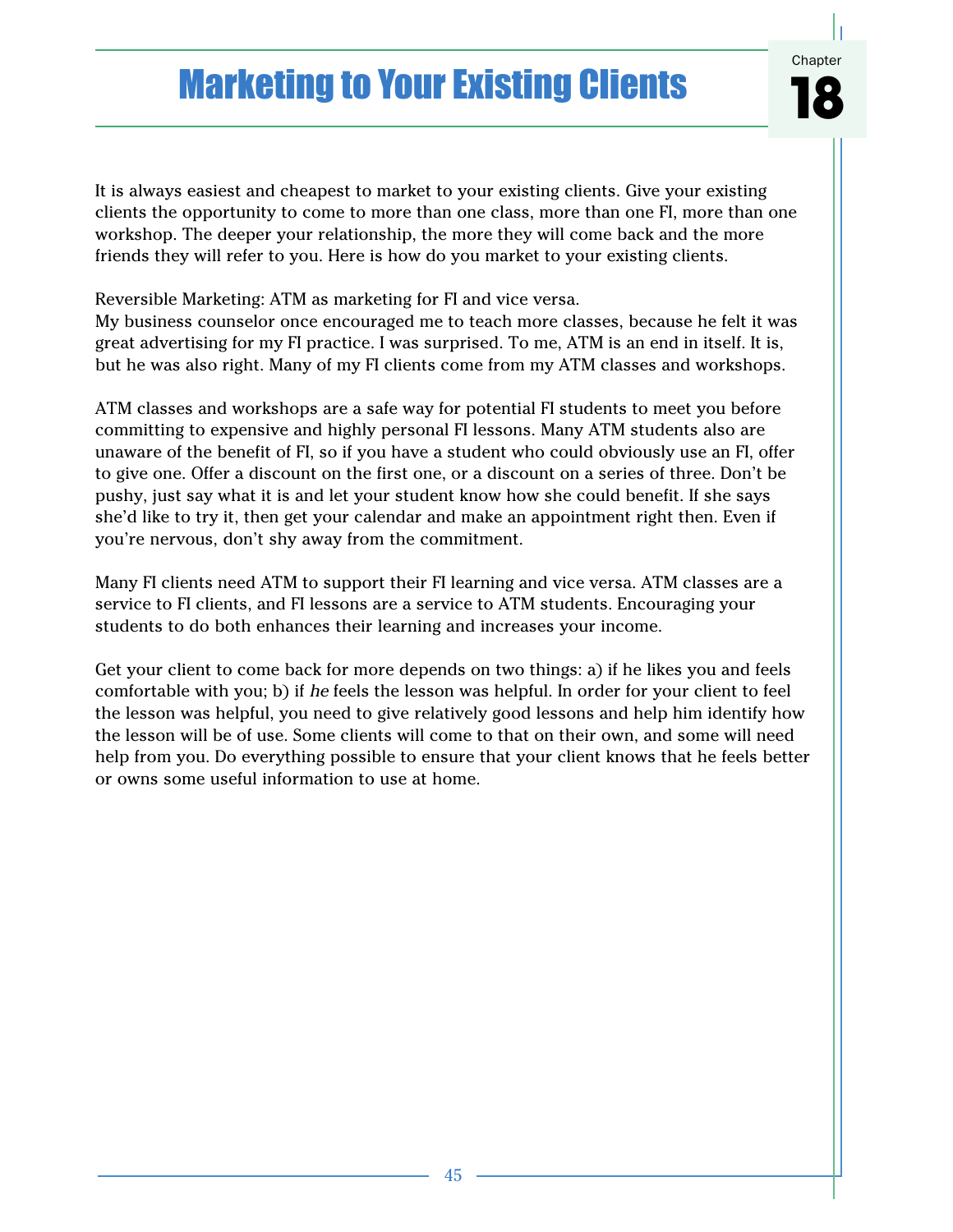# **Word-of-Mouth Referrals**

Word-of-mouth referrals are the surest way to get people into your classroom and/or office. A referral begins with personal contact with you. Here are a few ways to help people tell their friends about your work.

Help people remember, after the lesson, how they felt when they came in an hour before. Often, people need help remembering how awful they felt so they can compare how good they feel now. (Higher/lower, bigger/smaller, faster/slower kinds of questions are great for training awareness and making distinctions, but not for marketing. Ask directly, "Do you prefer this to how you felt when you came in?") Give them a conscious nugget to take home, such as "notice that your hip hurts when you hold it this way and doesn't hurt when you move it like this," or "notice this particular thing when going up stairs. That's something you can do at home to keep your knee feeling good." This reduces the fogfactor and empowers the client.

When your client feels great after a lesson, ask if she knows anyone who might want similar results. At the very least, give your client one of your business cards and a coupon, with the suggestion that he give it to a friend. Also offer your client the same coupondiscount if his friend comes to you.

If it seems that a client's friend would be very interested in the work, ask your client if her friend/colleague/relative would mind receiving a phone call from you. If it's OK, get that friend/colleague/relative's phone number and then call a few days later. Tell him who you are and how you got their phone number, and offer him the coupon-discount for a lesson. (Don't worry if he isn't immediately interested. Sometimes people don't need you right away or they're busy or intimidated or low on cash.) Ask if you can put him on your mailing list.

Schedule an introductory workshop and inform your potential clients of the opportunity to meet you and experience the work. See "public speaking," above, for a successful introductory workshop formula.

Gift certificates for a slightly discounted FI are great at holiday time. Tell your clients gift certificates are available when they come for lessons and put some in your waiting area. The hardest part about this is getting the recipient to take the lesson after it's been paid for.

The most important part of word-of-mouth is helping your clients like you and feel safe with you. Being professional, warm and loving to your clients will make more difference than the actual technical quality of your lessons. Following up with a phone call the day after their first lesson is one way of proving that you sincerely care about your clients' well-being. If your clients feel they are getting value from their lessons, they will tell their friends.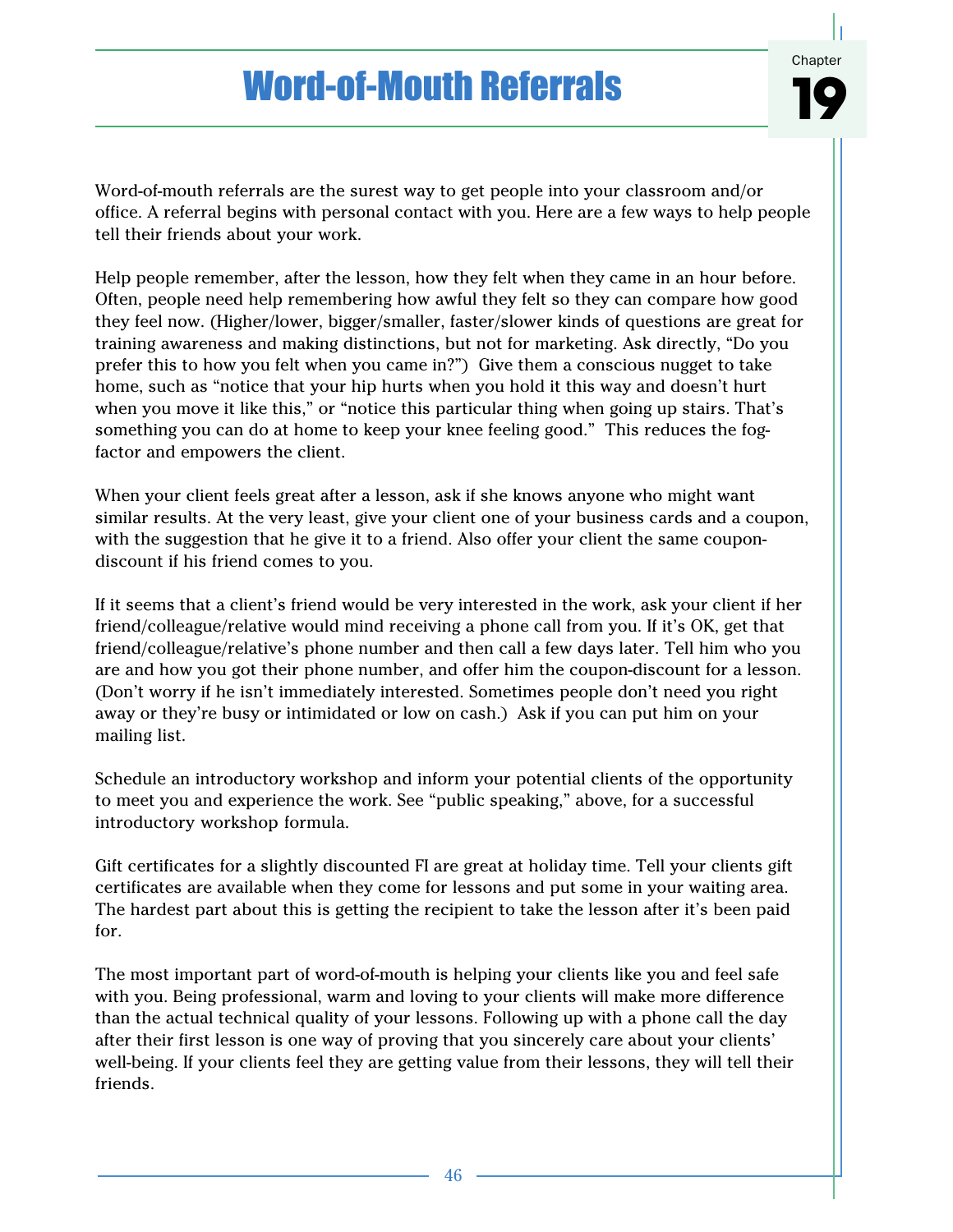### Referrals from other professionals:

Referrals from other professionals are excellent sources of new clients. They want to know who you are, what you do, when they should refer their clients to you, and most of all, whether they like you.

Offer to be a resource to the acupuncturist and naturopath. Go to "bodyworkers" meetings, or organize one if there is none in your area. Meet the massage therapists, the energy workers, the alternative health practitioners, the chiropractors, the osteopaths, the orthopedic surgeons, the arthritis specialists, the pain doctors, the PT's, the OT's and the speech therapists. BE professional and listen deeply to them, both as people and as professionals. For a complete list of potential referral sources, see [p. 77 \(competition/](#page-76-0) [collaboration\).](#page-76-0)

Hairdressers and other people in service businesses are also excellent sources of referral. Cultivate referrals from anyone who has an ongoing opportunity to chat with their clients on a personal level, such as a financial planner, nail manicurist, beauty technician (hair removal, makeup, skin care, etc.), personal trainer, coach, psychotherapist, fashion consultant, business banker, tax accountant, music teacher, and anyone else you can think of who spends one-on-one time with their clients.

If you want to pursue a collegial relationship with another professional, offer to do a trade. Why trade? Because it is an equal exchange. You both get potential referrals. You may want to refer your clients to them, too. Trading is also the best way for them to experience your Feldenkrais work. If they are impressed with your work, then you will eventually see some of their clients in your office. It can take up to two or three years for those referrals to show up. While you're waiting, keep in touch, meet other professionals and plant all the seeds you can think of.

#### Personal follow-up letters and notes.

No matter how wonderful your "first date," if you want to continue a relationship with someone, you must follow up. Even if you don't really think there is a lot of potential for your relationship, always follow up with a short note or phone call thanking them for their time and interest. At the very least, you will leave that person feeling appreciated and more receptive to your next invitation to experience Feldenkrais. That person may not ever come to you, but the possibility is much more likely that he/she will speak kindly of you and/or refer a friend to you.

Persistence is key. It usually takes more than one communication before someone is willing to pay money for your promised solution to their problem. Hang in there and keep communicating. If someone is interested but not right now, keep sending information such as SenseAbility and discounts or opportunities to experience your work. If you're not sure how interested they are, then ask! Don't spend your money on people who don't ever intend to pay you for your services or product.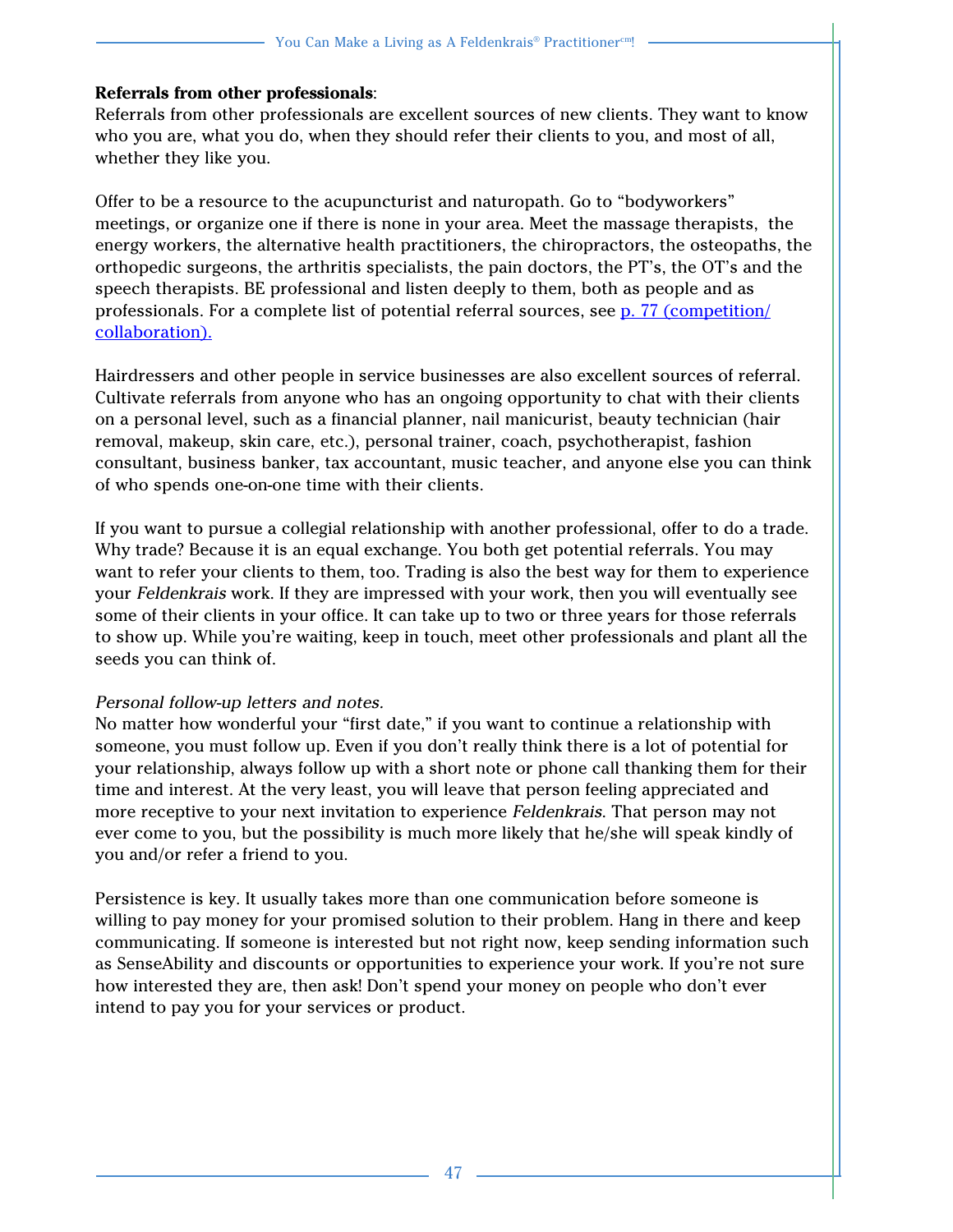## Anonymous Advertising Through Written Communication **20**

Written advertising will never bring as many people into your practice as personal contacts, but it is important because it raises your profile and creates name recognition. The general rule for advertising is that a person needs to see it a minimum of 3 to 7 times before taking action. Don't waste your time, energy and money putting written advertising in the wrong places.

Paid advertising has mixed results. It is expensive, needs to be repeated frequently, and doesn't generate a lot of immediate results. The best way to use this is in conjunction with other Feldies or other holistic practitioners, so you can share the cost but still get the exposure.

Evaluate the place where you want to put your ad. Is there an advertising representative who can give you statistics about their readers? Do the readers match your target market exactly? If not, don't waste your money.

Advertising is most effective when something is offered: a coupon, a free session, a discount, an opportunity to meet you, etc. Whether you are placing an ad or writing an article, make sure your audience knows what that opportunity is, what action you want them to take, and how to reach you to take advantage of it.

Public Relations: Public Relations is free advertising. Articles written by you or about you, radio and TV interviews, and events are all forms of PR. Public relations is the most personal of the anonymous forms of advertising, because people can see you or hear you or read a quote from you.

Public Relations is an excellent supplement to other forms of advertising, because it positions you as an expert and lends you credibility. Take advantage of this very inexpensive, valuable form of advertising.

The basic components of a public relations campaign are a media list and press releases. A media list is a list of the names of editors and producers, with names, phone numbers and fax numbers. A press release tells what your topic is and why it is newsworthy.

Begin with your media list. This could be a list of anywhere from one to a hundred contacts. For a private practice, your most effective advertising will be in your local area's newspapers, magazines, TV and radio stations. If you have a product to sell, decide which geographical area to target. Begin by familiarizing yourself with the different sections of the paper, the different TV programs, and imagine which one fits best with your message. (Your message will be different depending on your target market.) Find out who the editors are of the section of the paper you feel is most appropriate, and call the TV or radio station to find out who produces the show you'd like to be on. Note the correct spelling of their name, their telephone number, and how they prefer to receive press releases (by mail, fax or phone). If you can, talk to the editor/producer before you send a press release. Ask them what they are most interested in, so you can target your press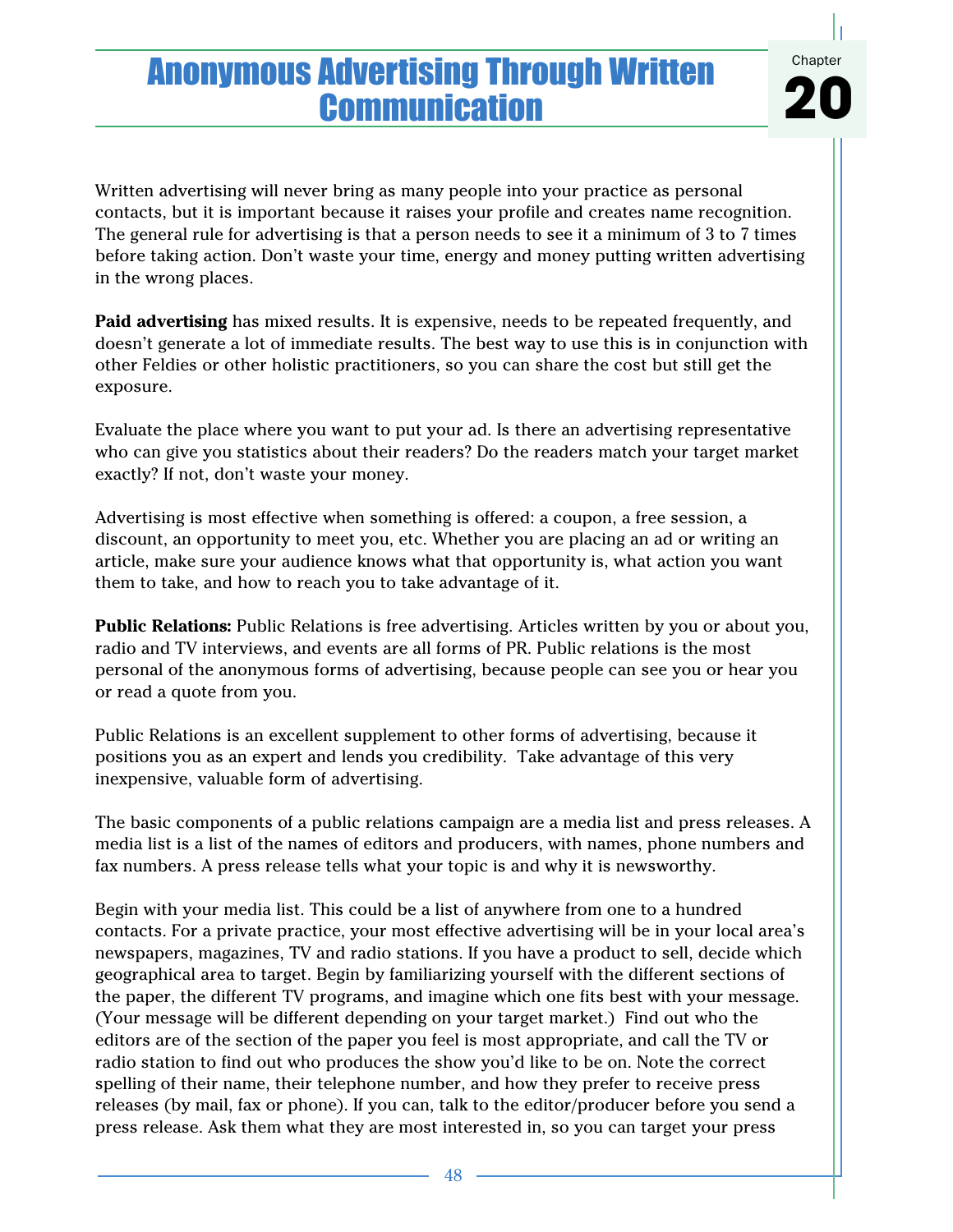release to their needs.

How to write a press release. The following information came from [http://](http://www.pressreleasewriting.com) [www.pressreleasewriting.com](http://www.pressreleasewriting.com), a press release writing and distribution service.

These are the basic elements every press release should have:

FOR IMMEDIATE RELEASE: These words should appear in the upper left-hand margin, just under your letterhead. You should capitalize every letter.

Contact Information: Skip a line or two after release statement and list the name, title, telephone and fax numbers of your company spokesperson (the person with the most information). It is important to give your home number since reporters often work on deadlines and may not be available until after hours.

Headline: Skip two lines after your contact information and use a boldface type.

Dateline: This is the city from which you issue your press release and the date it was mailed/faxed.

Lead Paragraph: The first paragraph needs to grasp the reader's attention and should contain the relevant information to your message such as the five W's (who, what, when, where, why).

Text: This is the main body of your press release where you fully develop your message.

Recap: At the lower left hand corner of your last page restate your product's specifications, and/or a product release date.

### 10 essential tips for a good press release:

- 1. Make sure the information is newsworthy.
- 2. Tell the audience that the information is intended for them and why they should continue to read it.
- 3. Start with a brief description of the news, then distinguish who announced it, and not the other way around.
- 4. Ask yourself, "How are people going to relate to this and will they be able to connect?"
- 5. Make sure the first 10 words of your release are effective, as they are the most important.
- 6. Avoid excessive use of adjectives and fancy language.
- 7. State only facts.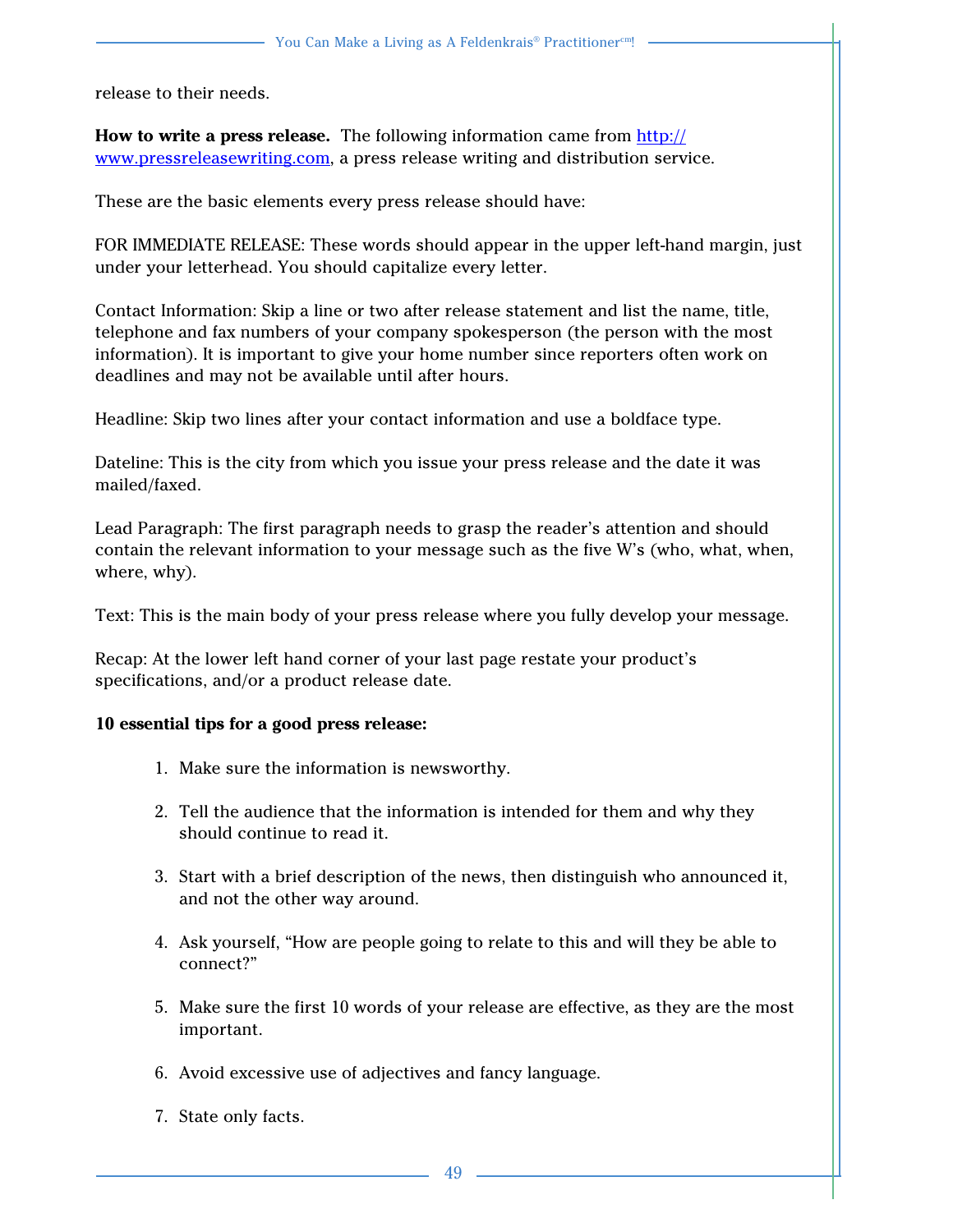- 8. Provide as much contact information as possible: who to contact, address, phone, fax, email, Web site address.
- 9. Only issue a press release when you have something substantial to say.
- 10. Make it as easy as possible for media representatives to do their jobs.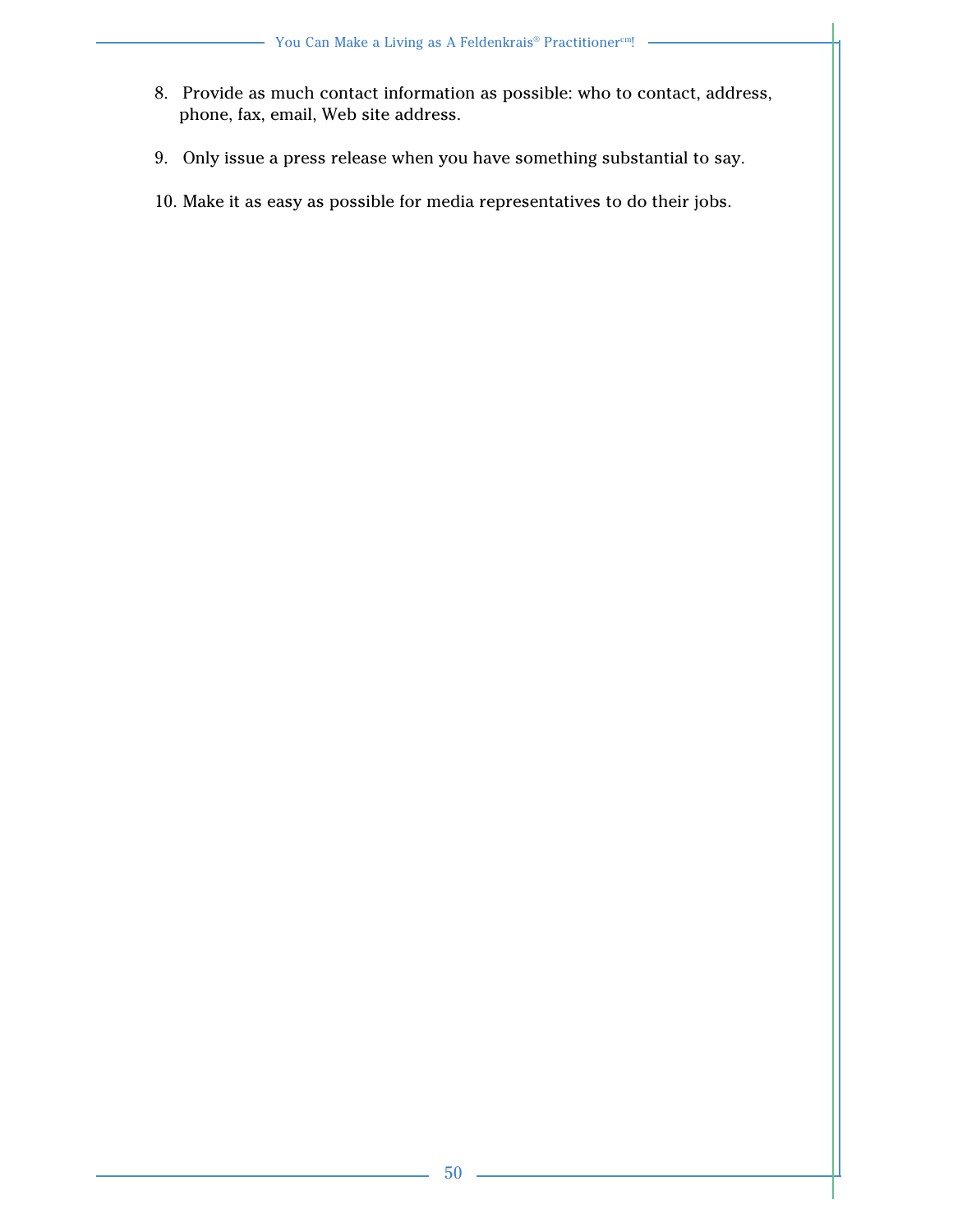### Sample News Release FOR IMMEDIATE RELEASE

CONTACT: 608.251.5481

Lori Wilson

lorbus@aol.com

Colleen Penwell

penwell925@aol.com

#### WEED OUT THE ACHES AND PAINS WITH EFFORTLESS GARDENING

New Audio/Video Program Helps Gardeners Flower With Power

MADISON, Wis. (JAN 6, 2001) – The yearning to pull, plant and prune each spring is as predictable for the avid gardener as the change of seasons. But the joy of digging into a new gardening season after months of winter reprieve can take a toll on the body. The Effortless Gardening Program, a new audio and video program, can help gardeners prepare for and alleviate aches and pains often assumed to be the price of a beautiful garden. Based on the Feldenkrais Method® of Movement Education, the Effortless Gardening package includes a videotape with movement demonstrations, two audiocassette instruction tapes and an instructional booklet.

Effortless Gardening can be ordered for \$69.95 (plus tax and shipping/handling) by calling toll free, 1.866.EZGARDEN (1.866.394.2733), or online at <www.effortlessgardening.com>. Effortless Gardening provides hands-on techniques to help gardeners reap the benefits of being aware of the interaction of the mind and body. "Seemingly simple actions such as pruning a rose bush can cause a lot of pain if not done correctly," said Miriam Levenson, Effortless Gardening creator and internationally certified Feldenkrais practitioner. "Most people don't realize the amount of repetitive motion in gardening. Unfortunately, the ill affects of these movements aren't felt until after the damage is done."

- more -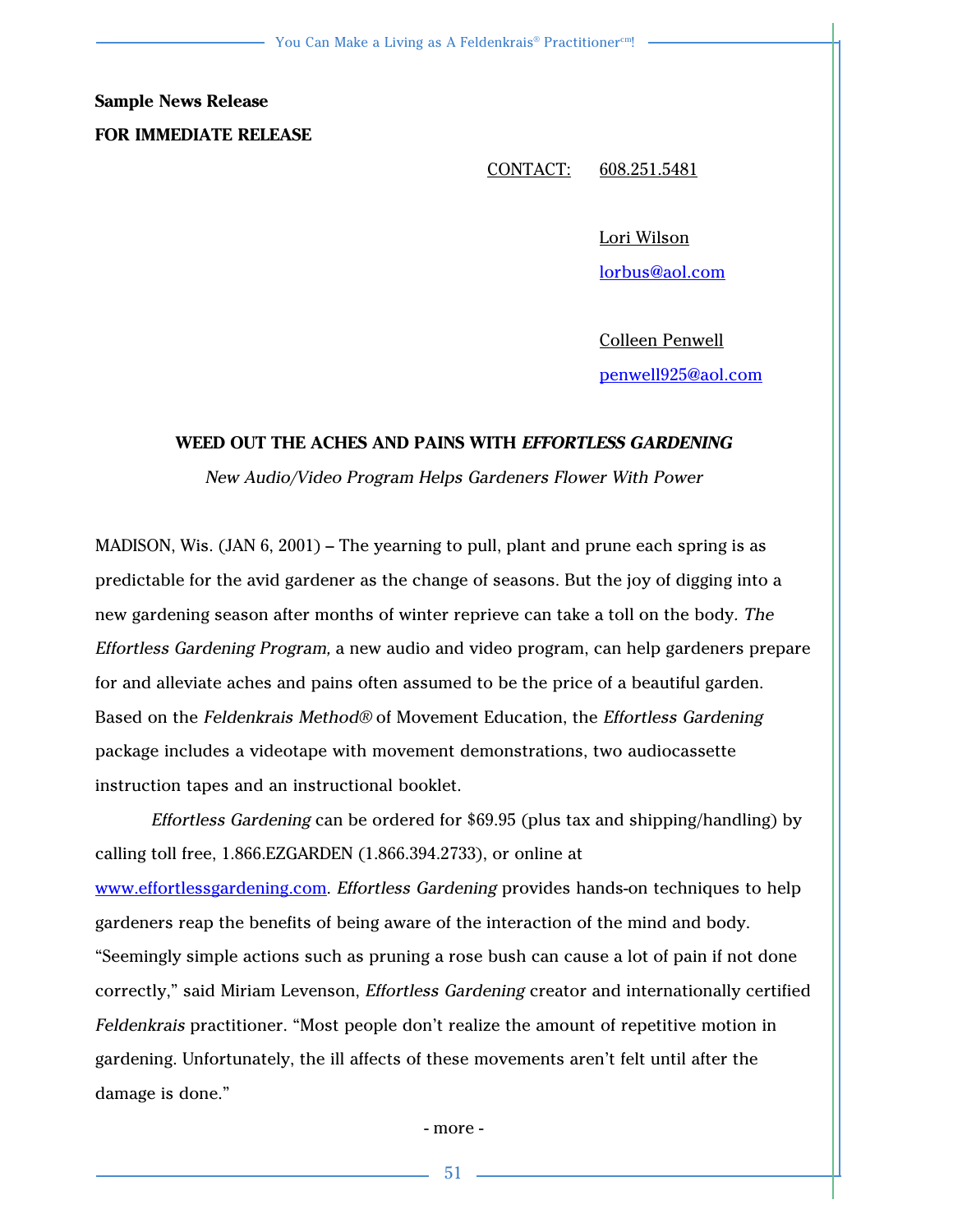2

### Effortless Gardening 2-2-2

The Feldenkrais Method, on which Effortless Gardening is based, works with a person's ability to regulate and coordinate their movements. Unlike chiropractic sessions that adjusts bones, or massage therapy that works with muscles, the Feldenkrais Method uses awareness as the primary tool to identify and adjust ineffective movements.

The 23-minute Effortless Gardening video provides the viewer with do's and don'ts of using the body to facilitate effective gardening activities. "Gardeners need to be as diligent and organized with their body movements as they are with their gardens," added Levenson. "Gardeners often become so consumed and driven by their hobby that they ignore warning signs of strain." The goal of Effortless Gardening is to reduce even minor strain in the short term, and hinder the onset of long-term pain.

More than two hours of audio instruction builds on the principles introduced in the Effortless Gardening video. The audiotapes include several Awareness Through Movement® lessons, which are a primary teaching tool of the Feldenkrais Method, and coaching on specific garden tasks. Awareness Through Movement® lessons help gardeners relax, improve flexibility, range-of-motion and awareness. Gardeners can tie together all the instruction by listening to the audiotape coaching sessions while they garden.

A printed program guide offers suggestions on how to best use Effortless Gardening. It individualizes the program according to learning preferences and explains how to make the most of the Awareness Through Movement lessons.

- more -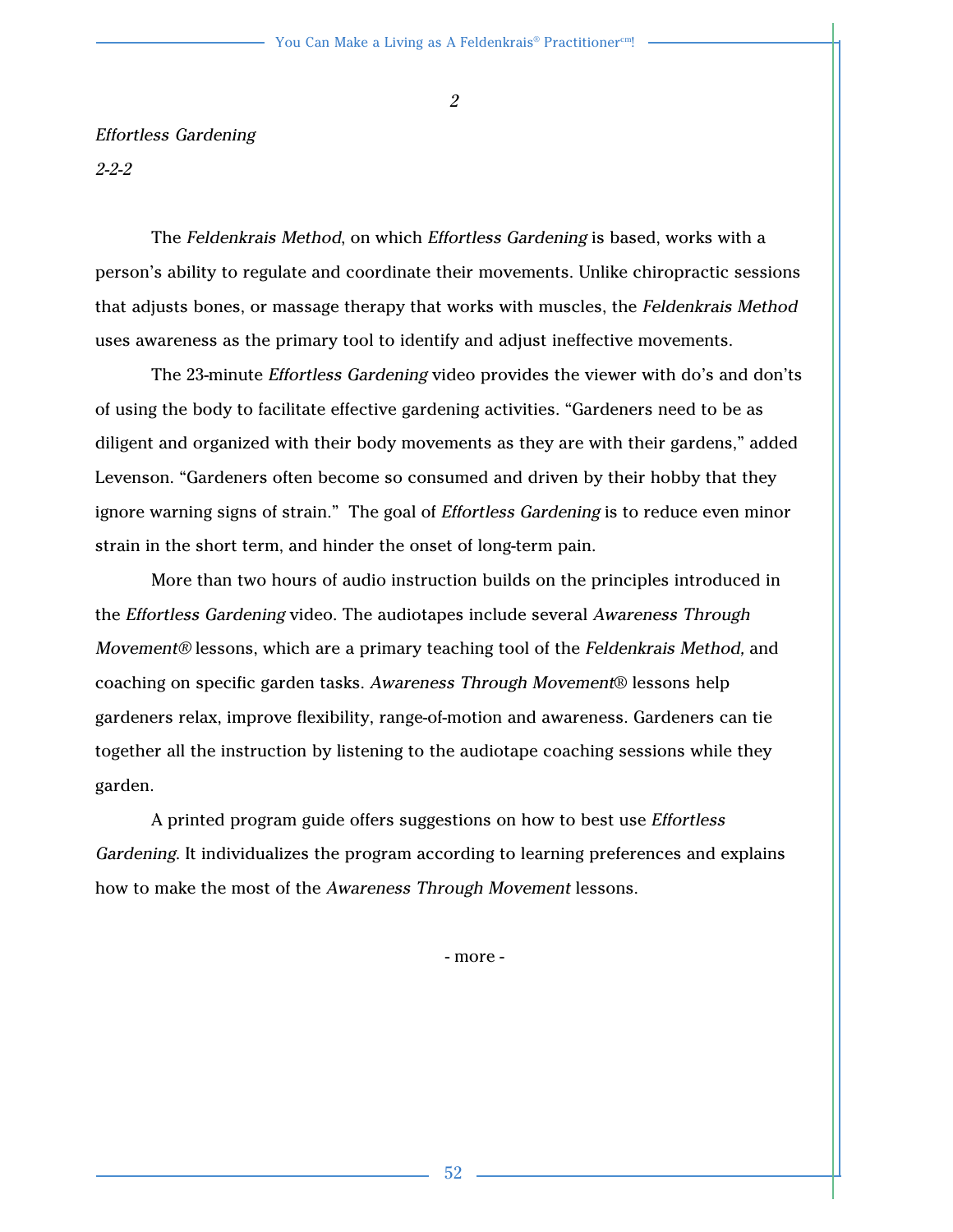3

### Effortless Gardening

3-3-3

Levenson believes the Feldenkrais Method of Movement Education is especially suited for gardeners because, just as gardening is an ever-evolving project, the Feldenkrais Method is based on the continual expansion and refinement of action. It focuses on how people can make adjustments to act more effectively in a given environment.

Developed by Dr. Moshe Feldenkrais (1904-1984), an Israeli physicist and engineer, the Feldenkrais Method is now taught in more than 30 countries by almost 5,000 certified practitioners, such as Miriam Levenson.

A growing population — from professional athletes and musicians, to persons with disabilities — have incorporated the Feldenkrais Method into their workout and practice regimes. Dr. Feldenkrais' premise is that a shift in a person's movement patterns will also shift the way that person thinks, senses, feels and interacts with others.

The Effortless Gardening Program is a product of Effortless Action, Inc., headquartered in Madison, Wis. To order the program, or to inquire about Feldenkrais practitioners in your area, call toll free, 1.866.394.2733.

###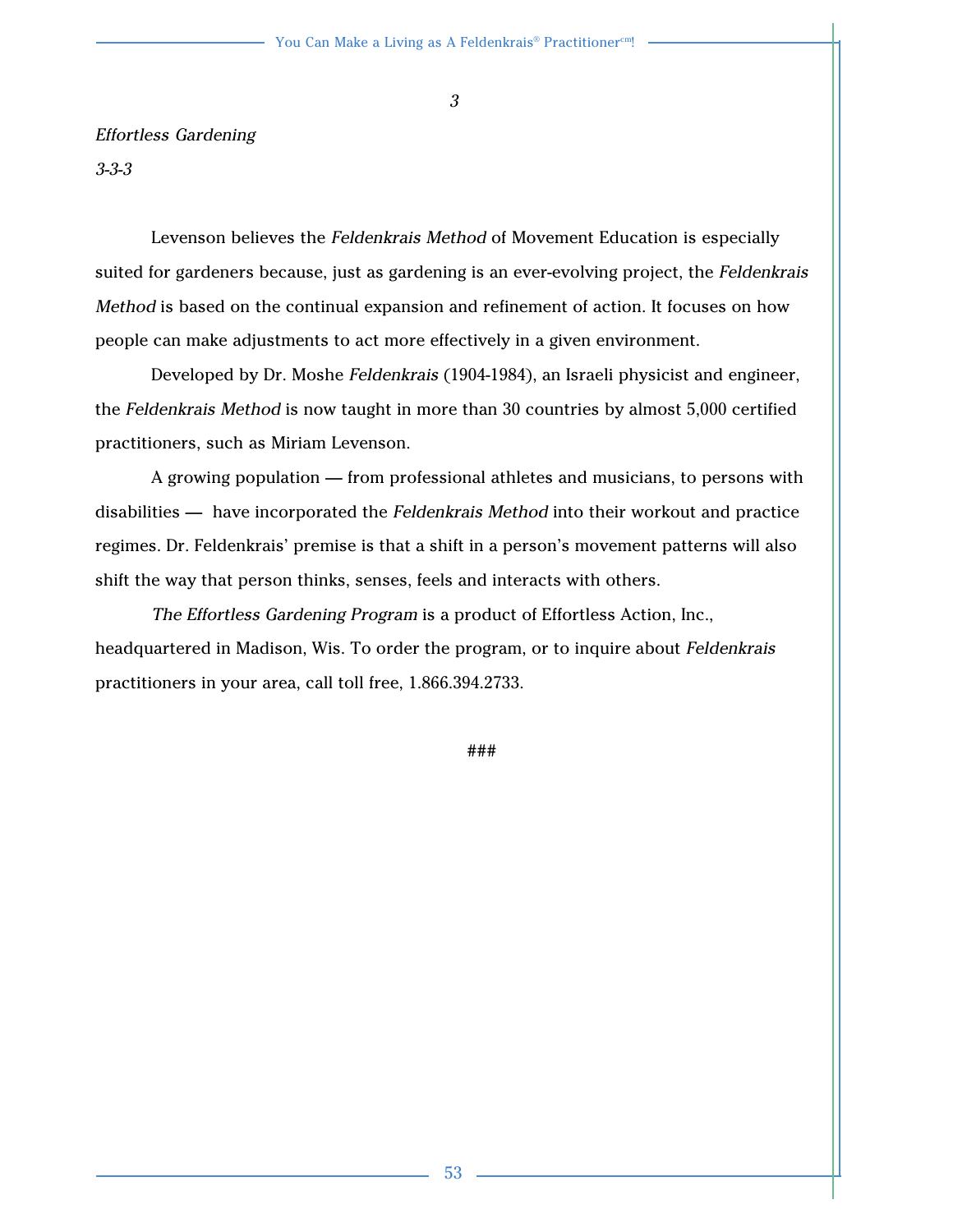### PRESS RELEASE WRITING WORKSHEET:

To write a press release, you will need the following information:

Contact information: Contact Person Company Name Telephone Number (home, office, cell phone) Fax Number Email Address Web site address

Newsworthiness of your release (you have a workshop coming up; Feldenkrais is excellent for stress relief, pain relief, remaining flexible, and aging gracefully but few people know about it; you have a specialized practice in X and it is/you are very effective because X; you just released your audio series/book/video; etc.)

Who What Where When Why

Benefits of your product or service [\(see p. 42\)](#page-41-0)

Why your product or service is unique (compare/contrast to some of the competition)

Get testimonials from your clients and include them here.

Quote yourself as if you were a reporter interviewing yourself (this builds rapport with your audience and gives you credibility as an expert).

### Formatting Tips:

Use  $8 \frac{1}{2}$  x 11 paper, printed on only one side. Use a minimum of one-inch margins on each side of the page.

Complete the paragraph on one page instead of carrying it over onto the next page.

Use bold-face type for the headlines to draw attention.

Capitalize the first letter of all words in the headline (with the exception of: "a", "an", "the", or prepositions such as: "of", "to", or "from"). The combination of upper and lower case makes it easier to read.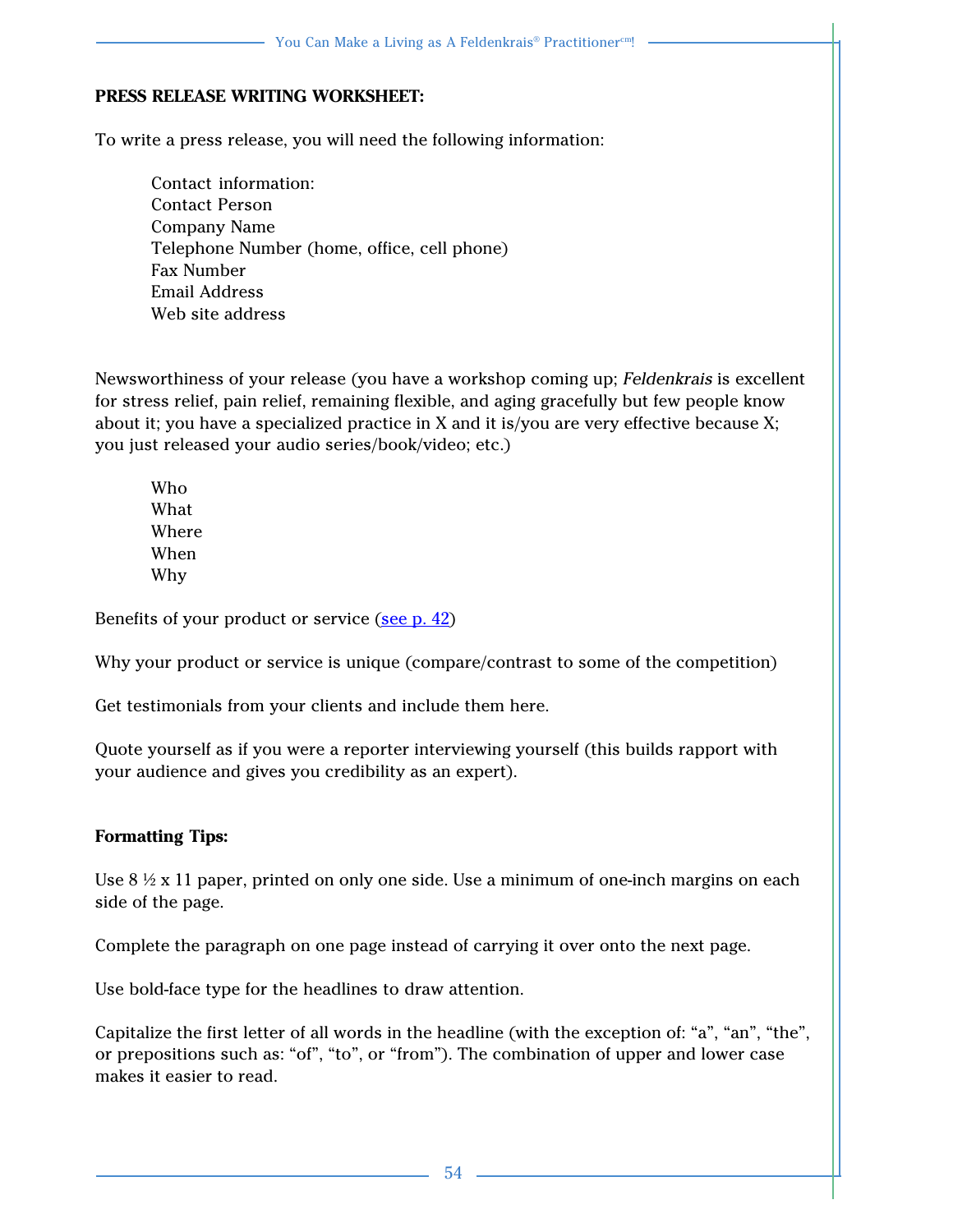Use this template to write your press release.

### FOR IMMEDIATE RELEASE:

 CONTACT: Contact Person Company Name Telephone Number Fax Number Email Address Web site address

#### Headline

City, State, Date — Opening Paragraph (should contain: who, what, when, where, why):

Remainder of body text - Should include any relevant information to your products or services. Include benefits, why your product or service is unique.

Also include quotes from staff members, industry experts or satisfied customers.

If there is more than 1 page use:

#### -more-

At the top of the next page:

Abbreviated headline (page 2)

Remainder of text.

Restate contact information after your last paragraph:

For additional information or a sample copy, contact: (all contact information)

Summarize product or service specifications one last time

Company History (try to do this in one short paragraph)

# # #

(indicates Press Release is finished).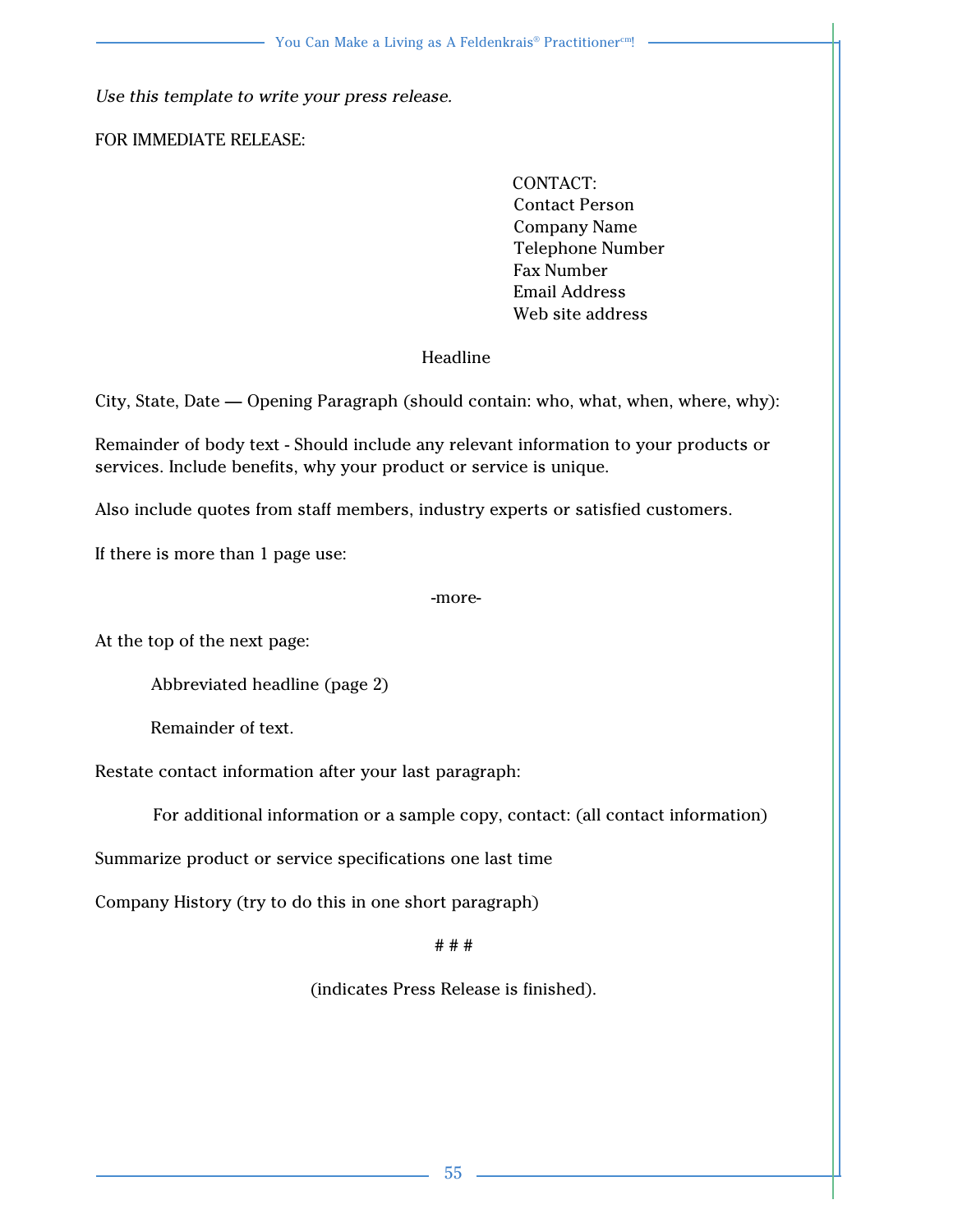# Other Forms of Anonymous Advertising **21**

Weekly newspaper calendars: These are often free. Advertise your weekly ATM classes and workshops here. This audience is likely to be too general to give you big results, so don't invest too much money. Definitely include your class if the calendar is free.

The Feldies in your area may band together for brief listings of classes or workshops. For advertising classes, posters and word of mouth are more effective.

**Posters** are the cheapest and most effective form of advertising for classes and workshops. They are easy to produce, cheap and give decent results. Putting up posters is the only anonymous marketing tool I recommend, and only to gather people with whom you will cultivate a relationship through phone calls, letters and newsletters. Offering a free introductory class will get people in a room, where you can then get their consent to continue a business relationship with you. The workshop is the beginning, not the end, of your marketing effort.

An effective poster emphasizes the benefits, not features. It answers "who, what, when, where, and how much." It gives a phone number for more information. It tells people what to do: call now! Sign up now!

Where to put your poster: health food stores, kiosks, in store windows, coffeeshops, new age bookstores, hospitals and clinics, apartment building notice boards, grocery store notice boards, telephone poles where there is pedestrian traffic, etc. ALWAYS ask permission before posting in a store or private property. Never cover up someone else's poster unless it is out of date.

Yellow pages: Don't bother to get a fancy yellow pages ad. The audience is much too broad and the ads are REALLY expensive. DO have a business telephone listing that starts with the word "Feldenkrais" so people interested in Feldenkrais can find you. If you have a business telephone number, you will automatically get a listing in the business white pages and the yellow pages. A business phone number gets you the same yellow pages exposure for a fraction of the cost of an ad.

Where you list yourself in the Yellow Pages is a controversial subject, so I leave it up to you under what heading(s) to list your practice. Do list yourself somewhere in the yellow pages, preferably in a place that your potential clients are going to look for your listing. Try to convince the Yellow Pages directory to create a "Feldenkrais Method" heading. If that is not possible, please put yourself where your clients are likely to find you: holistic health, or alternative/complementary medicine. Regardless of the Feldenkrais community's issues of self-definition, this makes you easier to find by people who want to pay you money.

Direct mail to strangers: is expensive and usually too broad for a service-related business. Consider this only if you have a very targeted workshop or product to sell. The best return on direct mail is 3%. To increase this return to approximately 30%, follow up with a phone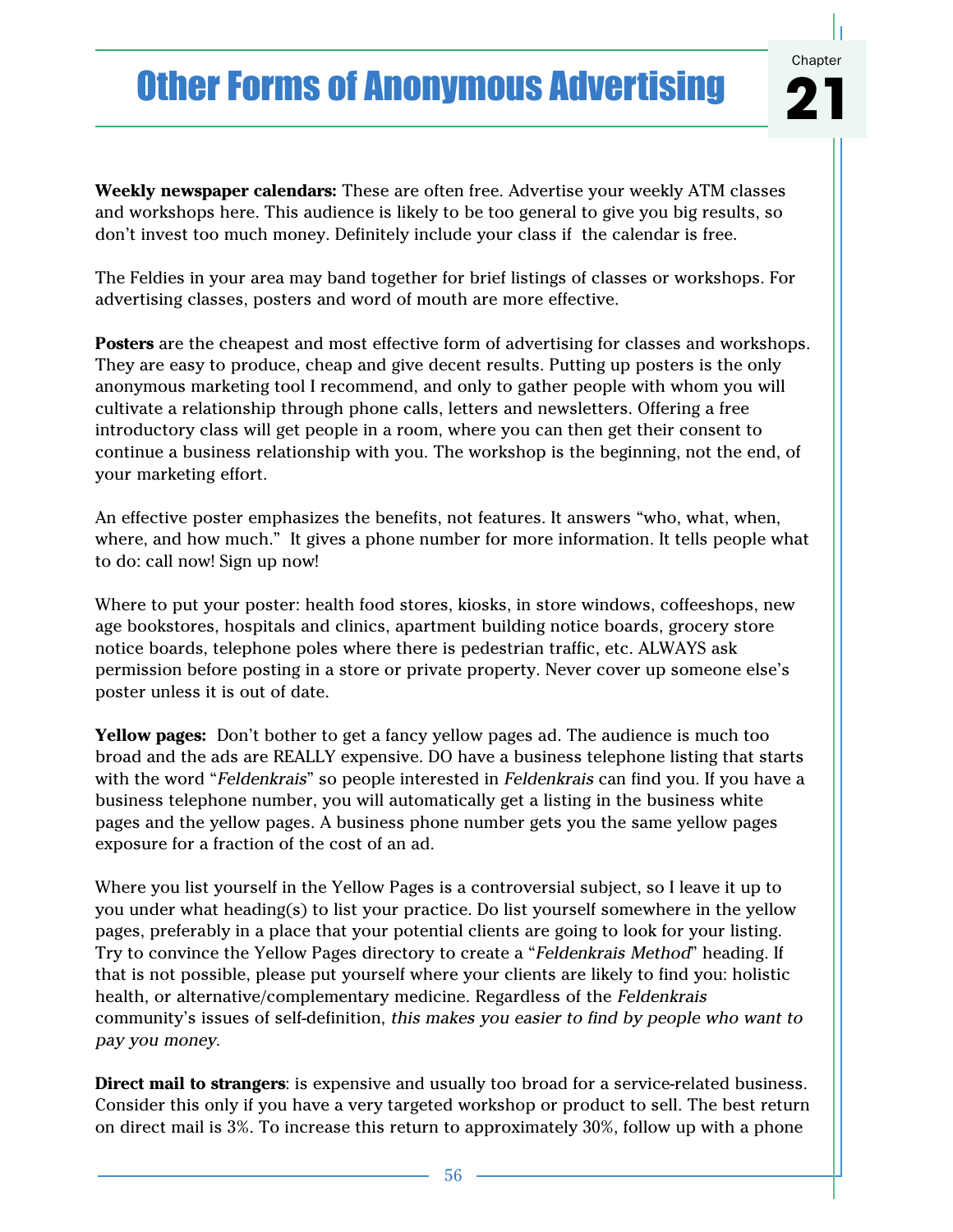call within a week.

Brochures: The function of a brochure is to give a person an idea of what you do and how to contact you if they want to learn more. Brochures are often read in other people's waiting rooms or given to friends as a way to share your services.

You don't need a brochure to attract people to your practice. People can find out about you in a number of ways, only one of which is a brochure. In the beginning, I suggest you purchase the Feldenkrais Guild's pre-printed brochures and affix a label with your contact information on the back. If people ask you for a brochure, you can give it to them along with a brief article about *Feldenkrais* (also available through the Guild).

SenseAbility, the quarterly magazine included in InTouch (which comes to you automatically when you become a Guild member), can be also be used as a brochure or periodic mailing. Whether you use SenseAbility, a brochure, or an article, prominently display your contact information.

Only write your own brochure if you want an exercise in talking about Feldenkrais in your own terms. Make sure that the look of your brochure reflects your target audience: will they see themselves in the look, feel, and wording of your brochure?

The real deciding factor for a person is whether they like talking to you on the phone and whether they feel you are worth spending money and time to try out a session with you. Once again, your interpersonal skills and professionalism will make the difference here.

The importance of the Internet. Being a member of the Feldenkrais Guild and having a listing in their directory automatically gives you an internet presence. I have received many FI and ATM student referrals from the website, so get an e-mail account and check it frequently.

Having a listing in the FGNA directory and website is important for people who are: new to town, coming through on a business trip, or referring a family member from another state. Don't forget to thank your colleagues when they refer someone to you.

Feldy.net offers e-mail accounts and websites for Feldenkrais Practitioners. Go to [http://](http://www.feldy.net) [www.feldy.net](http://www.feldy.net) for more information.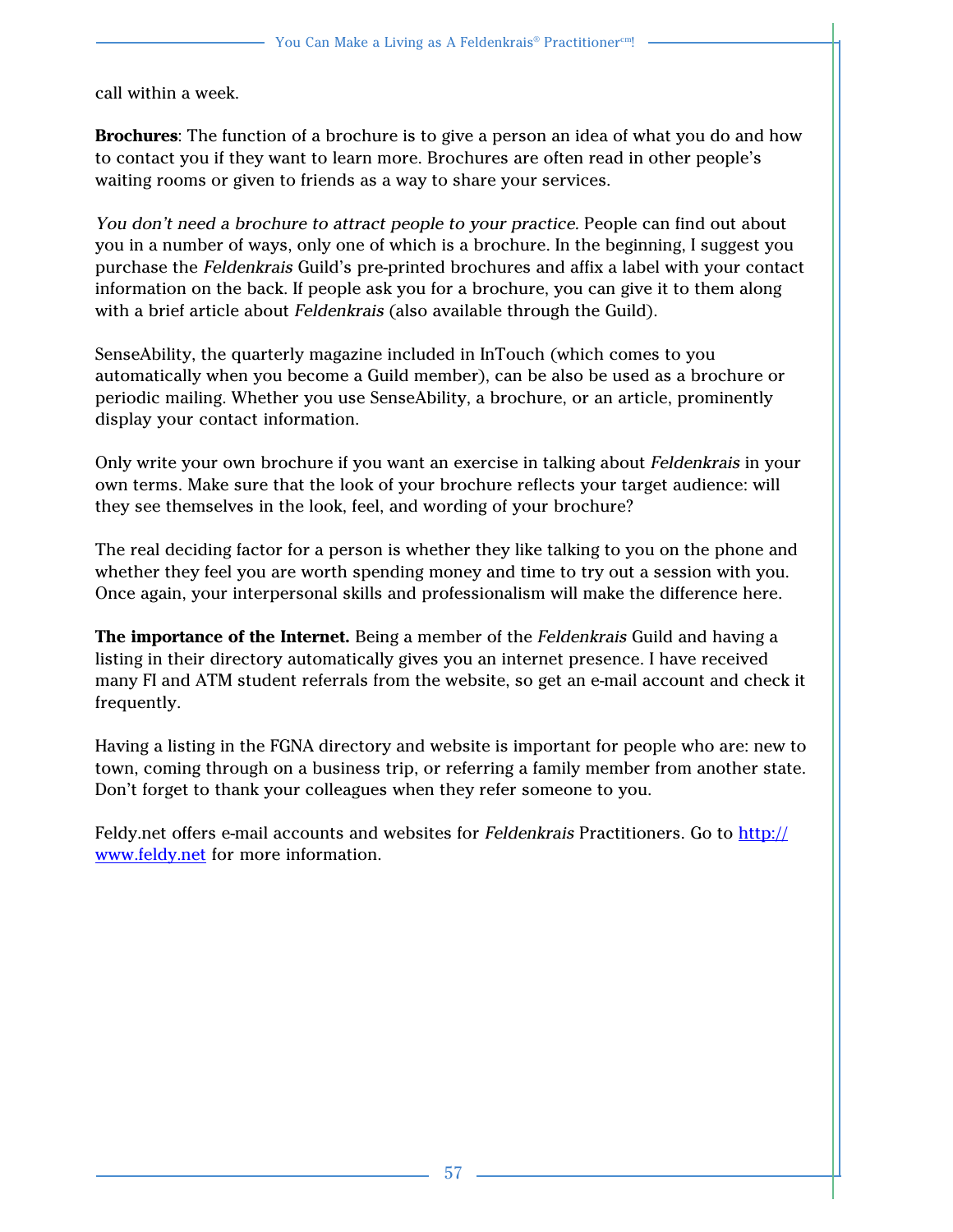## Interpersonal Skill **22**

Whether you are talking with potential clients, teaching a class, giving an FI, or networking with potential referral sources, the number one thing that matters is whether they feel comfortable with you. Your appearance, your demeanor, your actions and your words all have a tremendous impact on your students and customers. Help others to feel comfortable with you by first being comfortable with yourself, and second, listening to them. Continue to develop a compassionate relationship with your child-self and develop your interpersonal skills. Continually improve your interpersonal and professional skills. It's worth it for you and your practice.

Our profession doesn't allow us to push our agendas. We learn how to listen attentively with our hands and become keen observers with our eyes. We make suggestions, but never force outcomes. We point toward the open door, inviting our students through it, and we let them walk through it in their own time. You should deal with any business contact the same way. Show your enthusiasm but never force anyone to agree with your ideas. Let them find the way.

Your practice is built on relationships, so your interpersonal skills deserve constant examination and re-tooling as necessary. When you interact with potential or actual clients, all of your child-self's needs and reactions are there, too. The good news is that people are very forgiving and tolerant of oopsies, especially when you acknowledge your mistake and apologize.

Take time now to examine your interpersonal skills. Where is your parasitic movement when you get around other people? Are you anxious? Do you give advice when it isn't asked for? Are you pushy? Patronizing? Shy? Self-deprecating? Hung up about money? Tongue-tied? Overly talkative?

How deeply do you listen? The Training teaches you to listen with your hands, but can you listen that well with your ears too?

Practice the art of being okay with not knowing. Keep asking questions of yourself and/or your client until something becomes clear. When in doubt, ask people what they want. Then give it to them! Don't worry if it doesn't look like "Feldenkrais" in that moment. The relationship is what counts, and without it, no Feldenkrais work will happen in the future because they won't be there.

For ideas on how the Feldenkrais Method informs our interpersonal lives, see [Chapter 23.](#page-59-0)

Are you insecure or overly confident? Supposedly, a few Feldies have managed to become "mature," but most of us haven't. Feldies generally fall into two categories: the terminally freaked, and the unbelievably arrogant.

If you're quaking in your boots, here are some tips for you:

Give away lessons and take notes on what worked and what didn't. Write down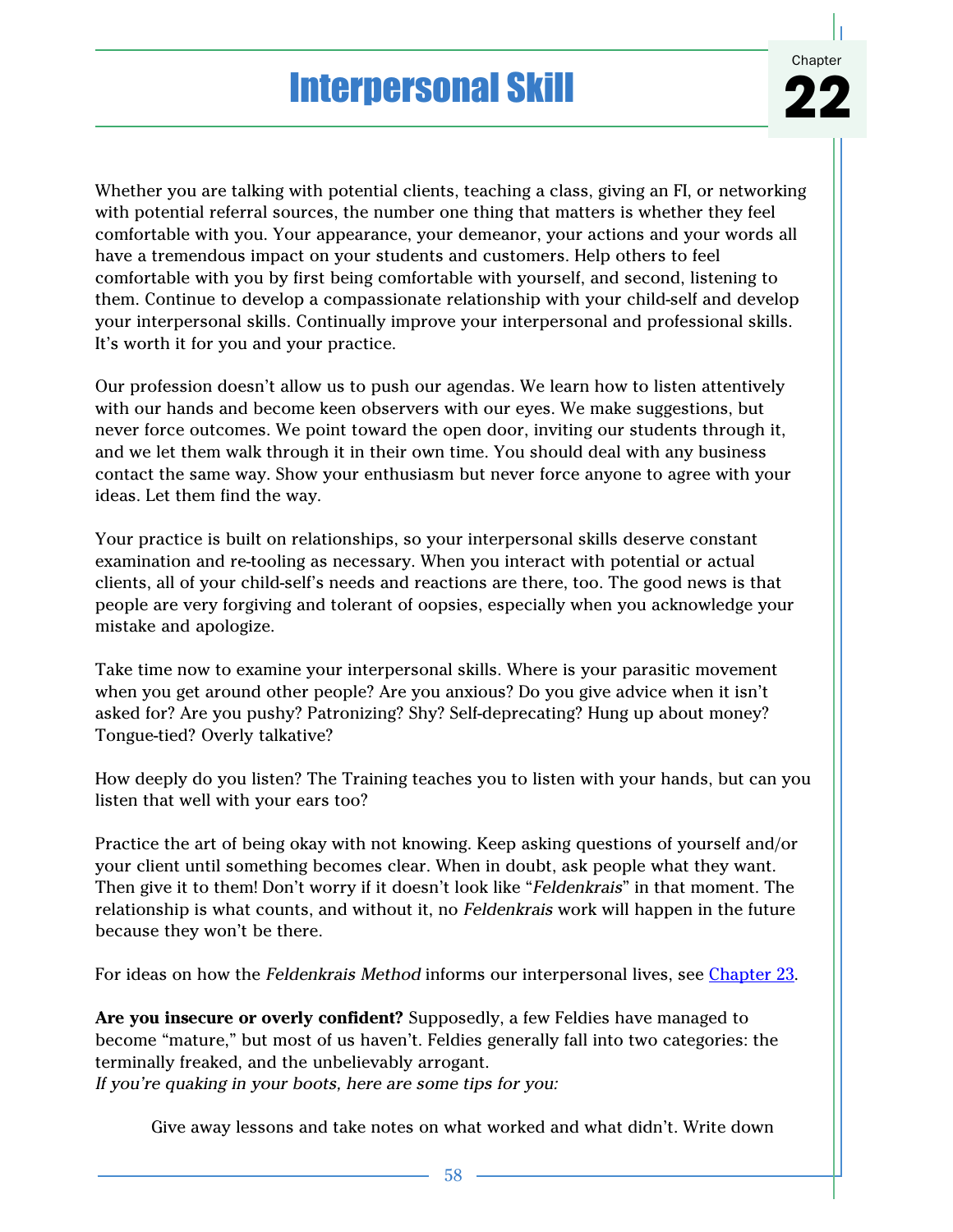exactly what the student said so you can learn from their feedback. Rest assured that it's difficult to hurt people with a bad lesson. Go smaller, do less, and you may be surprised at their positive reaction. Write down exactly what they say and beware of your self-deprecating filter.

Spend lots of time talking to and soothing your child-self.

Get FI's, psychotherapy, energy work, anything to help you get over your fears. Your fears are holding you back from sharing this wonderful work with people who need it. You have two valuable things to share: yourself and Feldenkrais work.

If you compare yourself to other practitioners and find yourself lacking, remember this: in the beginning, we all give a high percentage of crappy lessons. As we practice more and more, the percentage of crappy lessons we give diminishes relative to the total number of lessons given. All you need to do is hang in there and keep doing the work. In twenty years or so, new graduates will be amazed by the "magical" things you can do.

If you think that Feldenkrais is THE best modality, and you find yourself discounting other approaches, you're probably arrogant in your presentation.

It's okay to be arrogant if you can back up your outrageous claims with repeatable, demonstrable results. However, ask yourself how many potential clients you want to lose because of your personality alone. If the answer is none, then cultivate your listening skills.

Play Devil's Advocate and find all the limitations of the Feldenkrais Method, or Feldies in general. Then, after you've demolished the Method and its practitioners, remember that you could be one of those people you criticize and not know it!

### A Reality Check

There is a wide variety in how the Feldenkrais Method is practiced today. Here is my dispassionate evaluation of the average Feldenkrais lesson: it's more effective "body-work" than a massage, but not much more than that. A crappy Feldenkrais lesson is likely to be relaxing and probably won't hurt anyone, but won't be much more than that. A good Feldenkrais lesson can be one of the most profound, life-changing experiences in a human life.

It takes time to ascend to greatness, so be satisfied when you at least don't hurt anyone and most of the time their body feels better. Be really happy when one of your clients makes a connection to her life in general! Continue to study the potential of the Feldenkrais Method and keep that potential in mind when you are with your students. Maybe someday you'll find yourself giving a life-changing lesson.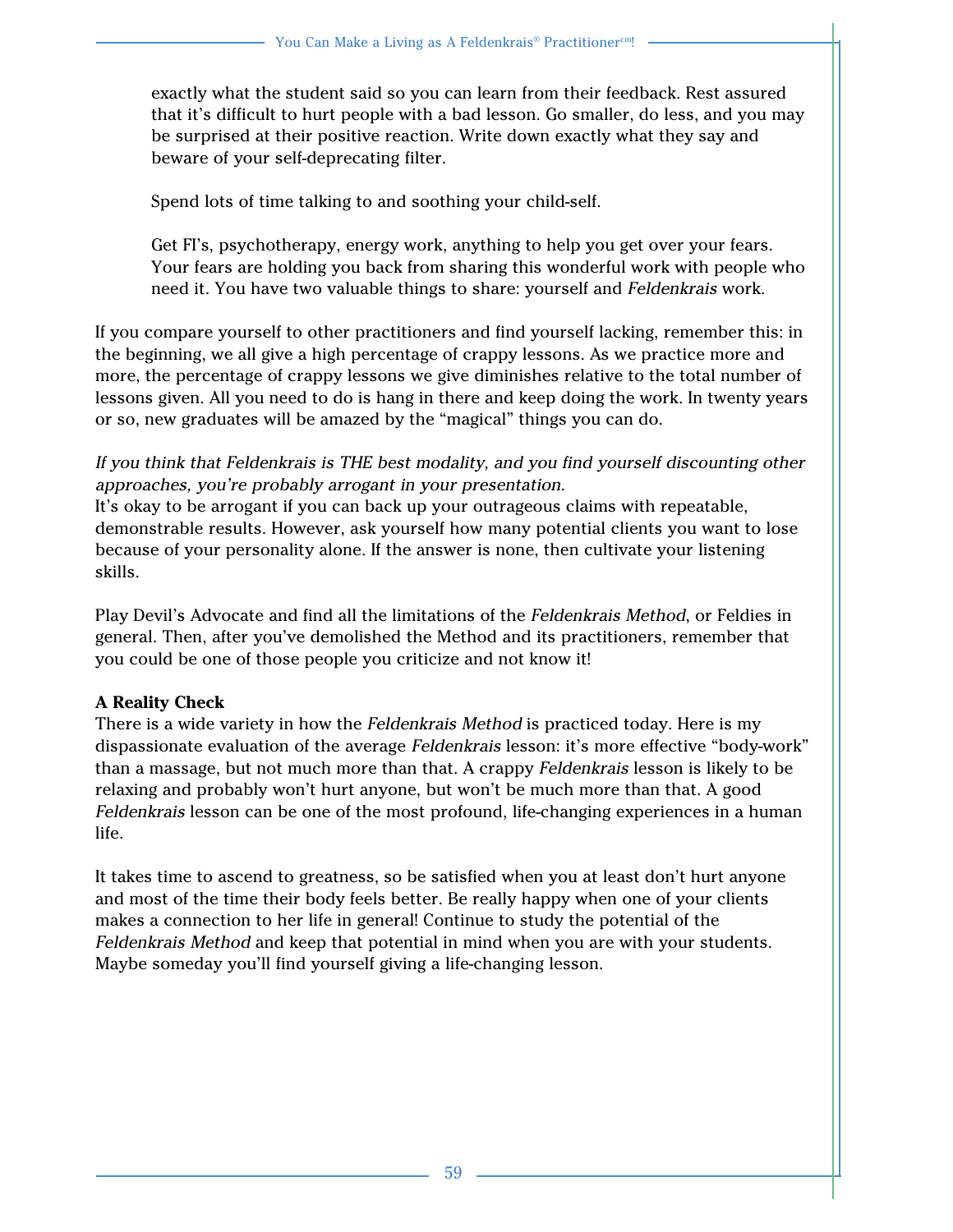### <span id="page-59-0"></span>Using the *Feldenkrais Method* to Improve Interpersonal Skill **23**

Our very lives depend on our interactions with other people, but we are normally very ineffective in our communication with others. Fortunately, Moshe Feldenkrais gave us Awareness Through Movement and Functional Integration, two excellent tools for navigating interpersonal relationships.

The Feldenkrais Training begins with ATM and proceeds to FI. But ATM is never abandoned in doing FI; indeed, it becomes even richer as each informs the other. Any relationship has the same potential. What follows is a guide to using our familiar tools in the unfamiliar context of relationship.

### The foundation: general principles of the Feldenkrais Method.

We learned to move as we do, and we can learn new movement. We have also learned to relate to others, and we can learn new interpersonal "movement" using the Feldenkrais Method. The following Feldenkrais principles are foundational tools for being "friendly," as Moshe put it.

The best organization is reversible and has a quality of effortlessness and enjoyability. Can you reverse your emotions like your movement? If not, why not? (Could it be because you've passed your comfortable limit?)

"Maturity," according to Moshe, is the ability to choose between two or more options with no increase in emotional tone. When can you do that? When can you not?

Problems arise when we do something compulsively in all or most situations. How do you respond to person A or comment B? A sensation of effort is a clue that you are responding from compulsion, not neutrality.

The "right way" depends on the situation you're in.

Stay neutral. We learn that "behavior A" is different from "behavior B," but that does not mean "A" is better than "B." The same goes for people—different does not mean better or worse.

"Argue for the problem," says Dennis Leri. Ask yourself: why does your behavior make sense? Why does someone else's behavior make sense?

Most of our problems, movement and otherwise, come from an incomplete self-image. We all have "blind spots". Those spots are blind for a reason. It is up to us to gently and persistently explore those places, sometimes with help from teachers, counselors, healers and friends. As you know yourself better, you will have fewer and fewer problems with your environment, including people.

### Step One: ATM as a tool for being "friendly" to yourself!

This list reminds you what you already know from the process of doing Awareness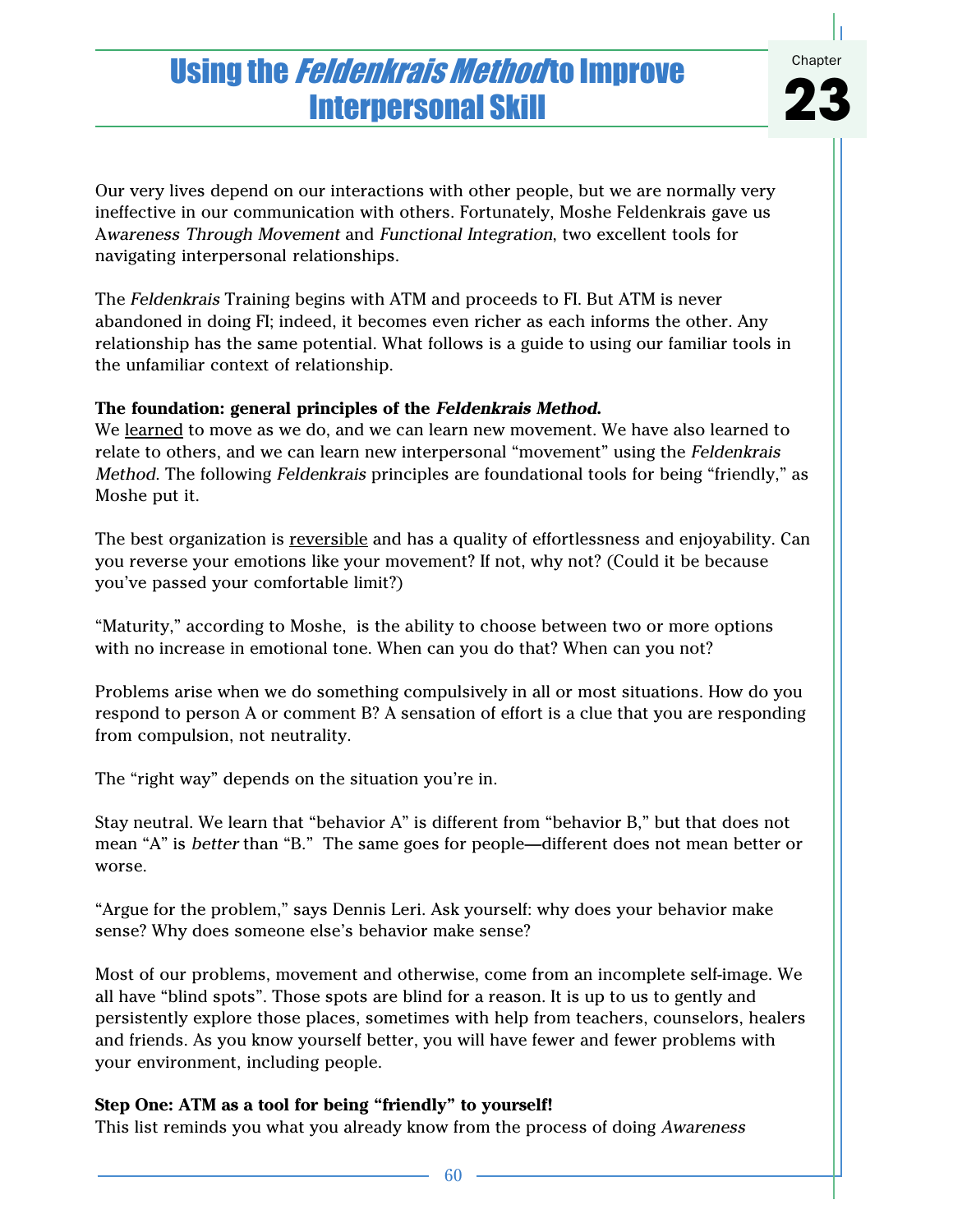Through Movement. Being friendly starts with being friendly to yourself.

Do less; take care of yourself first. Know your limits. This is a simple concept that isn't easy to practice. Respect your limits, regardless of the social environment. Most of us respond to other people's needs first and thus ignore our limits. We are afraid to have limits/boundaries, but having and respecting our own limits is the only way to stop feeling that fear.

Find out how you cause your pain/frustration/misery. In Moshe's eternal words, "Look what you do! You fuck yourself!"

Accept that no one else can "fix" you. If you are suffering, you may ask others for help, but only you can learn a new way to do things. By changing your internal experiences, your perception of the outside world also changes.

Create choices, especially when you feel trapped, frustrated, or afraid. There is always another way.

You are not bad nor broken. You have a very intelligent system that has learned to survive. That, by definition, makes you just fine. There is no right way: there are only better & worse choices for your situation.

You can learn. Just as you learned your first set of strategies that made sense in your child-self's environment, you can also learn a new set of strategies to use in your current environment. Compare your situation only to yourself. Are you improving?

Explore non-habitual behaviors in a reversible way. You have habits that are invisible to you. Be willing to uncover them and be willing to be gentle with yourself. You learned your habits when you were a small child, and that small child's logic and strategies are a big part of you today.

Accept not knowing. Be willing to explore and play. Lighten up! Don't concentrate! Play! Let your child-self out of the closet. Closets are no place for children.

Step Two: Apply Functional Integration to being "friendly" to someone else. Moshe gave us the gift of using our own organization to create a learning context for and with another person. FI gives us a road map for talking with others as well.

In FI, if someone doesn't do what we ask or don't understand our request, we do not blame them and push harder. We ask in a different way, and respect the answer.

Moshe started his Training with ATM for a reason. Once we put our hands on someone (or talk with her), we create a system with feedback and feedforward loops. What we do with ourselves, we communicate to others, often without knowing it.

Again, know your limits and respect them. All advice is useless if you are outside of your comfort zone and not resting when you need it. You can't do FI well if you are pushing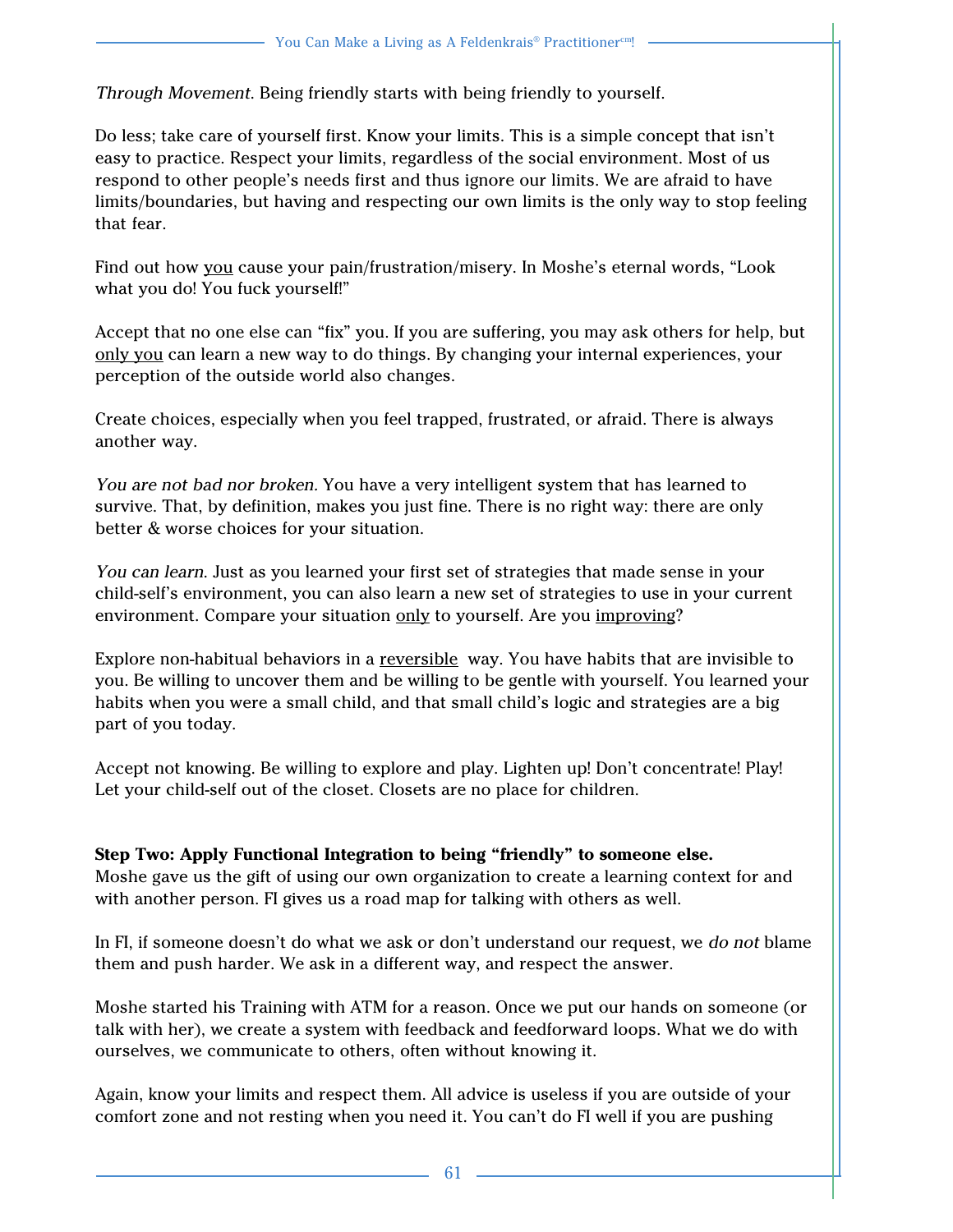yourself...it is no different with any other type of conversation.

Clarify your intention. Notice if you fear the other person's reaction to your intention. Your intention is yours—it has nothing to do with anyone else. Ask yourself what you really want. How do you think this other person can give you that? How can you relieve him of that responsibility by giving it to yourself?

Split your attention between you and the other person/people. Check in with yourself frequently. Reduce your own parasitic movement (and parasitic thinking). Negativity, judgmentalism, putting the goal before the process, fear, etc. are all parasitic. Unless your intention is to be judgmental, negative, and fearful! Be honest now...when do you confuse comfort with familiarity?

Doing FI well means living in that paradoxical place of total acceptance of another person as is, and simultaneously holding an idea of how she may improve her organization.

Approach a verbal conversation the way you would an FI/non-verbal conversation. Listen! Let the person do his thing. Help him notice what his habits are, while you are noticing your habits. Stay within his and your comfort zones. Do not try to fix him. You wouldn't put up with an FI if someone were pushing you and trying to fix you...why do you expect someone else to respond favorably when verbally approached in the same manner?

Focus on the solution, not the problem. What works well? What does she want? What does she need to know in order to do what she wants? What do you both agree on?

Go with the pattern, even if you don't want to. Resistance creates resistance. If you are noticing someone resisting your ideas, notice where you are resisting his ideas.

Be compassionate. There is no way to know another person's internal experience. She is doing the best she knows how, given her previous learning. (You may not like it—and you don't have to—but you can't change her or her past.)

Respect the other person's process. Do you expect your FI clients/students to learn according to your agenda? Do your students sometimes surprise you with how they learn? A conversation can be equally surprising if your intention is to explore and discover.

### When two people who are trying to "be friendly" have a fight: tools for dealing with conflict.

### "Life is problems." -Moshe Feldenkrais

Conflict is inevitable if two or more people care about something.

Win-win situations are possible. Just like FI, you feel good and the other person does too. To create a win-win situation, pretend that your "problem" is sitting on a table. Mentally put yourself and your "enemy" on the same side of the table, looking at the problem together. Suddenly, there is no more conflict, just problem-solving. Years of ATM and FI have taught you everything you need to know about problem-solving: see above.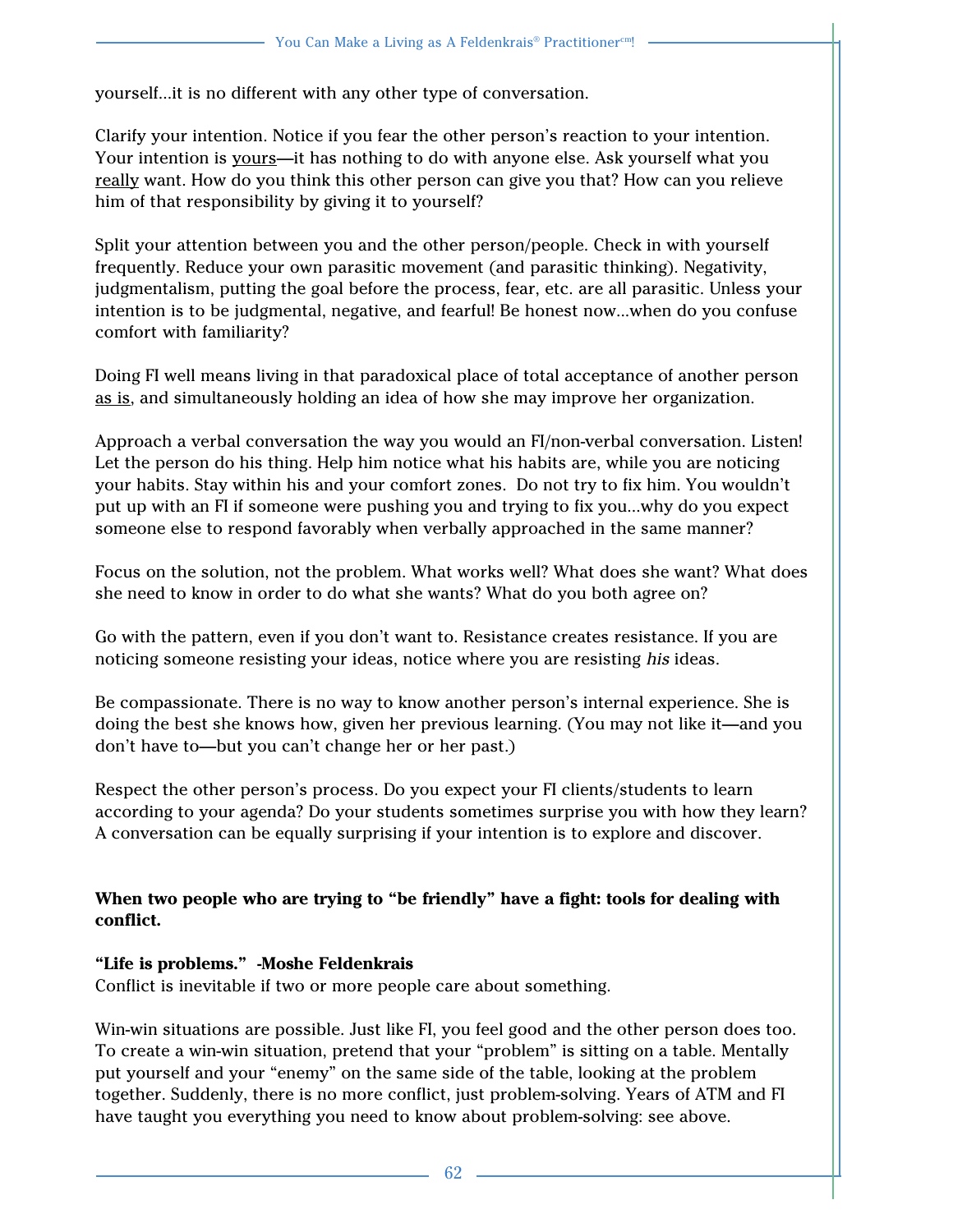Listening is the first step in resolving a conflict. Listening means making sure you understand. It does NOT mean agreeing. Listening with your ears is like putting your hands on someone and listening for how she moves.

To do this verbally, say, "It sounds like you're saying XYZ. Is that right?" If it's not what he meant, try it again, until you are sure you both understand. This may take a while, like years. Be patient. Notice how many times it takes you to actually reproduce what the other person said! If he says, "That's not what I meant," then you didn't get it. Try again until you do get it.

Listen for where your common ground (your common neutral) might be. Like an FI, even if the common neutral is very tiny, it is always there and can grow if explored attentively.

Just as in FI, the symptom is not necessarily the cause. What is the argument really about? Use the above listening technique to figure that out. Often, arguments are about semantics or details. Let that small stuff go and save your energy for a real issue. Persistent or heated arguments are fertile ground for growth.

Be honest. If you feel emotionally hooked, dig down until you figure out why. This is real honesty. It takes time and can be scary. Be gentle with yourself and ask others to be patient. One way to do this is to keep asking "why" something bothers you. Write it down, and keep asking why until you can't ask why any more. This is usually very deep, so keep digging.

If all else fails, take turns being right. (Today, it's my day to be right. Tomorrow, you can be right.) Make it a game.

If you can't resolve the issue, can you agree to disagree? Be careful, though...only use this if the disagreement is essentially unimportant to you. Death creeps silently into relationships unless there is constant communication.

### When being "friendly" feels impossible: divorce is an option.

Sometimes, the level of maturity required to stay connected to a person or a situation is out of your grasp. When this happens, go back to the crucial first step of recognizing and respecting your limits.

Nothing is so important that you have to choose death over life. Our work is about staying alive, physically and otherwise. Some situations are truly harmful to one's psychospiritual survival. If you find yourself going more and more outside your comfort zone, then figure out how you can choose life, either within or without that situation.

If you feel stuck in a death pattern with another, examine your part in perpetuating the pattern. Although we'd sometimes rather not see this, it takes two to tango. Once you change your dance steps, the other will be forced to change as well. Stopping the dance or changing partners is also an option.

Summary: Interpersonal relationships are a complex series of actions learned over time. Moshe Feldenkrais' teaching gives us the blueprint for functional relationships, but it is up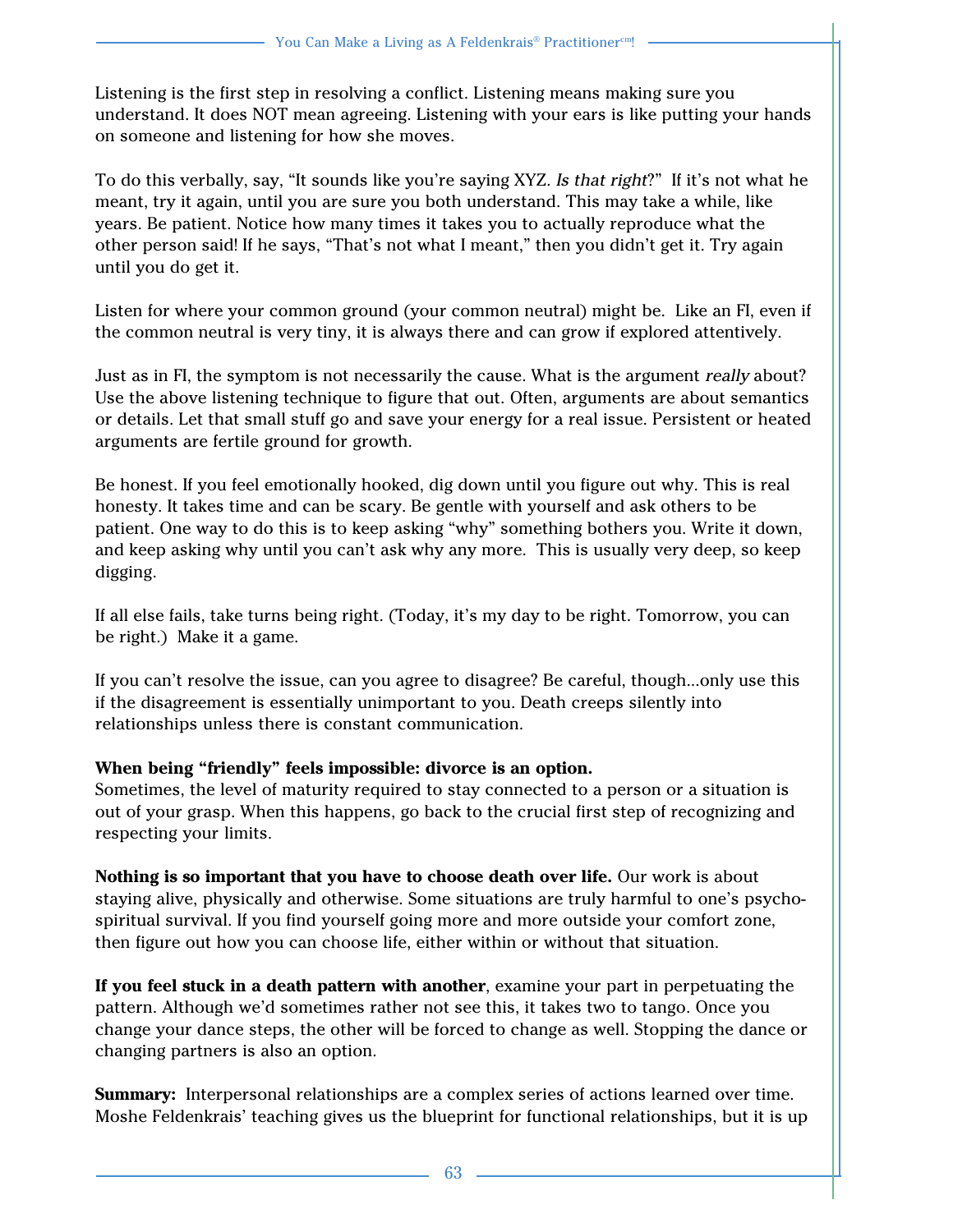to us to build our own relationships, one interaction at a time. Each relationship will look different, but they can all be equally durable if we put Moshe's wisdom to work.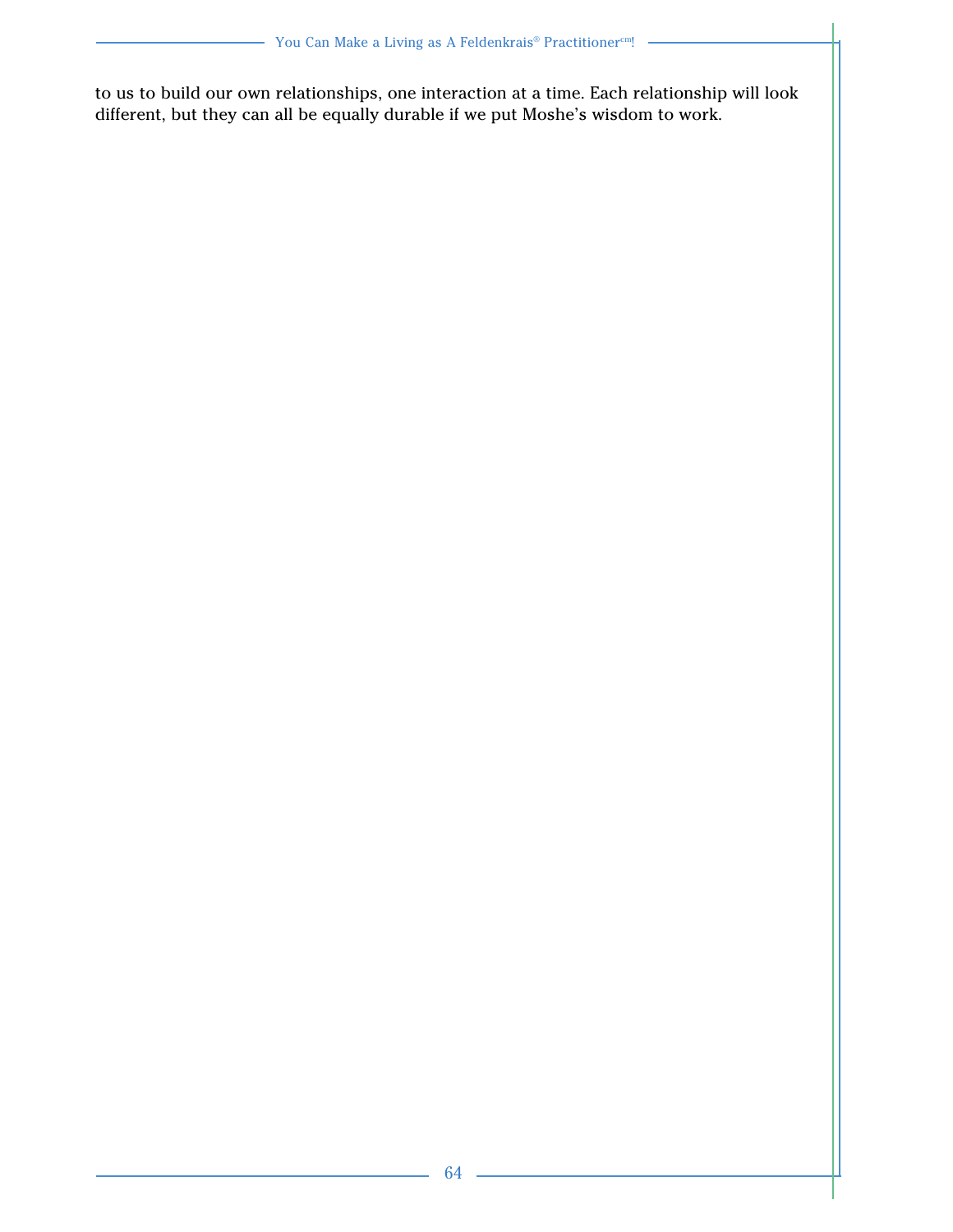# Professionalism **24**

"Professionalism" is rather like "function" — you know it when you see it, but it's rather hard to define. Professionalism is composed of three interrelated aspects: expectations, boundaries, and respect.

Your clients expect you to act like a professional. Whether you define yourself as a "professional" does not matter to your clients. To them, if you call yourself a "teacher" or "practitioner" and charge a fee, they expect you to behave in a professional manner. If you unwittingly fall short of their expectations, you risk losing business. This can happen in the first interaction or in the middle of a long relationship.

The following are basic expectations your client probably has. (If she doesn't have these expectations, you can give her a series of FI's about having good boundaries!)

- You will return his call/e-mail within 24 hours.
- · You will arrive on time.
- You will tell him how long the class/FI lasts, and how much it costs.
- You will end the class/FI on time.
- · You will charge what you said the lesson cost. If you charge by the hour and your lesson is over an hour, you will tell him ahead of time the maximum fee for one session.
- Your appearance will be clean and relatively tidy. You won't smell bad.
- · You will respect his personal space and ask before you touch him. (To wow your client, tell him what to expect before he walks in the door and before he walks out the door.)
- · You will have a cancellation policy and state it clearly on the first meeting.
- If applicable, you will inform each of your clients of your sliding scale/free lesson policy and create an agreement that feels good to both of you.
- If you raise your rates, you will tell your clients about it ahead of time.
- You will keep your promises. (For example, if you say you'll write a letter, you will do it by the next session or the day you said you'd have it done.)

Adjusting expectations. It's your prerogative as a professional to change the rules. But if you want to keep your clients, you will ask their permission before you do so! A simple example of this is when you have to be late to an appointment. Naturally, avoid this if you can, but sometimes you can't. At the very least, contact your client and tell her when you will arrive. Then arrive when you said you would.

Another example of adjusting expectations: most of us say that Awareness Through Movement is a verbally directed form of teaching. Sometimes, after you have been doing a FI for a few years, you teach an ATM and see how your touch could be instructive to a student. You want to touch him because you feel it would be to his benefit. But you said ATM was verbally instructed!

Your students' expectation is that you will never touch them in an ATM class. Depending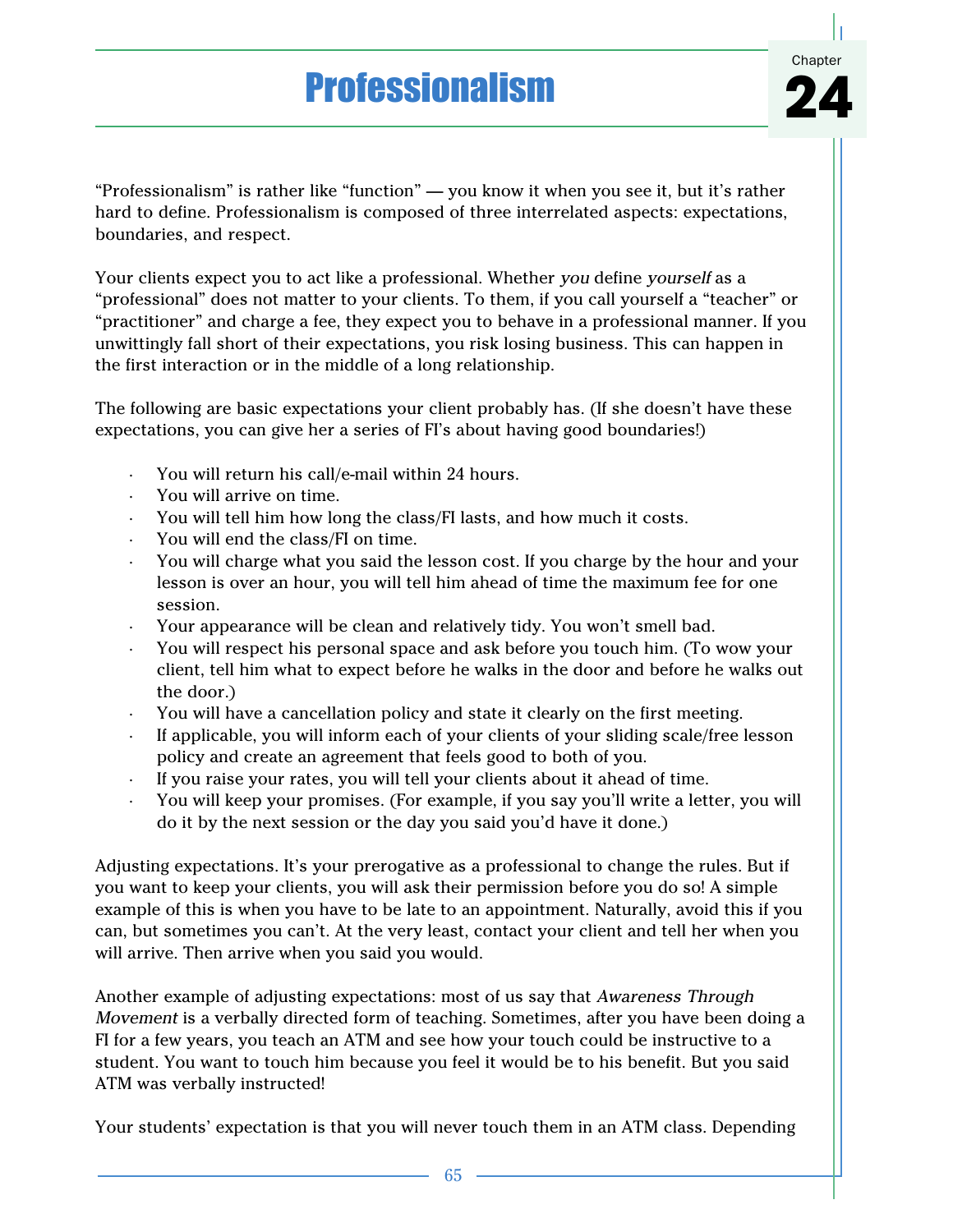on your relationship with the student and the context of the lesson, it can be perfectly OK to touch, but only if you ask permission first and listen carefully to her verbal and nonverbal response. If you feel mixed messages in her response, it's better to wait and talk about it alone after class. Being listened to with such attentiveness could be more instructive than your touch during the ATM.

When you can't or won't act like your clients expect, simply inform them so they can choose whether to work with you in spite of your so-called unprofessionalism. For example, I am usually late. I deal with this by telling new clients that I tend to run 5-10 minutes late. Then I am normally 5-10 minutes late. No matter when we begin, I make sure I meet their expectation of a one-hour lesson. This way, their needs and expectations are met and time is never an issue.

When expectations collide. Sometimes your client has expectations you didn't know he had! This can cause temporary friction, but doesn't have to mean the end of your professional relationship. Just make sure you understand perfectly what his expectation was, and warmly and calmly respond. If you made a mistake, apologize and offer to make it up to him. If you just had a misunderstanding, then express your expectation. And ask him, "is that okay with you?"

Under no circumstances should you match your client's expectation if that makes you very uncomfortable. This is where you're going to need strong personal boundaries, especially if the mismatch in expectations threatens your income. No matter what the cost, it is always worth it to stick with what matters to you. You can always find another client, but eroding yourself is harmful to you and your practice.

Boundaries. Boundaries are intertwined with clear expectations. Understanding boundaries and respecting them are central to the Feldenkrais Method. Please read The Educated Heart: Professional Guidelines for Massage Therapists, Bodyworkers and Movement Teachers by Nina McIntosh. (See [Resources, App. 2.](#page-119-0))

Ms. McIntosh describes a "boundary" in our context as "keeping within the professional role and the contract boundaries define what will and will not occur between practitioner and client in accordance with maintaining a professional relationship."

Some reasons why boundaries are crucial to the success of your practice.

- Our work accesses deeply intimate parts of ourselves and our clients.
- · Boundaries help people feel safe. When people feel safe, they are more likely to seek an FI or come to an ATM class.
- Feeling safe is a requirement for learning and teaching. We cannot give ourselves to teaching, and our clients cannot learn, unless we both feel somewhat safe.
- Good boundaries around money-exchanges enhances your ability to make a living.
- · Our boundaries protect us and our clients. We spend time alone with our clients doing intimate work. Boundaries prevent us from acting inappropriately, and also they minimize risky behavior from our clients. Our clients can sue us, and there is also the possibility that they are mentally unbalanced or dangerous. Our boundaries help us identify clients who are a potential risk and can get us out of situations before they become irreversible.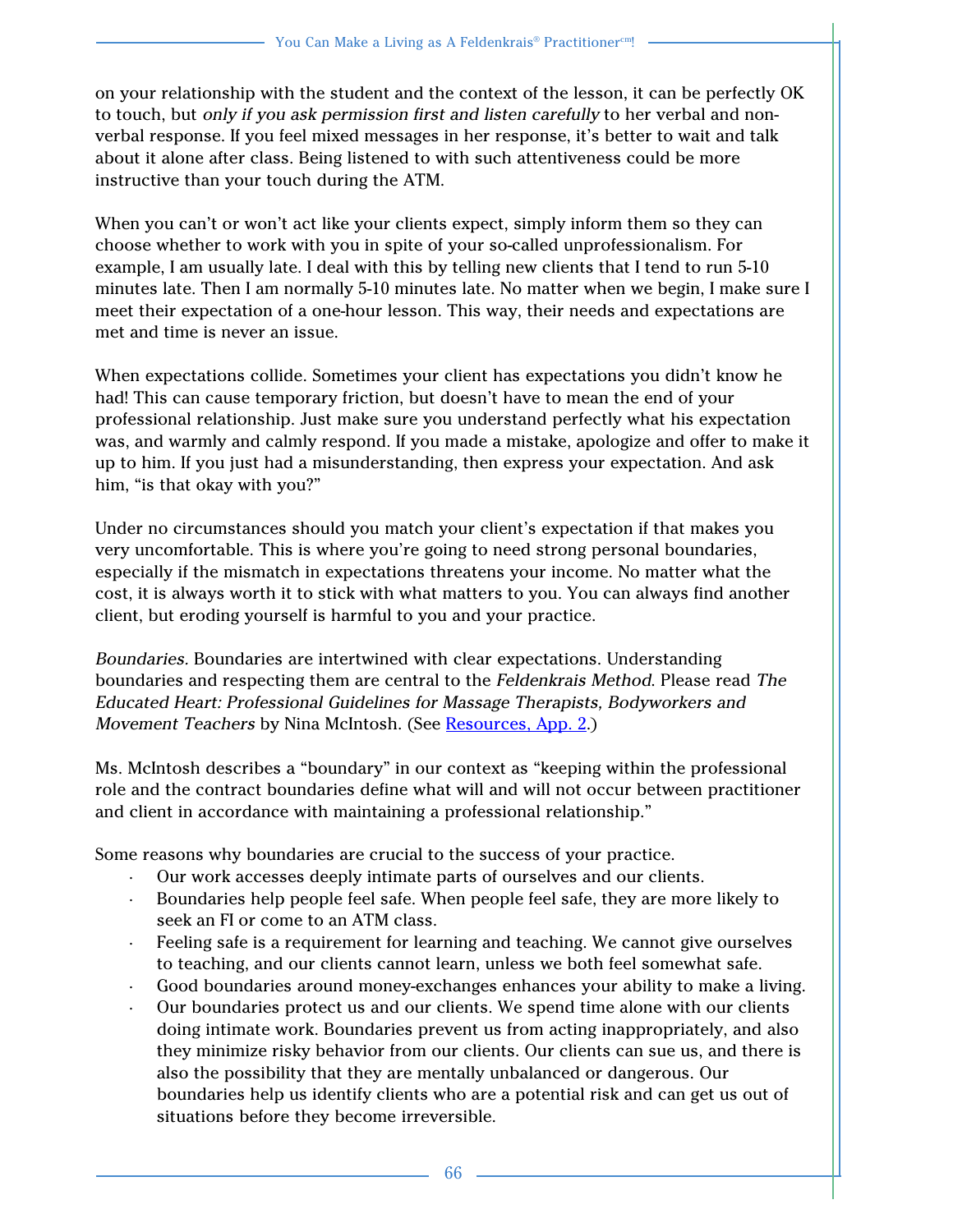Respect. Our training teaches us how to respect others when touching them, but we don't always generalize what we learn in FI practice. Respecting your clients goes far beyond your touch. It is listening for their implied or expressed needs and meeting those needs. Having good boundaries is a requirement for respect. You need to be able to distinguish between your own needs and feelings and your clients' needs and feelings in order to be able to really see, hear and respect your client. (For some ideas on how to transfer your learning in this area, see "Using the Feldenkrais Method [to Improve Personal Skill,"](#page-59-0) [Chapter 23.](#page-59-0))

Some of your clients' unexpressed needs are:

- being heard.
- · feeling "seen" as an individual
- · feeling safe
- being able to learn without being corrected in any way (this includes touch and words).

Respect means listening deeply and letting your clients be. This applies even if you feel they are wrong or have something to learn. Stay with them, both with your touch and with your words, and continue to listen deeply. Ask questions and never tell them what they should do or feel. If you keep these simple rules in mind and meet your clients' expectations by behaving professionally, you will become a beloved Feldy to many people.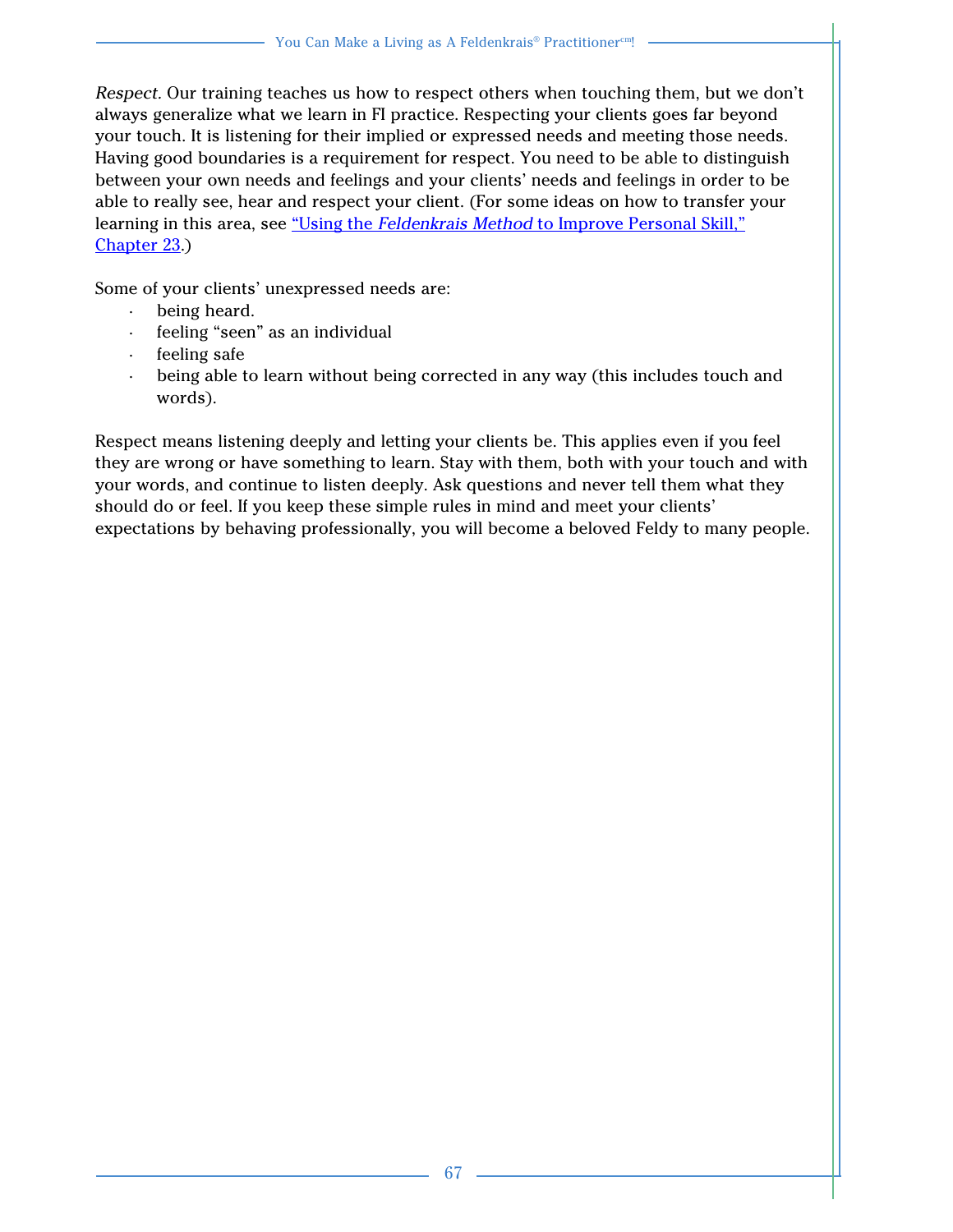## What Activities Support Your Marketing Relationship? **25**

There are several things you can do to support your marketing

**Budget time for marketing.** Marketing should take about 25% of your time. You may spend less than 25% of your week marketing if you get a lot of referrals. Test your marketing efforts so you don't spend time doing things that don't pay off.

Always keep the fire lit under your practice. You'll know if and when you can slack off on your marketing efforts. See ["Sensible and Sustainable Growth," p. 111](#page-110-0) for more ideas.

Take action! Take advantage of the moment. If someone says, "Yeah, I should come in to see you…"ASK: "Would you like to schedule that now or give me a call? We may as well take care of it while we are in the same room." If someone says, "I'm a reporter. It might be a neat idea to run a story on your work…"ASK: "Should we set up a meeting to talk about that?" OR "When is a good time for me to call you to talk about that?"

Follow up. Everyone is busy. Often, people who want to work with you are too busy to call back. Most of the time, they will be grateful that you took the time to call them back—even several times—before they call you. They said they wanted to work with you, so assume they still do unless they say they have changed their mind.

Create synergy. Your potential customer needs several different contacts with you before taking action. Some of those contacts can be personal (either speaking with you in person or receiving something from you in the mail or e-mail), and some of those contacts can be anonymous, such as reading about you in the paper or seeing your poster or ad.

If you know exactly who you want to speak to, where he/she reads, shops and who he/she knows, you can create synergy by using many different methods to keep yourself and the benefits of working with you in the front of his/her attention. For example, if you meet someone at a party who seems interested in Feldenkrais but doesn't have a need for it at the moment, ask their permission to send them further information on Feldenkrais for future reference. If this person seems likely to be in your target group, find out more about her/him. Be interested in who this person is as a unique individual. Send information related to your conversation that he/she may find interesting. Send SenseAbility, and a listing of your upcoming classes, workshops, and introductory sessions. Don't send it all at once. Sustain your presence by sending smaller bits more frequently.

At the same time, do some public relations and get on the TV station, in the newspaper and in a magazine this person is likely to read. Put up posters in the neighborhood he/she lives in. If possible, schedule an ATM class in that very neighborhood or in a place close by. After several of these direct and indirect contacts, that person will think of you first when she/he, or one of his/her friends, has a problem you can solve.

**Persevere.** Don't plant one seed then sit around waiting for a miracle. Go plant other seeds, then come back and water the first one. The seed might never germinate, might pop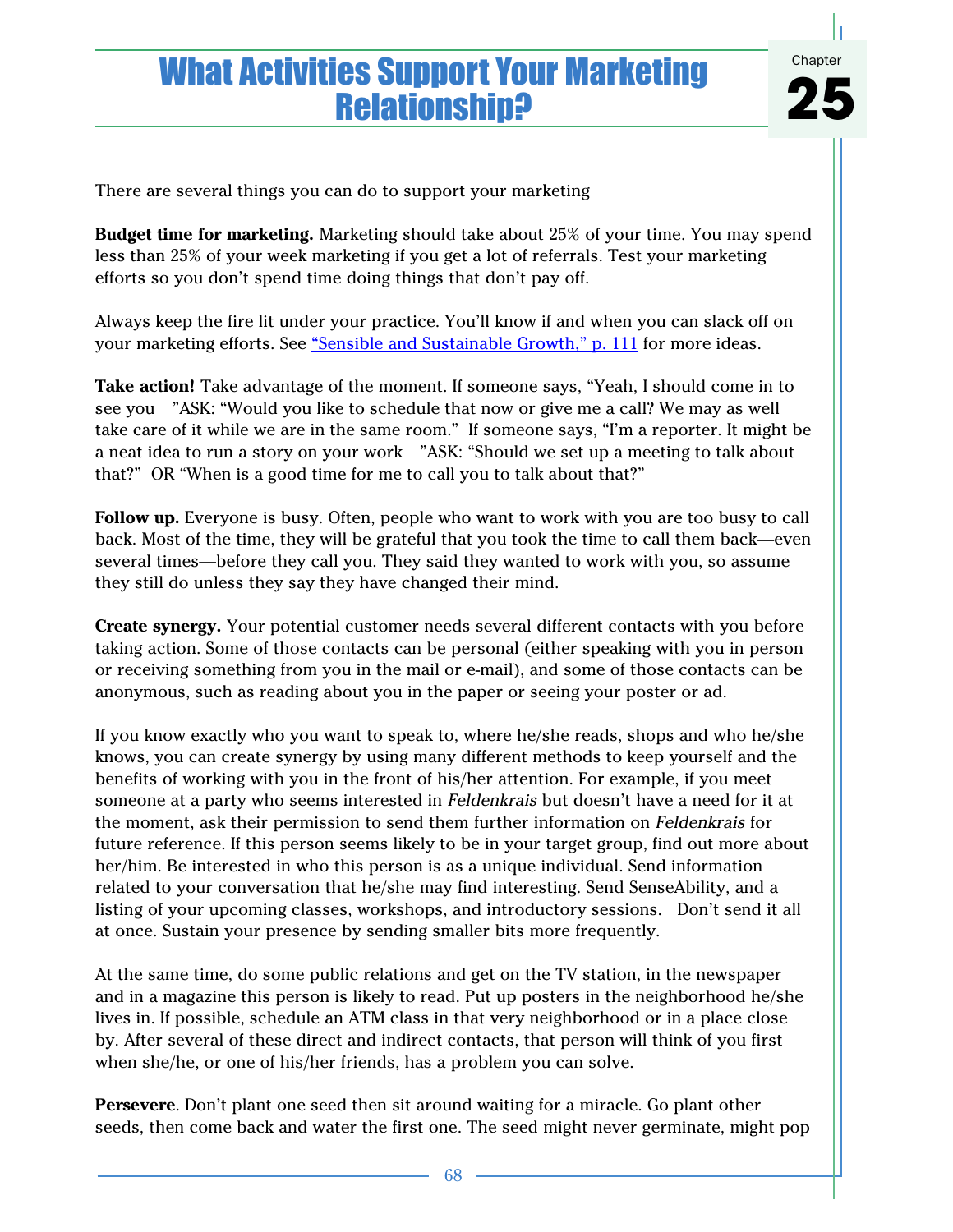out immediately, or it might take its own sweet time in coming up. You can't control it, but you can nurture it and tend to the rest of your garden in the meantime.

When marketing becomes a chore remind yourself of your vision. Think of the Method's potential and how marketing nurtures you. Marketing your practice will always be easy if it involves talking to people about what turns you on most in life.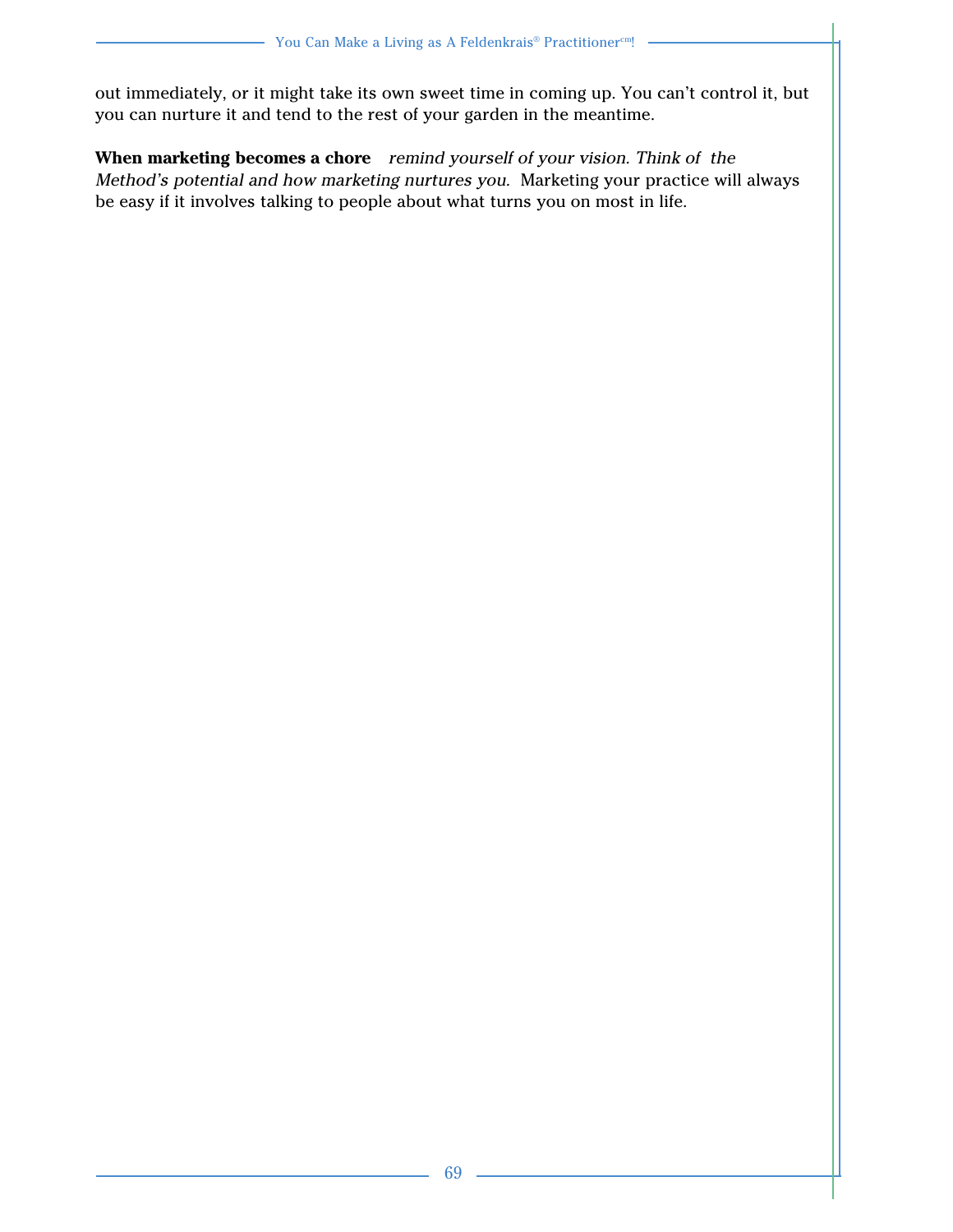# **Your Marketing Strategy**



You need a marketing strategy. If you don't have one, you will run in circles and waste lots of time and money that you could be spending doing Feldenkrais.

This chapter will help you create a marketing strategy and put it in action. Jay Levinson, in his online course Guerrilla Marketing for the New Millennium, has a simple and effective formula for a marketing strategy consisting of seven sentences.

1st sentence is purpose of your marketing. Frame this as a win-win situation for you and your customer.

We'll use Ms. Feldy's marketing strategy as an example. Her first sentence is: "To book 100% of my designated FI and ATM time, resulting in thrilled FI and ATM students, at a cost which expands my financial neutral."

 $2<sup>nd</sup>$  sentence is How you will achieve that purpose, concentrating on benefits and competitive advantage(s).

I will achieve this purpose by establishing my credibility and providing my students with an emotionally safe and physically extraordinary experience of Feldenkrais work.

 $3<sup>rd</sup>$  sentence tells target audience or audiences.

My primary target market is professional women with body pain. My secondary market is opera singers who wish to improve their voice.

4th sentence tells the marketing weapons you will use. (Read Jay Levinson's books and online course for this. Se[e Resources, App. 2\)](#page-119-0)

I will use a combination of the following: lunches with my competition/collaboration list, personal letters, business cards, brochures, ATM classes, introductory workshops, posters, free seminars, sampling, a referral program, interpersonal training, telephone training, professional office décor, my attire, sample singing classes, publicity in local newspapers, talk shows, radio and TV.

5th sentence tells your niche in the market.

I will position myself as the expert in one-on-one and group classes that increase body awareness and solve the problem of body pain.

6th sentence tells your identity.

My identity will be a blend of professionalism, personal attention, and warm, human regard for my students.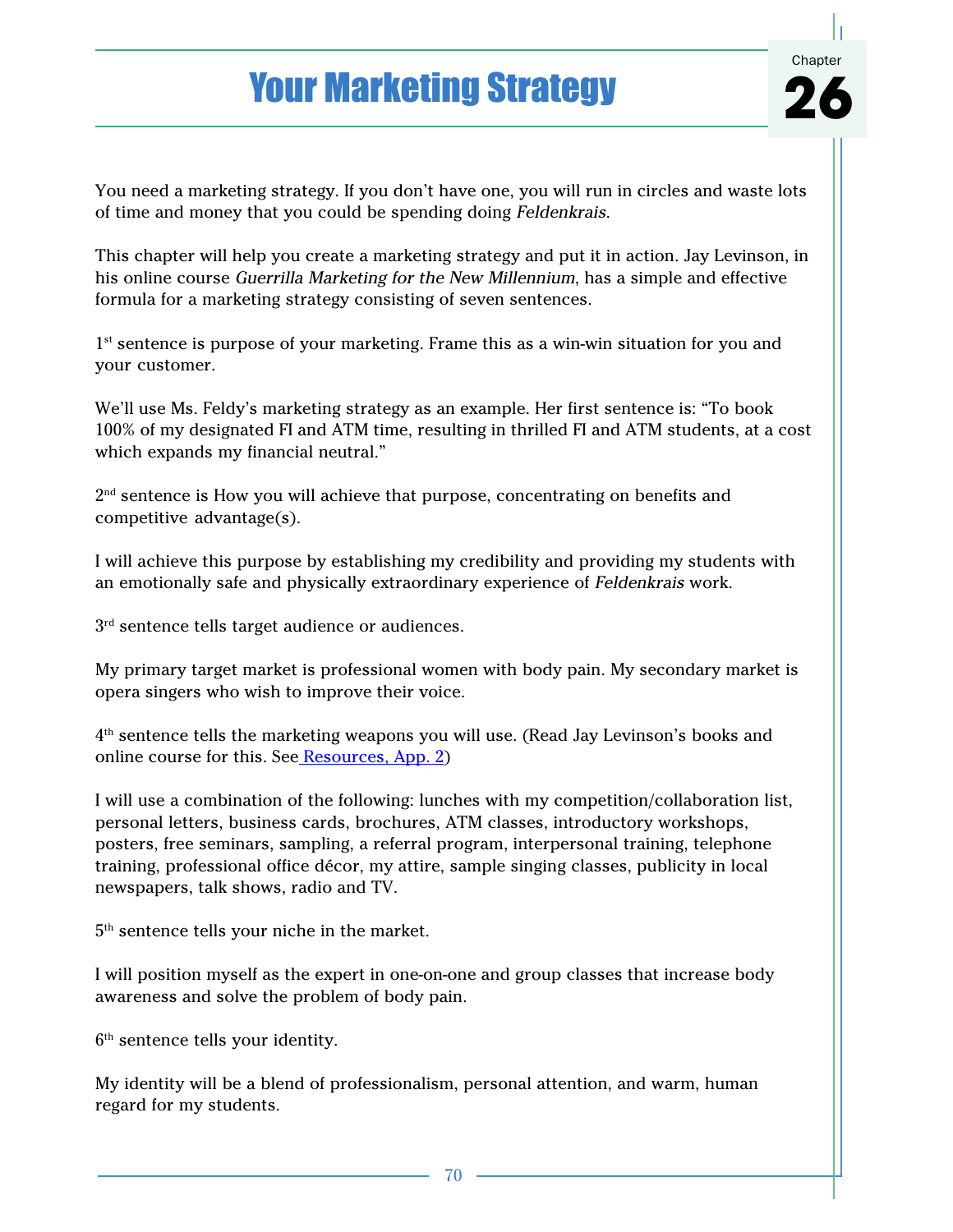7th sentence tells your marketing budget as a percent of your projected gross sales. (Avg. in 1999 in US was 4%.)

Ten percent of my gross sales will be allocated to building my marketing relationships.

Measure all your marketing efforts against this strategy. If your marketing efforts don't fulfill your strategy, dump them. Review this strategy annually and tweak it, especially the 4th sentence. But mostly, stick to those seven sentences and don't do anything that is not in alignment with your marketing strategy.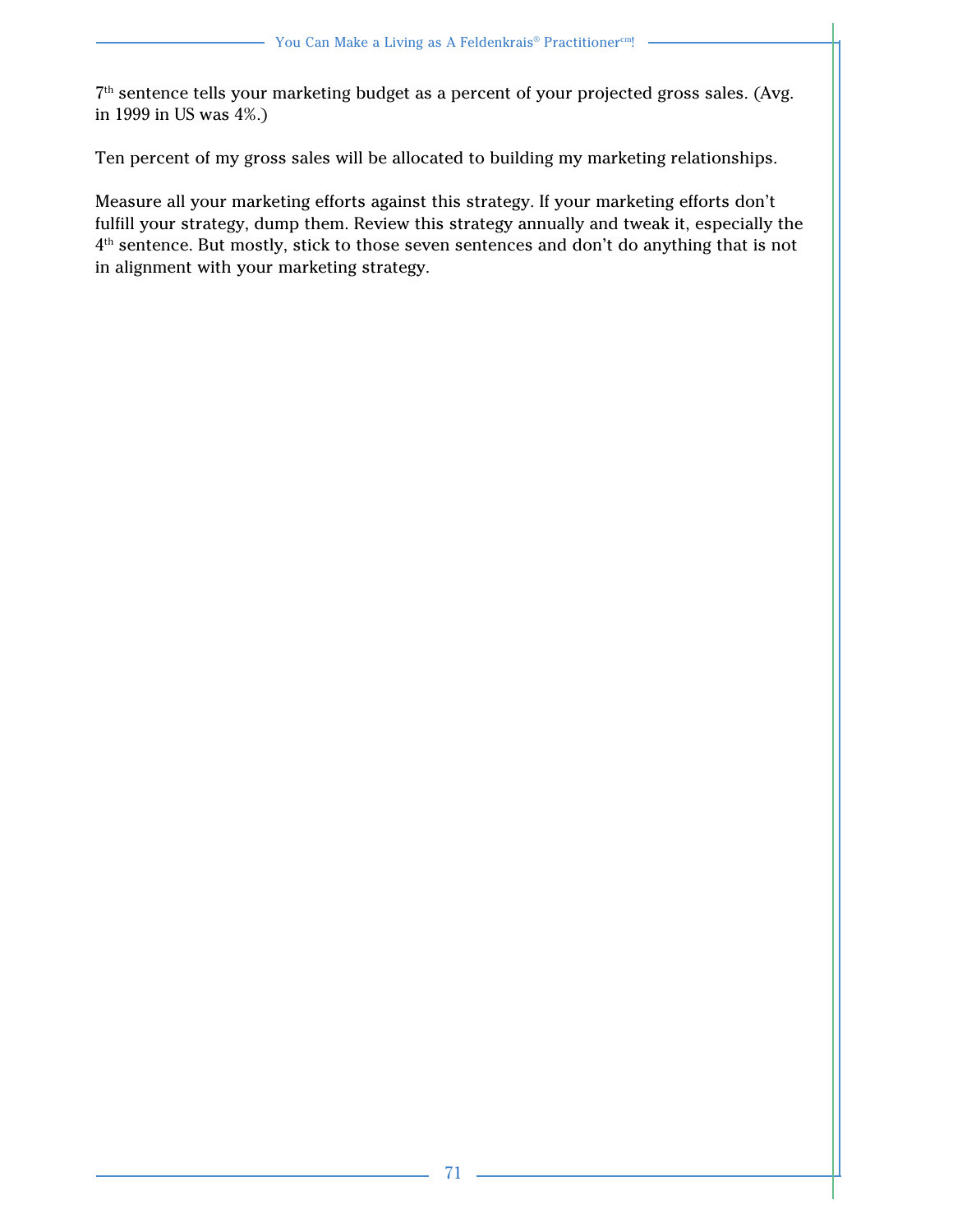## How do you know if your marketing relationship is working? **27**

Keep records of each and every opportunity you have to attract someone to your practice. Find out what works and what doesn't. Write down what you say in a casual conversation about Feldenkrais. Write down all of your advertising or marketing efforts, how much each one cost, and the result. Do more with those that generate results, and stop spending time and money on marketing that doesn't give you a profit.

Write down how many marketing contacts you make, who they were, and if you need to follow up on any of those opportunities. Mark that activity in your personal calendar on the date you need to follow up. Note how many referrals you have received from what sources. Note if you acknowledged those referrals, by phone, e-mail or snail mail. (Hint: do this. Everyone likes to be acknowledged, it's only polite, and it will encourage them to refer to you again.)

Ask your students how they found about your class or FI services. Track word-of-mouth referrals (thank the person who referred) and track the location of each poster. If one location is consistently not producing inquiries, then stop putting posters there.

### Knowing What You're Doing: Tracking Worksheet

Use copies of this worksheet or a notebook to track your marketing activities and results.

### Type of Marketing Contact:

Personal conversation, poster (where?), written ad (where?), public speaking opportunity, phone calls received/made, e-mail received/sent, etc.

### What I Said/What I Wrote:

A summary of your conversation, notes from your talk, notes of the questions you received, a sample of your poster or ad, sample of your article, etc.

### Cost:

The amount of money and time you spent on the preparation (design/writing/ organization) and execution (talking, putting up posters, paying for the placement of the ad, etc.).

### Results:

Ask how people heard about you or your class! Get the specifics (which publication, what day, which store was your poster in, which therapist referred you, etc.).

### follow-up:

Note in your calendar when to follow up, whether it's returning a phone call or e-mail, renewing an ad, or following up on a referral you gave to another professional. Send a thank-you note or small gift to the referral source.

At the end of each week, summarize your marketing activities. Use the following chart to note the results so you can track which ones generated a good profit. At the end of the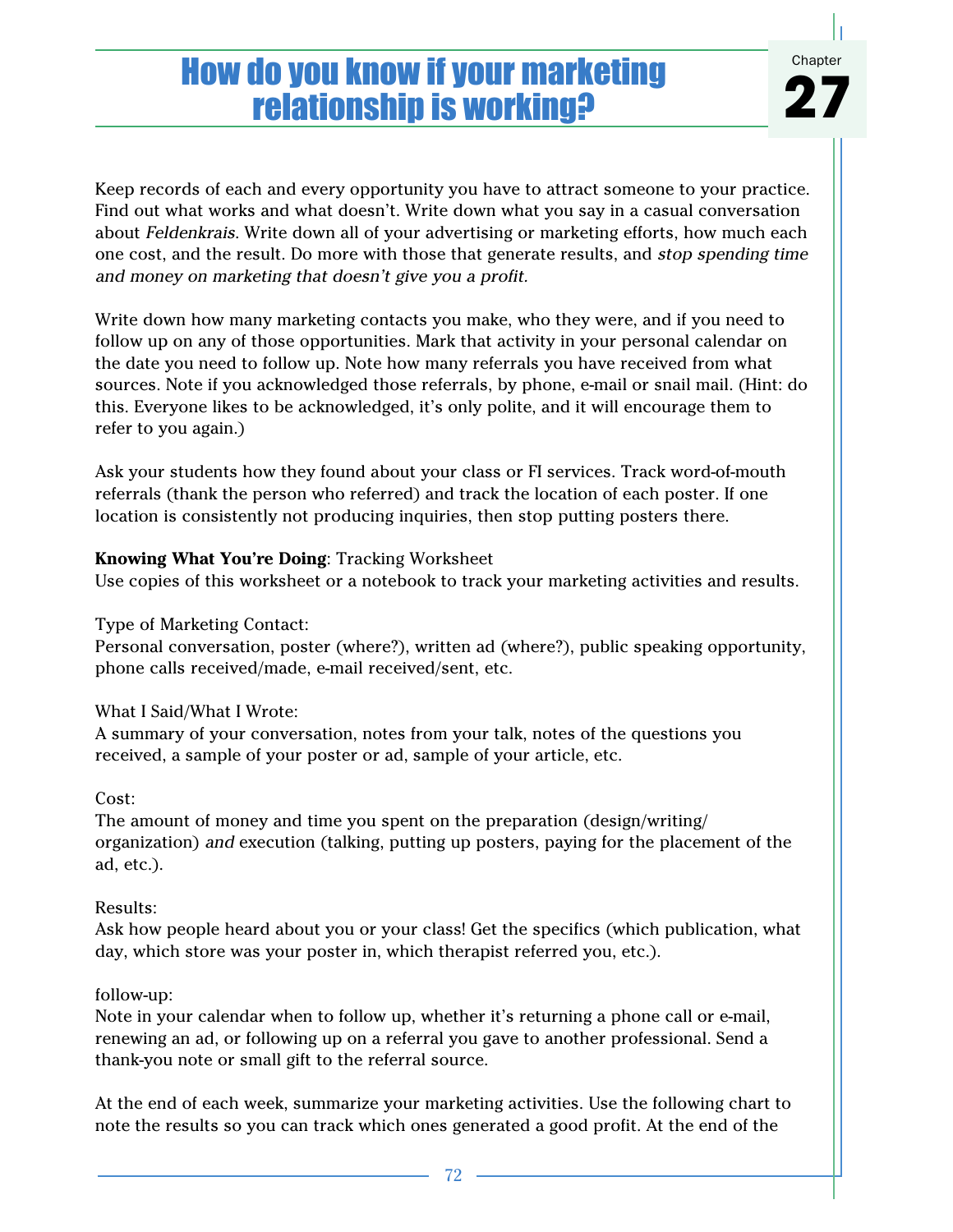year, compare your weekly income with the marketing activities you did and get rid of those that did not generate a healthy profit. If you do this every year, at the end of approximately three years each of your marketing methods will pay off.

|                              | Thrust of week's market-<br>ing: What did I say? What<br>offered? | Media (which<br>media did I use<br>this month) | Cost (projec-<br>tion of spending<br>this month) | Results (grade A<br>for excellent, B, C,<br>D, thru F for fail) |
|------------------------------|-------------------------------------------------------------------|------------------------------------------------|--------------------------------------------------|-----------------------------------------------------------------|
| Month                        |                                                                   |                                                |                                                  |                                                                 |
| Week 1                       |                                                                   |                                                |                                                  |                                                                 |
| Week 2                       |                                                                   |                                                |                                                  |                                                                 |
| Week 3                       |                                                                   |                                                |                                                  |                                                                 |
| Week 4                       |                                                                   |                                                |                                                  |                                                                 |
| etc.<br>for all 52<br>weeks. |                                                                   |                                                |                                                  |                                                                 |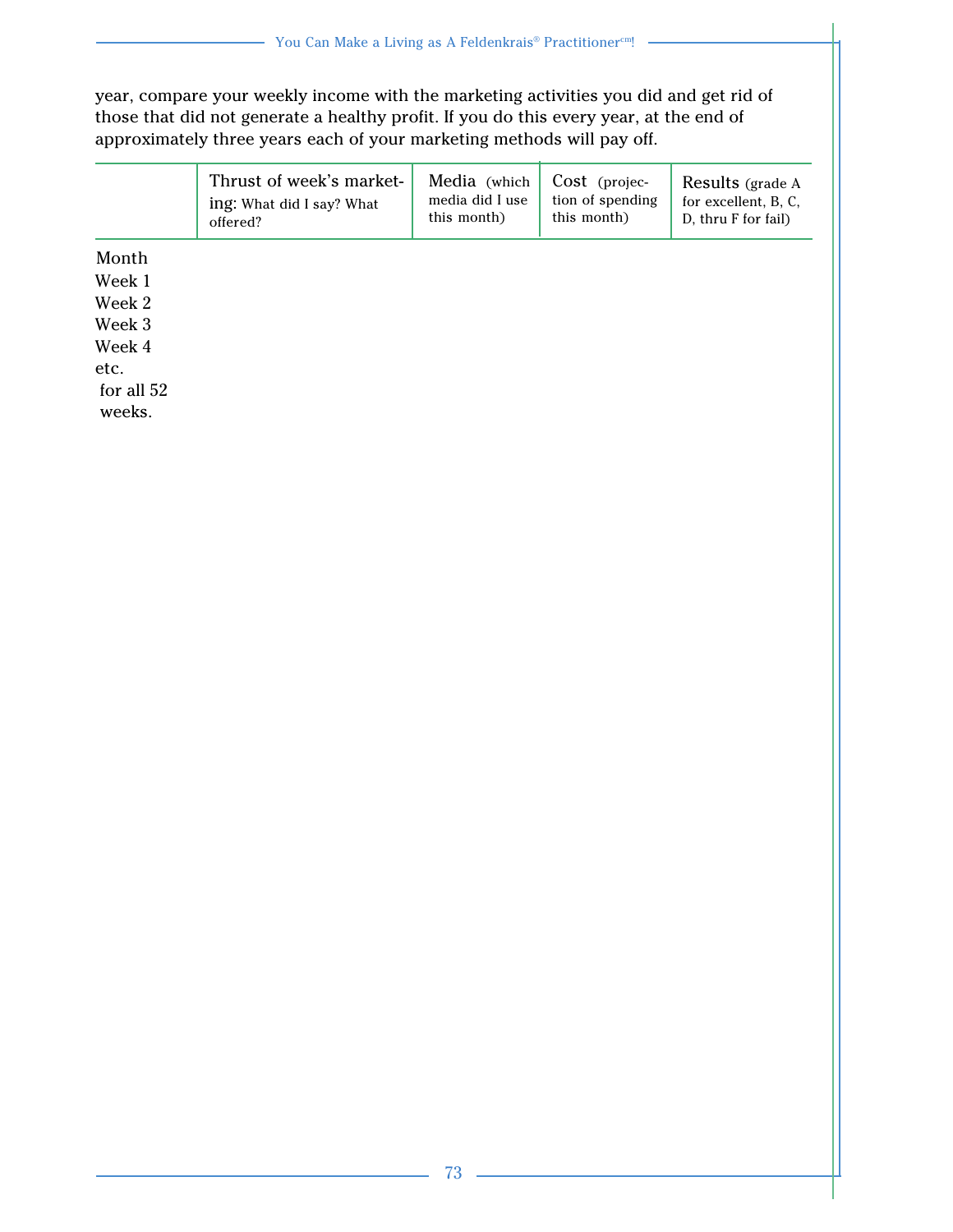### PART THREE: FINDING NEUTRAL **From Poverty to Abundance**

Most of us live far outside of our financial neutral. We don't have enough money in savings to handle emergencies, we have debt, we have a job that pays the bills but sucks our life energy and we believe *Feldenkrais* is wonderful but don't really believe it can pay the bills.

Here is the good news: this book will teach you how to find your financial neutral and how to get into it more frequently. We will begin with your most powerful money-maker: the grey matter sitting between your ears. What you think about money is by far the biggest influence on your bank account. Have you heard somewhere that our intention creates our actions? If you change your conscious and unconscious thoughts about money, your actions will follow and you will find yourself with more money than you need.

As a matter of fact, you already have more money than you need. Please do this abundance-checklist:

- T/F: You have a roof over your head.
- T/F: You have a bed to sleep in at night.
- T/F: You have enough to eat every day.
- T/F: You have transportation from one place to another.
- T/F: You have more than two sets of clothing.
- T/F: You have enough skills to get a job that could provide you with the above.
- T/F: You have friends and family who would help you in case of loss of the above.

If you said that all of the above was true, then you are living in abundance! The rest of the money you earn is literally extra. If you doubt me, go visit a place where people don't have a home, don't have a bed, don't have enough to eat, don't have transportation, don't have clean water, don't have any medicines, don't have any jobs available, and don't have any safety net whatsoever. THAT is poverty.

When you feel you are poor, even if you aren't, you unintentionally do things that perpetuate the feeling of living in poverty. You don't ask for a raise, you don't charge enough for your services, you procrastinate about marketing, you worry about money, and yet you don't take actions congruent with attracting more money.

When you have a less-than-neutral attitude about money, your clients sense that. Your behavior changes when it comes time to talk about how much you charge, and it creates unnecessary parasitic movement in your relationship. It is in the best interest of you and your clients if you clean up your thoughts about money.

This workbook gets you started on the path to money-neutrality, but for most of us, the path is long and full of ruts, barricades and pitfalls. See [Resources, App. 2,](#page-119-0) for more help on gaining a neutral attitude to money.

First, do a thought journal on money. For one week, write down every thought you have about money, and notice your spoken and unspoken languaging about money. Notice what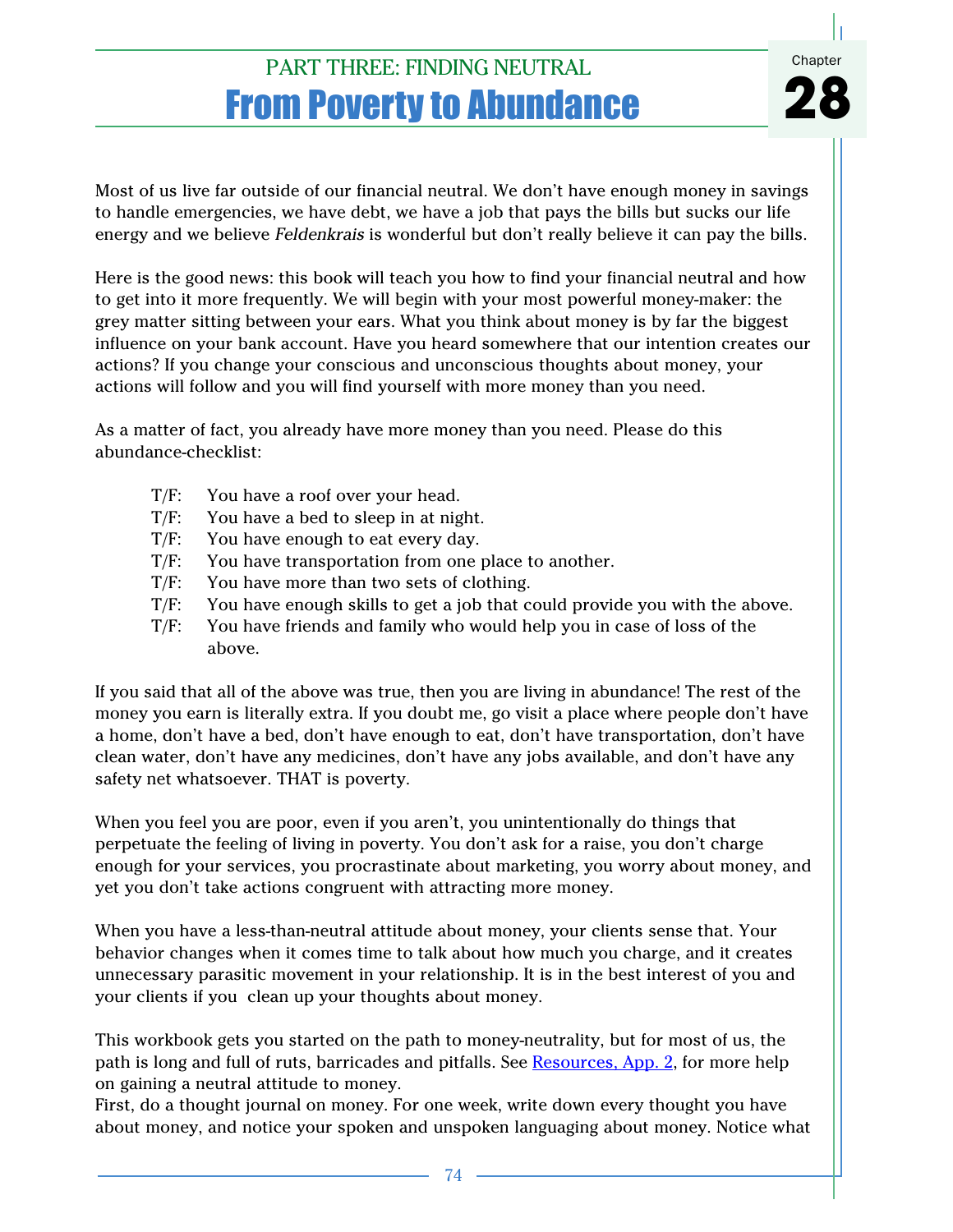thoughts or words you tend to repeat.

Tear out the following page of affirmations and tape it somewhere where you're going to see it: your bathroom mirror, kitchen cabinet, or the dashboard of your car. Read each statement to yourself and mentally PROVE it to yourself. Don't just mouth the words, get involved with each statement. Justify it, like this:

"I deserve to be happy and wealthy." When my cup is full, I am free to give and receive without obligation. When my cup is more than full, I give from the extra that runs over. I help people with my knowledge and skill, and it is okay to receive enough money to fill my cup to overflowing.

"I have plenty of extra money." Today, I have \$10 that is all mine to spend however I want. And, I have \$8,000 in a retirement fund that I could spend today if I wanted to. I do have plenty of extra money!

"I attract more money than I spend." Every day, I do something that brings me money. I am aware of how much I spend, and I attract more money than I spend.

"Money comes to me regardless of my involvement." Last month, my savings account earned \$2.10 in interest and I didn't do a thing for it. Money does come to me regardless of my involvement!

"The money I attract is all mine to keep or spend as I choose." When money comes to me, I am the one who chooses where it goes. I pay my bills and my debts because I want to, not because I have to. I choose to set some money aside for future treats. The money I attract is all mine to keep or spend as I choose.

"I send my money toward things and people that increase peace." I feel more peaceful when I pay my bills on time. I also send money toward people and organizations that increase peace. I do send my money toward things and people that increase peace.

"I send my money toward things and people that increase love." I choose to buy things from people and organizations that operate in a loving manner or create more love in the world. I do send my money toward things and people that increase love.

"My money flows back to the Universe." My money flowed toward me because the Universe is supporting my life. When I send my money toward other people, it flows back to the Source. My money does flow back to the Universe.

"My money benefits the Earth and all its creatures." When I pay my bills, that helps other people eat and have a roof over their head. And I send my money toward people and organizations that help the Earth heal itself. My money does benefit the Earth and all its' creatures.

"I trust that the Universe will provide for me as it does for all Earth's creatures." Every plant, animal, amoebae, tadpole, and all the other creatures of Earth that are now living and breathing do so because the Universe is providing for their existence. I do trust that the Universe will provide for me as it does for all Earth's creatures.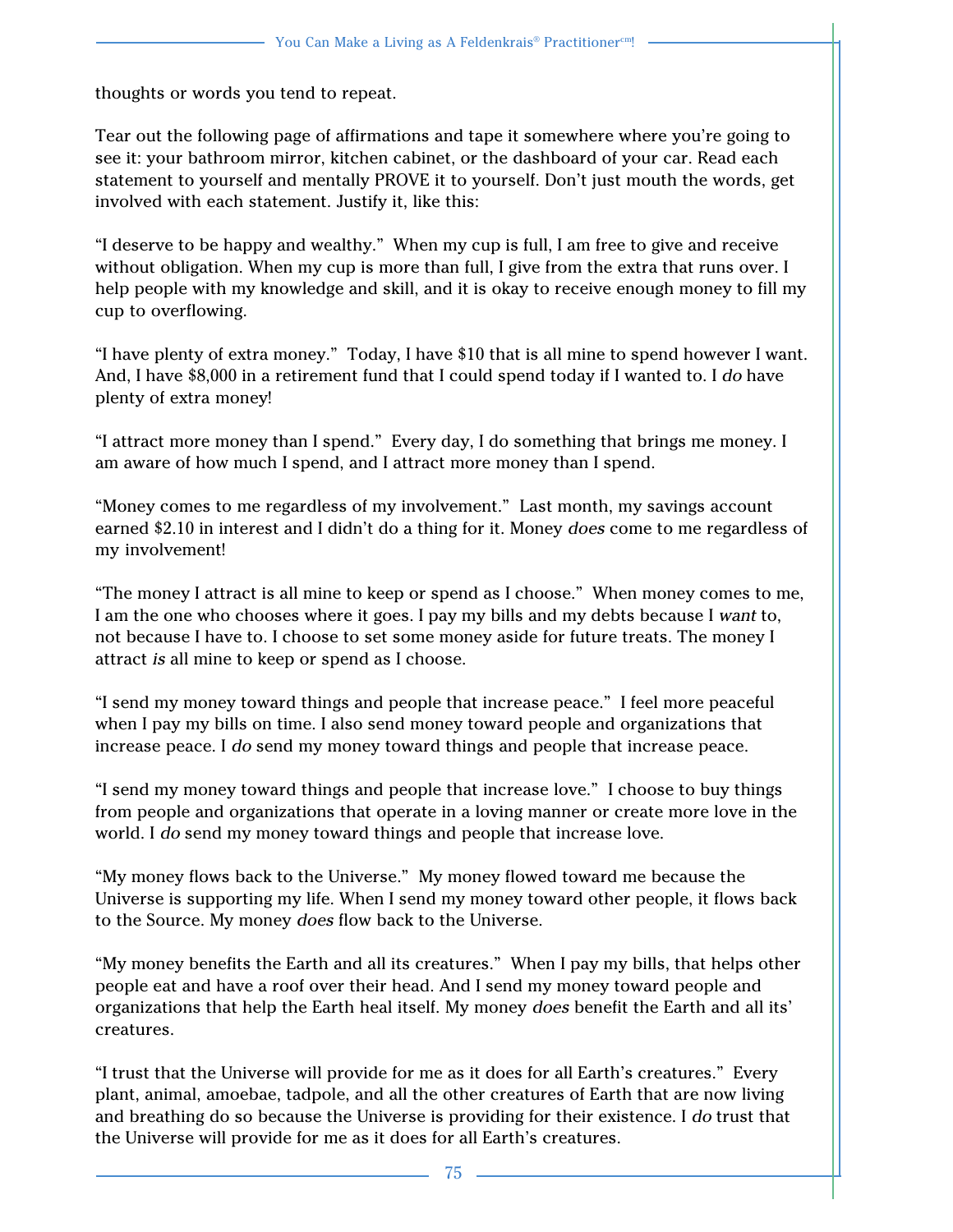"I have much, much more than I need to survive." Look at all of the things around me! All the comfort I enjoy! All the things I can buy! I do have much, much more than I need to survive.

"I live in abundance!" I am grateful for all the food I eat and the comforts of my home. I am grateful for the love around me and all the people I can help by doing Feldenkrais. I am grateful for the skills and talents I have. I am grateful for every penny in my bank account and every friend I have. I truly do live in abundance.

Get it? Now you try. Add your own antidotes to any poverty thinking your thought journal revealed.

Why are all these statements true for you?

I have plenty of extra money.

I attract more money than I spend.

Money comes to me regardless of my involvement.

The money I attract is all mine to keep or spend as I choose.

I send my money toward things and people that increase peace.

I send my money toward things and people that increase love.

My money flows back to the Universe.

My money benefits the Earth and all its' creatures.

I trust that the Universe will provide for me as it does for all Earth's creatures.

I have much, much more than I need to survive.

I live in abundance!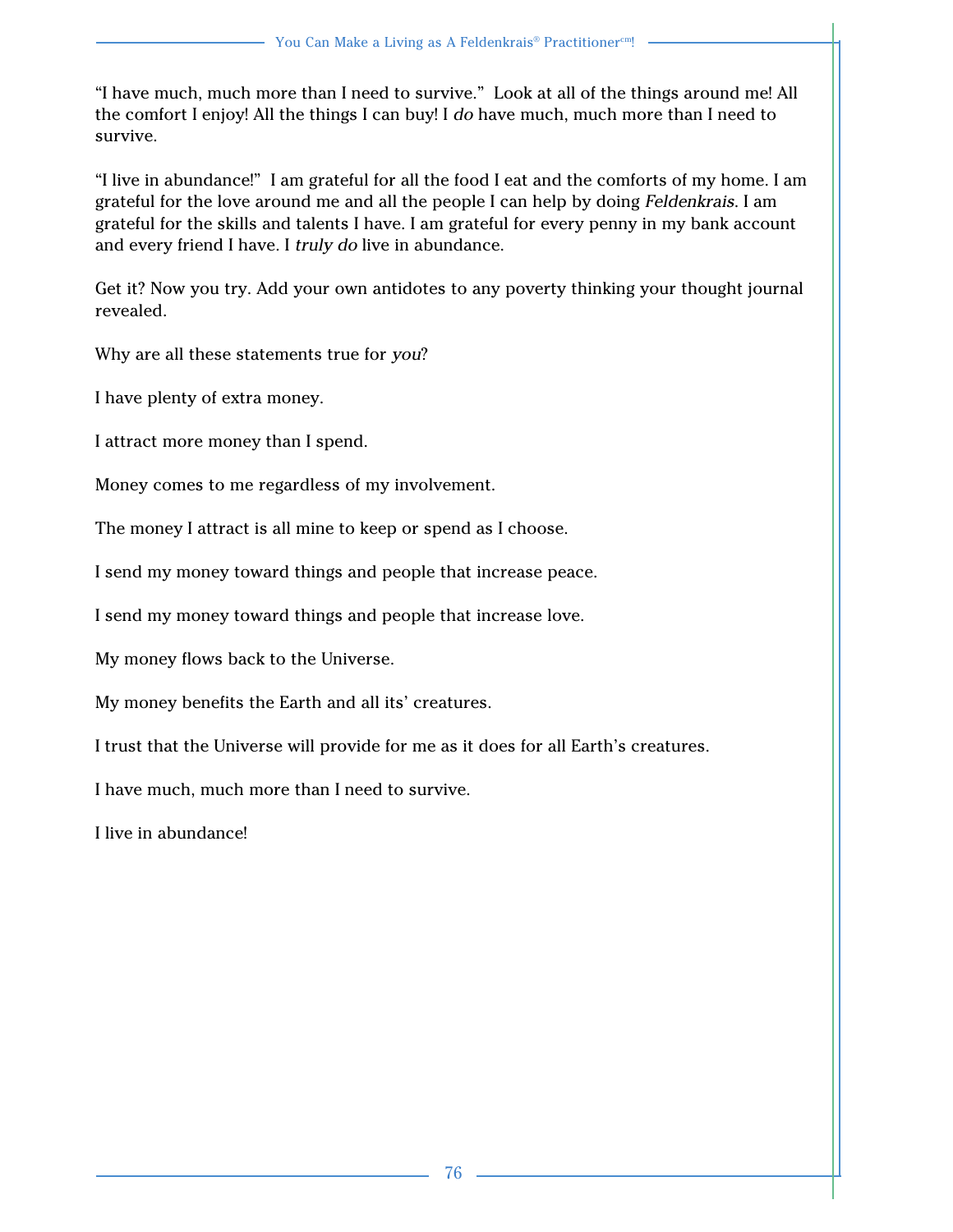### Competition or Collaboration? **29**

**Chapter** 

#### Do you agree with these statements?

- T/F There is only so much money to go around.
- T/F Rich people become rich because they exploit other people.
- $T/F$  There are only so many potential Feldenkrais clients at any given time.

If you think these statements are true, I have news for you. The universe is not a pie chart. There is enough to go around, for everyone. Every single person is a potential Feldenkrais client. If you are thinking from a competitive paradigm, you are actually hindering your Feldenkrais practice. It will take a lot longer to bring Feldenkrais to every household if we do it one practitioner at a time.

Competition is not a problem if you are a compassionate, professional Feldy. In fact, researching your competition helps you create synergy by talking to and teaming up with these folks! Your competition/potential collaborators are ALL other alternative health care workers, teachers, healers, psychotherapists, medical professionals and, of course, other Feldies.

Collaboration can take many forms. It can be cross-referrals, co-teaching, or collegial conversation. Also consider piggy-backing with other modalities (i.e., making Feldenkrais for Yoga, Tai Chi, etc.) or team-teaching with other professionals - like doing Feldenkrais in conjunction with a psychotherapist. Your "competition" may even become your teacher for a time. Experiencing other modalities can influence your understanding of Feldenkrais and increase your effectiveness in your Feldenkrais practice.

Here is a fairly comprehensive list of your competition/potential collaborators. Add to this list as you discover more competition/potential collaborators.

#### Alternative Medicine Doctor-types

Acupuncturists **Chiropractors** Herbalists Homeopathic Doctors Iridologists Naturopaths **Osteopaths** 

#### Athletic/Fitness Workers

Athletic coaches (by sport) Fitness Consultants Personal trainers Pilates Teachers Weight training coaches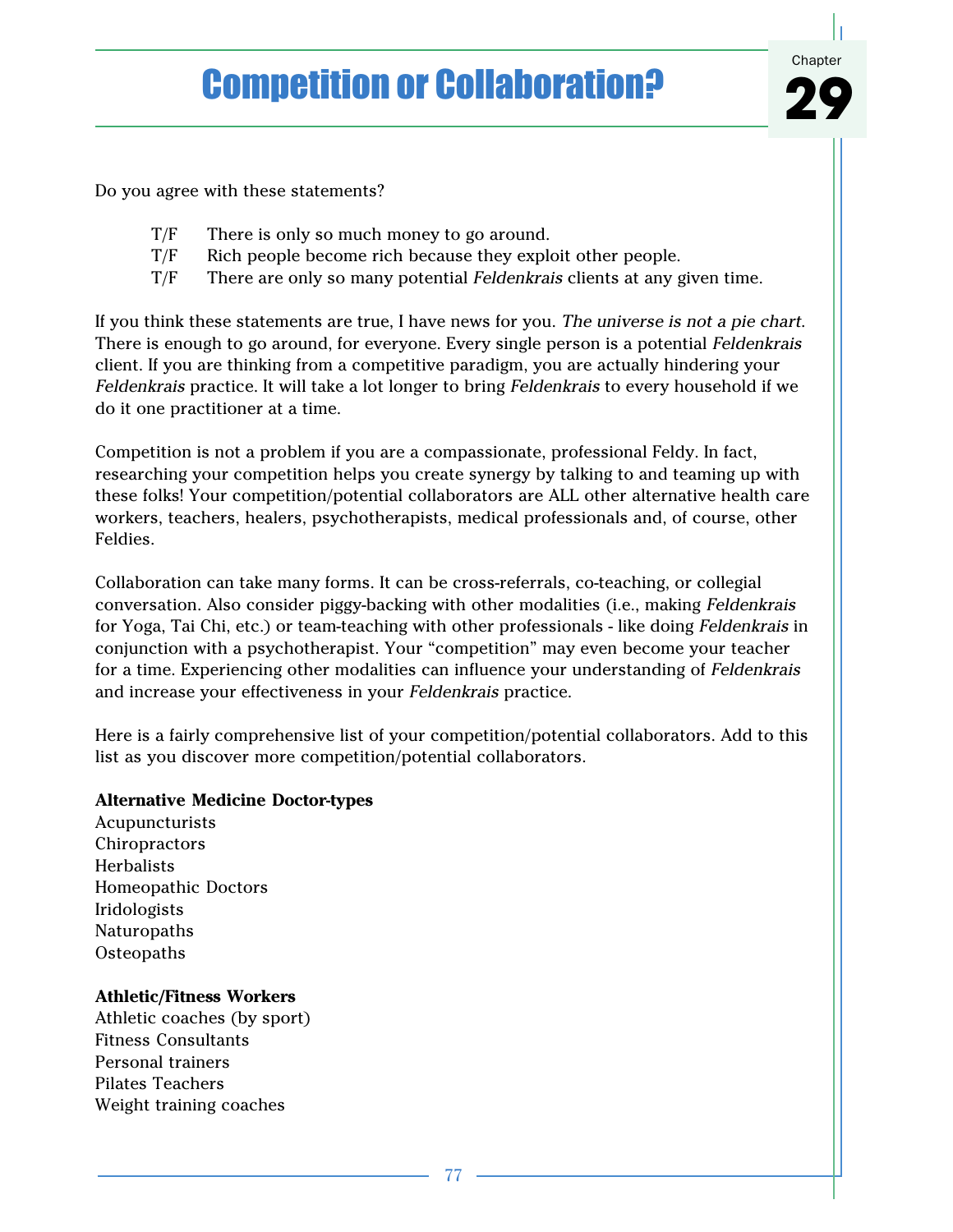#### Energy Workers

EMF Balancing Technique Practitioners Reflexologists Reiki Practitioners Zero Balancing etc. (often combined with Massage or other modalities)

#### Massage Therapists and Bodyworkers

"Bodywork" practitioners Deep Tissue Massage Myofascial Release Rolfers St. John's Neuromuscular Technique Swedish Massage Tui Na etc.

#### Medical Staff

Occupational Therapists Orthopedic Surgeons Pain Clinic Staff Physical Therapists Speech Therapists Sports Medicine Doctors

#### Psychologists, Psychotherapists etc.

Psychiatrists Psychics Psychologists Psychotherapists Sex Therapists

#### Somatic Educators

Alexander Teachers Feldenkrais Practitioners Ortho-Bionomists

#### Support Groups and Associations

The Arthritis Society Support Groups by Disease or Condition

#### Teachers (Classes/Workshops)

Chi Gong Teachers Dance Teachers (Asian, Ballet, Ballroom, Belly Dance, Jazz, Modern, Tap, etc.) Inspirational Speakers Martial Arts Teachers (Aikido, Judo, Karate, Kung-Fu, Shaolin Kung-Fu, Tai Boxing, etc.) Meditation Teachers Personal Growth Teachers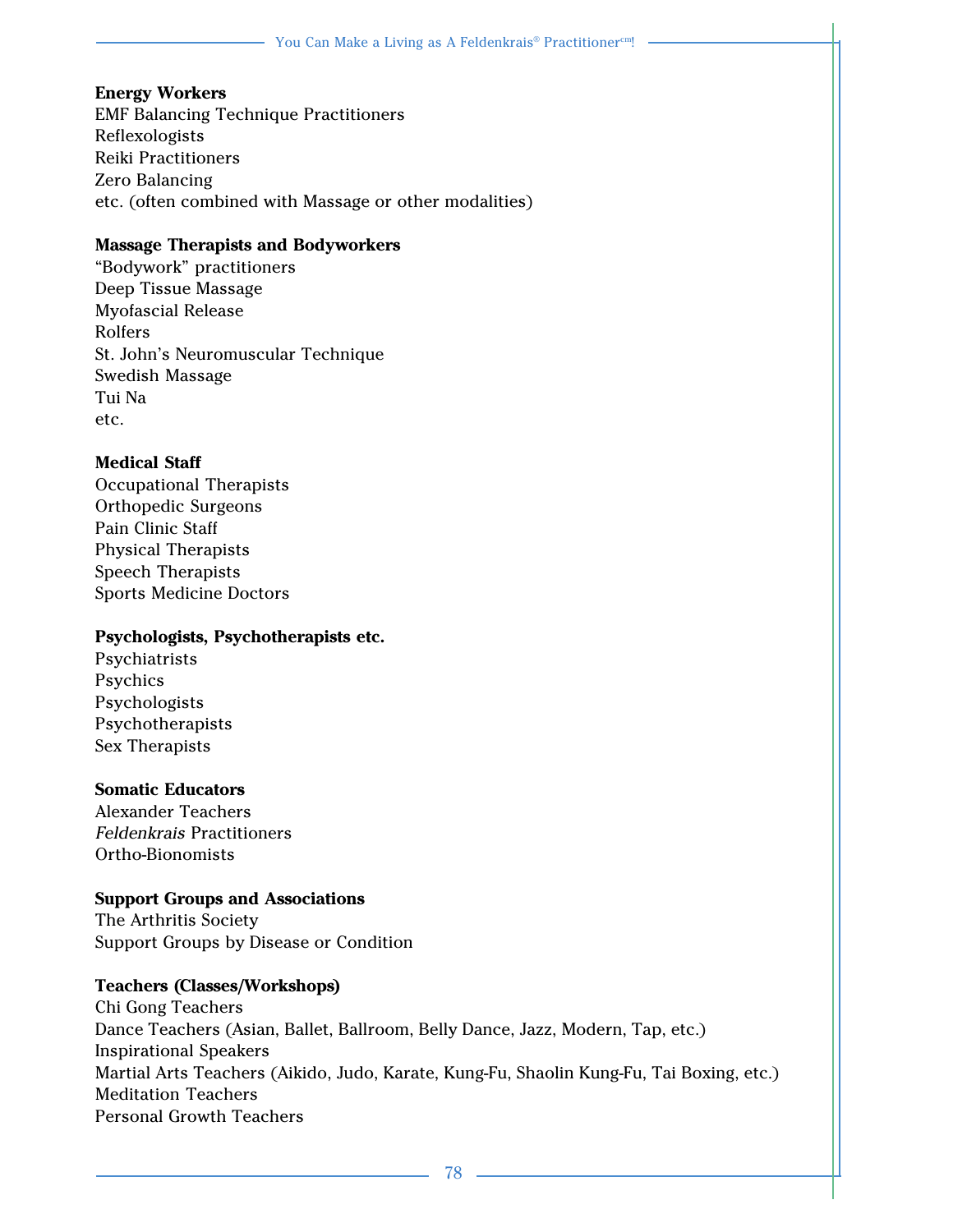Tai Chi Teachers Yoga Teachers

Identify your competition/collaborators. Make a comprehensive list of the competitors/ potential collaborators in your area. You can find them in the yellow pages, in New-Age publications, in health food stores. (Hint: advertise where they do.) Ask friends what they know about these people. Go to meetings of bodyworkers and alternative health care practitioners. Look for fliers of people teaching workshops or classes on any subject.

Meet with each of your competition/potential collaborators for lunch or coffee, and complete the following worksheet for each of them. They will most likely be willing, as they are nice people and you are a potential referral source for them too. This activity alone could be your most powerful marketing tool.

If you are considering producing a Feldenkrais-related product, you must also research the competition/potential collaboration. First define your [target market \(p. 14\),](#page-13-0) identify the benefits of your product,  $(p.35)$  $(p.35)$  and identify all of the other products that say they give similar benefits.

For example, the Effortless Gardening Program's main benefits are reduction of pain and effort while gardening. Thus, my instructional video/audio program faces competition from ergonomic tools, gardening-for-fitness books, and even Ibuprofen pills.

An example of a potential collaborator for my product could be a company which produces ergonomic tools. I could team up with that company in a number of ways, such as offering my program as an incentive to the consumer (buy \$100 worth of tools and get this program free), or including the tools in my video in exchange for a subsidy of the production costs.

#### Potential Collaborator Worksheet

| <b>Job Title/Modality Name</b>                                                        | <b>Phone</b> # | <b>Address (with ZIP code)</b> |
|---------------------------------------------------------------------------------------|----------------|--------------------------------|
| Are you self-<br>employed?                                                            |                |                                |
| Do you work part-<br>time or full-time?                                               |                |                                |
| How long have<br>you been in<br>business?                                             |                |                                |
| Are you a solo<br>practitioner or do<br>you have a<br>partner(s) in your<br>practice? |                |                                |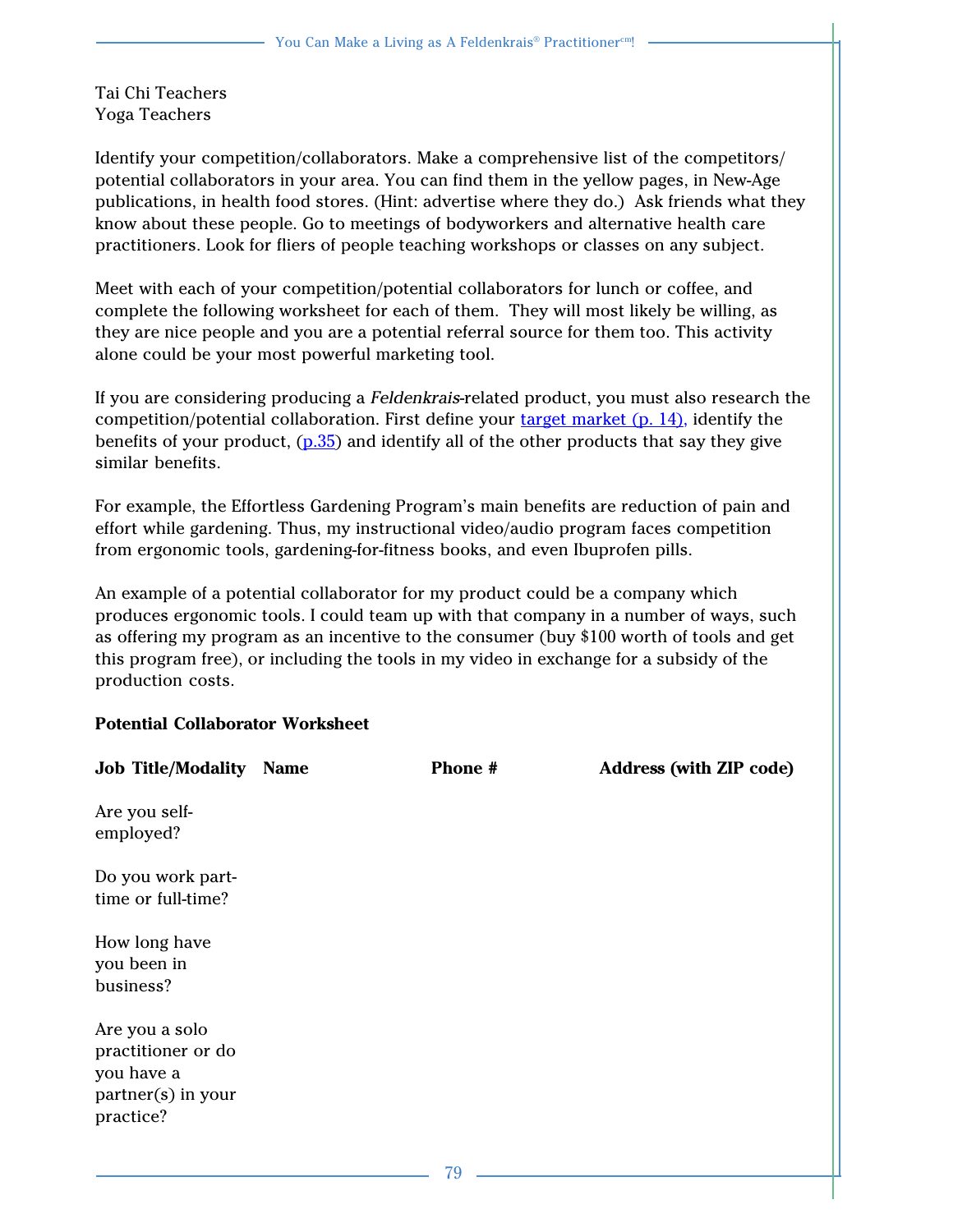#### Job Title/Modality Name Phone # Address (with ZIP code)

| If you have<br>partners, how is<br>your practice<br>organized?                             |
|--------------------------------------------------------------------------------------------|
| How many clients<br>do you see per<br>day? Per week?                                       |
| How many classes<br>do you teach per<br>day? Per week?                                     |
| How do you<br>schedule your<br>day/week?                                                   |
| How long did it<br>take you to<br>develop your<br>practice to its<br>current level?        |
| What do you<br>think your<br>clients most<br>appreciate about<br>you?                      |
| What do you<br>think your<br>clients want the<br>most?                                     |
| Have you taken<br>any business<br>classes or know<br>of any good<br>business<br>resources? |
| Do you have a<br>professional<br>degree (related<br>to your present<br>practice or not?)   |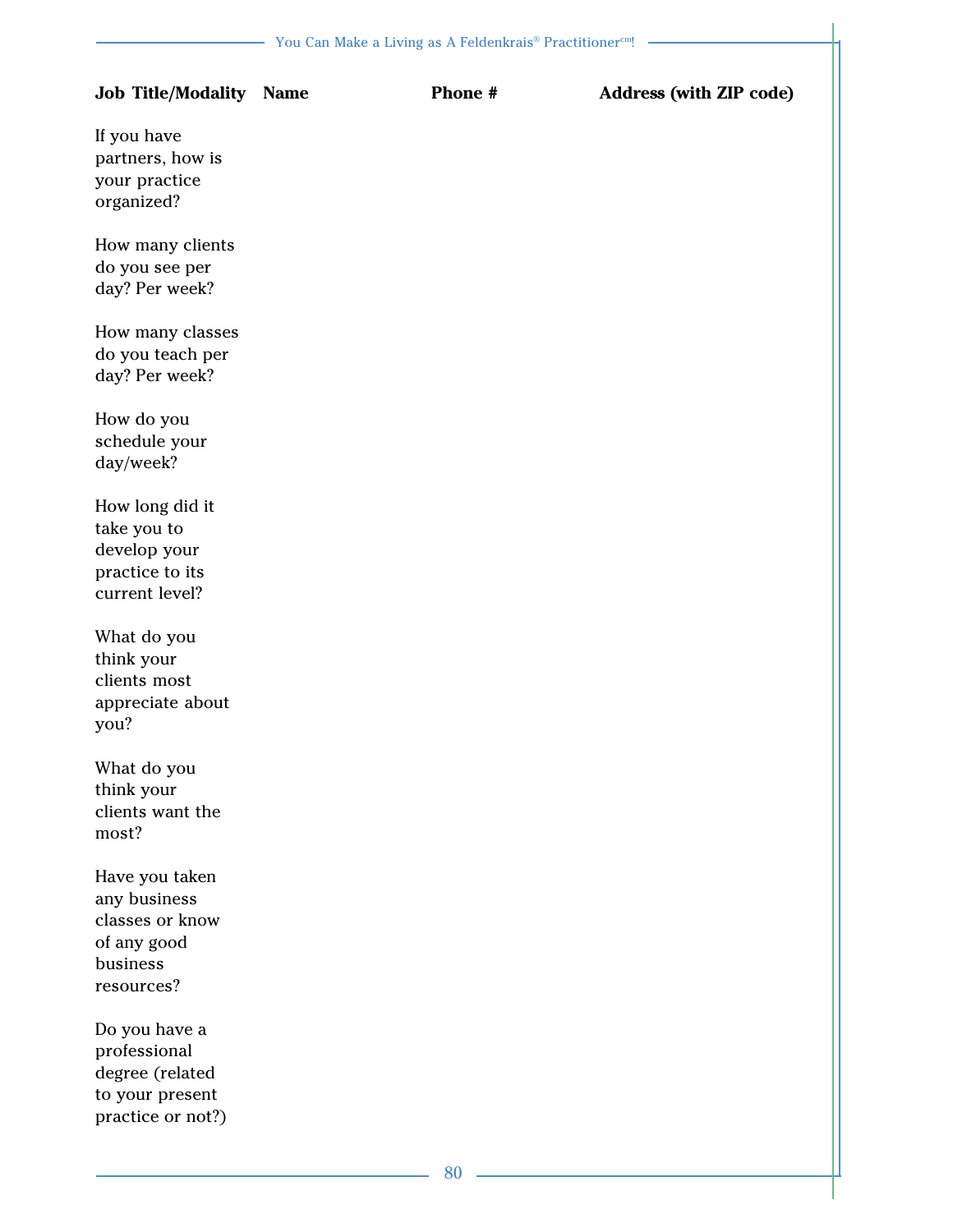|  | <b>Job Title/Modality</b> | <b>Name</b> |
|--|---------------------------|-------------|
|--|---------------------------|-------------|

Phone # Address (with ZIP code)

What have you found to be the most effective form of marketing? Under what circumstances should I refer my client(s) to you? How much do

you charge per session? Per class?

Do you accept insurance? If so, what kinds? What are your thoughts about accepting insurance payments?

To whom do you refer your clients? How often? For what?

Would you like to do a trade so we can experience each other's work?

Sooner or later, it may be appropriate to ask: Would you ever consider collaborating on a project/workshop/sharing office space/being business partners?

If you like this person, stay in communication with her/him. Send a thank-you note for spending time with you. Send articles or a note you think he/she might find interesting. Refer a client if it's appropriate and follow up to find out how it's going with your client.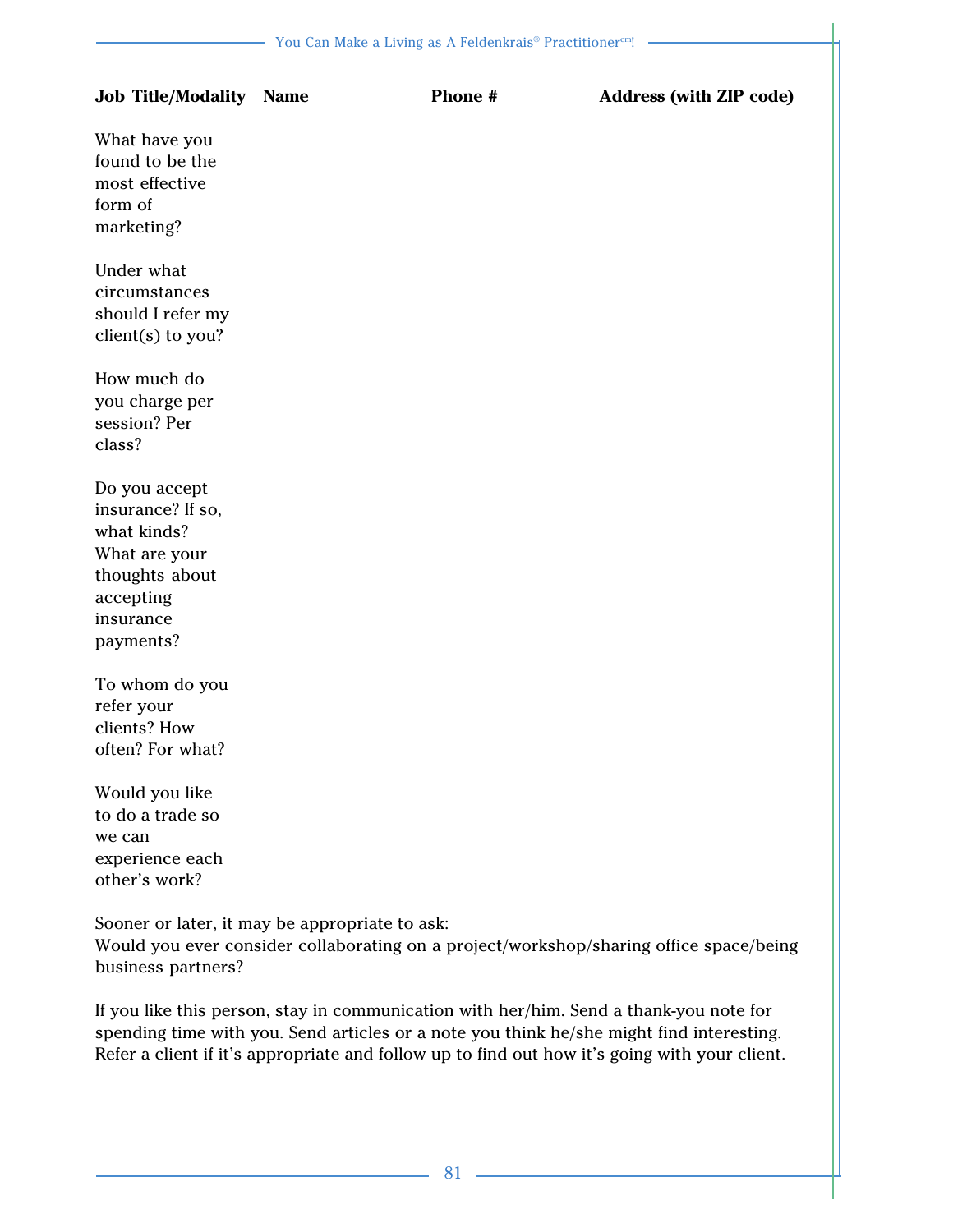## Money - What It Is and What it Isn't **30**

In this section, we're going to delve deeply into the subject of what money is, why it appears to have so much power, and how to gain control of your money.

If you haven't yet done a thought journal about money, please do one this week. Then read this section and notice if any of your thoughts appear below.

Let's examine what money is not.

- money is not real. A dollar is nothing more than a piece of paper with ink on it. That's all. The value of money is set by agreement of human beings.
- money is not static. Money is not like a brick. It is more like water that flows in and out. This is why rich people are not necessarily stealing from poor people. Money that passes through my hands can also pass through yours.
- money is not evil. Money has no inherently evil properties. It can be used for evil deeds, but it can also be used for good deeds. Money is like a shovel: it can be used to plant a rose, or it can be used to bonk someone over the head. The shovel is not evil and it is not good.
- money is not magic. It goes where we tell it to. Sometimes money seems to appear and disappear as if by magic, but that is only because we lack awareness.

A few thoughts on what money really is:

- · money is a tool created by humans for human use. Think of it as a glorified wheelbarrow. It enables you to do and get things.
- money is an agreement between two or more people that replaces barter or trade.
- money is a symbol of life energy.

Money is a tool and you need to learn how to use it. The most important aspect of using money as a tool is knowing when it comes to you, in what quantities, and where it goes to, in what quantities. Most of us are in a fog when it comes to the most basic questions about our money.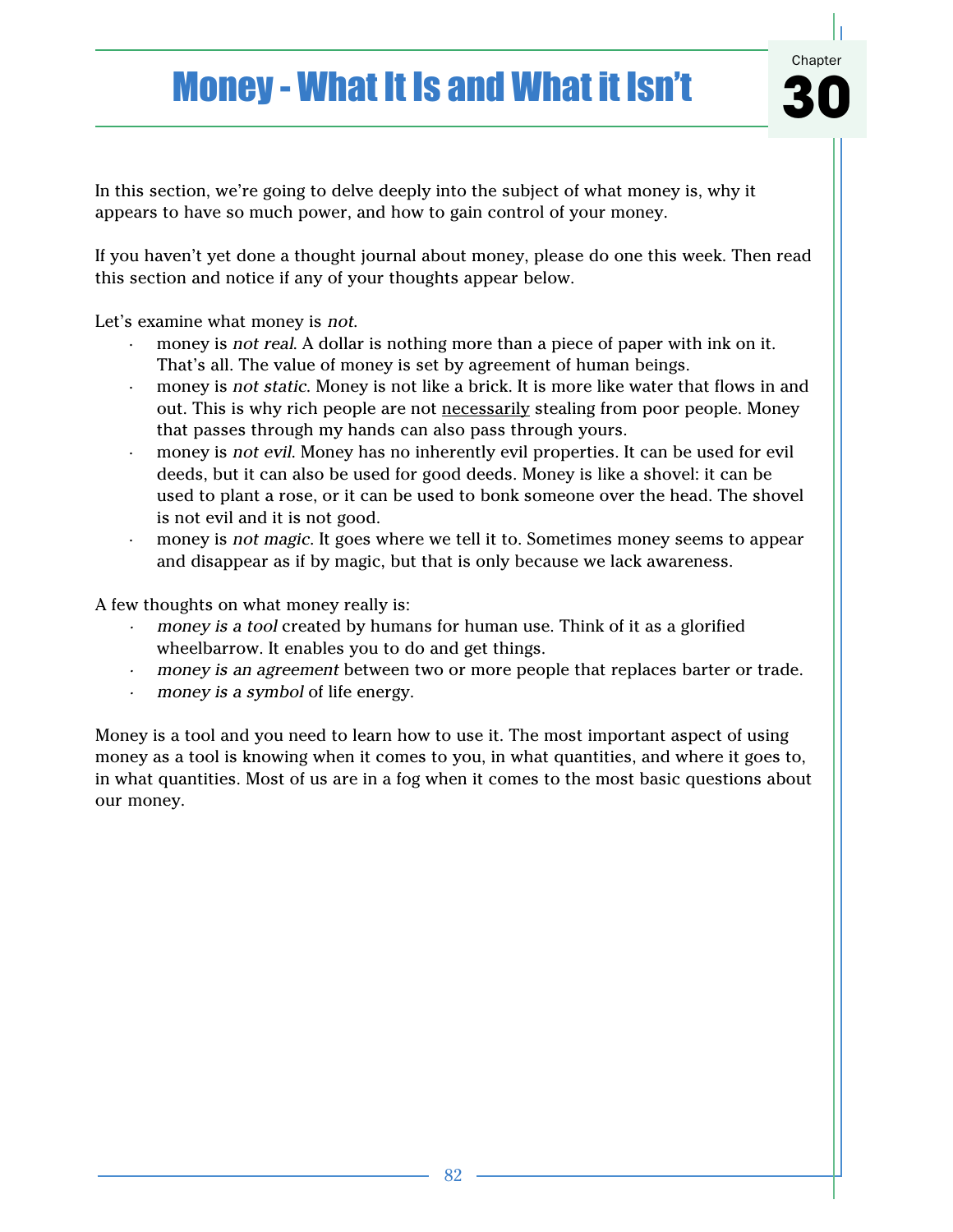### **Your Money Fog-Factor**

What is your money fog-factor? Let's find out. Please fill in the following worksheet.

#### The Money Fog-Factor Worksheet

How much do you earn per year?

What are all the sources of your income? Employer Self-Employment Interest on investments and savings accounts (see below) Miscellaneous (babysitting, finding money on the street, etc.)

List the current balances of all your investments, including those benefits from your (ex-)employer.

Retirement Fund **Stocks** Bonds Money Market Funds CD's Savings Accounts

How much do you spend per year?

What is the balance in your checking account(s)? (All your checking accounts: personal, joint accounts, and business accounts if applicable.)

How much can you save per month?

What is the balance on your credit cards (Visa, MC, Discover, American Express, gas cards, and store credit cards) and overdraft account(s)? What is the available balance on each card? What is the Annual Percentage Rate of the card? (If you are currently paying an introductory rate, when does it expire and what is the real interest rate?)

Credit Card (list) Balance Available Balance Interest Rate Monthly payment

What is the balance on your loans? (Mortgage, house loan, personal loan, car loan, loan from your parents?)

| Loan | Balance | Interest Rate | <b>Monthly Payment</b> |
|------|---------|---------------|------------------------|
|      |         |               |                        |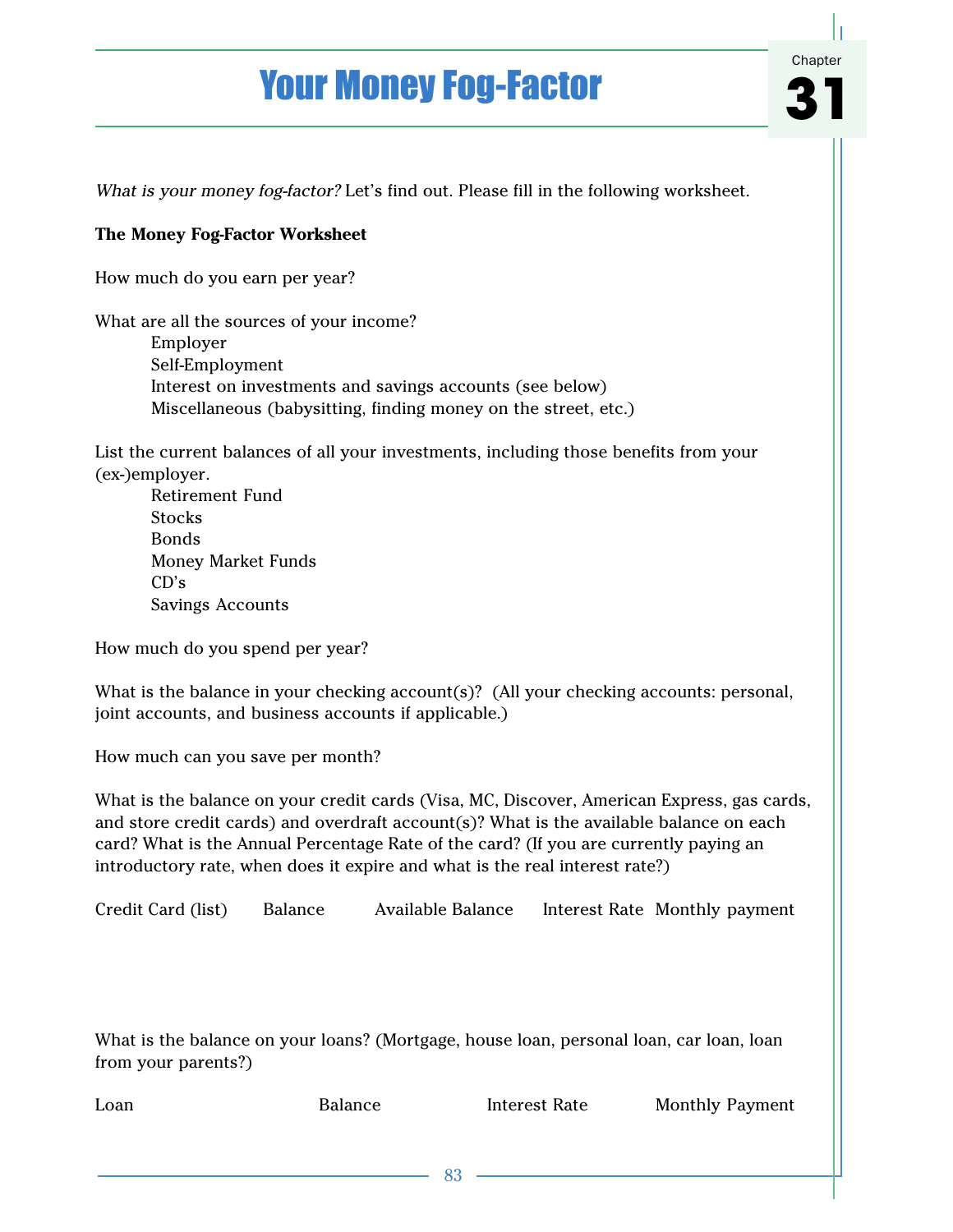If you have a private practice or business, are your personal expenses tracked separately from your business expenses?

How much tax do you pay per year? What percentage of your income is this?

If you couldn't answer most of these questions, you have little control over your money. That will change if you put this book to work.

Begin by finding out all the answers to the above questions. Get help from a trusted friend or money counselor if it's too overwhelming. Also look up the "Spenders and Debtors Anonymous" group in your area. They give excellent practical and moral support to those of us with a less-than-serene relationship to money.

Next, develop your awareness of when money comes to you and goes away from you. Get a little notebook that you can take with you everywhere, and write down every penny of income (your paycheck, reimbursements, interest income, even a dime you find on the street). Record every penny you spend (cash, checks, automatic withdrawals, debit- and credit cards) for at least two months, preferably six. For deluxe awareness, write down how you feel and what you think each time you have a money transaction.

Once you have some records to look back on, you can see a) how much you need to live on, and b) how much money you spend on items you don't really need. You can also see if you have enough income to be in "financial neutral," or whether you need to increase your income. (See [budgeting, p. 85](#page-84-0) below.)

To stay out of the fog, keep records of how much you earn each week/month and graph them so you know your money trends. (See [Bookkeeping/Accounting, p. 99\)](#page-98-0)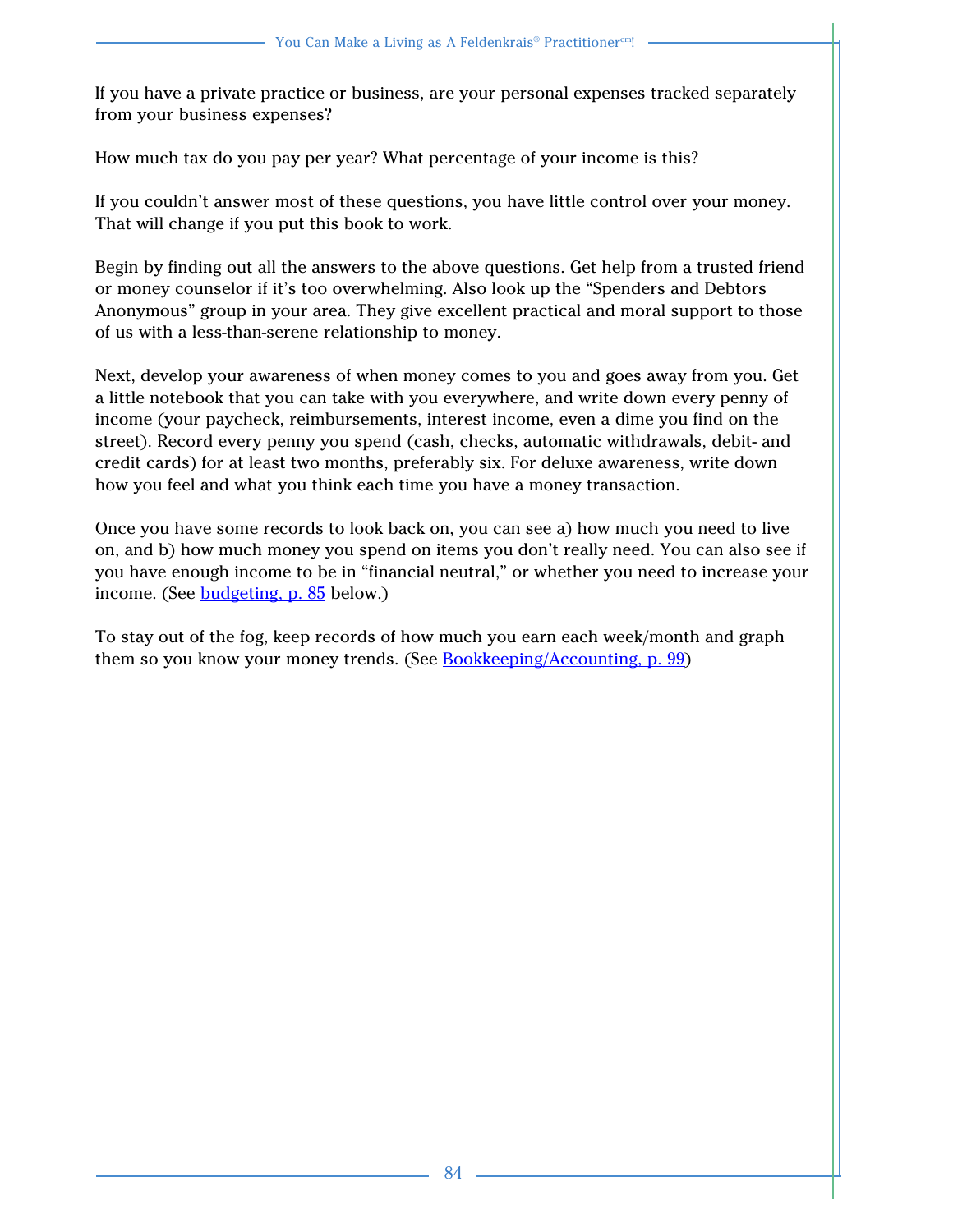# <span id="page-84-0"></span>Your Break-Even Business Budget **32**

A break-even analysis is another essential money tool. A break-even analysis tells you how much money you need to pay your business-related expenses, without counting your own salary. To do that, you will need to get a good idea of all your business expenses.

Here's a sample business budget you can use. Besides the obvious costs of renting an office and ATM space, you have telephone costs, savings for advanced trainings and resources (books, tapes, videos), the cost of a Felden-table and other equipment, paying for a computer and internet access, liability insurance, advertising costs, printing costs, and mileage on your car.

| <b>SAMPLE BUSINESS BUDGET</b>                                                            |                                                                                                          |                                  |
|------------------------------------------------------------------------------------------|----------------------------------------------------------------------------------------------------------|----------------------------------|
|                                                                                          | Average in Madison, WI yr. 2001                                                                          | Your cost: ideal<br>world/Minim. |
| Rent - office                                                                            | $$300/m$ onth for own office* (\$3600/yr.)                                                               |                                  |
| Rent - ATM space                                                                         | $$175/mo$ (7 hrs. at $$25/hr$ ; $$8400/yr*$ .)                                                           |                                  |
| Telephone - office                                                                       | $$50/month*(600/yr.)$                                                                                    |                                  |
| Telephone calls<br>(made from home for business purposes)                                | \$10/month (120/yr)                                                                                      |                                  |
| Internet service                                                                         | \$17/month (204/yr.)                                                                                     |                                  |
| Postage - business                                                                       | \$33/month (\$400/year)                                                                                  |                                  |
| Meals and entertainment -biz.                                                            | \$10/month (120/yr)                                                                                      |                                  |
| Advertising/marketing                                                                    | \$20/month (240/yr)                                                                                      |                                  |
| Printing<br>(every last Kinko's receipt!)                                                | \$15/month (180/yr)                                                                                      |                                  |
| Mileage at $$0.32$ /mile<br>(not counting mileage to get to work and home)               | \$83/month (\$1000/yr)                                                                                   |                                  |
| <b>Business travel</b><br>(plane tickets, hotel receipts, meals while on the road, etc.) | $$100/mol$ (\$1200/year)<br>(this assumes a trip to the annual conference plus one other adv. trg.)      |                                  |
| Equipment<br>(computer, Feldenkrais table, office furnishings, rollers, etc.)            | $$18/mol ($210/year)*$<br>Note: Equipment may require depreciation over time, definitely consult with an |                                  |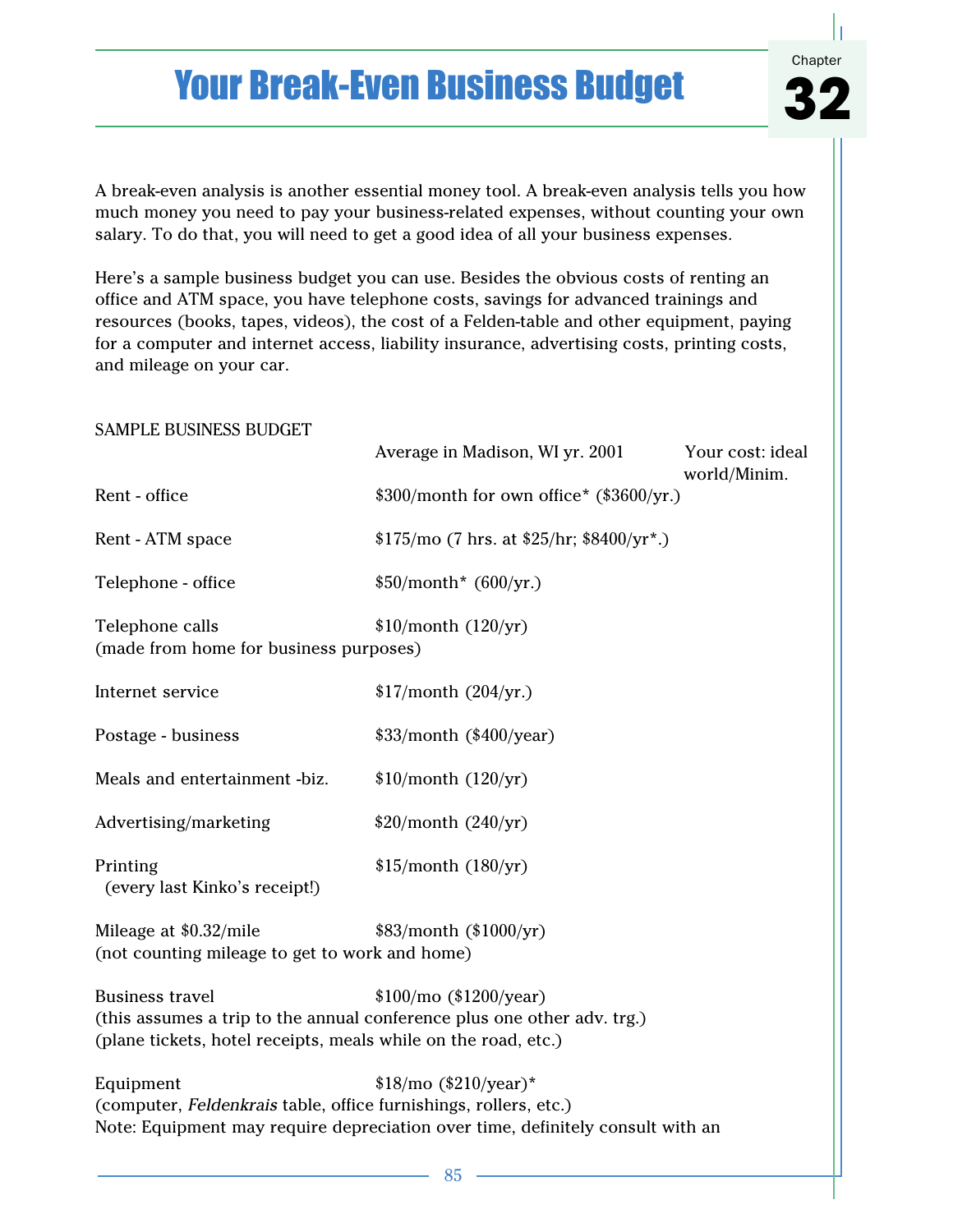accountant when you buy big-ticket items like your table and a computer.

| Resources                                                                 | $$12.5/mol$ (\$150/yr.) |                                                                                     |
|---------------------------------------------------------------------------|-------------------------|-------------------------------------------------------------------------------------|
| <b>Advanced Training</b><br>(fee for classes, not including travel costs) | \$42/mo (\$500/yr)      |                                                                                     |
| <b>Guild Dues</b>                                                         | $$40/mo (450/yr*)$      |                                                                                     |
| <b>Professional Fees</b><br>(accountant, lawyer, bookkeeper, etc.)        | $$17/mol$ (\$200/yr)    |                                                                                     |
| Liability Insurance                                                       | $$12.5/mol$ (\$150/yr)  |                                                                                     |
| Interest - business loans                                                 | <i><b>\$varies</b></i>  |                                                                                     |
| Home office                                                               | <i><b>\$varies</b></i>  | Note: This is a potential red flag for a tax audit. Consult with a good accountant! |
| Bank fees and checks                                                      | \$12/mol (\$144/yr.)    |                                                                                     |
| Miscellaneous                                                             | \$5/mo (\$60/yr.)       |                                                                                     |
| <b>TOTAL</b>                                                              | \$971.5/mo              | \$your cost month/year                                                              |

\*In addition to these basic monthly costs, you may have start-up costs. Add a security deposit for your office (one month's rent); the cost of a computer (\$2000, more or less); the cost of your table (\$500); office furnishings (\$200 minimum); the business telephone hook-up fee (\$75); and Guild dues. These are naturally the maximum costs involved; you can always find cheaper options if you want or need to.

\*\*I assume 48 weeks of working per year, which allows for vacation, holidays, sick time and advanced training.

Now that you have completed this budget, you know much money your business must generate in order to break even. You probably won't break even until after the first year of your practice, so hang in there with your day job and keep marketing.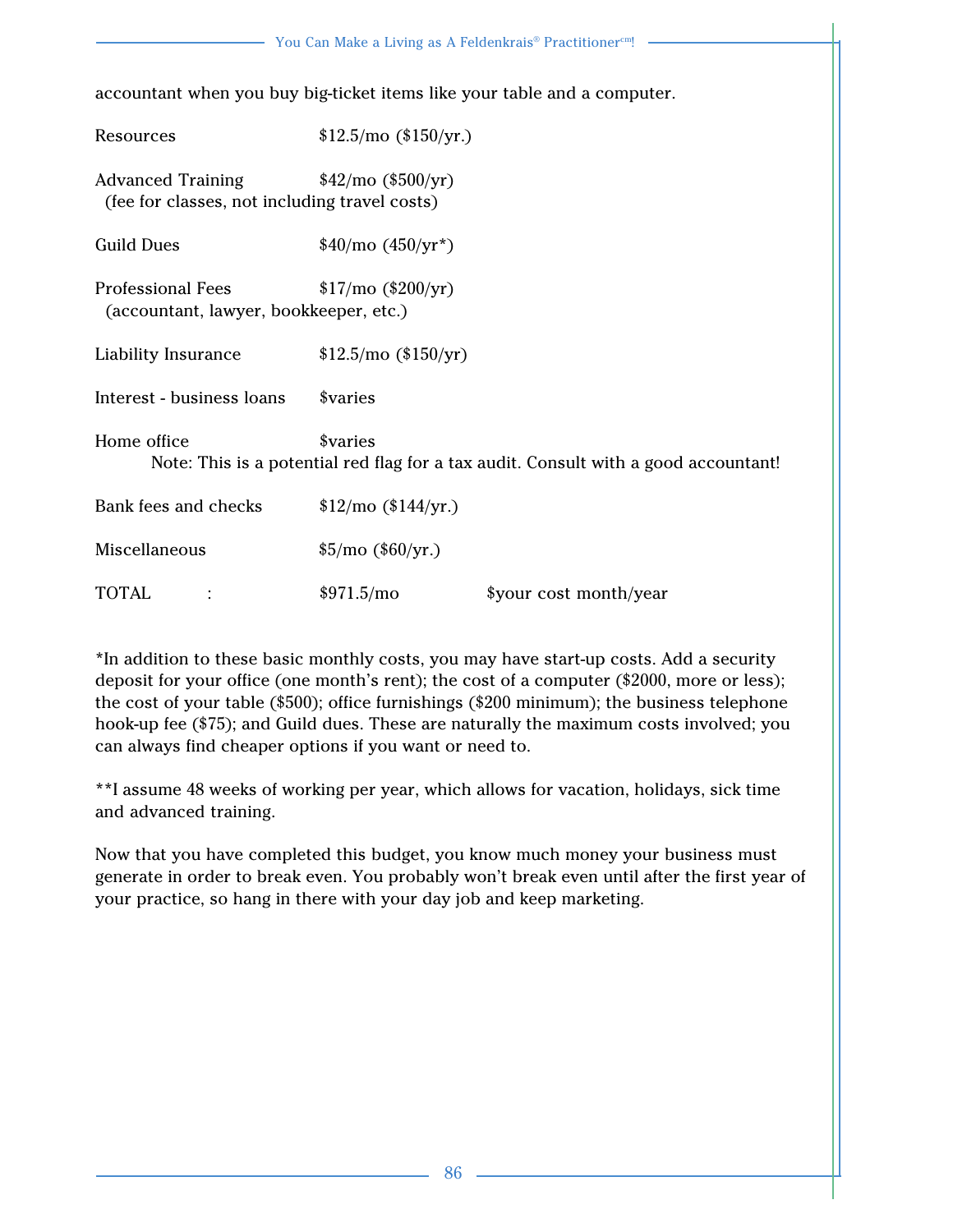### Profit: Your Way to Financial Neutral **33**

Breaking even leaves you with a salary of \$0 per year. Your salary is going to come out of your *profit*. Gasp! It's shocking, but true. If you want to be a full-time Feldy, you are going to have to make a profit. It's either that or working at McDonald's on the night shift.

Profit is not evil. Profit pays your salary, your retirement, your health insurance, your kids' braces and their college fund. Profit is what you reinvest in your own professional development. Profit is what keeps you in the neutral zone of finances, with a cushion for emergencies, ill health, and vacations. You need a lot of profit to pay the house and car payments.

Now, let's figure out how much money you need to live on. If you recorded all of your income, and all the money you spent for at least two months (preferably six), this gives you a good idea of how much money that comes in and goes out per month. Regardless of your opinion about it, that is at least how much money you need to live on.

It is up to you at what economic level you want to live, but don't fool yourself into thinking that you can live comfortably on less than you really can. Don't forget savings for retirement, life insurance, health insurance, and vacations. Unexpected medical bills, house and car repairs can put you in debt for years and create intense anxiety. Do you know how much money you need to be in financial neutral?

Fill in this sample personal budget based on your recorded spending habits. Fill in your savings plan first. This is a crucial aspect of being in financial neutral. If you pay yourself first, you know that you will always have enough.

FILL OUT BOTH COLUMNS OF THIS SAVINGS AND SPENDING PLAN. The first column is for your ideal-world scenario, where your financial neutral is very big, and the right column is for a minimum-income situation, where your financial neutral is rather small.

Savings funds: Big financial neutral Small finl. neutral

Income tax fund (about 25% of salary) Weekend trips Vacation fund House repair fund (1-3% of house's value per year) Car repair fund Illness fund (1-3 months salary) Health care/hospitalization fund (covers ins. deductible and co-pay) Retirement fund Children's college fund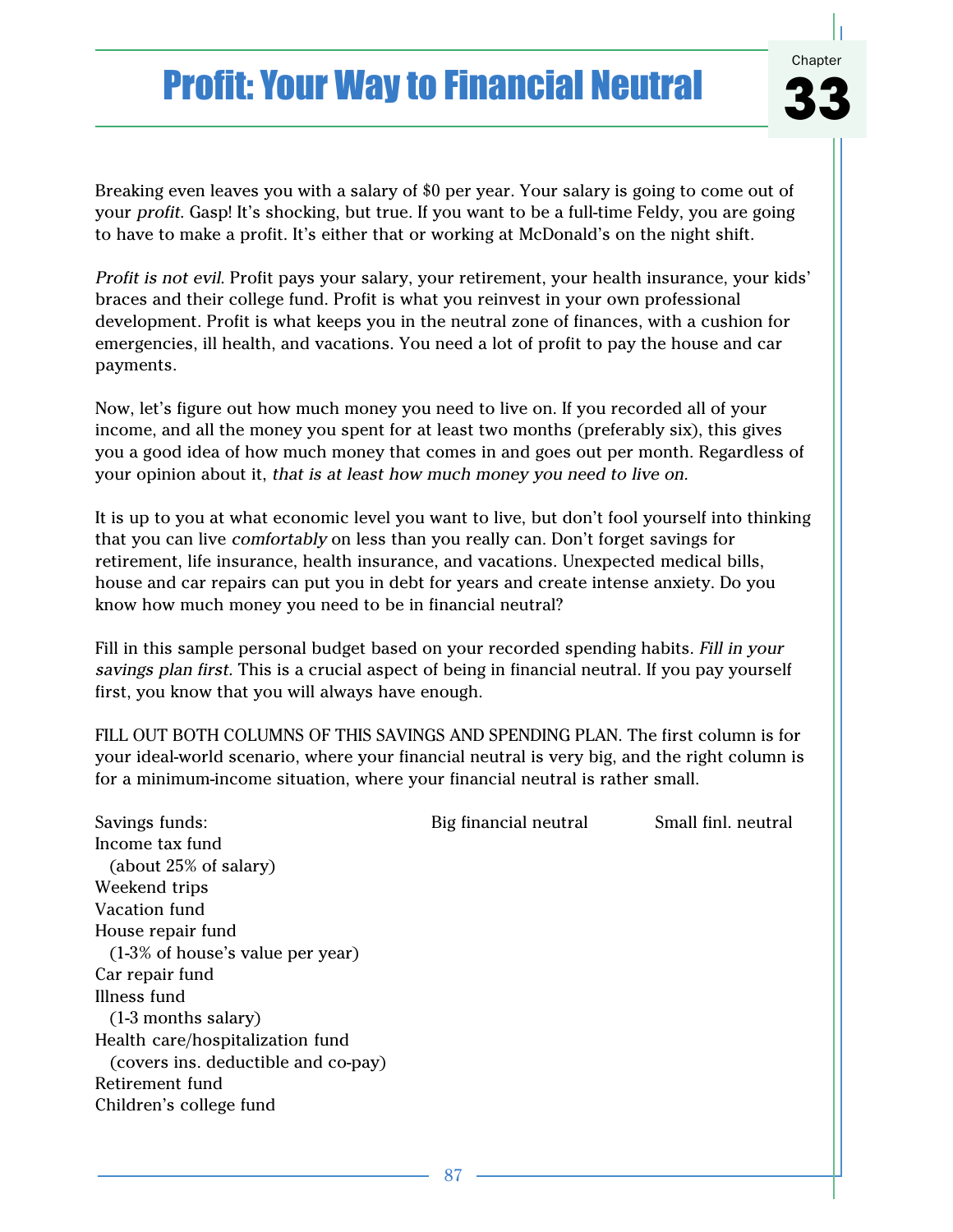Housing:

Rent/mortgage payment House maintenance

#### Food

Groceries Eating Out

Miscellaneous cash expenses (developing film, buying gum, etc.)

#### Car Expense

Gas Car insurance Car maintenance Car loan payment

Health and Beauty

Drugstore (aspirin, cosmetics, shampoo, etc.) Haircuts etc.

#### Health Care

Insurance (this can be a whopper for the self-employed) Non-insured health care costs Medication Co-payment for routine visits Alternative medicine visits

Life Insurance

Disability Insurance

Debt service (remember, this is negotiable, and savings isn't.) Credit Cards Overdraft account Personal Loans

#### Clothing Expense Dry cleaning New clothes/shoes

#### Personal development Classes Books

#### Entertainment

Charitable contributions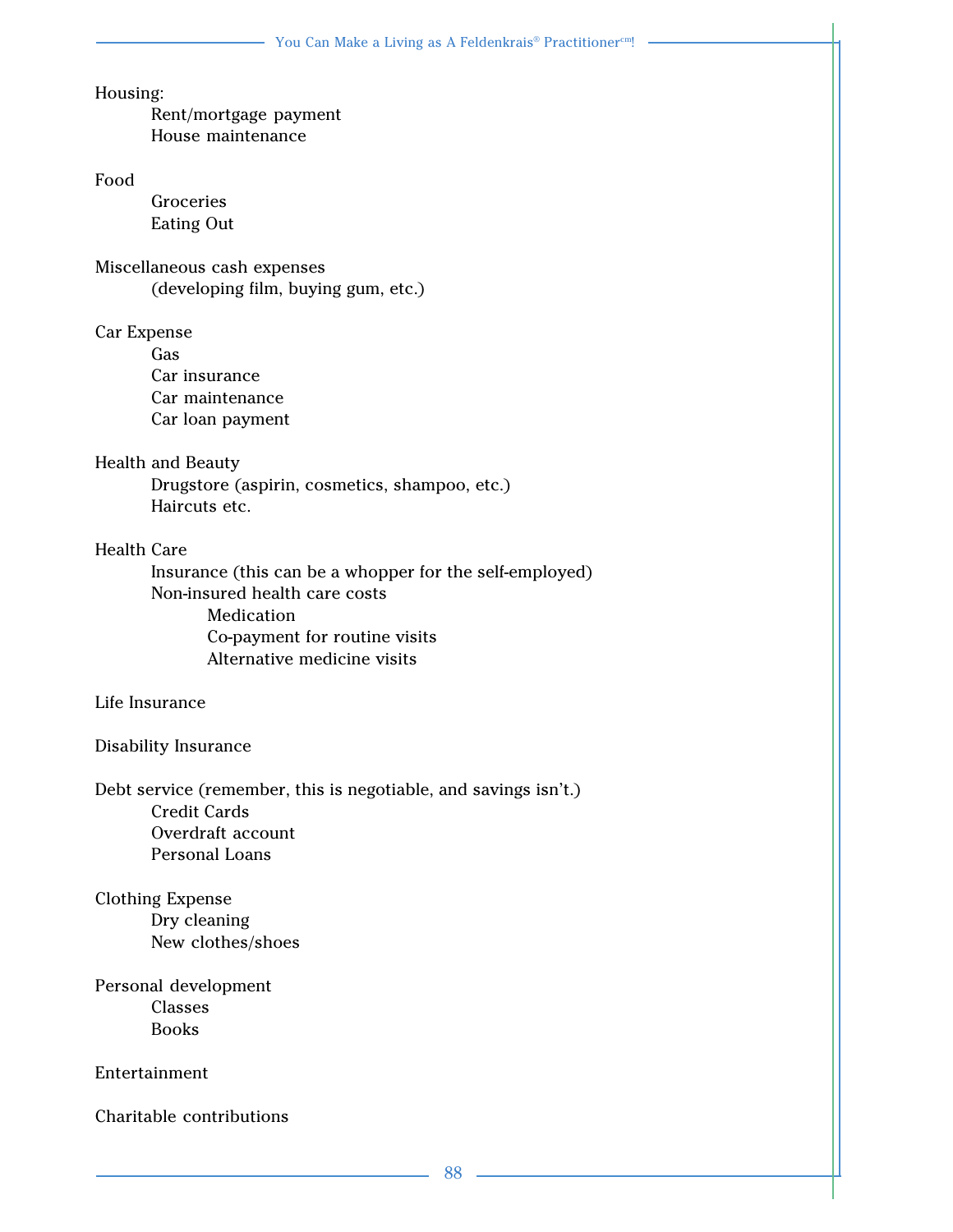Church Organizational Dues Worthy Causes

Bank fees

**Gifts** 

Birthdays Weddings Mothers/Fathers Day Anniversary Misc.

Note on kids: Each child will cost you, on average, \$350 per month over the course of 18 years.

If you have a high money fog-factor, it is a good idea to have a trusted friend or money counselor look at these numbers with you. Are you surprised how much money you need to be in financial neutral? These numbers are real. All of the money to pay for these costs is going to come out of your profit.

Please don't despair. You can be a successfully self-employed Feldy, and this book gives you the tools you need to make it happen. If you market your buns off, maintain your intention to make a comfortable living as a Feldy, and keep reducing your parasitic movement, you will reach your goals.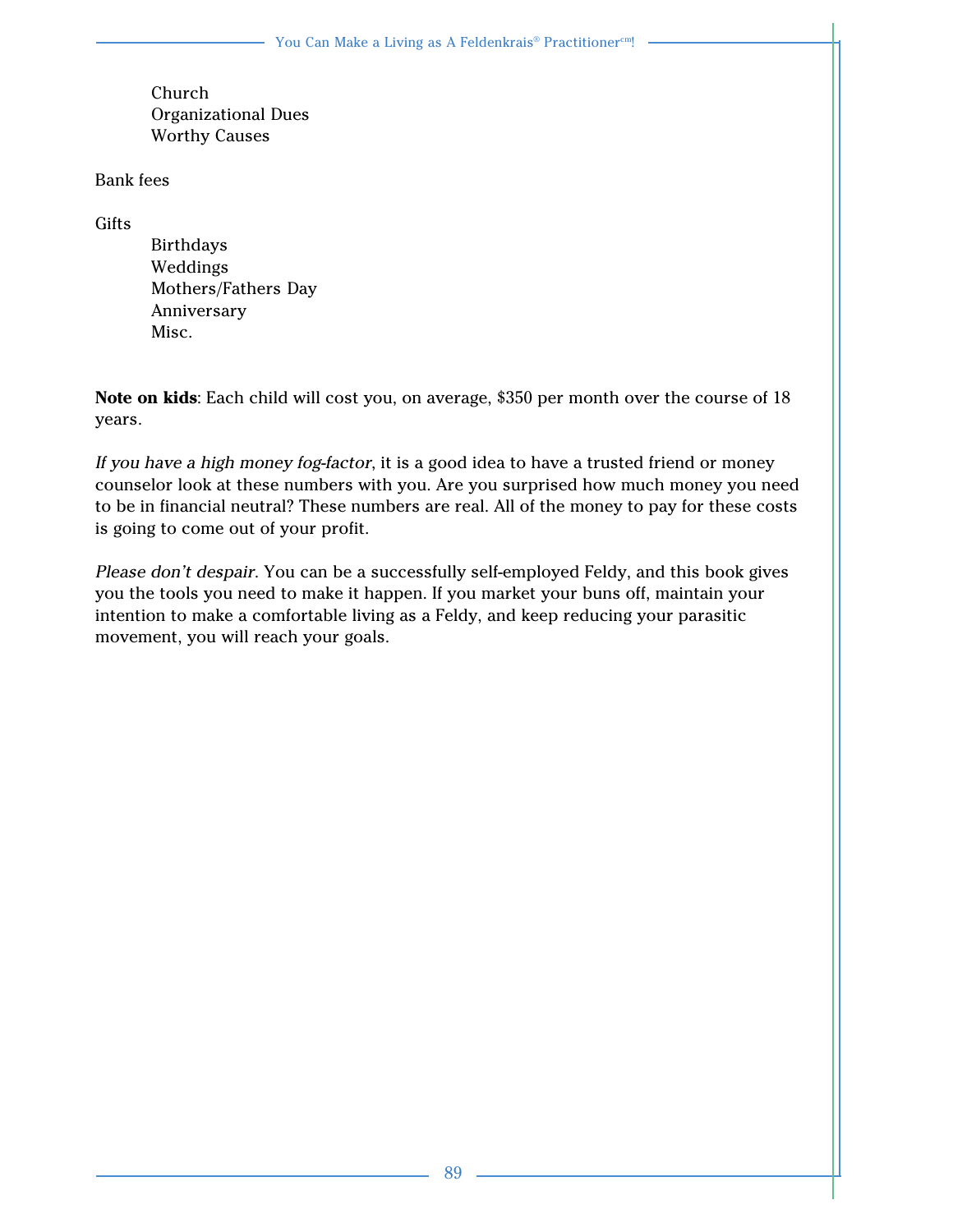### **Debt and Savings**

Debt: Is your financial neutral non-existent because you are spending more money than you earn? If so, you are not alone! Many Americans are in the same situation, and it can only end one way: badly. It's time to take your head out of the sand and move to remedy the situation.

Debt is expensive. Even low-interest credit cards often charge a10% Annual Percentage Rate (APR). What does this mean? That on an the average American's credit card debt of \$20,000, you are paying someone else \$2,000 per year or more because you bought something you couldn't afford.

If you didn't have any debt, that \$2,000 could buy:

- a vacation to Europe
- · 28.57 high-quality FI lessons (that's more than 6 months of weekly FI's!)
- · 2.5 weeks' wage for an environmental organization's office manager
- 26.67 very posh restaurant dinners, with wine, coffee and dessert included (that's one every two weeks!)
- 20 visits from a housemaid (that's one every  $2 \frac{1}{2}$  weeks!)
- · 4 cows and training on caring for them so a whole poor village could have fresh milk through Heifer Project, International.
- · 36.36 sets of high-quality ATMs on audio and videotape. You could complete your entire Feldenkrais resource collection with the interest you pay on your credit cards.
- what would YOU do with your \$2,000?

If you are overspending your income, you have two choices: increase your income, or stop spending as much money. Begin by cutting up your credit cards. If your minimum payments on credit cards or other loans are too big to pay without doing further into debt, you can re-negotiate an affordable payment agreement with your credit card company or lender. If you are in this situation, definitely contact a money counselor or a Spenders and Debtors Anonymous group NOW.

If you have any debt at all, it's important to know whether it is increasing or decreasing. Every time you make a deposit to savings or payment on debt, fill in the following table; refer back to your money fog-factor worksheet for this information. It's truly wonderful to watch your debt go down and your savings go up.

#### Make a goal for when you will be out of debt.

To create a goal for getting out of debt, total the amount of principal and interest you will pay in total, based on your current interest rates. That is the total amount you owe. Work backward and find out how much money you need to pay off per month in order to meet that goal. Play with these numbers until you find a realistic goal, then keep track of how much you are paying off.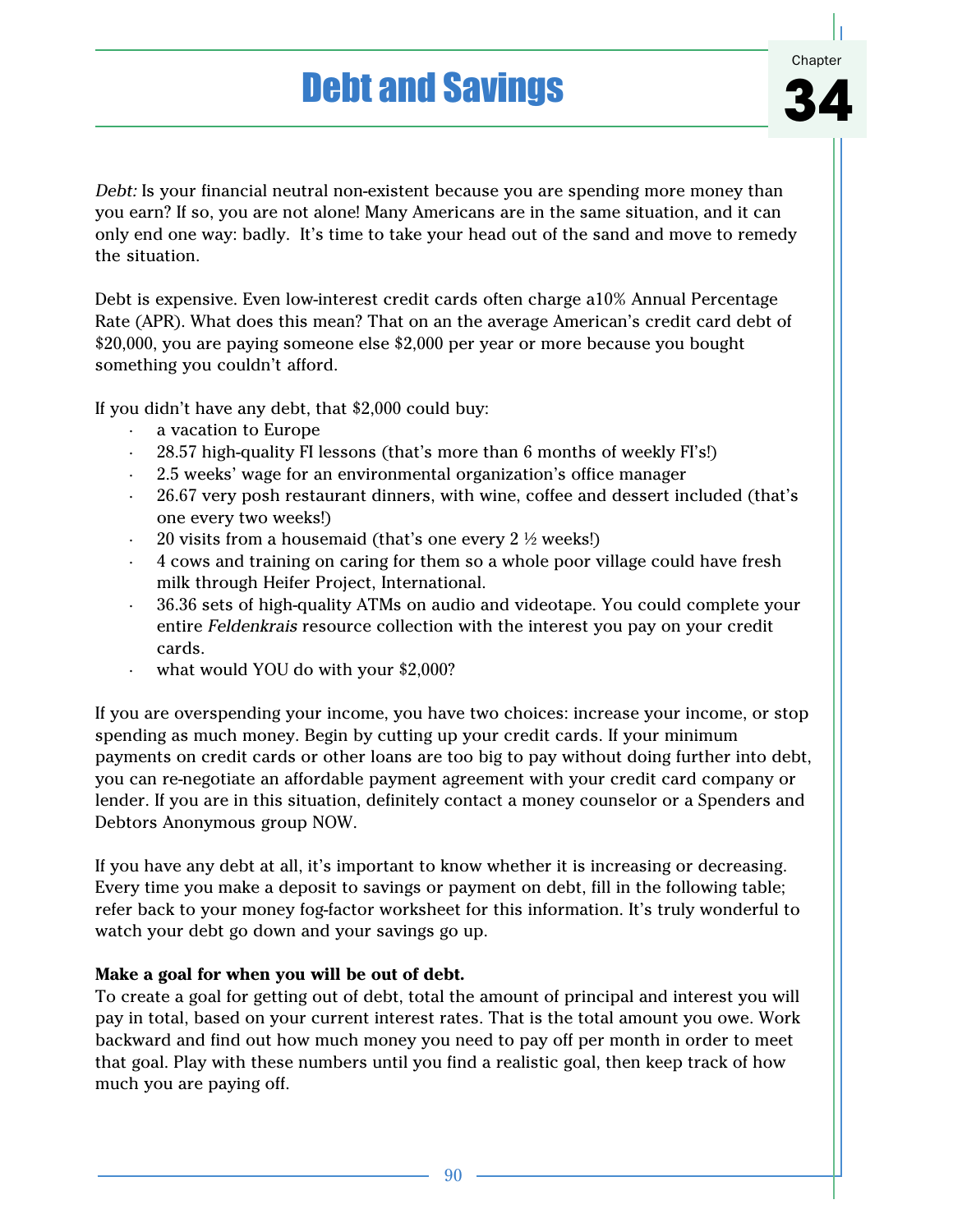#### Also make a goal for your savings!

How much do you need to save per month in order to have that much by a certain time? Include the interest you earn, at the current interest rates.

#### Debt Payments

| Name of Loan or<br>Payment<br>Balance as<br>New balance<br>Int. per year<br>My goal is<br>(monthly interest)<br>Credit Card<br>of (date)<br>(date)<br>(at what APR?)<br>on this amt.<br>charges or new debt) |
|--------------------------------------------------------------------------------------------------------------------------------------------------------------------------------------------------------------|
|--------------------------------------------------------------------------------------------------------------------------------------------------------------------------------------------------------------|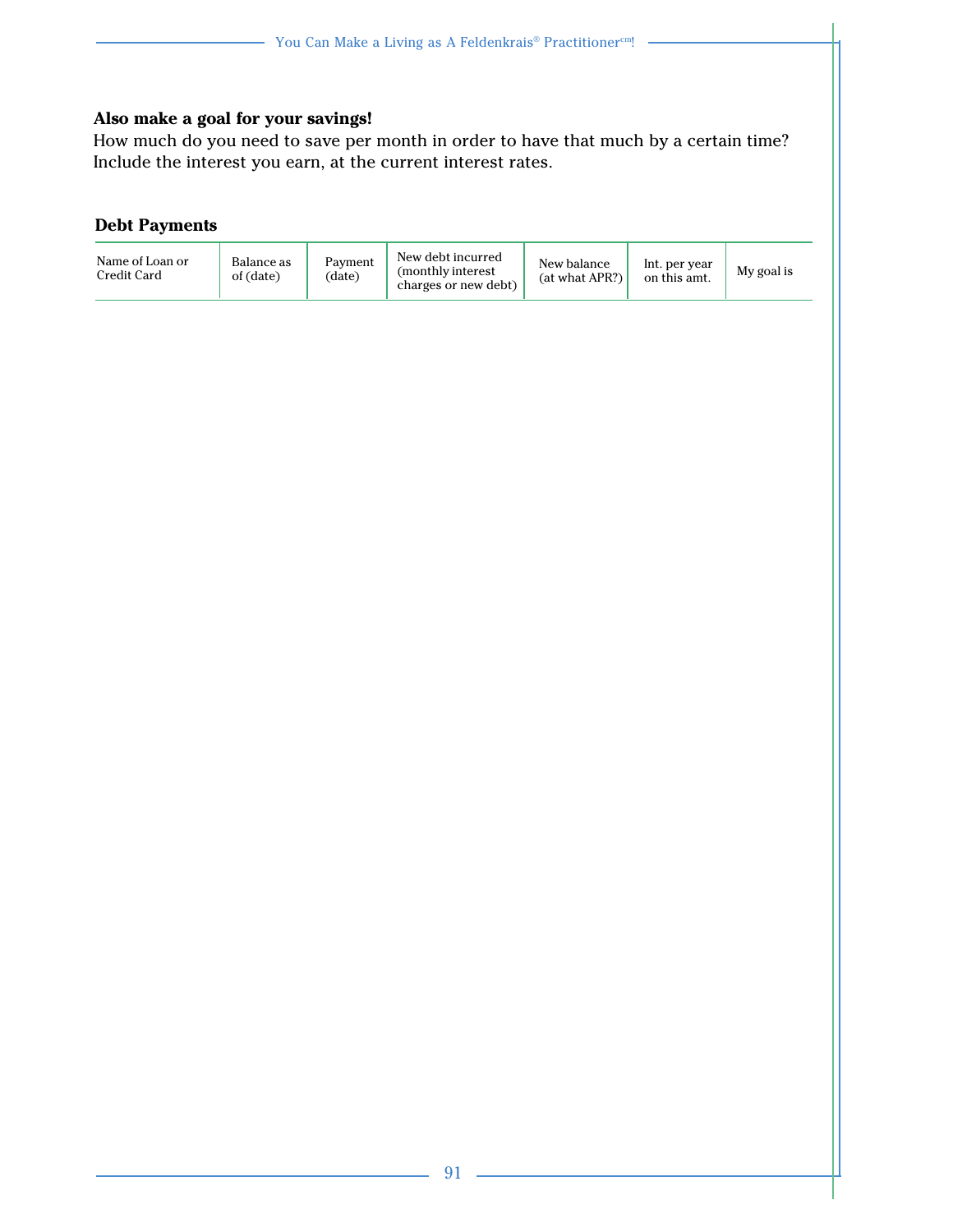#### Savings and Investments

|--|

Debt as an Investment. Sometimes, it is necessary to go into debt as a business investment. Debt is only a good idea if you are quite sure that the eventual return on your money outweighs the cost of borrowing it. (The cost of your loan is the total amount of interest you pay over the term of the loan.) Living off your credit cards for the entire first year of your practice is not a good business investment.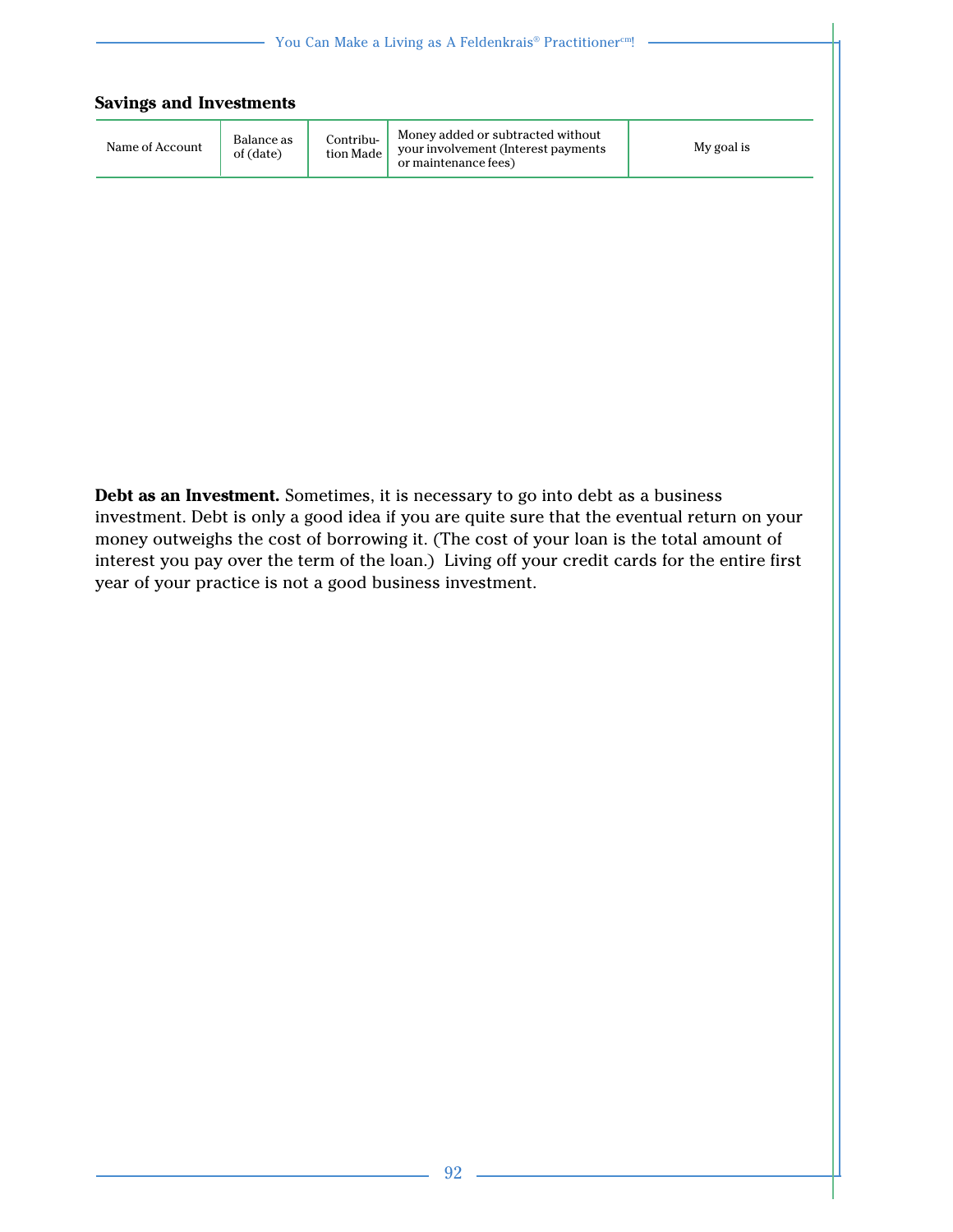### Cost-Benefit Analysis **35**

Before beginning any business venture, do a break-even analysis and a cost-benefit analysis. A business venture could be your whole practice, or just a workshop or renting an office. Examine the expected costs and the expected income of the venture and evaluate whether the venture is worth risking the cost. The costs are not only financial, but also time and energy that you could spend on other marketing efforts or doing Feldenkrais.

Here's an example of a cost-benefit analysis from the first year of my practice. I taught a one-day Feldenkrais workshop entitled "Preventing Burnout" for psychotherapists and other helping professionals.

Costs

Time to write brochure: 3 hours Computer rental at Kinko's to design brochure: \$36 Printing of brochure: \$25 Time to compile mailing list of therapists: 3 hours Postage to mail brochure to therapists: \$33 Room rental: 7 hours at \$15/hr: \$105 Lunch out with attendees: \$10 Parking: \$1 Time to develop ATM's, introduction and workshop structure: 6 hours Time spent teaching workshop: 6 hours

Benefits

5 people attended at \$50 apiece: \$250 gross income

Developed ATM's and deepened my thinking about Feldenkrais

Developed mailing list of therapists for future marketing use

Began a professional relationship with therapists in town & made a good impression on them

My name and brochure passed in front of 100 therapists and/or their secretaries Got practice at organizing and teaching a one-day workshop

Developed written and verbal language for talking about Feldenkrais (useful for future oneon-one and public speaking opportunities).

It was an enjoyable way to spend a Saturday.

Did the workshop break even monetarily? Yes. I even made a \$40 profit. Since I spent 18 hours preparing, marketing and teaching it, I paid myself a whole \$2.22 per hour to teach this workshop.

Monetary gain is not the only measure of success. If it were, I would never have taught another workshop! This workshop was definitely worth it because of the personal benefits and the marketing benefits. The \$40 I earned was just icing on the cake.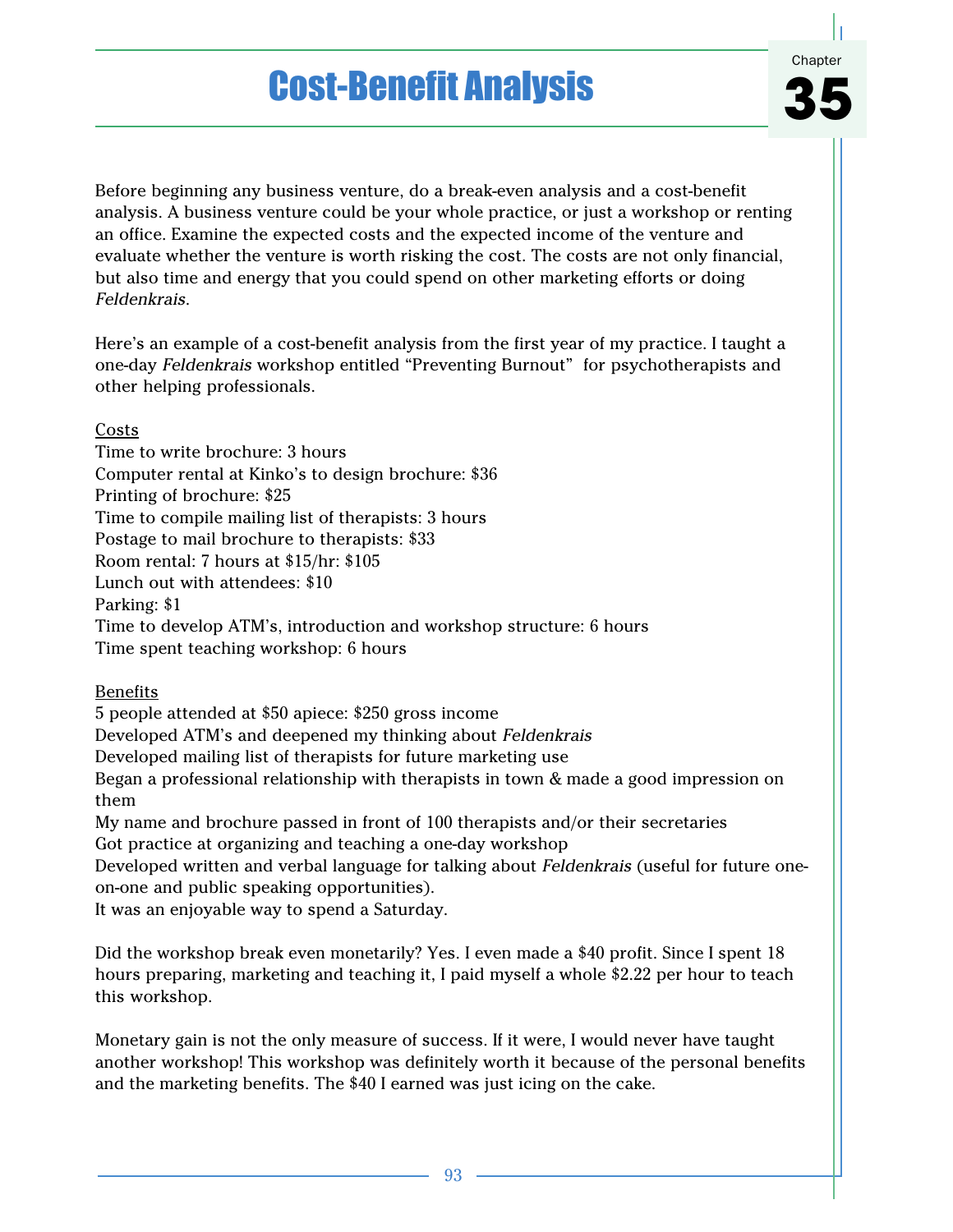### The Big Question: **How Much Should I Charge?**

The Feldenkrais community as a whole has a strange relationship to pricing. Feldencolleagues who charge a lot are judged harshly, yet we collectively agree that Feldenkrais work is extremely valuable. It seems to me that extremely valuable work ought to be valued monetarily as well.

Just as money is not real, pricing is arbitrary. Pricing depends on many factors, none of which have anything to do with the real worth of a product or service.

The price I charge for an hour of my time ranges from \$0 while I wash the dishes at home, to \$65 when I am doing an FI, to \$20 when I teach an ATM to two people, to \$75 or more when I am teaching an ATM to a corporate group. So how much is an hour of my time worth?

Since it depends on the activity, I may as well charge something per hour that a) people will pay, and b) will give me the amount of money I want.

Let's look at both of these aspects of pricing.

First, what will people pay for an FI or an ATM class? Research your competition/potential collaborators.

How much do they charge for a one-hour private session? How much for a yoga/tai-chi/ Pilates/aerobics class? How much for a one-day seminar on personal growth? on energy work? on exercise health?

A good rule of thumb:

- An FI is worth at least a little bit more than a massage. What is the average-to-high rate for an hour-long massage? Add \$5, that's your rate. And no whining about being new. Even a newly graduated Feldy gives more value than the average massage.
- An ATM class is worth about the same as a Pilates class.

Second, how much money do you want? Even though other professionals' hourly rates can seem high, their hourly fee does not all end up in their pocket! That hourly rate pays for all of their business expenses and income taxes, 100% of their social security tax, paid vacations, advanced trainings, sick days, and lastly, their salary.

The break-even and ideal-world budgets you completed above will tell you how much money you need and want. At a minimum, you need to break even on your business expenses, plus earn enough to cover your minimum monthly personal expenses and savings requirements. What you want, however, is the amount listed in your ideal-world column. Don't lose track of your goal to have a comfortable financial neutral!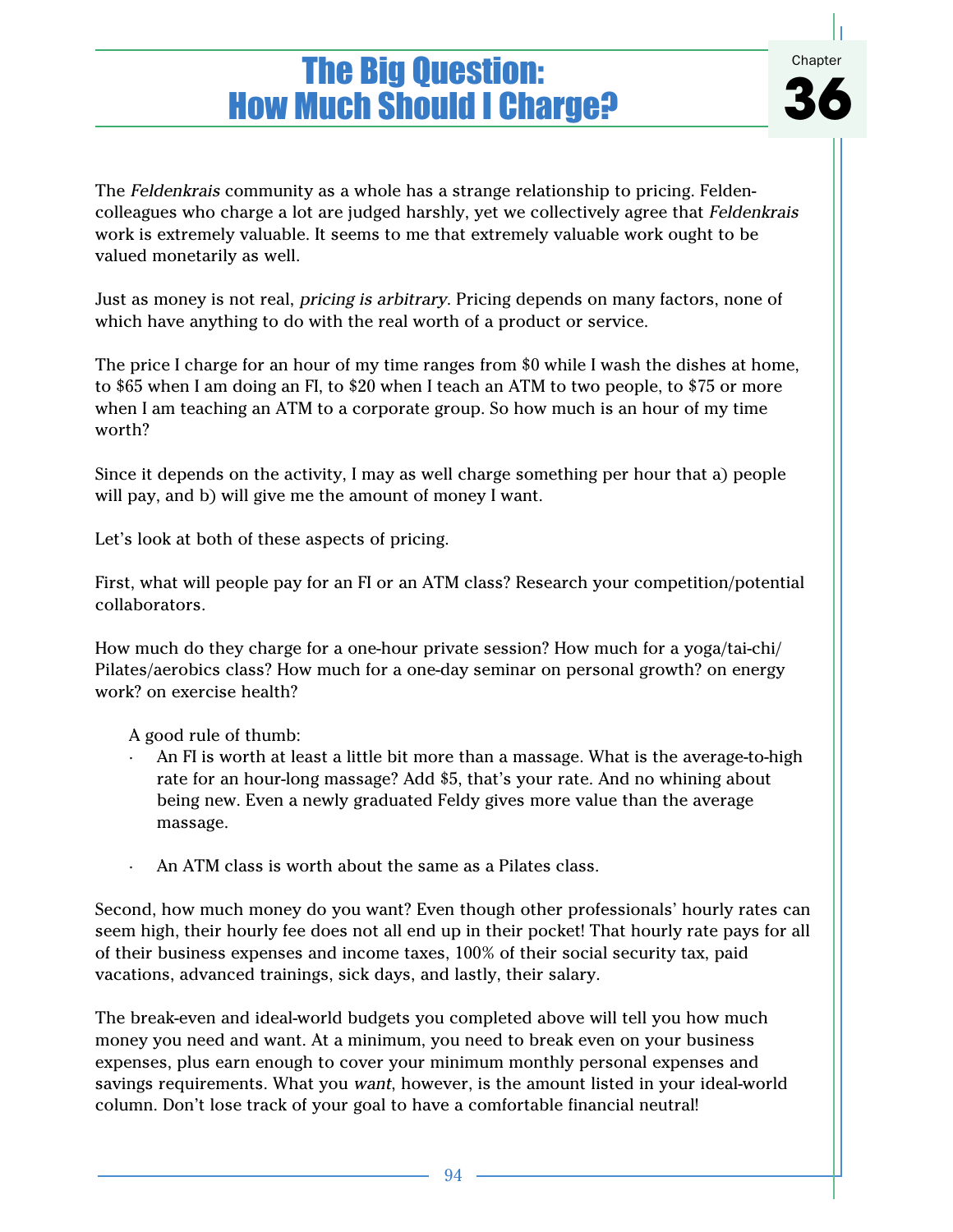Add your ideal-world business budget and ideal-world personal income together. This is what your gross business income (gross receipts) need to be in order to finance the lifestyle you want.

Let's look at the example of Ms. Q. Feldy, whose ideal personal salary is \$60,000 per year:

| Gross Business Income             | \$71,400 |
|-----------------------------------|----------|
| - Business Expenses (\$950/month) | \$11,400 |
| Gross Personal Income             | \$60,000 |

Ms. Feldy will still need to pay income taxes on her \$60,000 salary, which will further reduce her usable income by approximately \$15,000. This leaves her with a net salary of approximately \$45,000. She will use this salary to pay her own retirement fund, health insurance, and her kids' braces. Taken in context, \$45,000 net salary isn't that much.

FORMULA FOR HOURLY RATES If you want more detail than the rule of thumb (above), answer these questions and use the formula below.

How much time do you want to work per week?

If you're not sure yet, use this general rule: 5 FI's per day and one or two ATM classes per week, plus occasional workshops on weekends.

Depending on your strengths and your style, you may find more of your income coming from ATM classes, or more coming from FI. It will take some time to sort this out, so for the sake of simplicity, we will assume the majority of your income comes from FI.

The FI Formula. The following worksheet helps you work out your hourly rate for FI. Take your desired gross business income as above. We'll call that "x" in our equation. Divide "x" by 48 weeks (that includes 2 weeks of vacation per year, plus one week of advanced training, plus holidays and sick time). This is your gross weekly business income. Divide this number by the number of FI's you wish to give per week. This is your rate for one FI lesson.

For Ms. Q. Feldy, she wished to earn \$71,400. That amount divided by 48 weeks is \$1487.50 per week gross business income.

If she then divides one week's gross income by 25 FI's per week. Ms. Q. Feldy needs to charge \$59.50 per FI to be in financial neutral.

The FI Formula Worksheet:

First, you will need the numbers from your ideal-world business and personal budgets. If you haven't filled in those worksheets, do that now to the best of your ability. Fill them in for your DESIRED income, not what you are making now. You will base your FI fee on where you want to be financially. The more FI's you do per week at this fee, the closer you will be to meeting your financial goal.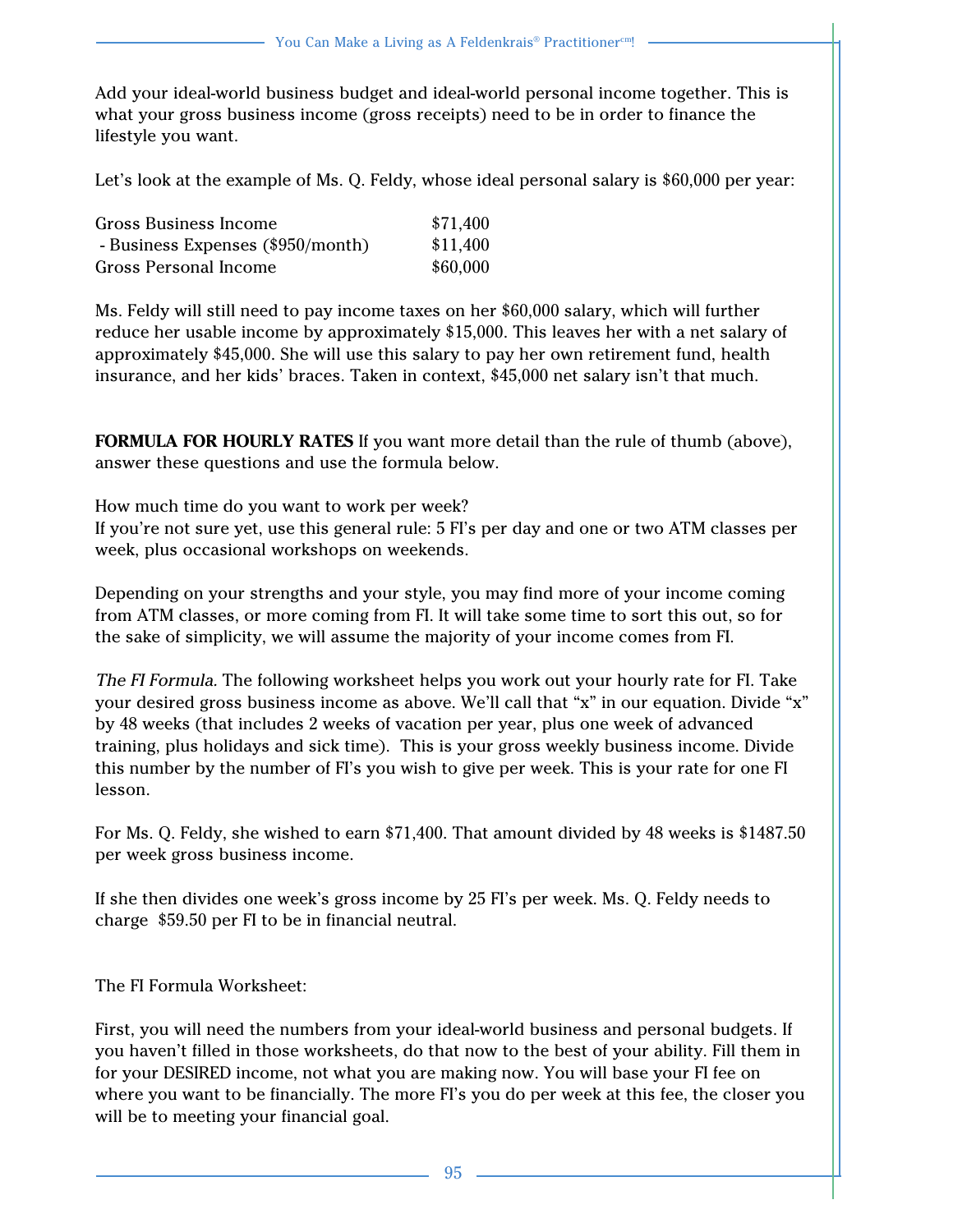Your break-even business budget (yearly) Your ideal salary requirements (yearly) Gross business income (receipts) needed per year: Number of hours you want to spend doing FI per week: (average is 4-6 FI's per day or 20-30 per week). Number of weeks per year you want to work: (average is 48 weeks of work: 52 weeks per year minus 2 weeks vacation, 1 week of advanced training, and 1 week of holidays and sick time. Adjust up or down depending on your lifestyle and rest requirements.) The formula: Gross business income = weekly income Number of weeks worked  $\frac{Weekly income}{.}$  = fee per FI Number of FI's per week If you want to build in a certain number of free lessons per week, do this… gross inc. divided by (# of hours worked - free FI's) = rate for one FI.

(Ms. Q. Feldy's example: \$1487.50/ (25-3 free FI's) = \$67.61 per FI)

If you want to build in a certain number of half-price lessons per week, do this… gross inc. divided by (# of hours worked -  $\frac{1}{2}$  of reduced fee FI's) = rate for one FI.

(Ms. Q Feldy's example: \$1487.50/ (25 - ½ 3 reduced fee FI's) = \$63.29 per FI)

In Madison, Wisconsin at the time of publication of this book, the going rate for a massage was about \$50-\$65 per hour. I set my rate at \$65 because a) I knew I did good work; and b) I wanted people to know that Feldenkrais was worth more than a typical massage. I delivered results that were more effective than massage and many people are happy to pay me my full fee. This hourly rate also allows me to give free and reduced-cost lessons while still being in financial neutral. I have plenty of extra money, plenty of extra time, and it feels great.

Even if you don't feel right about charging that much money, do not undersell the Feldenkrais Method by setting your hourly fee too low. Like it or not, people attach more value to more expensive things and you do all of your colleagues a disservice if you set your price too low. Leave your hourly rate relatively high and just give away more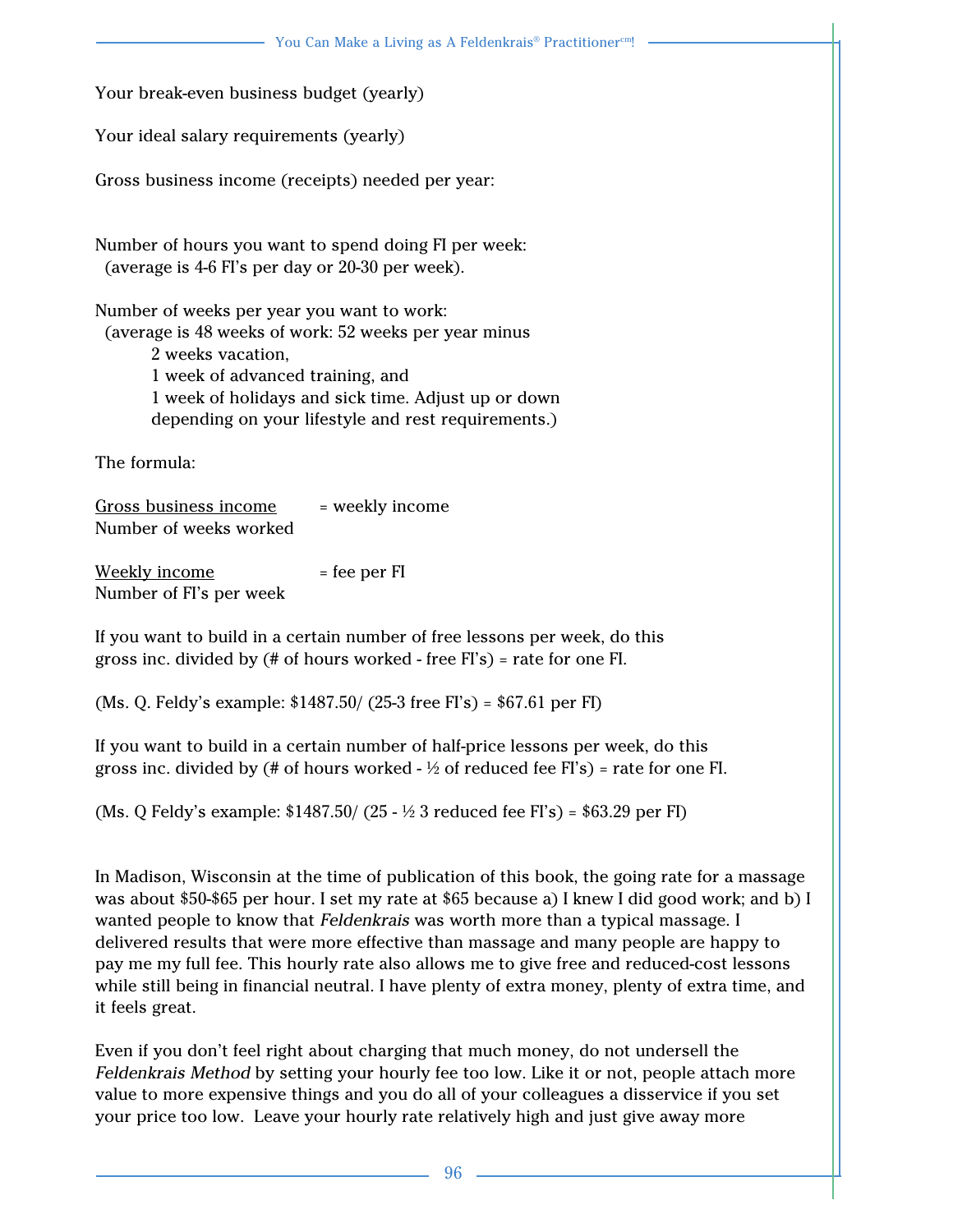lessons, or give away your excess profits to a cause you believe in.

#### ATM Fees

Most weekly classes (Chi Gong, meditation, yoga, Pilates) are approximately the same price. Awareness Through Movement is highly sophisticated and should be on the upper end of the scale.

Workshops tend to be more expensive per hour of instruction than weekly classes. Research the cost of weekend self-improvement workshops, professional development workshops, and yoga retreats. You will find lots of variety in the amount of money charged for a half-day, one-day, weekend, or week-long workshop. Again, Feldenkrais is good stuff and its value should be reflected in its price. You are always free to give discounts if people can't afford full price, but don't assume they can't pay unless they tell you.

#### How much do you really earn by teaching ATM?

Unless you teach large groups, privately taught ATM classes are not very lucrative in terms of hourly income. Even though getting \$75 per class-hour may seem like a lot, there are hidden financial and temporal costs that erode your hourly wage.

If you teach a one-hour ATM class, you can assume at least 1.5 hours preparation plus 1.5 hours of teaching. Total the gross receipts you receive for the class, and subtract the cost of rent and advertising. The amount you have left over, divided by your 3 hours of labor, is your hourly wage.

Let's assume you have 5 students who pay you \$15/class and it costs you \$25 to rent the space and about \$5 for advertising/marketing.

| Income $(5 \times \$15) = \$75$ | Labor = $3$ hours                                  |
|---------------------------------|----------------------------------------------------|
| minus expenses -\$30            |                                                    |
| Net income \$45                 | Income/labor = Net hourly income is \$15 per hour. |

Teaching ATM for corporations or factories or other organizations can be much more lucrative than doing it yourself. See above[, "How to get hired to teach ATM, p. 17."](#page-16-0)

Organizing your own ATM classes may not be a fountain of money, but there are many non-tangible benefits of teaching ATM on a regular basis. Your understanding of the Feldenkrais Method deepens through preparing the class, your personal organization improves through doing the ATM yourself, and classes are an excellent way to market your FI practice. ([see p. 45, Marketing to Your Existing Clients\)](#page-44-0)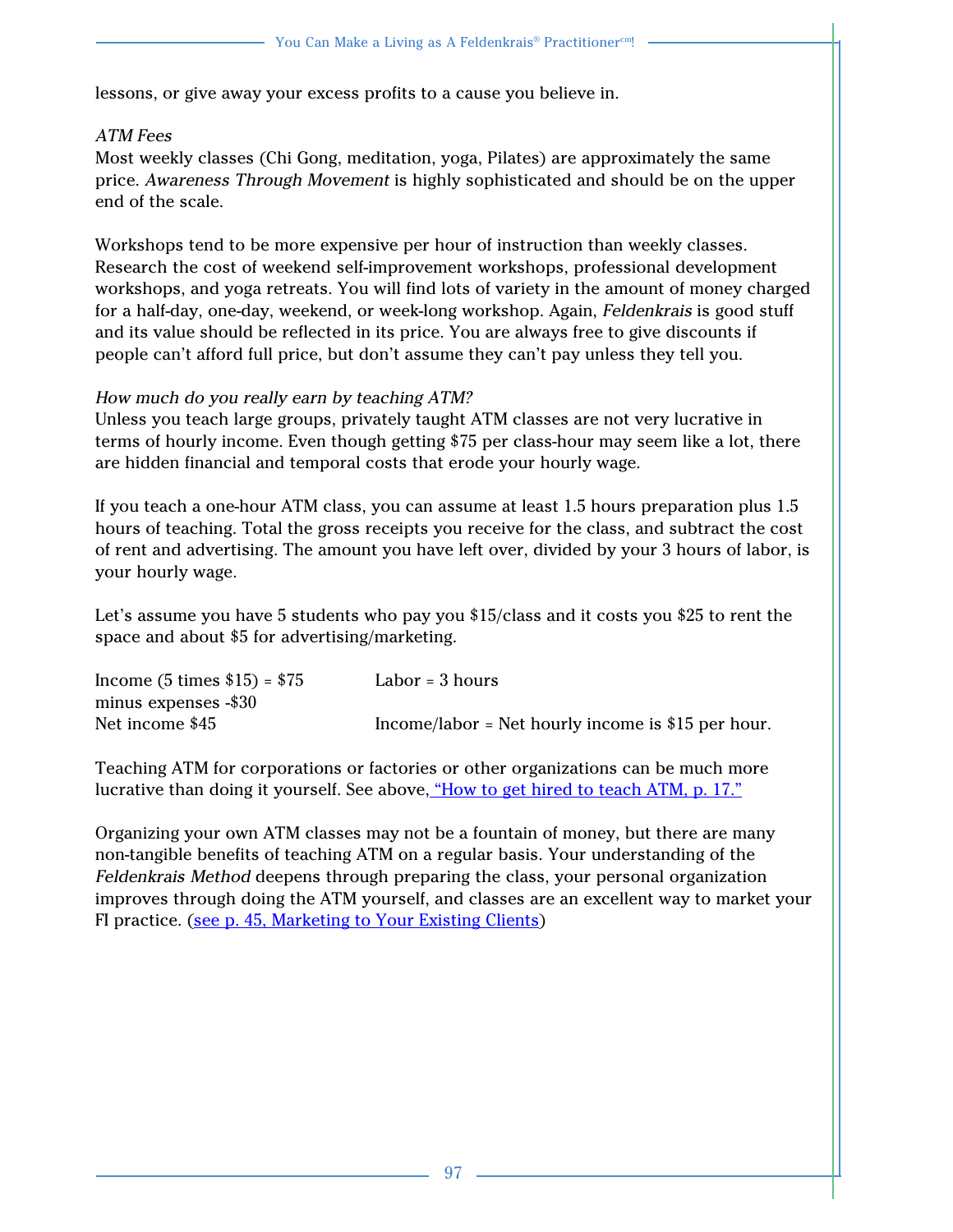## **Giving it Away**

There are many people who need and want Feldenkrais work but can't afford it. It is a personal decision to reduce your fees in certain cases. This is not obligatory and you may never give a free Feldenkrais session. There is nothing wrong with that! You are still doing people a great service even when they are paying you for it.

If you want to make the work available to people who can't afford to pay the full price, please set a clear policy. Even if your policy is to give away half your lessons, do it consciously. Don't let someone else's needs move you out of financial neutral.

Here are some options for giving it away without bankrupting yourself. Select ONLY ONE of these sample policies or create your own based on these ideas.

- give 2 free or low-cost FI's per week
- create a sliding scale (for example, \$90 down to \$50)
- volunteer one Saturday per month at a nursing home to give free lessons
- organize a free Feldenkrais clinic and volunteer a set amount of time there
- offer free ½-hour FI lessons at a holistic health center or health food store on a regular basis as part of your marketing plan
- give free introductory Feldenkrais workshops as part of your marketing plan

No matter what, BE CLEAR about your boundaries and don't let yourself be taken advantage of.

Keep your eyes open and adjust your policy up/down as need be.

When you give a lesson or class at a reduced fee, remember the Reiki principle of requiring "an equal exchange of energy" when doing "healings." Of course, this terminology doesn't fit our Method, but the principle is the same.

If you don't receive dollars for your work, then make sure you receive something that feels equally worthy to BOTH of you. If you don't, your student/client WILL NOT RECEIVE THE SAME BENEFIT. Strangely, an imbalance in the relationship will erode your student's ability to learn. Test it for yourself.

Sometimes, the sheer pleasure—or sheer practice—you get from doing an FI may be enough for you. Then what do you do when your client wants to pay you? Explain the intangible benefits you receive from doing FI and ATM. Your client may feel more comfortable after hearing your explanation.

If not, you may find yourself on the receiving end of gifts whether you want them or not. Accept them graciously; this is your client's way of evening the score. The less static there is in your relationship, the better he or she will be able to learn from you. Just smile and say thank you, and make an appointment for next week.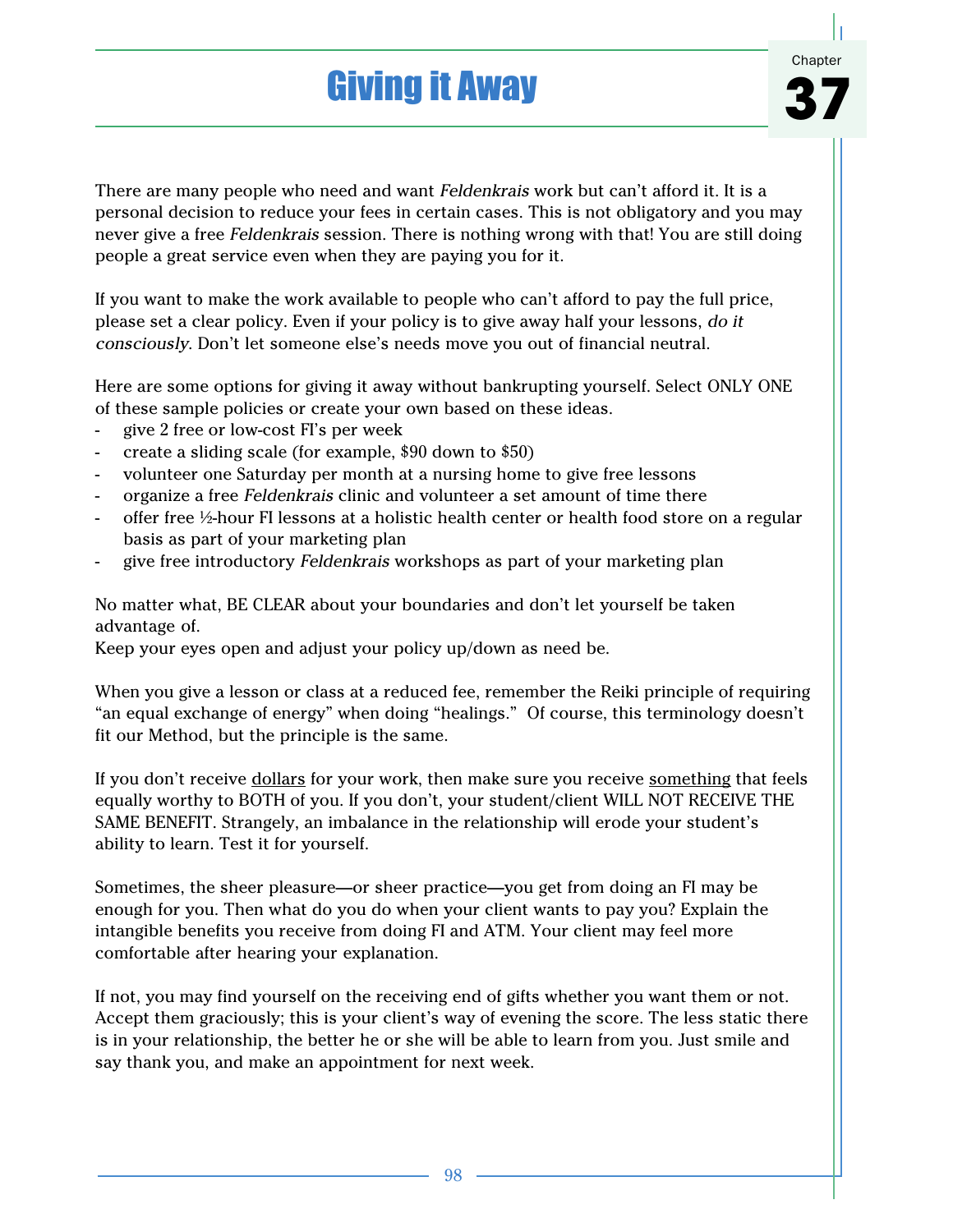### <span id="page-98-0"></span>Knowing What You're Doing: Bookeeping, Taxes and Accounting **38**

**Chapter** 

Accounting is the general term for keeping track of your business' financial activities. Bookkeeping is writing down the income and expenses of your business. Regular, accurate bookkeeping eliminates your money fog-factor and gives you a lot of information that helps you make wise business decisions.

A few systems set up in the beginning of your practice will make it easy to track your finances, as long as you take time every week or every month to input information.

Elements of a bookkeeping system:

- Bank Accounts
- Income Accounts (channels money where money flows in)
- Expense Accounts (channels where money flows out)
- Credit Cards

If you are a very concrete, kinesthetic thinker like me, you will find it helpful to have separate checking accounts for personal and business monies. You might even want separate savings accounts for each fund: vacation, house or car repair, advanced training, etc.

If you're good with visualizing numbers, you can have all these monies in one physical bank account and keep track of them with income and expense accounts on your computer.

I'll just say this once: balance your checkbook every month. If you aren't in that habit, get into it fast. Get help if you don't know how or have an emotional block about balancing your checkbook. If you have a separate personal and business checkbook, balance both of them every month.

How to do bookkeeping: You can keep a good set of books on the computer or an oldfashioned green accounting book.

For tracking ATM and FI income, an Excel spreadsheet is simple to use and more than adequate. If you have a product to keep track of, QuickBooks is the most popular bookkeeping software for small businesses.

Whether you use pen and paper or a computer, your bookkeeping will have three basic elements: income, expenses, and owner draws.

An "owner draw" is your salary; money withdrawn from your business income to pay yourself. For simplicity in bookkeeping and reduction of the fog factor, pay yourself set amounts at regular intervals.

Owner draws are not an expense of the business, so don't deduct them from your taxes. Your only taxable income is your net business income (gross receipts - business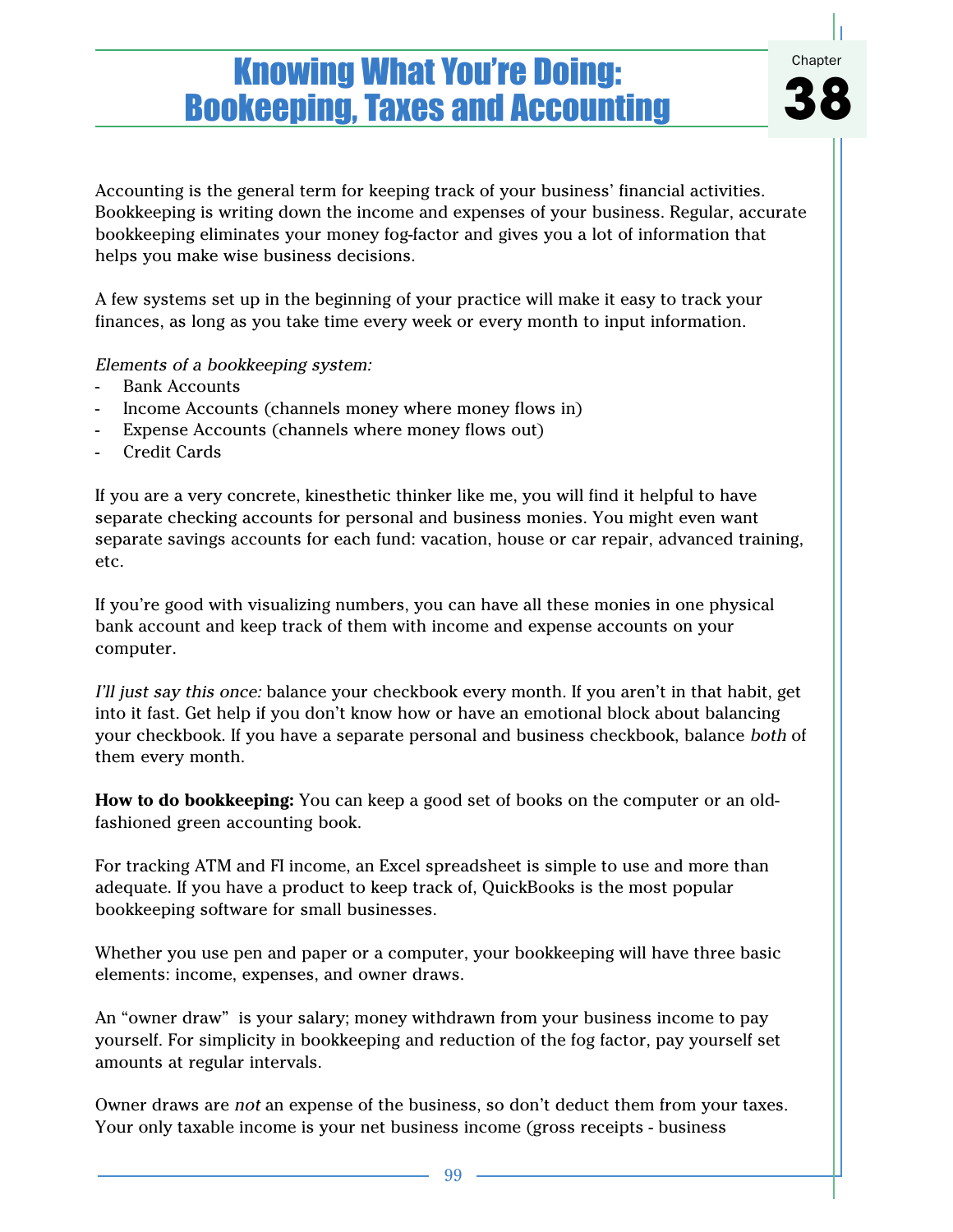expenses).

#### Income accounts.

Income accounts track money that comes in . Your income accounts will be FI, ATM, and Product Sales if applicable. You can subdivide these accounts if you wish. For example, divide the "ATM" account into ATM weekly classes and ATM workshops.

Expense Accounts are more numerous. Remember your business budget? Each of those expense categories can become an "expense account" in your bookkeeping system.

Suggested Expense Accounts: Rent - office - ATM space Telephone - office - business calls from home Postage Meals and entertainment, if business-related (even coffee at Starbucks adds up over time!) Advertising Printing and Copying Mileage for business travel (not counting mileage to get to work and home) Business travel (plane tickets, hotel receipts, meals while on the road, etc.) Equipment (computer, Feldenkrais table, office furnishings, rollers, pillows, towels, etc.) Note: Equipment may require depreciation over time, definitely consult with an accountant. Books/Resources Office supplies Advanced Training Guild Dues Professional Fees (accountant, lawyer, bookkeeper, etc.) Interest on loans directly related to business Home office expense Note: This is tricky and a potential red flag for a tax audit. Consult with a good accountant!

Miscellaneous expenses directly related to your business.

Create a separate column or a separate QuickBooks account for each of these expenses. Your accountant will use these expense accounts when calculating your income tax due at the end of the year.

How to find an accountant: Ask your competition/collaboration list, and talk with business loan officers. Meet with the accountant and ask what experience he/she has working with small businesses like yours. Find out what it would cost to prepare your taxes, and what the cost is for mid-year advice. Look for a good price-quality balance and go with your intuition.

Credit cards: If you have paid for a business expense with a credit card and are carrying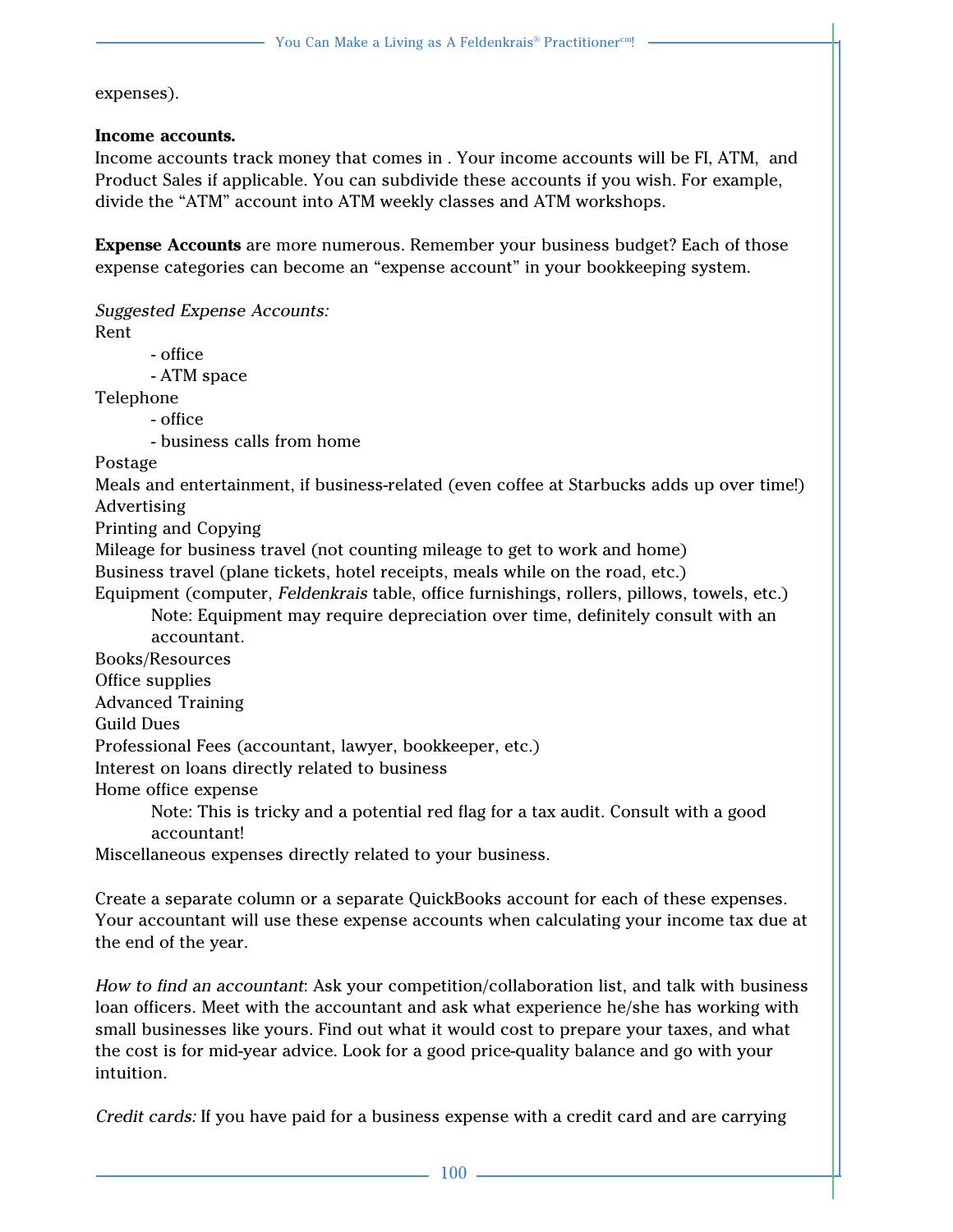that balance, you have two options: deduct the expense at the time it was incurred, OR deduct it at the time you paid the credit card. Ask your accountant which is most beneficial for your tax situation this year.

Taxes. At the end of your first year, you will pay taxes on your net business income (that is, gross receipts minus business expenses). Don't try to do your taxes yourself. You are almost sure to make mistakes and waste a lot of time and money you could be spending on marketing. The money you pay your accountant will more than pay for itself in your increased tax refund or reduced tax liability.

To estimate your income tax liability, subtract your business expenses from your gross business income. You pay income taxes on what is left. Your actual tax liability is difficult to estimate because of your personal situation (if you have dependents, own a property, etc.). It's best to consult with your accountant mid-year so you save the appropriate amount for your taxes.

Quarterly taxes. If you have tax due at the end of the year, you will have to pay estimated taxes for next year based on your tax due for this year. For example, if you owe \$5,000 in taxes for 2002, that entire amount will be due on April 15 of 2003 AND  $\frac{1}{4}$  of \$5,000 (\$1250) will be due on April 15, July 15, Sept. 15, and January 15. That is why you need to save the right amount for taxes.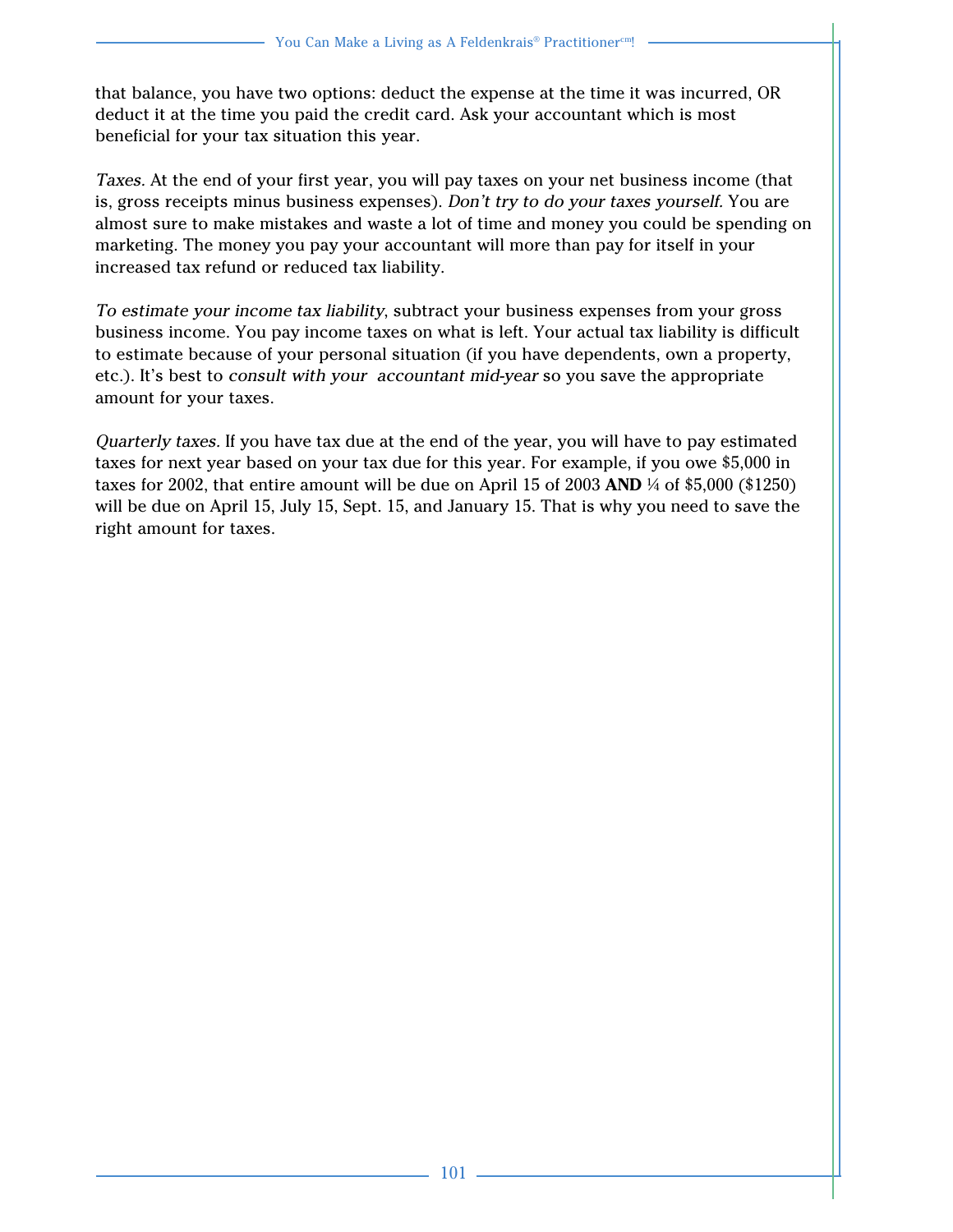## Forming an Intention

Do you want to support yourself exclusively from your Feldenkrais income? If not, what is your ultimate Feldenkrais-related goal? For the purpose of this example, we will assume that your goal is to be in financial neutral from teaching ATM and FI. If you would like to produce a product, make separate business objectives for your private practice and each new product line.

Do you expect to be self-employed as a Feldenkrais practitioner by the first year after graduation? That is highly unlikely, unless you have an extremely low-cost lifestyle and have done a lot of marketing during the 3<sup>rd</sup> and 4<sup>th</sup> years of your Training.

A more realistic scenario is that you will spend many evenings and most weekends marketing your Feldenkrais practice, you will be able to go half-time at work after  $1 \frac{1}{2}$  or 2 years, and you'll be able to quit your day job completely after 3 or 4 years. This all depends on your lifestyle requirements, your spouse's income, the amount of money you have in the bank, etc.

#### Financial Projections

It is essential to think about how much money you will make, and by when. Unfortunately, this is not easy to figure out.

How much time and money do you have for marketing, how will you do it, and how much will it cost you? Once you know the answers to these questions, you can estimate your sales projections based on a realistic set of assumptions about your marketing efforts. Plan for the worst and expect the best.

Sales projections for three years of private practice.

The following cash flow projections contain blanks for you to fill in based on your own projections and actual income. Fill them out according to your fees and expenses. Your projected income will be higher than Ms. Q. Feldy's if you have a lot of time and a some money to do marketing and do it consistently; the numbers will be lower if you aren't able to be copious and consistent in your marketing activities.

Track your actual income and expenses on the second set of copies of this worksheet and adjust your marketing activities accordingly.

|                             | ATM:<br>projected | FI<br>Projected | Expense<br>projected | Profit/Loss<br>Projected | ATM<br>Actual | FI<br>Actual | Expense<br>Actual | Profit/Loss<br>Actual |
|-----------------------------|-------------------|-----------------|----------------------|--------------------------|---------------|--------------|-------------------|-----------------------|
| Year 1<br>Month1<br>Month 2 |                   |                 |                      |                          |               |              |                   |                       |
| Month 3<br>Month 4          |                   |                 |                      |                          |               |              |                   |                       |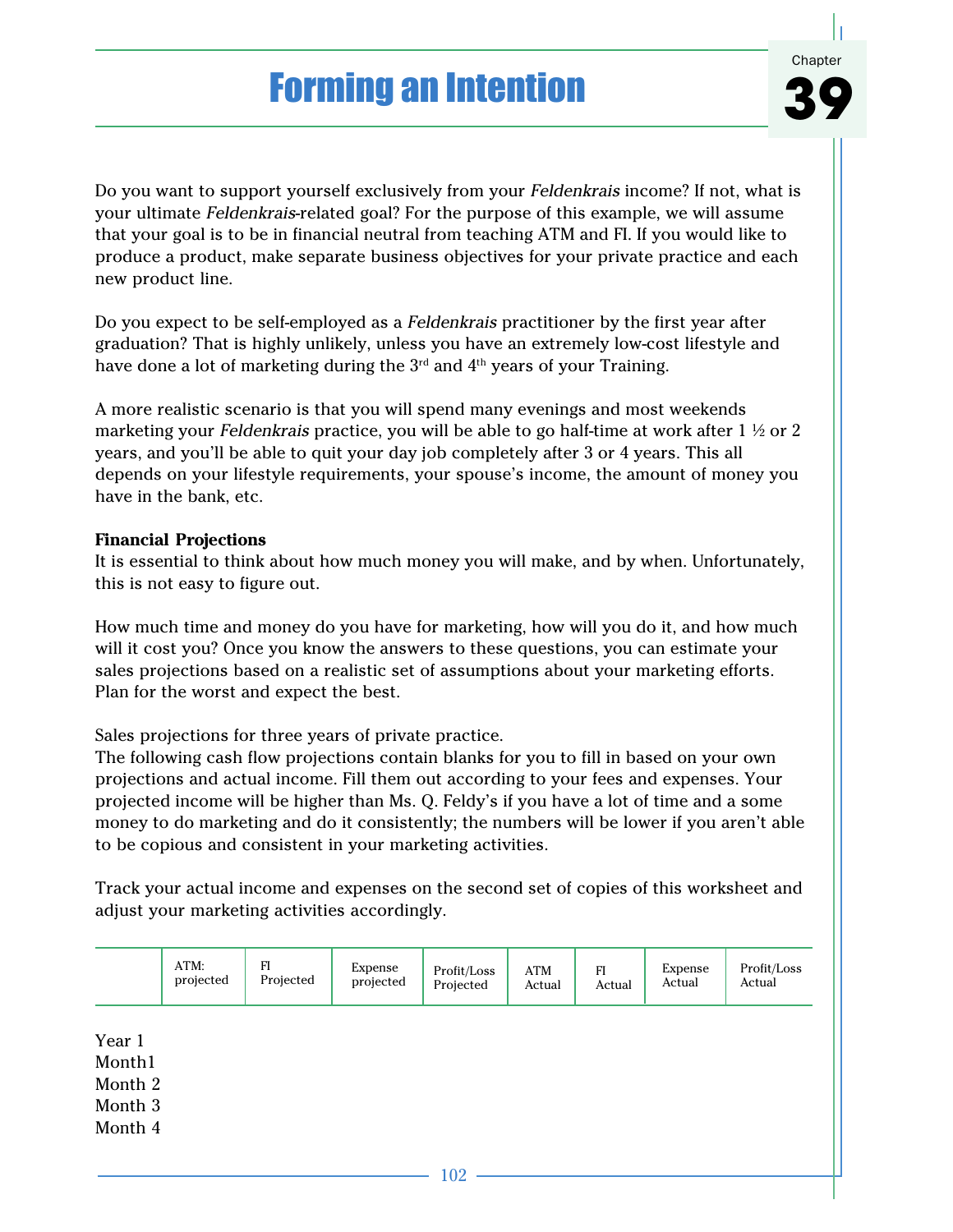| You Can Make a Living as A Feldenkrais <sup>®</sup> Practitioner <sup>cm</sup> ! |                   |                 |                      |                          |               |              |                   |                       |  |
|----------------------------------------------------------------------------------|-------------------|-----------------|----------------------|--------------------------|---------------|--------------|-------------------|-----------------------|--|
|                                                                                  | ATM:<br>projected | FI<br>Projected | Expense<br>projected | Profit/Loss<br>Projected | ATM<br>Actual | FI<br>Actual | Expense<br>Actual | Profit/Loss<br>Actual |  |
| Month 5                                                                          |                   |                 |                      |                          |               |              |                   |                       |  |
| Month 6                                                                          |                   |                 |                      |                          |               |              |                   |                       |  |
| Month 7                                                                          |                   |                 |                      |                          |               |              |                   |                       |  |
| Month 8                                                                          |                   |                 |                      |                          |               |              |                   |                       |  |
| Month 9                                                                          |                   |                 |                      |                          |               |              |                   |                       |  |
| Month 10                                                                         |                   |                 |                      |                          |               |              |                   |                       |  |
| Month 11                                                                         |                   |                 |                      |                          |               |              |                   |                       |  |
| Month 12                                                                         |                   |                 |                      |                          |               |              |                   |                       |  |
| Year 1 Total                                                                     |                   |                 |                      |                          |               |              |                   |                       |  |

1st year will be minimal; 2-5 FI's per week plus one or two classes per week with 3 participants. Sharing an office with another practitioner or two is advisable. Use your ATM classes primarily as skill-building and relationship-building; don't expect them to make money for you. In this scenario, your gross receipts would be: \$9240 from FI at \$55/FI plus \$1440 from ATM at \$15/class. Expenses: start-up costs plus office plus ATM space plus telephone, etc. (See [business budget, p. 85\)](#page-84-0)

|              | ATM:<br>projected | FI<br>Projected | Expense<br>projected | Profit/Loss<br>Projected | ATM<br>Actual | F1<br>Actual | Expense<br>Actual | Profit/Loss<br>Actual |
|--------------|-------------------|-----------------|----------------------|--------------------------|---------------|--------------|-------------------|-----------------------|
| Year 2       |                   |                 |                      |                          |               |              |                   |                       |
| Month1       |                   |                 |                      |                          |               |              |                   |                       |
| Month 2      |                   |                 |                      |                          |               |              |                   |                       |
| Month 3      |                   |                 |                      |                          |               |              |                   |                       |
| Month 4      |                   |                 |                      |                          |               |              |                   |                       |
| Month 5      |                   |                 |                      |                          |               |              |                   |                       |
| Month 6      |                   |                 |                      |                          |               |              |                   |                       |
| Month 7      |                   |                 |                      |                          |               |              |                   |                       |
| Month 8      |                   |                 |                      |                          |               |              |                   |                       |
| Month 9      |                   |                 |                      |                          |               |              |                   |                       |
| Month 10     |                   |                 |                      |                          |               |              |                   |                       |
| Month 11     |                   |                 |                      |                          |               |              |                   |                       |
| Month 12     |                   |                 |                      |                          |               |              |                   |                       |
| Year 2 Total |                   |                 |                      |                          |               |              |                   |                       |
|              |                   |                 |                      |                          |               |              |                   |                       |

 $2<sup>nd</sup>$  year, business should pick up more; up to 5-10 FI's per week by end of year, plus two classes with 5 participants, plus quarterly workshops with 10 participants; 3 paid ATM opportunities at \$40 average per opportunity. Your gross receipts in this scenario would be: \$19800 FI at \$55/FI; \$7200 ATM at \$15/class; \$1600 ATM workshops at \$40/participant; \$120 for-hire ATM time; TOTAL \$28,720; expense for office, phone, ATM space rent, marketing, adv. training, etc.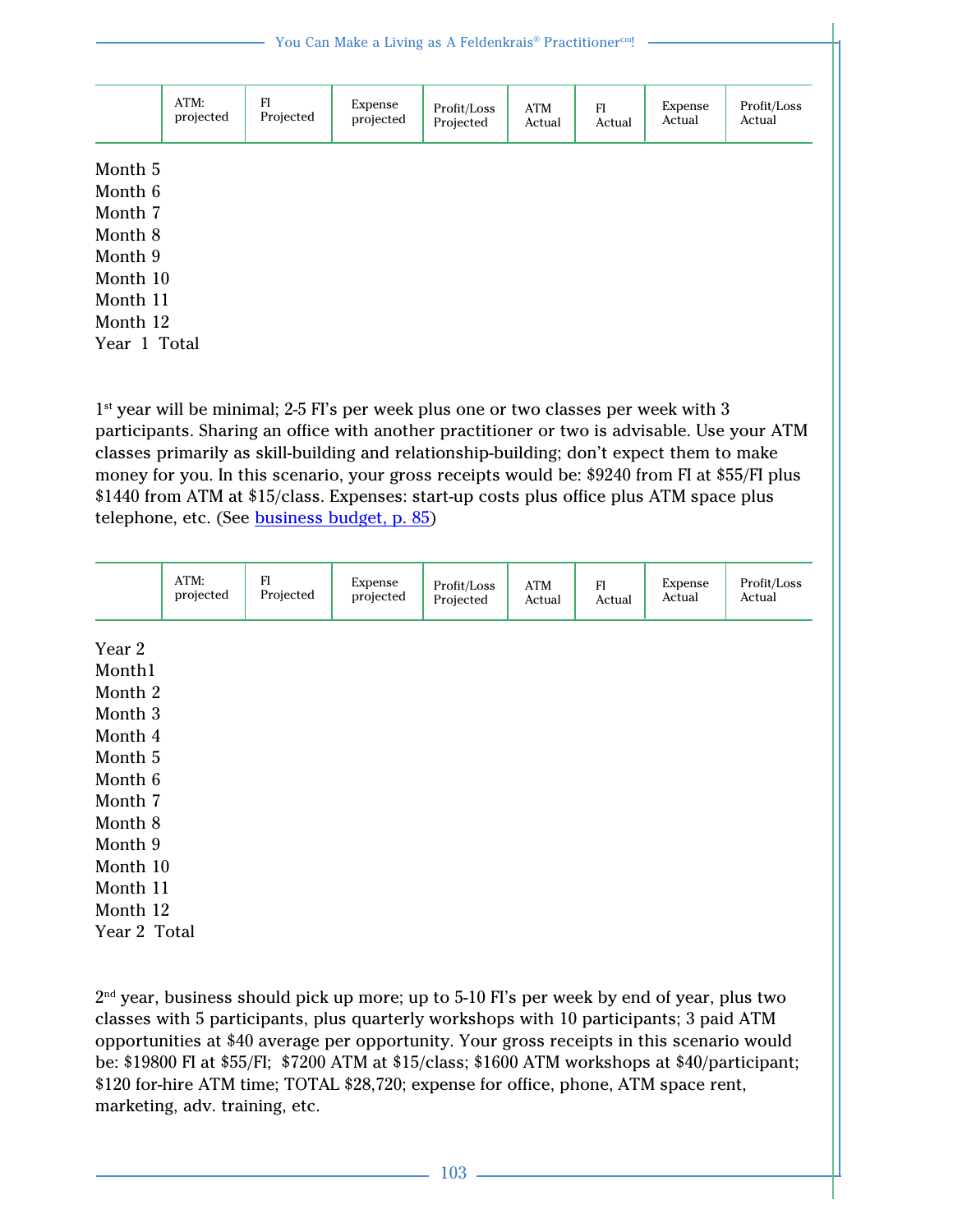|              | ATM:<br>projected | FI<br>Projected | Expense<br>projected | Profit/Loss<br>Projected | <b>ATM</b><br>Actual | FI<br>Actual | Expense<br>Actual | Profit/Loss |
|--------------|-------------------|-----------------|----------------------|--------------------------|----------------------|--------------|-------------------|-------------|
|              |                   |                 |                      |                          |                      |              |                   |             |
|              |                   |                 |                      |                          |                      |              |                   | Actual      |
| Year 3       |                   |                 |                      |                          |                      |              |                   |             |
| Month1       |                   |                 |                      |                          |                      |              |                   |             |
| Month 2      |                   |                 |                      |                          |                      |              |                   |             |
| Month 3      |                   |                 |                      |                          |                      |              |                   |             |
| Month 4      |                   |                 |                      |                          |                      |              |                   |             |
| Month 5      |                   |                 |                      |                          |                      |              |                   |             |
| Month 6      |                   |                 |                      |                          |                      |              |                   |             |
| Month 7      |                   |                 |                      |                          |                      |              |                   |             |
| Month 8      |                   |                 |                      |                          |                      |              |                   |             |
| Month 9      |                   |                 |                      |                          |                      |              |                   |             |
| Month 10     |                   |                 |                      |                          |                      |              |                   |             |
| Month 11     |                   |                 |                      |                          |                      |              |                   |             |
| Month 12     |                   |                 |                      |                          |                      |              |                   |             |
| Year 3 Total |                   |                 |                      |                          |                      |              |                   |             |

 $3<sup>rd</sup>$  year 10-30 FI's per week by end of year, plus 2 classes with 5 participants, quarterly workshops with 10 participants, 5 paid ATM opportunities at \$50 avg. each. This would total \$57,600 FI at \$60/FI; \$7,200 ATM; \$1,600 ATM workshops; \$250 ATM opportunities; TOTAL  $$66,650$ ; expenses would be similar to  $2<sup>nd</sup>$  year.

For a product your sales projections and cash flow will depend on the strength of your marketing strategy and implementation, and the effectiveness of your distribution channels. Get distribution channels in place before making the product. Research potential buyers, and find out how excited they are about your idea.

Don't expect more than about 5 retail-equivalent sales per month for the first year. No matter what your business plan says, plan for the worst and expect the best. It makes no sense to get more into debt because you planned for the best and got the worst! The second year should be about 20-30 sales per month; the third year 50. The best way to make a product work is to sell a second product to the same people who bought and enjoyed the first one.

Don't expect to make any profit at all the first year and possibly your second year either. You should start seeing some money back by the third year if you do consistent and effective marketing. You can never learn enough about marketing a product.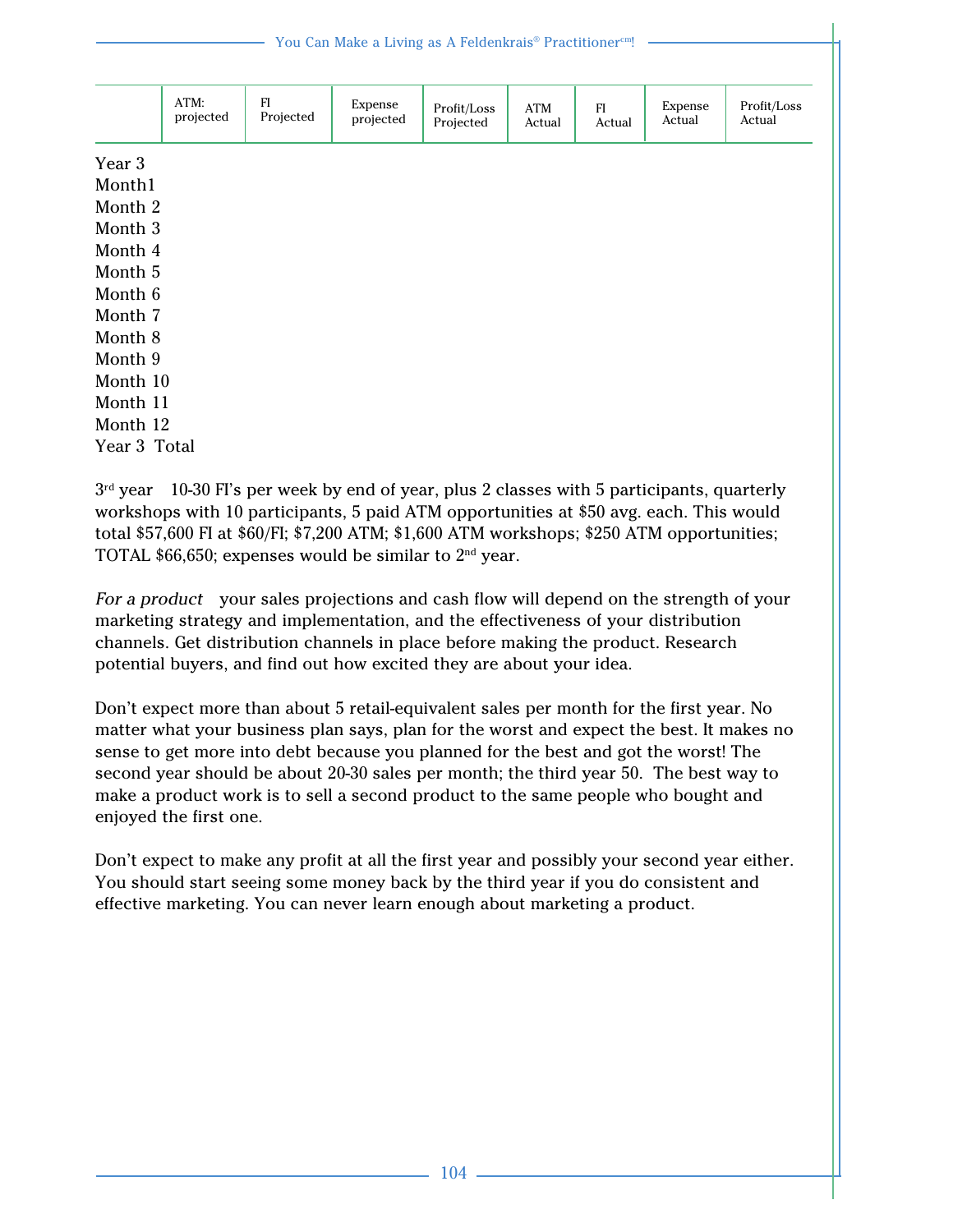I don't recommend creating a product for the sheer joy of creating. There are easier and cheaper ways to create. The only worthwhile reasons to produce a product are:

- You want to give your clients or other Feldies something that doesn't currently exist and you are the one who knows how to make it.
- You're on a mission from God. Always a good reason.
- · You want to free your income from its' physical constraints. If all you do for money is teach FI's and ATM's, your income is tied to your physical presence. If you have a product to sell, you're free! Money comes to you regardless of your involvement. Theoretically, anyway. If you are not adequately prepared, marketing a product can demand your physical presence even more than a private practice. Build your business plan with freedom in mind, and don't invest anything until you are sure your product will sell with a minimum of involvement on your part.

There are different levels of products. If you just want some audiotaped ATM's for your clients, buy a portable tape recorder, wear it on your waist as you teach an ATM, and duplicate them at home on your tape-to-tape player. If you want a bit nicer quality and faster production, find out who the audio studios are in your area, call them, rent some studio time and pay them to do a small duplication run on CD's or audiotapes.

If you plan to get an income from the sale of your product, that is a different story. You must do a business plan for that project. Use the [Business Plan Outline in Appendix 4](#page-127-0) as your guide. When you have a rough draft, meet with a few business bankers and ask them if they know any resources that can help you in your business planning process. The more research you do before spending money, the more product you will sell once it's finished, and the more money will come to you without your involvement.

Your business plan will tell you whether enough people will buy your product, exactly who they are, and from whom/where they will buy your product. Most businesses fail because they are fuzzy on these details.

Beat the odds by targeting your market and researching it. Are you selling directly to the consumer or is your customer a large retailer or distributor? Talk to your consumer or retailer/distributor before you make your product. They will tell you whether they'll buy it!

Here are some potential buyers of your product.

- · Video distributors (for videos and video/audio combinations)
- Audio distributors (for audio only)
- Book publishers (for books only)
- Catalogs (of what products, who buys out of that catalog?)
- Retail stores (gift shops? health clubs? spas?)
- Libraries (a biggie!! Lots of distributors just sell to libraries talk to them before production. Note that libraries like to avoid separate parts within one package,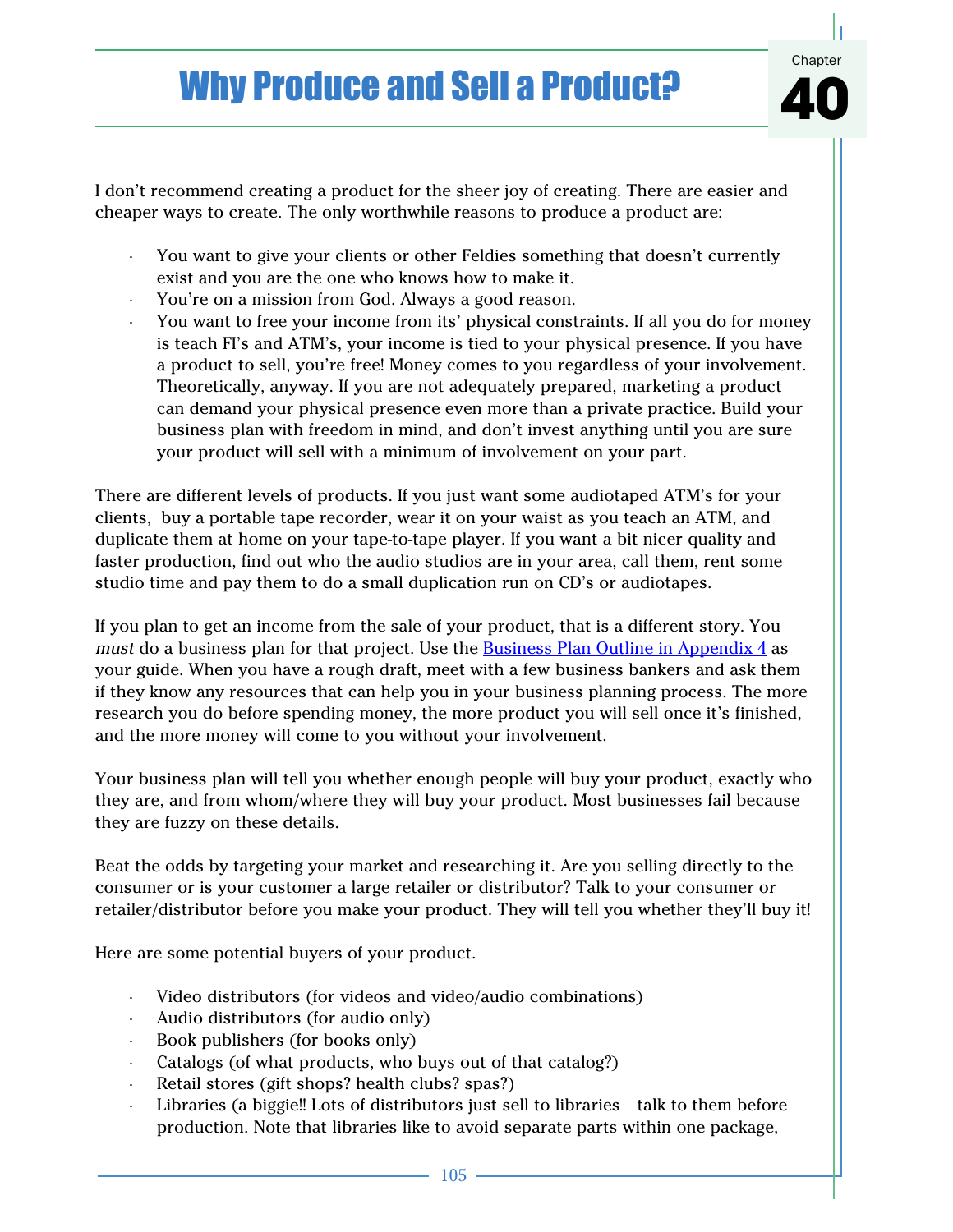and they prefer durable plastic cases.)

· Consumers. (who are they? where do they live? how will they find out about your product? regional? national? international? Marketing directly to the consumer is a very time-consuming task and I don't recommend it. Find a distributor who will do this for you, and then sell your book, video or audio project to the distributor.)

Do not, I repeat, do not move forward with your project until you are positive that enough people will buy it so you will at least break even. You are not in business to lose money! A trip to Vegas is equally risky but easier and more fun.

Still wanna make a product? Read on for a description of the scaled-down and deluxe versions of writing a book and producing a video or audio project.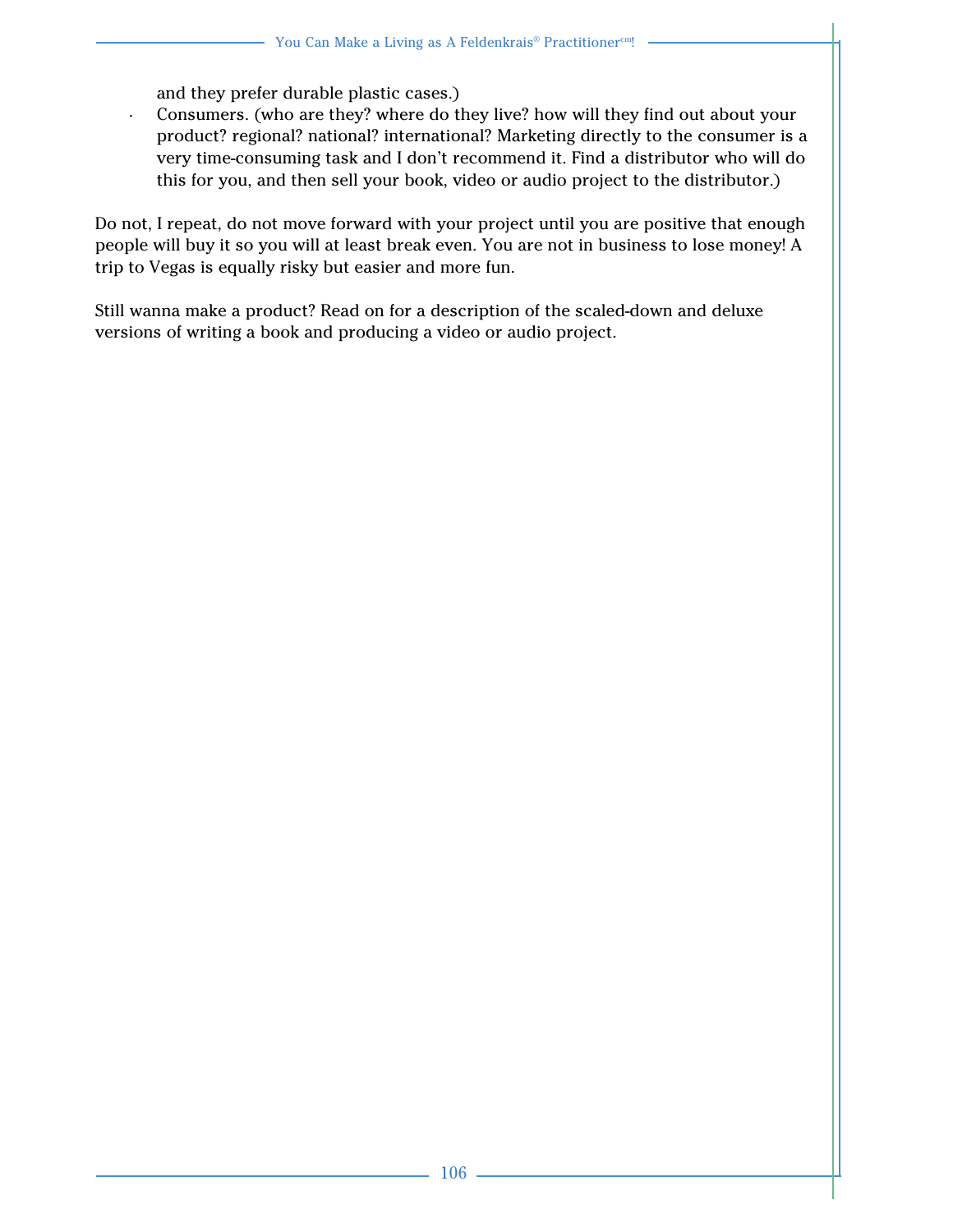## **Writing a Book**

#### Writing a book, the scaled-down version:

Process: You get an idea for a book. You wrote a few papers in college and think you know how to write. You write your book without really knowing who your audience is. It stinks. You have a few people read it and they tell you it's great. You do the typesetting and cover design yourself. These also stink. You print a few copies at Kinko's and/or put it on your website as an ebook. You sell them to your clients, FEFNA, Feldenkrais Resources and your family. You break even or make a small amount of money, and you feel good because you are now An Author. If this is what matters most to you, then go for it.

Writing a book you can be proud of, the scaled-down version: Find a good editor and pay them money to make your book readable. This will be a harrowing process and your ego will probably end in tatters. Hang in there, it's worth it. Also invest money into a designer who will typeset the book and design an attractive, professional cover. Do this regardless of whether you are publishing an ebook or a print (vanity) book. For print books, think about the paper and binding in terms of quality, functionality and image.

None of these aspects (editing, typesetting, cover design, printing) needs to be hugely expensive, but they do require an investment. There are many low-cost designers of ebooks on the web. Trading Feldenkrais sessions is one way to reduce fees for editing and design, or hire a talented design student.

#### Writing a book, using a publisher.

Process: You get an idea for a book. You go to the library and read everything you can about getting published, how to write and how to edit. You then work on getting an agent and pitch your idea to publishers.

You get rejected several times. You don't give up. You keep communicating with publishers and/or agents until you find one who is interested in your idea. You work with them on squeezing your idea into their marketing agenda. You get some money (an advance on royalties) while you write the book. You write the book. Your editor rips it to shreds several times. You finish the book months later. The publisher designs the cover. You hate the design. You travel around doing book signings and speaking tours. You make a small amount of money on royalties.

Pros: You remain the creator of the book and have the option of not worrying about the marketing end of things.

Cons: You have to relinquish control over several aspects of the book, up to and including your original idea of what the book is about. You have to invest time and possibly money marketing the book because publishers only actively market 3 out of every 20 books.

#### Writing a book, self-publishing

Process: You do everything the same way as if you were using a publisher, but you get rejected so many times you give up. Or you begin to work with a publisher but you decide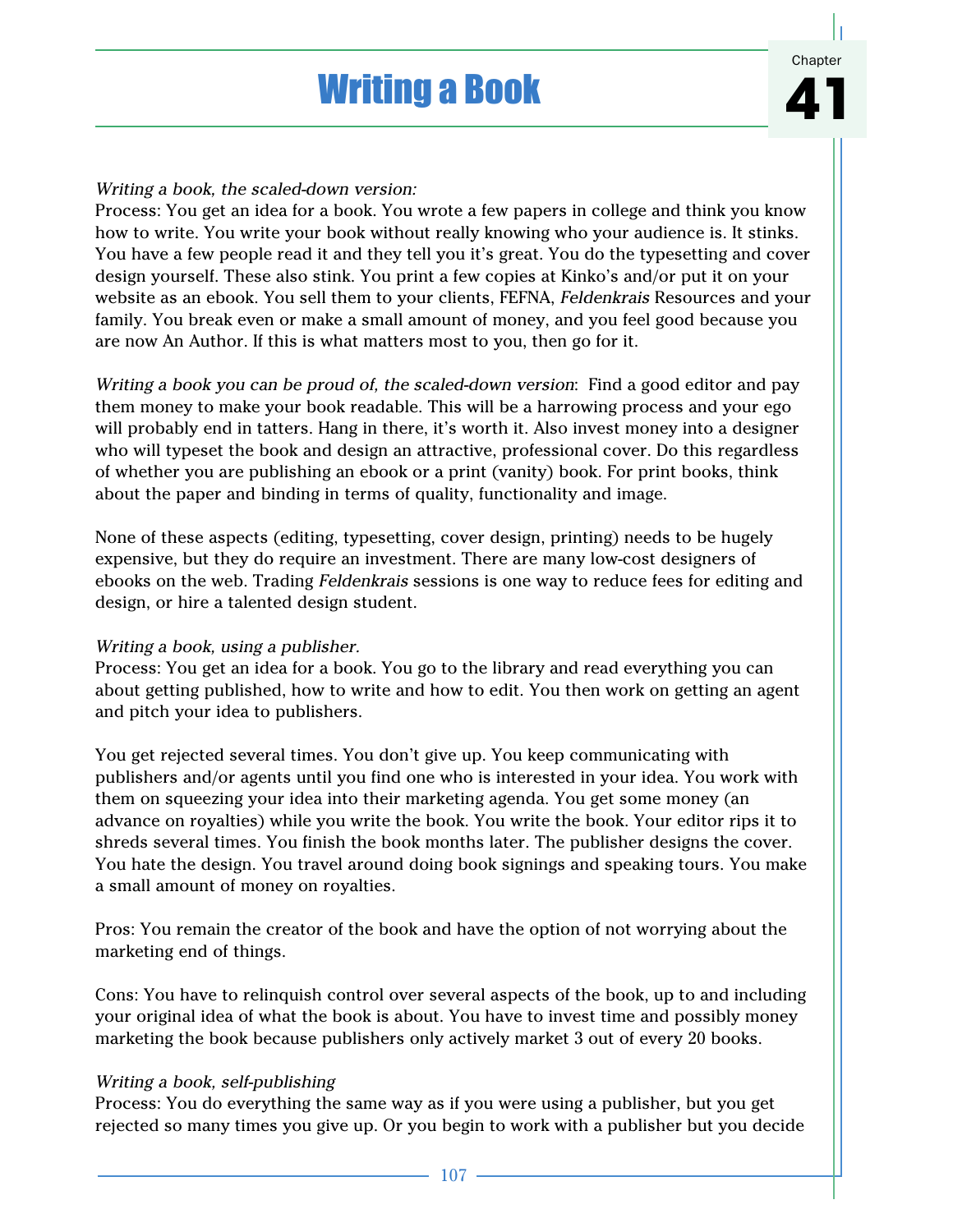you don't want to compromise on your ideas or the cover design. You decide to do it all yourself.

You now have three choices: print boxes of books in the hope of selling them; publish an "ebook;" or contract with a Print-On-Demand (POD) publisher.

If you go the print route, you will have to pay for editing, typesetting, design, and printing before you sell a single copy.

If you do an ebook, you can either contract with an e-publisher or sell the book from your own website. If you contract with an e-publisher, they will sell it for you and you will make 30-70% of the retail sales as royalties. If you have your own site, you will have the cost of creating, marketing and maintaining your site, but you will have 100% of the net profit.

If you work with a print-on-demand publisher, the POD site will take orders for you, give you a percentage of profit, and print single copies of your book as the orders come in. You will still be responsible for marketing the book.

Regardless of what route you take with self-publishing, you will get no money to subsidize the time it takes to write the book. You will be your own marketing team, your own publicist, and your own secretary. You will have to be extraordinarily motivated and organized.

Most books are not commercial successes even with the expertise of a publisher on their side. You will be lucky if you sell enough copies to break even. Furthermore, you will spend most of your time marketing, traveling, speaking at bookstores, doing radio interviews, writing and submitting articles, and you won't have any time left to be a Feldenkrais practitioner.

My opinion? You need to be on a mission from God to self-publish a book. Unless God is on your side (and you know you have a book that enough people want to read), you stand to lose a lot of money and be very unhappy.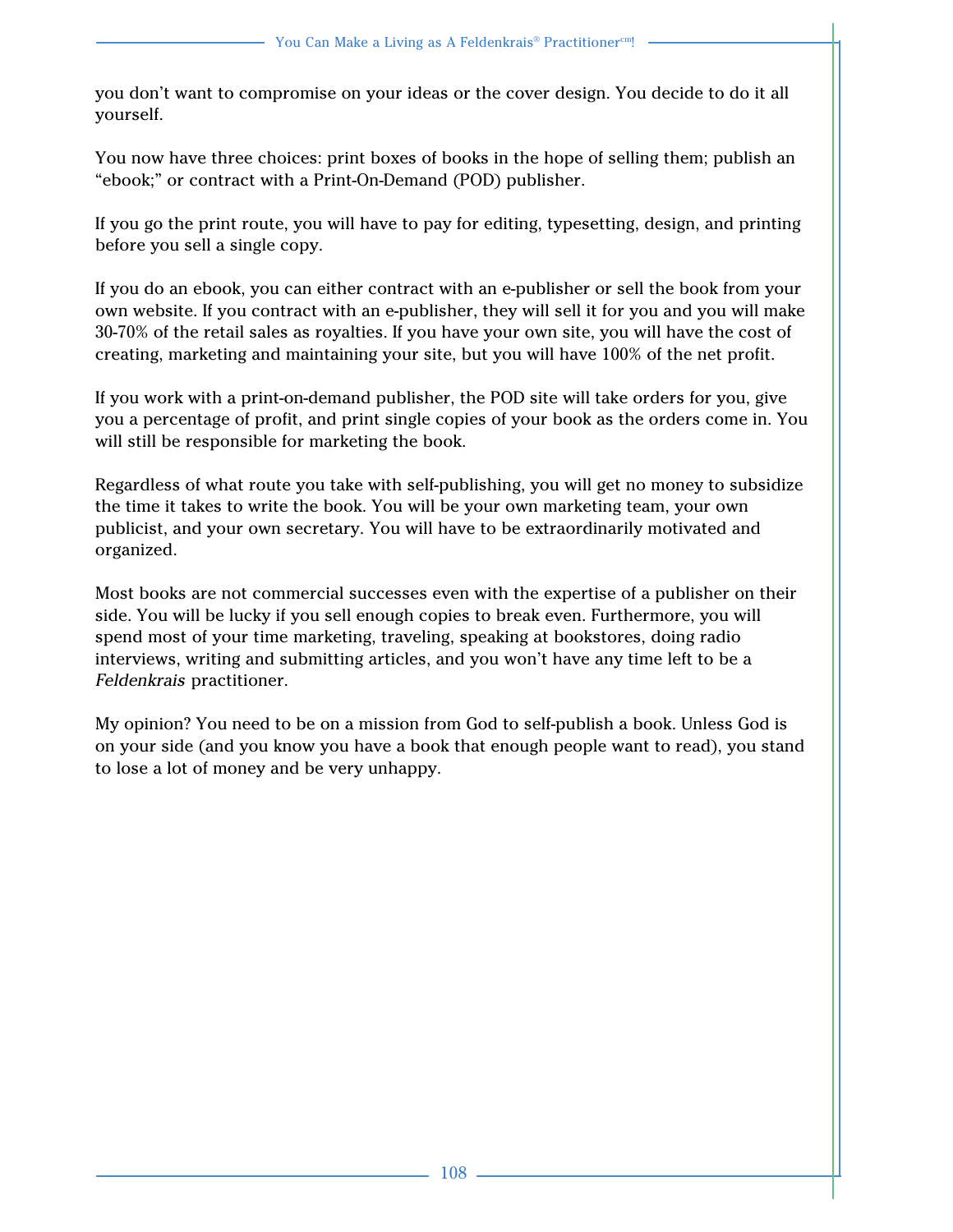Here's an overview of the process of making audio and video projects, for both deluxe and scaled-down versions.

## Video and Audio Projects, Using A Good Writer-Producer

Process: you get an idea, interview writer-producers, and hire one. We'll assume that you get a good one. This is not always the case. The producer writes the script with you as technical assistant. (You can also hire a separate script-writer and producer.) After the script is complete, the producer then hires subcontractors: a director, talent (actors or voice talent), camera crew or audio studio. The producer's job is to help you create a vision for the project and help you tell your story.

The producer is present for all recording and makes sure it is what you want. The producer watches/listens to final cuts with you and handles corrections, gives creative input, etc. The producer helps you find channels of distribution and takes care of the first run of duplication. The producer will also consult with you on packaging ideas and help you find a designer. Common practice is that producers to get a percentage of each tape sold, but you should only do this if they are really taking care of distribution for you.

Pros: A producer takes your technical idea and breathes life into it. He makes it a story that is interesting and accessible. A producer helps you look and sound natural on tape. A producer knows the best local talent (actors, voice talent) and can often get discounts on their fees, which can save you money. A producer also coordinates the entire process so you are free to do the creative end of it and keep marketing.

Cons: Producers are expensive and usually egotistical. They take a standard markup of about 30% on each subcontractor they hire (director, camera, talent, printing, packaging, etc.) You pay them for knowing who to call and making a few phone calls to coordinate the process. Those become very expensive phone calls for you. Producers are also hard to judge, as many of them overstate their own abilities. Be sure you get lots of referrals and go with your gut. Get a firm quote from the producer on the final price of the project and make him stick to it.

## The scaled-down model: Be Your Own General Contractor

Process looks like this: You do many informational interviews with different kinds of producers, camera operators, directors, and sound studios. You read books about the process of producing a video or audiotape. You get a very clear picture of exactly what the process is before you sign on the dotted line with anyone. Once you have researched all the providers in your area, talked to their references, and made your choice, then the work begins.

For a video, always hire a script writer. The script is your blueprint. You would not build your house based on an amateur blueprint, and your video is no different.

For audio, use your best ATM voice and you'll be fine. Do an ATM before recording to relax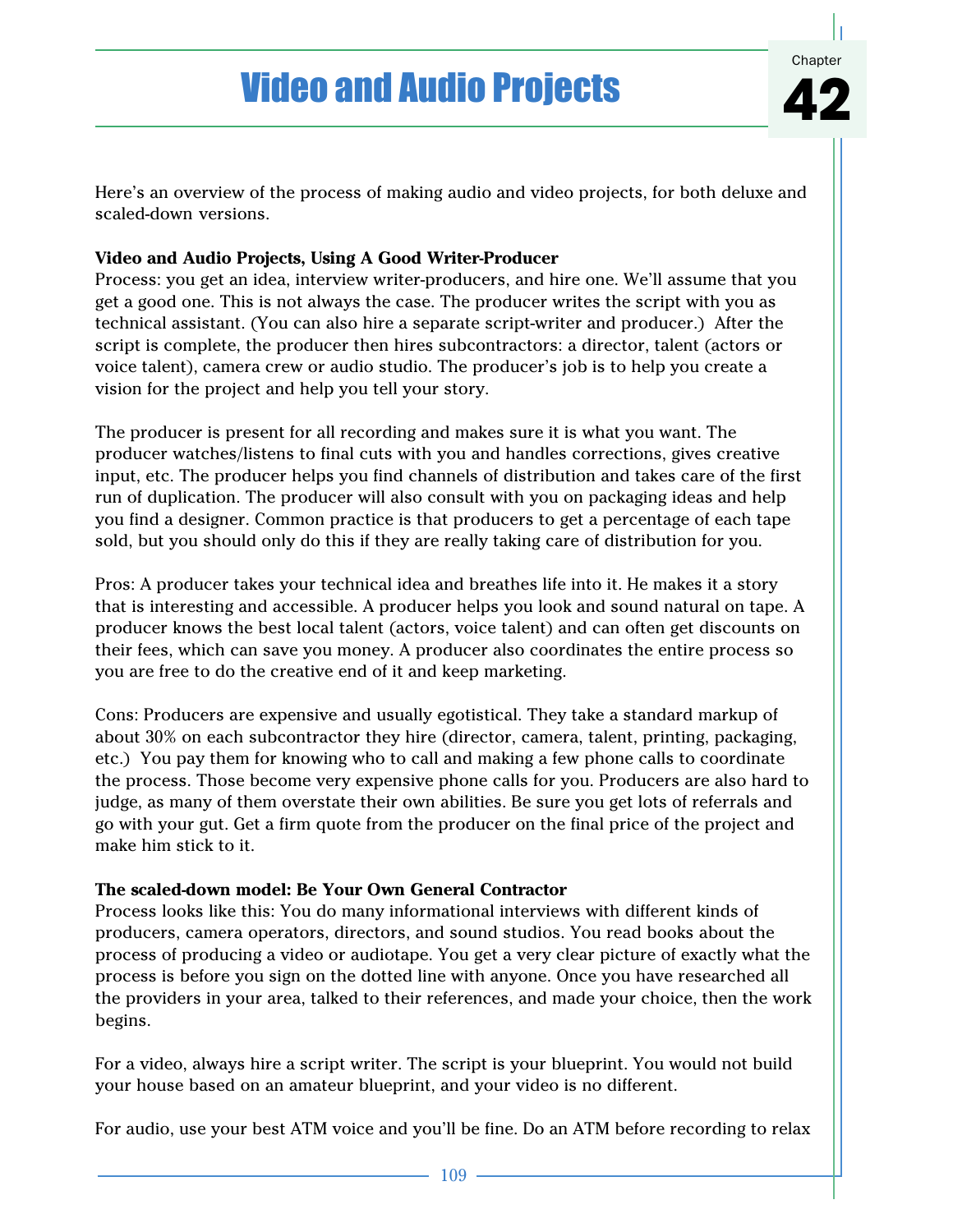your chest and throat so your voice doesn't sound high and squeaky. Consult with the sound engineer if you have questions about what effects or introductions are needed; a good engineer will replace your need for a producer.

Pros: Cheap. You'll save lots of money this way and you will have 100% control over the outcome. If you do your homework, find good subcontractors and listen to their advice, you will have a great product. You will be creative director and everyone will have to do what you say, even if they disagree. (Hint: don't ignore their advice. You chose those guys because they're professionals, so go with your gut but do seriously consider their input.)

Cons: Takes a lot of time. Be prepared to spend a lot of time finding all the qualified subcontractors that a good producer already knows. You will likely spend over a year in the preparation phase, and another several months in the production phase.

**Summary:** Do your homework. You will have a good product whether you hire a good producer or produce it yourself, but only if you do your homework.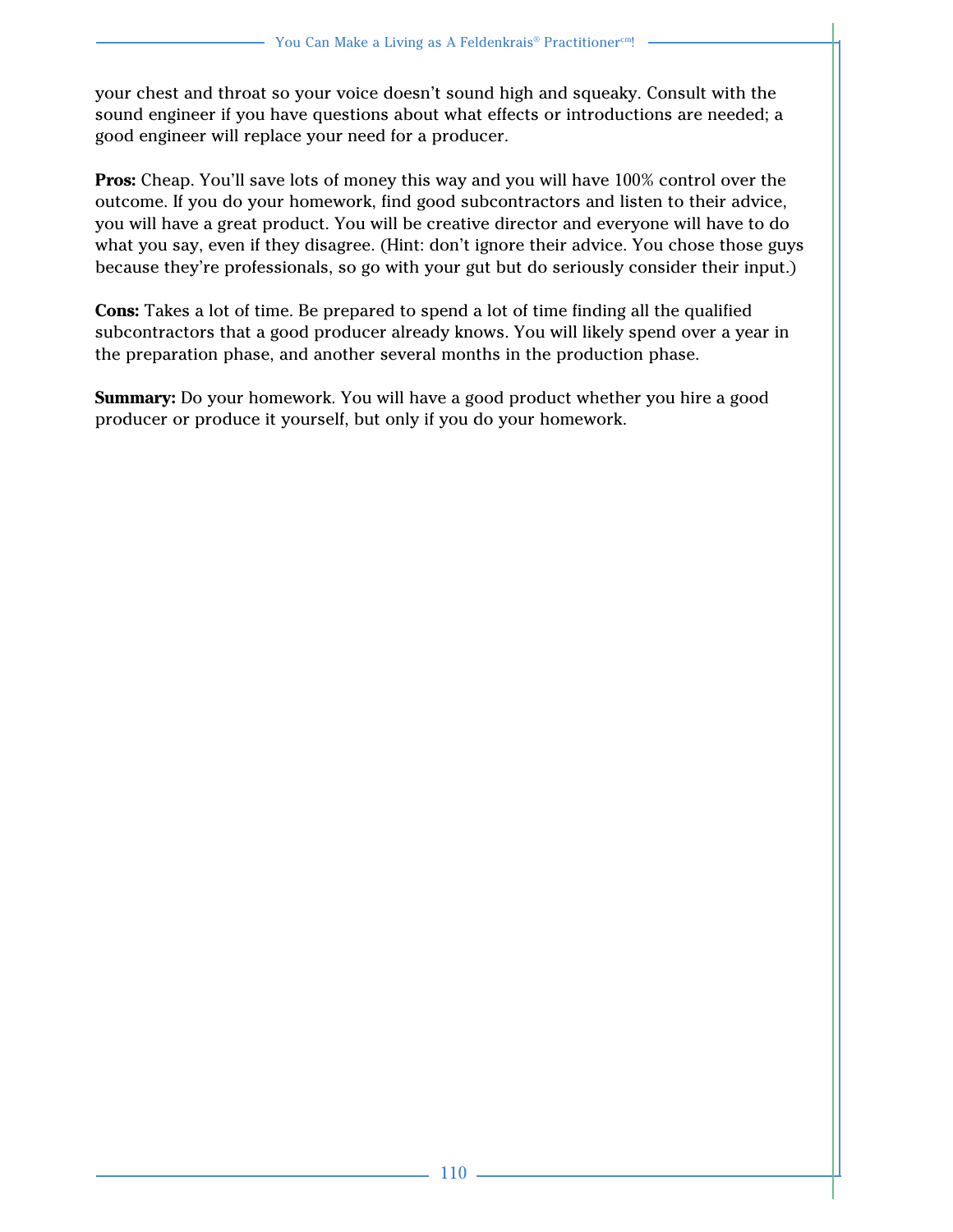# **Success and Failure**

This chapter covers what to do when things are going too well, and what to do when things are awful.

## Sensible & Sustainable Growth

You've done all the worksheets in this book, sanded down your parasitic movements, marketed your buns off, taught zillions of ATM classes, done tons of FI's, sold hundreds of copies of your masterwork. Your practice is full, you have plenty of money, you're totally burned out and you want to work as a janitor. What do you do now?

Do not let the quality of your work suffer because you are so tired or stressed, you lose your attentiveness. You can be successful and still be in neutral.

When I was practicing FI before I graduated from my training, I was exhausted after doing 2 FI's in one day. Now, I am tired if I do more than 5 in one day. At one point, I was doing 5 or 6 FI's per day, 5 days a week. I dreaded going to work. I actually resented my clients for showing up.

I soon realized that the EFFORTLESS number for me was 4 FI's per day. Two in the morning before noon, and two in the late afternoon. I need at least a three-hour break in the middle of the day, or I get tired and cranky and I give insensitive FI's.

Unlike me, Gaby Yaron could do FI's 12 hours a day without tiring. Your sustainable pace might be like hers, or it might be more like one or two FI's a day. As your practice develops, ask yourself the following questions: How much sleep do you need? How much time for reading and study groups do you need? What schedule will enable you to feel open, receptive, alert and interested in your clients/students? Only you can answer these questions.

TRUST that you can take care of yourself, and that your clients will adjust to your needs. They want to see you, and they will find a way to do it.

## Troubleshooting

What to do when your worst nightmare actually happens:

When no one shows up for a class you scheduled: soothe your child-self and feel your feelings. When you're done being upset, refer to your tracking worksheet and try to figure out where you went wrong with your marketing.

When you schedule a class/workshop and not enough people sign up for you to make any money on it: see th[e Cost/benefit analysis section, p. 93](#page-92-0).

When someone says they hurt themselves during a class: Don't panic. You can prevent this by noticing when a person may overdo and whisper in their ear if necessary. If he still hurts himself, listen to him attentively, don't blame him, and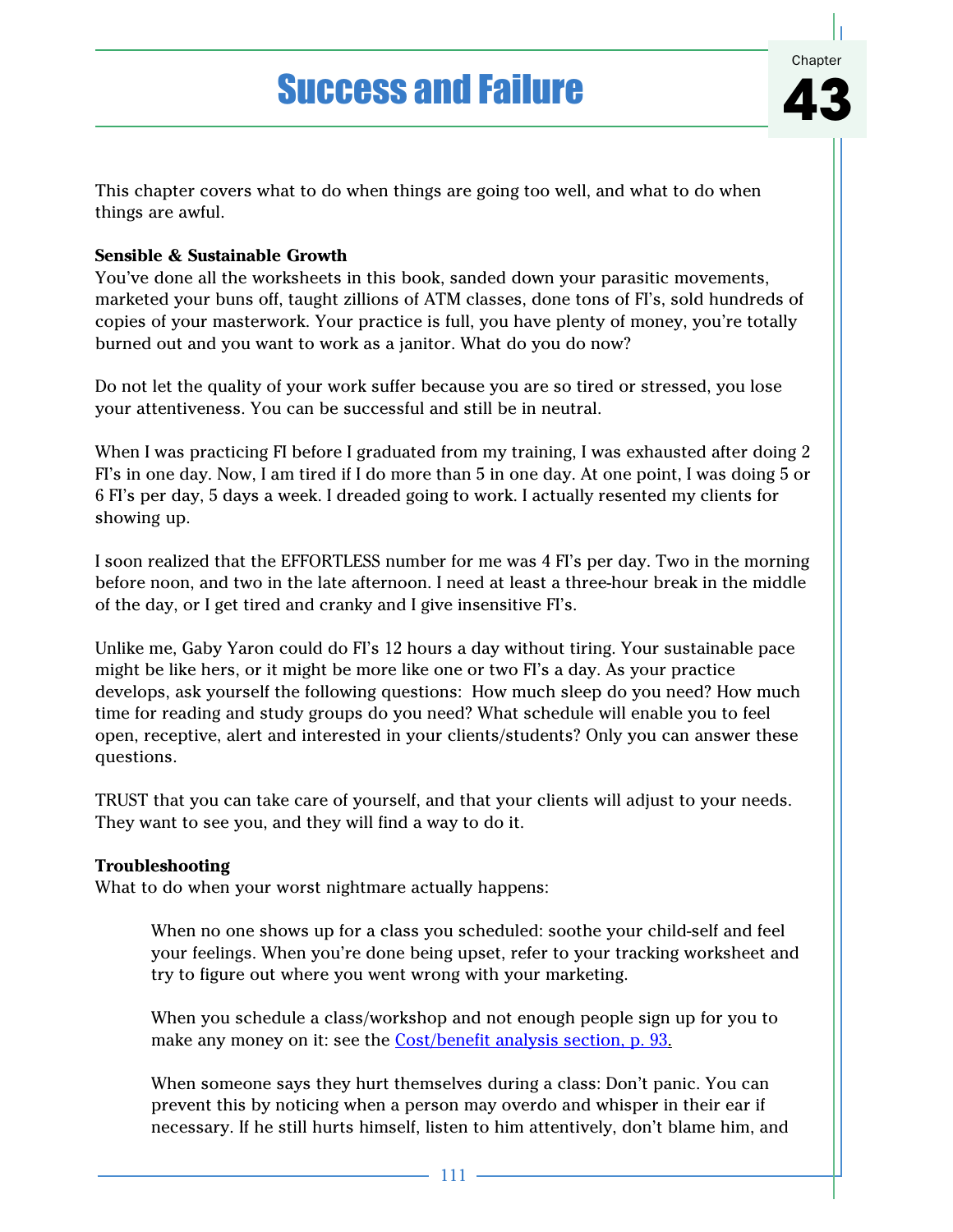tell him to call you for a free FI if he doesn't feel better in a few days. Gently point out the need to do less during ATMs.

When you are attracted to your client: This isn't necessarily a problem. Just don't tell him/her and DO NOT do anything about it. If it interferes with your work, you MUST refer him/her to someone else. If the feeling is mutual, YOU MUST stop working with your client before you date. Period. Read the Educated Heart for more information.

When your client is attracted to you: this happens frequently, for many reasons. Beef up your boundaries, DO NOT FLIRT OR DATE, and if you feel uncomfortable, tell your client that you're uncomfortable. He/she can either contain himself or you can refer him/her to another practitioner.

When a male client gets an erection: Put him on his side. Don't talk about it unless you have to.

When you are flummoxed about what to do in FI: sit and breathe. breathe. breathe. Look at them and let your eyes de-focus. Tell your client you don't know what to do and you're waiting for inspiration. (I do this during almost every FI.) Wait. If an idea doesn't come fast enough, roll their head or pick up a limb. Remember the theme of your lesson and do something related to that. Keep breathing and observing them. And if you totally botch the lesson, note what happened. Call your mentor, process it, then go get another client to practice with.

When you are honest with someone about how many lessons she needs and she decides not to come anymore: don't do that again. With the next person, just say that a few lessons is better than nothing, and that you will both know when she is done with this series.

## The Uses of Failure

Failure doesn't have to be crippling. It can, indeed, be your best teacher. Walt Disney went bankrupt several times before he built Disneyland and you can bet he learned a lot with each bankruptcy.

Sometimes, failure is exactly what you need. At one point, I was tired and burned out. I had planned a workshop several weeks before, so I felt obligated to give it. When only 4 people signed up, (a "failure,") I cancelled the workshop. I didn't need the money or the marketing contacts, and I really needed the rest.

Sometimes you need to fail in order to learn. A gardener wanted an FI for her neck after taking my Effortless Gardening workshop. I wanted to give her a great lesson, but I did too much. She felt great right after the lesson, but while she was still in my office, her neck was starting to tighten up again. She called me a few days later and said her neck was in terrible spasm for two or three days. She cancelled her next lesson via voice-mail, saying, "I can't afford to experiment." I was mortified.

It only took me once to learn not to do too much with a client.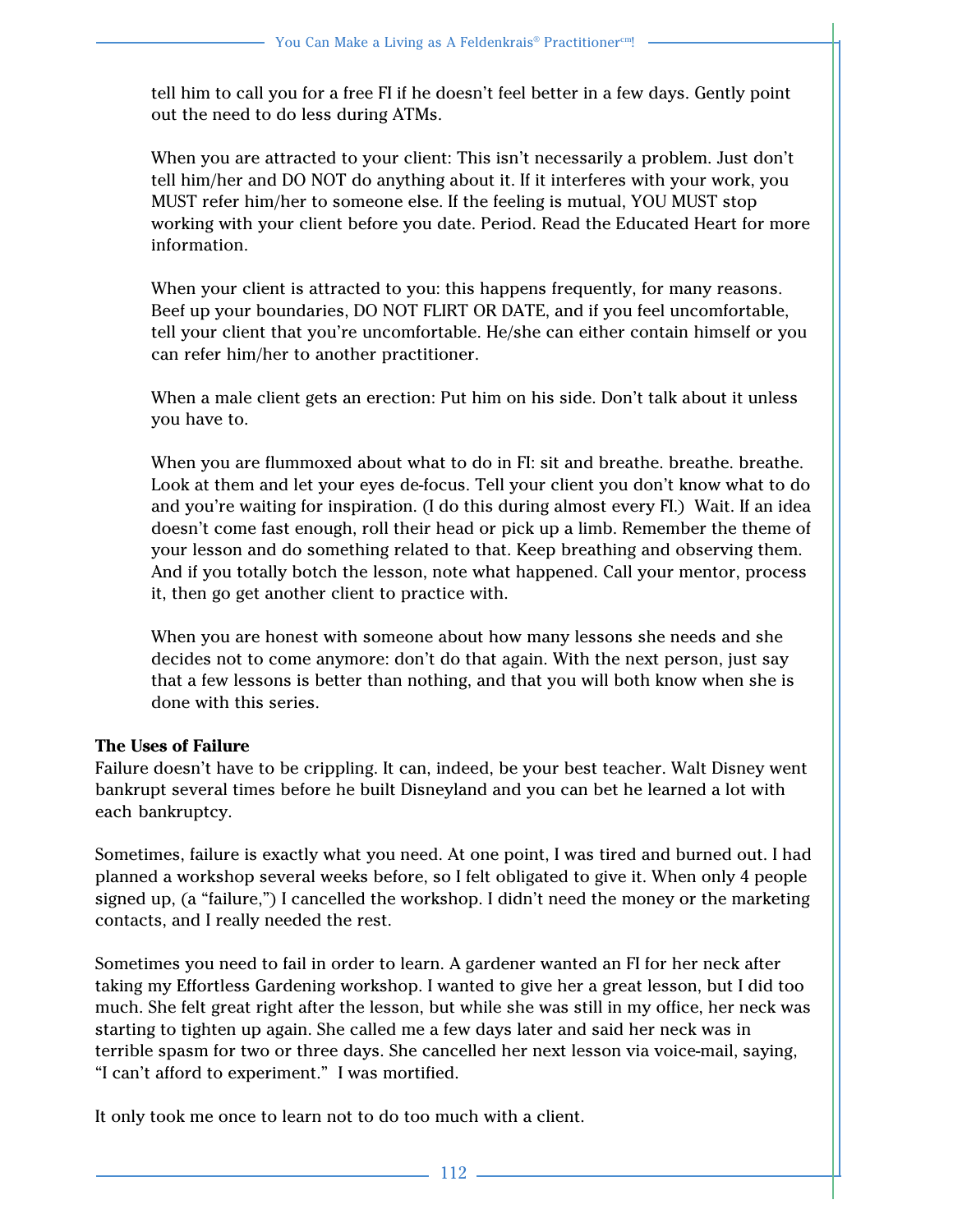Even with such an unhappy termination of our relationship, it was not too late to turn failure into success. I got over being mortified, I called her back and I listened to her story. I explained that I had made a mistake, I had done too much with her and that if she ever felt like trying it again, I would be willing to take a different approach. She never did come back to see me, but at least we were able to end our relationship on a more or less positive note.

Other ways of resolving the issue to the clients' satisfaction would have been: giving a free session, returning her money, giving her half-off the next session, or most importantly, asking her what she would need to feel resolved about the situation. People don't always have an answer to that, but they appreciate being asked.

## Hidden benefits to failed projects and false starts…

Even if you advertise a workshop or class that never happens, you still can get exposure and some income. For example, I never taught the skiing workshop because I decided I didn't want to become an expert in skiing, but I did get one loyal FI client out of it.

When one of your projects fail, brainstorm what possible good outcomes there are, and then move on to the next one.

## When it is all too hard: The uses of wailing

Sometimes, life is so hard. When life feels unbearably bad, your best option at this point is to wail your heart out.

I really mean it. Find a place (like your car, or the basement, or the middle of the woods) where no one can hear you, and turn on the siren. Wail all the way from your guts, the soles of your feet and your pelvic floor. Not only does it help you think clearly afterward, it feels good. Alive. Expressing grief and anger or throwing a temper tantrum is healing like nothing else.

When you're done wailing, think up some smart adult solutions to your problem and put them into action.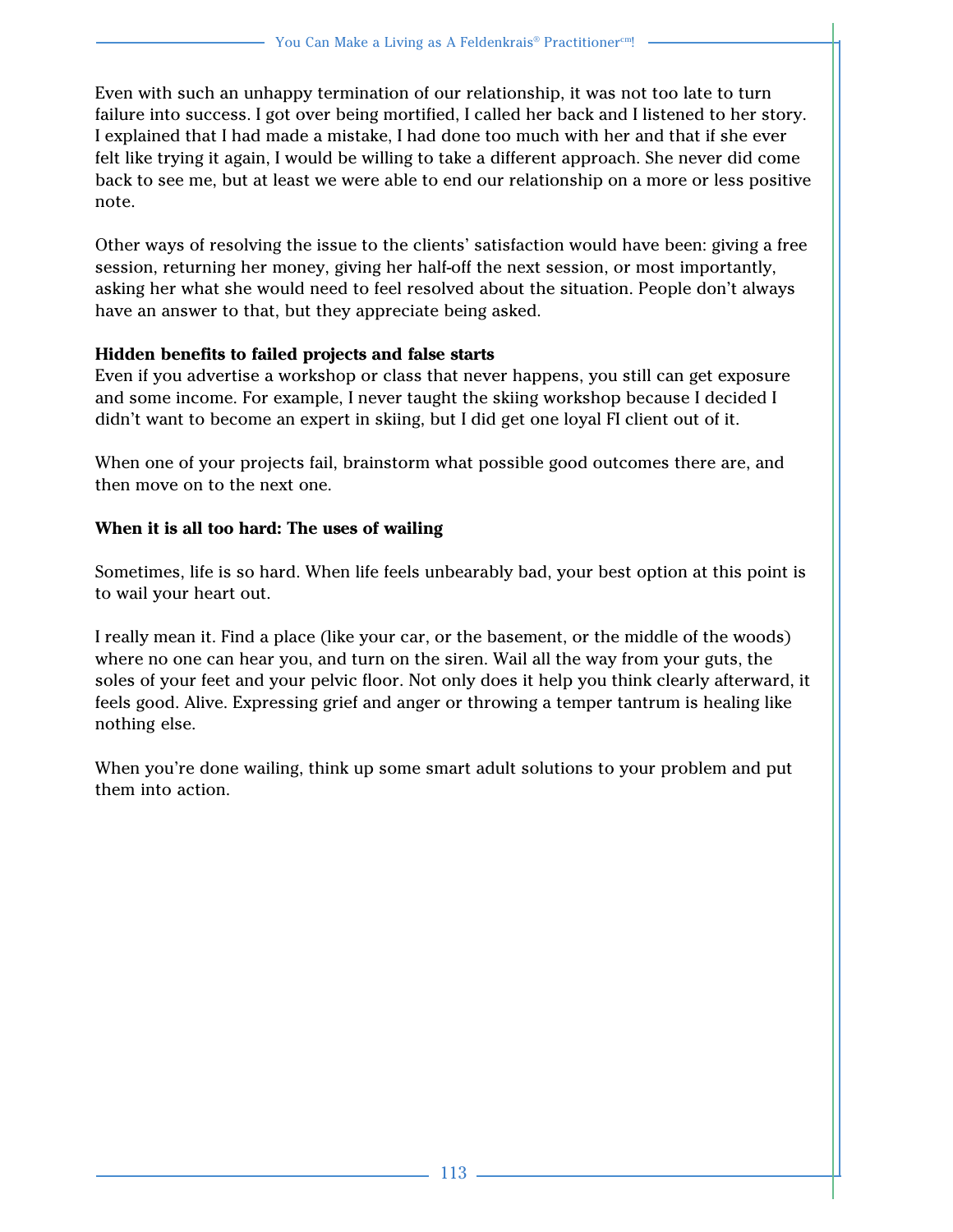# **Final Thoughts**



There are as many ways to have a successful practice as there are to do FI. Through experience, you will find what works for you. The hard part is "active patience" and planting all those seeds in anticipation of the harvest.

Create or find a support network. You can do this alone but it's a lot better, faster and more fun with friends. Get a mentor for the Feldenkrais part of your practice, and get a business counselor or support group for the business side of your practice. Wishcraft has two excellent solutions to what Sher calls "pathological individualism:" success teams and the buddy system. A group that keeps you on task is invaluable. You can even have a friend call you every day to get you in action.

Lastly, never, ever doubt that YOU have something to offer people. Even if they don't look turned on before or after a lesson, or if they never come back, or if they walk away uninterested after talking with you, DON'T DOUBT THE WORK. Keep examining the parasitic movement in all areas of your self image, and keep reminding yourself about why you want to share this work with others. Continue to study it and read Moshe's writings for inspiration. And remember, no matter how scared you are, you have a lot to offer.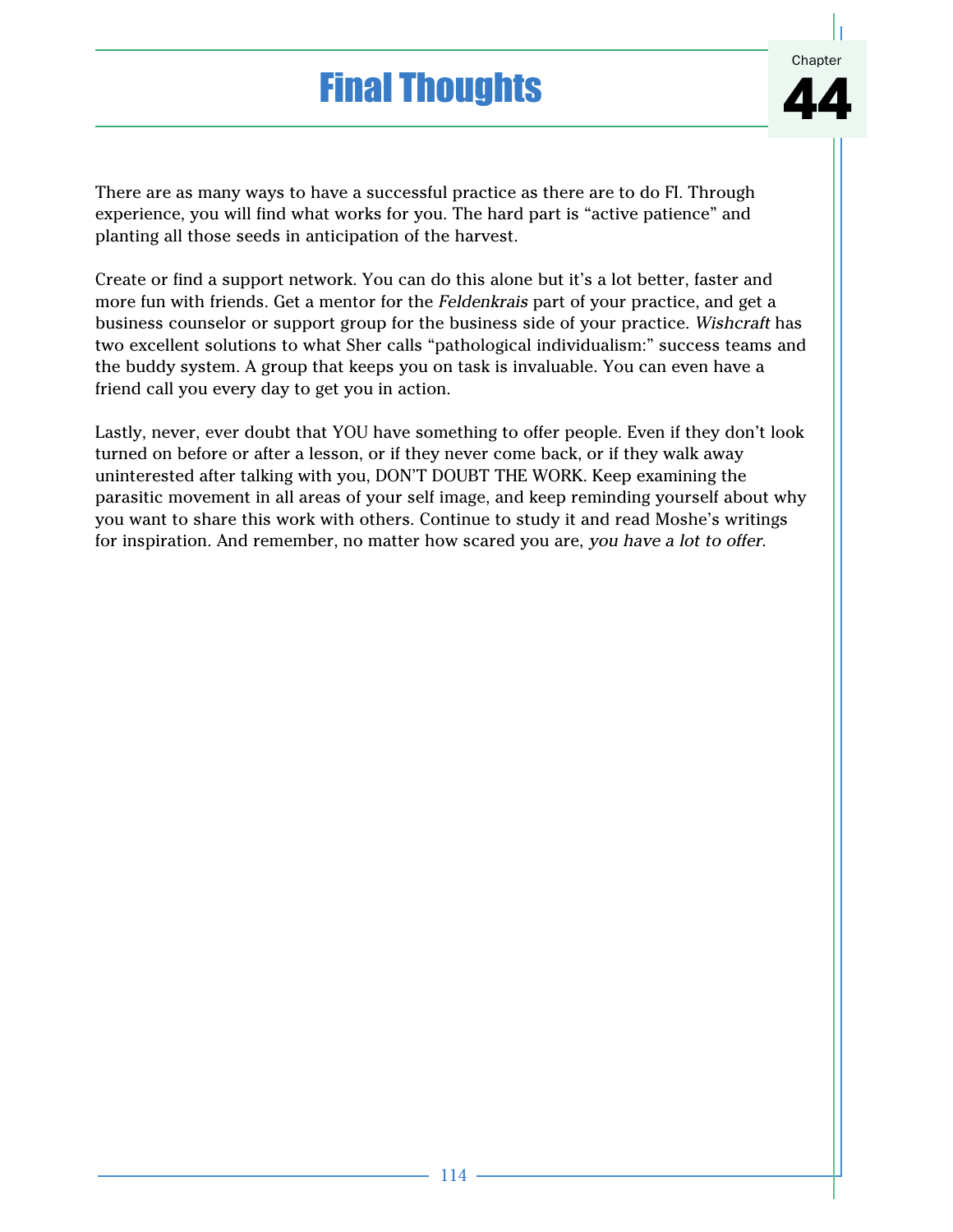# Appendix 1

## More Than 101 Marketing Ideas You Can Use Today!

## Martial Arts (all the different kinds, with sub-groups of each main form)

Aikido

Kung Fu

Karate

Judo

etc. etc. etc., much too numerous to list.

#### Performing Artists

Musicians (each different instrument is a specialty) Singers

Actors

## **Dancers**

-contact improv -modern -ballet -tap -jazz -oriental (belly dancing, Asian dance forms)

-aerial (w/trapezes)

## Athletes (kids, high school, university, professional)

-XC ski (skate-ski and diagonal stride) -downhill ski -badminton -Basketball -baseball -gymnastics -ice skating -snowboarding -ultimate frisbee -running -walking

-soccer

-football

-tennis

-golf

-etc.

## Carnival performers

-gymnasts -clowns -trapeze artists -horse riders

-etc.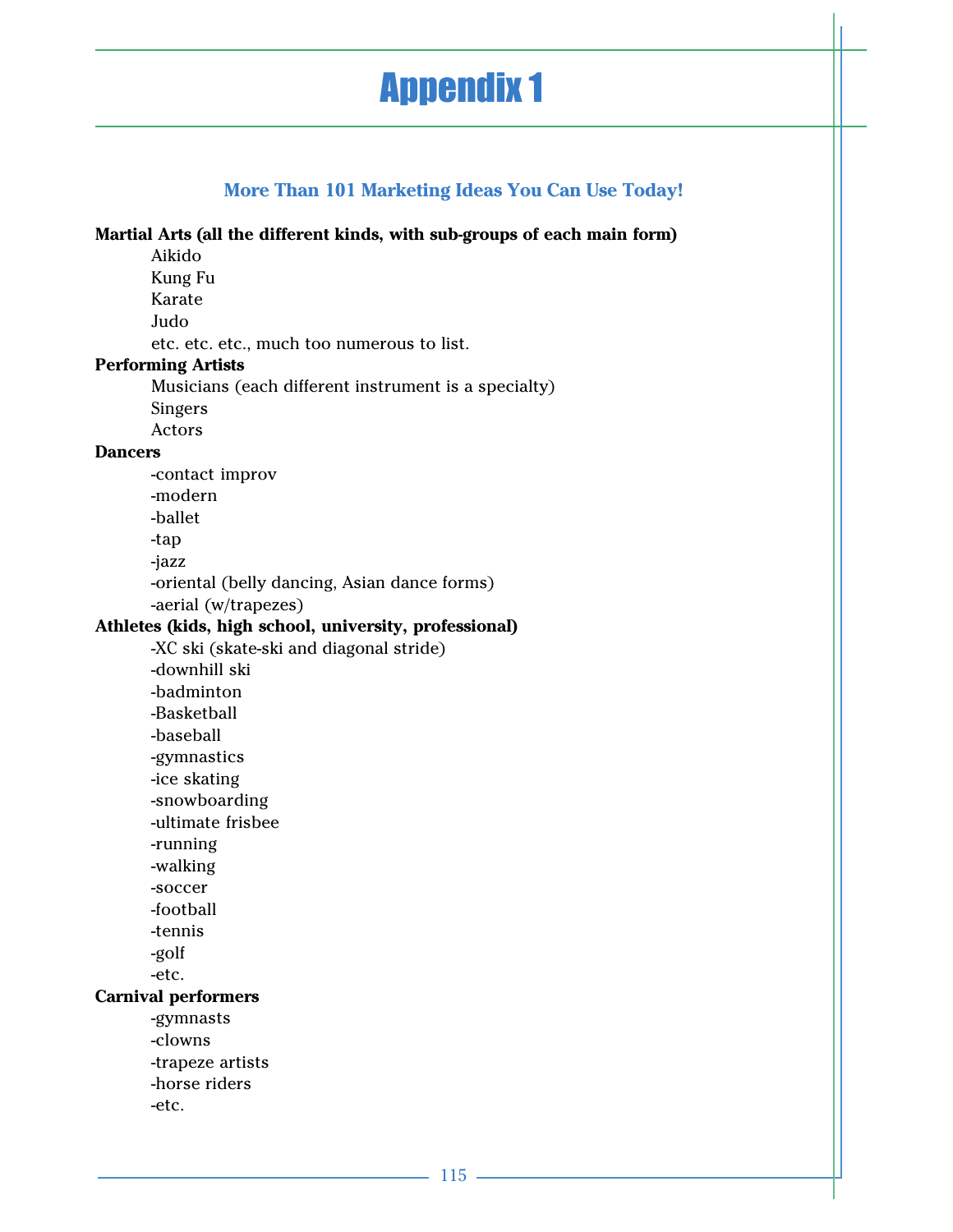Horse and Rider -rider -horse -both together Animals **Artists** -painters -potters -sculptors -technical illustrators -photographers (all that heavy equipment they carry!) Workplace injuries and issues -computer users -factory workers -hospital workers -stress relief -organizational consulting Diseases/Conditions -stroke -CP -MS -developmental delays -ALS -chronic pain -chronic fatigue -ADD/LD -etc. Ages: -baby boomers -kids (ages x-x, x-x, x-x) -teenagers -seniors Hobbies: -gardening -woodworking -cooking -surfing the net -wine tasting (all those distinctions!) Trades: -carpenters -plumbers -painters -electricians -sheetmetal workers -etc. Vision Care: -eye lessons for computer users, etc. -work with behavioral optometrists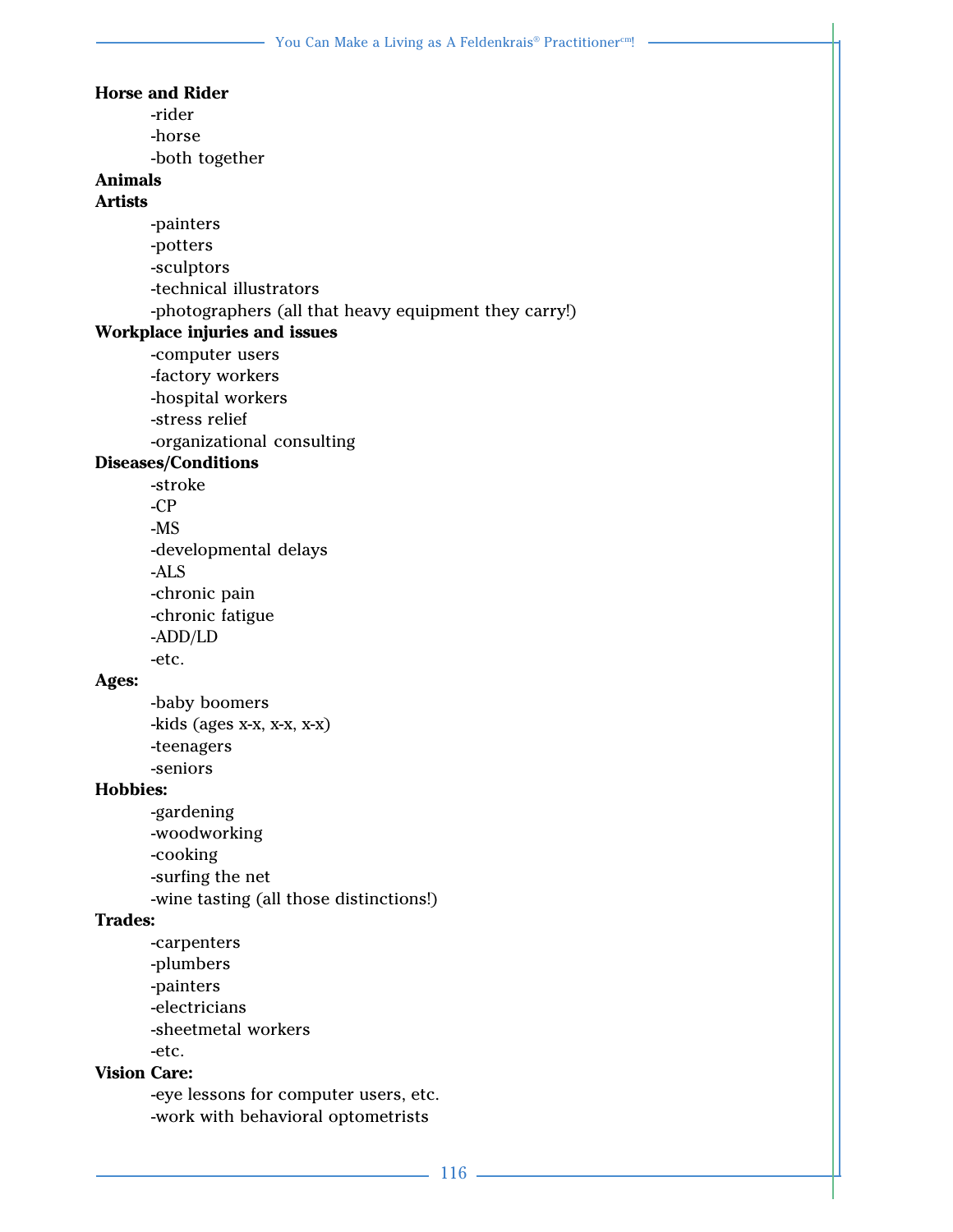#### Exercise

-ATMs for weight lifting -instruction on using exercise machines -personal training from Feldie perspective -ATMs for Pilates

## Alternative/Complementary Medicine

-university class: teach an "Intro to Feldenkrais" class for the MD's-in-training -hospital programs: complementary medicine referral network or clinic

#### Fairs/Expos

-health fairs

-women's Expos

-psychic fairs

#### Subject areas:

-knees

-shoulders

-"posture"

-wheelchair users (more functional positioning, etc.)

-breathing (asthma is getting to be a big problem)

-carpal tunnel/RSI

-osteoporosis (Ruthy's Bones for Life and related ideas)

-stress relief

-baby development: for new parents (do the developmental ATMs so they get what their baby is up to, and rekindle their own curiosity/organic learning)

-pelvic power for women (pre-, post-partum, incontinence)

-incontinence issues for men & women

-sexuality (be careful, but this could be great: read the Potent Self)

-"relaxation"! (We don't normally use this word, but people can relate to it. It's not bad to use their language to get their attention and then educate them.) -gardening

-shoveling snow -shearing sheep

Babies and Parents

-teach parents child development from experiencing developmental ATMs

## Collaboration/Referrals:

## Alternative Medicine Doctor-types

Acupuncturists **Chiropractors Herbalists** Homeopathic Doctors Iridologists Naturopaths **Osteopaths** 

## Athletic/Fitness Workers

Athletic coaches (by sport) Fitness Consultants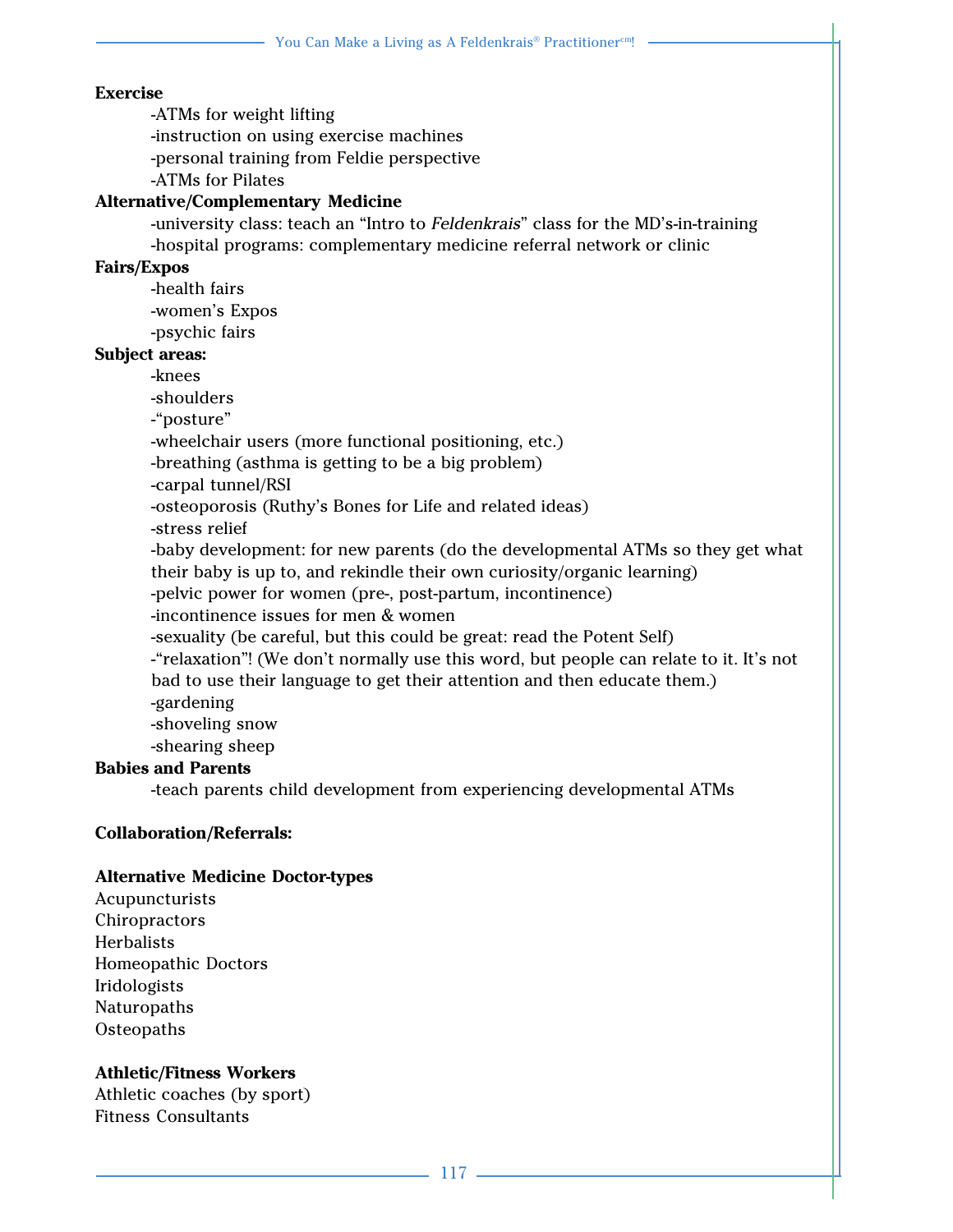Personal trainers Pilates Teachers Weight training coaches

#### Energy Workers

EMF Balancing Technique Practitioners Reflexologists Reiki Practitioners Zero Balancing etc. (often combined with Massage or other modalities)

#### Massage Therapists and Bodyworkers

"Bodywork" practitioners Deep Tissue Massage Myofascial Release Rolfers St. John's Neuromuscular Technique Swedish Massage Tui Na etc.

## Medical Staff

Occupational Therapists Orthopedic Surgeons Pain Clinic Staff Physical Therapists Speech Therapists Sports Medicine Doctors -offer to help the people they can't.

## Psychologists, Psychotherapists etc.

Psychiatrists Psychics Psychologists Psychotherapists Sex Therapists

## Somatic Educators

Alexander Teachers Feldenkrais Practitioners Ortho-Bionomists Etc.

## Support Groups and Associations

The Arthritis Society Any Support Groups by Disease or Condition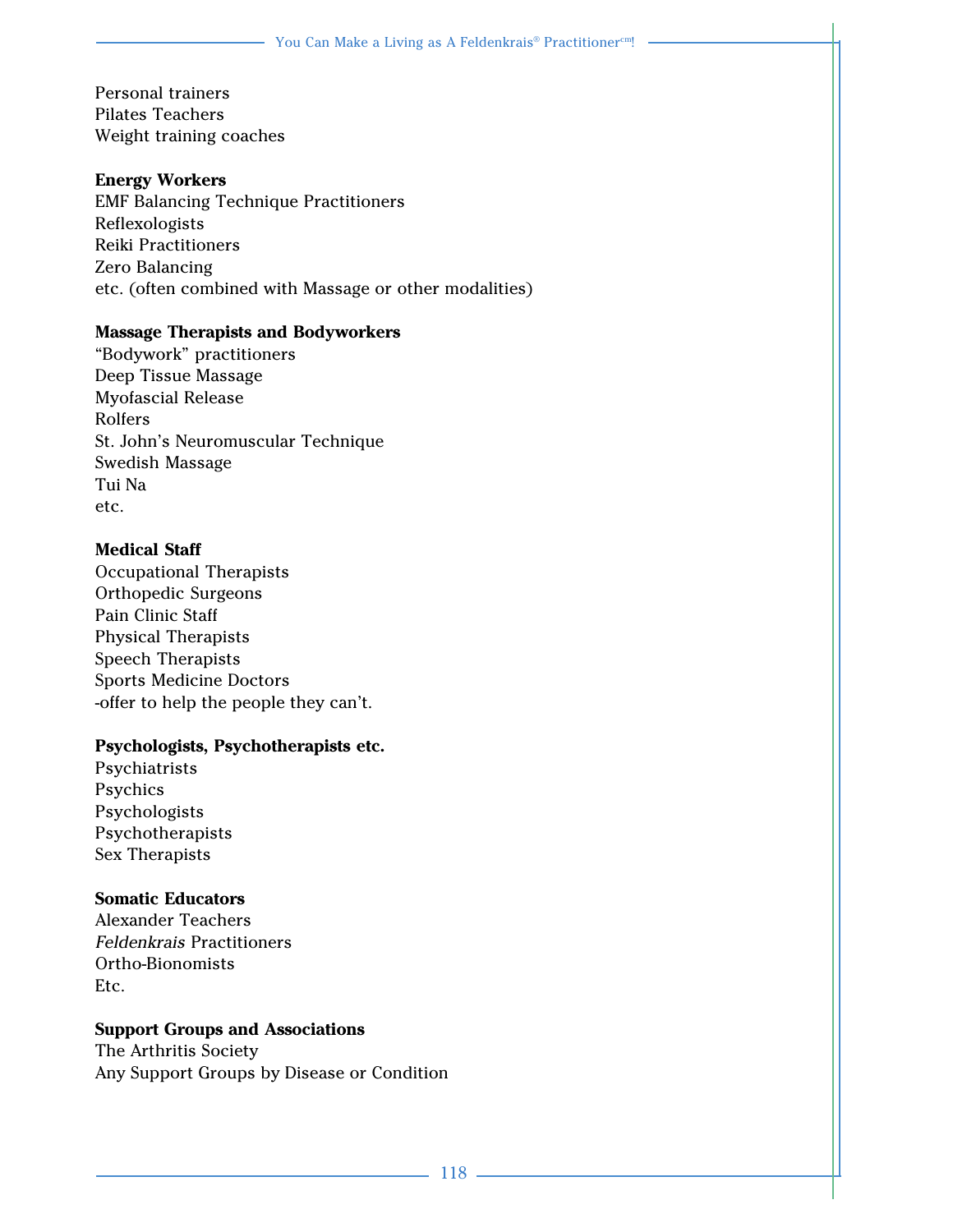## Teachers (Classes/Workshops)

Chi Gong Teachers Dance Teachers (Asian, Ballet, Ballroom, Belly Dance, Jazz, Modern, Tap, etc.) Inspirational Speakers Martial Arts Teachers (Aikido, Judo, Karate, Kung-Fu, Shaolin Kung-Fu, Tai Boxing, etc.) Meditation Teachers Personal Growth Teachers Tai Chi Teachers Yoga Teachers

And the most important one of all…

## Ask your clients!!!

-ask at the Introductory workshop -ask after teaching an ATM class, series of classes, or a workshop -ask after doing one FI or a series of FI's.

What do your clients want? No matter what it is, you can help them learn about it using the Feldenkrais Method.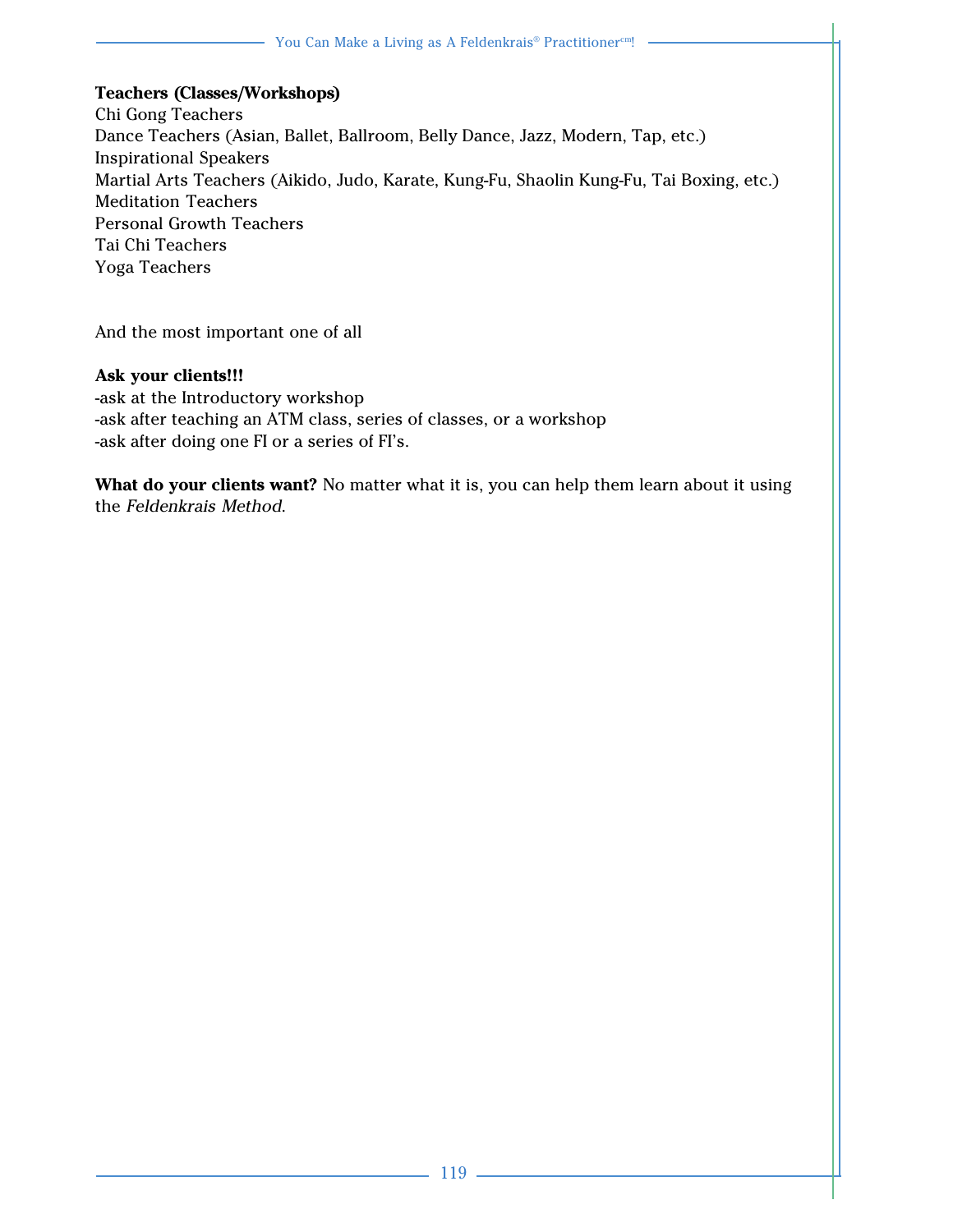# Appendix 2

# **RESOURCES**

## <span id="page-119-0"></span>FGNA & FEFNA

As a member of FGNA, you are entitled to many tangible and intangible benefits, such as:

- Distribution of material about the Feldenkrais Method to members of the public (250-500 per month!);
- · Referrals to local practitioners through the 800 number and website;
- · Directory of Guild Member Practitioners, so you can refer to your colleagues and network;
- · The Annual Conference, for professional development, camaraderie and discussion of issues;
- Mailing lists of prax (snail and e-mail) for marketing purposes;
- Insurance (liability, disability, health);
- Access to FEFNA's virtual library, a collection of writings about Feldenkrais;
- Low-cost and accessible resources through the FEFNA Catalog;
- Writings by, for and about *Feldenkrais* Practitioners through InTouch, SenseAbility and Feldenkrais Journal
- Service Marks, which protect the investment you made in your Training and give you credibility
- Protection for Feldenkrais Practitioners against being included in massage licensing laws;
- Guidance and vision for the North American *Feldenkrais* community through regional and national elected representatives;
- Public Relations efforts to promote Feldenkrais in general;
- · Access to Amherst Training videos, Moshe-doing-FI videos, etc. through the IFF library;

## BOOKS: BUSINESS

Covey, Stephen, The Seven Habits of Highly Successful People. Despite a cumbersome writing style, this book contains great information about service, communication, time management, and conflict resolution.

Gerber, Michael E., The E-Myth Revisited. This excellent but potentially annoying book touts the importance of systems and repeatability of results, something us Feldenkrais "there-are-so-many-options" folk should consider.

Jay Levinson, Guerrilla Marketing,  $3<sup>rd</sup>$  Edition and the rest of the guerrilla marketing series. You know these ideas are essential - what are you waiting for? Go read whatever guerrilla book you can get your hands on.

and while you're at it, read the many other intro-to-business-management or intro-tomarketing books at the library. You can never learn enough about marketing and business.

Sher, Barbara, Wishcraft. This is a must-read. An essential book to have on building a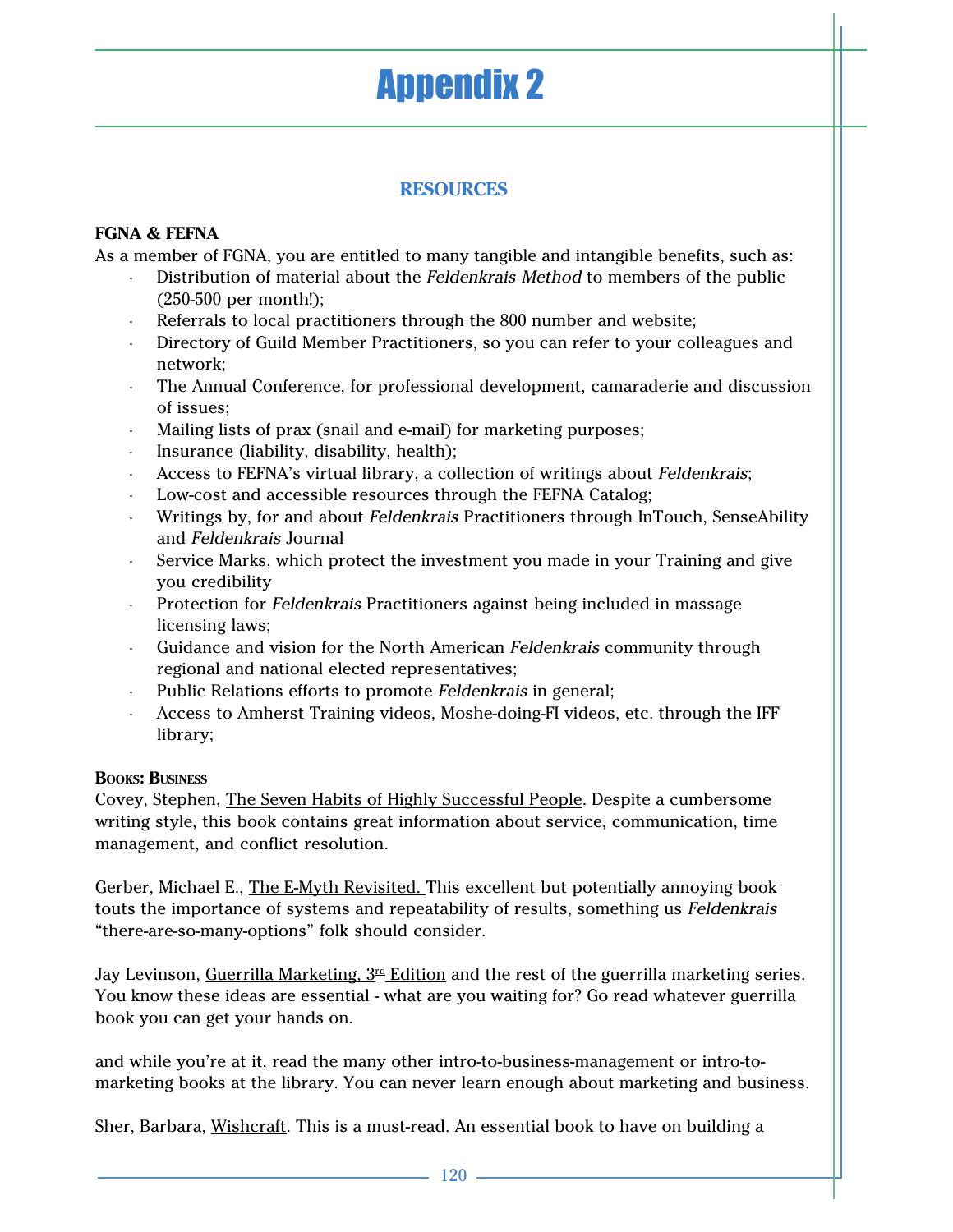business and realizing your dreams. Very nuts-and-bolts. Deals with everything you can imagine, including fear, getting support, not knowing what to do, whining, wanting to quit, and actually getting stuff done.

BOOKS: FELDENKRAIS, FUNDAMENTALS, AND <sup>A</sup> LITTLE FOO-FOO FOR FUN Bradshaw, John. Anything by him. (Don't worry if your family wasn't alcoholic. Most cultures are.)

Cameron, Julie, The Artist's Way. I was pleasantly surprised to realize this book is not about becoming "an artist;" it's more about becoming human. Highly recommended.

Feldenkrais, Moshe, The Potent Self. and everything else. If it's been a while since you read this book, read it again. He is so right on.

McIntosh, Nina, The Educated Heart. A must-read, even if you think you have pretty decent professional boundaries and interpersonal skills. (Available through the FEFNA catalog; call 800-775-2118 in the US or 1-503-221-6612 outside US.)

Myss, Caroline, Energy Anatomy (audiotapes and book), Why People Don't Heal and How They Can, Anatomy of the Spirit. Original thinking about the truths inherent in all religions, how to manage your "personal power" and the ways that beliefs influence health/success/ etc. Great for learning how to develop personal boundaries, as well as more limitlessness stuff. Quite a new way of seeing the world.

Norwood, Robin, Women Who Love Too Much. Easy-to-ready primer on developing better boundaries.

Shafarman, Steven, Awareness Heals. Good food for thought on visioning.

Walsh, Neale Donald, Conversations with God, book 1. An excellent primer on limitlessness, along with loads of practical information on how to get your inner and outer life in shape.

## BUSINESS COUNSELING

Search out your local small business development center, which may be a non-profit group or an adjunct to the University Business School.

Look also in the Yellow Pages under "Small Business" and "Community Development" organizations.

In the US, RSVP (Retired Senior Volunteer Program) is an organization of retired executives that provide free business counseling.

And there is always your local business banker. They can be good sources of referrals and resources.

INTERNET SITES OF INTEREST: Business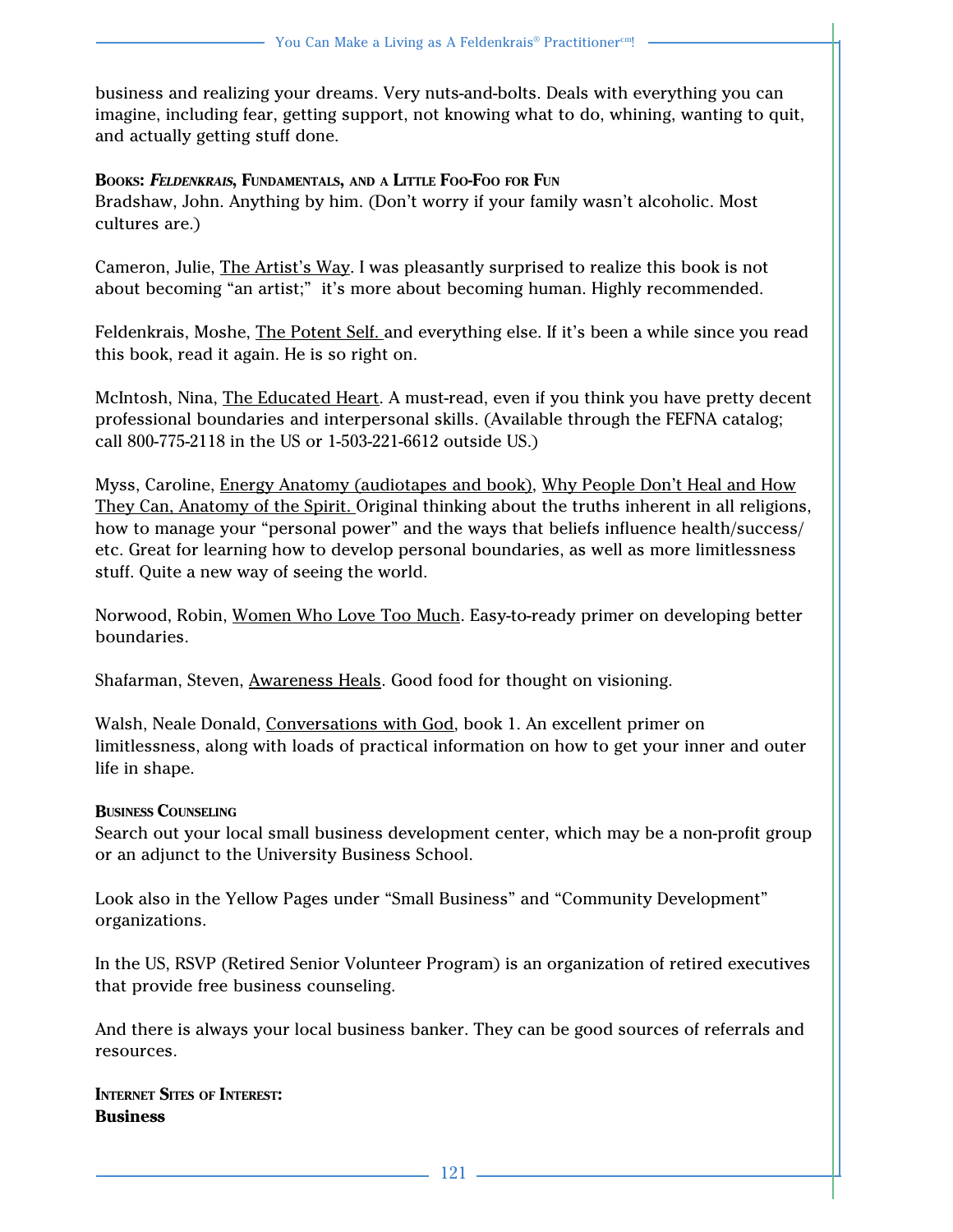<http://www.biz.howstuffworks.com> (great site for general business info of all kinds) <http://www.sbaonline.sba.gov> (the government's small business source, great general site)

#### Public Relations

<http://www.pressreleasewriting.com> (excellent tutorial on how to write a PR) <http://www.prweb.com> (free press release listing)

## OPPORTUNITIES TO CONTACT YOURSELF DEEPLY Meetings/Groups:

12-Step groups are usually very good, but it depends on the group. Pick your addiction and show up. Test a few groups for where you feel most at home. Spenders and Debtors Anonymous, Business Owners Anonymous, Al-Anon, and that old standby, AA. There is a lot of wisdom contained in the people who attend. Just make sure you go several times before you decide if it is for you. You can find them in the phone book under "Al-Anon", etc. These groups are very much in tune with our "go gently, slowly" ideas. These groups do have a spiritual basis but you get to choose your definition of "higher power."

Landmark Education Corp. (the Landmark Forum) is a very intense and concentrated way to explore your blind spots. Not for people with shaky boundaries, this is guaranteed to blow your mind if you tolerate their unique use of language. The classes help you find out "what you don't know you don't know," much like Feldenkrais. I especially recommend the Communication: Access to Power class (it gets to the core of your blind spot in a very powerful way). They also offer much practical training and information for business owners/managers.

Landmark is not spiritually-based, but people there are very fervent about how great it is. Landmark has earned suspicion from cult-watchers because they offer intense, long hours of classes and give a hard sell. This is all true, but I don't believe Landmark is a cult. My biggest complaint about Landmark is that they don't really believe in resting.

Regardless of their controversial methods, Landmark does produce some incredible results in short periods of time. Look them up on the web at landmark-education.com.

**The Hoffman Quadrinity Process** is another intense, long-hours way to explore yourself. I haven't experienced it but it sounds thorough. It deals with your issues with your parents (crucial) and works with embodiment, spirituality, emotion, and mind. The Hoffman process seems a bit more grounded than Landmark and more like therapy than Landmark is. The Hoffman people seem better at recognizing the "high" you get from the intense work and warn you not to make any big decisions for at least 6 months after the 10-day Process.

Re-Evaluation Counseling (Co-counseling) is something I have not experienced, but people say it's great. Look them up on the web, [www.rc.org](http://www.rc.org). Some interesting thoughts about learning and the capacity to respond anew to the environment. The only thing that gives me pause is, if two people say they need counseling, what are they doing counseling each other? Isn't that a recipe for projection, transference and counter-transference? Apparently, the founder dealt with that. Try it, you might feel drawn in that direction.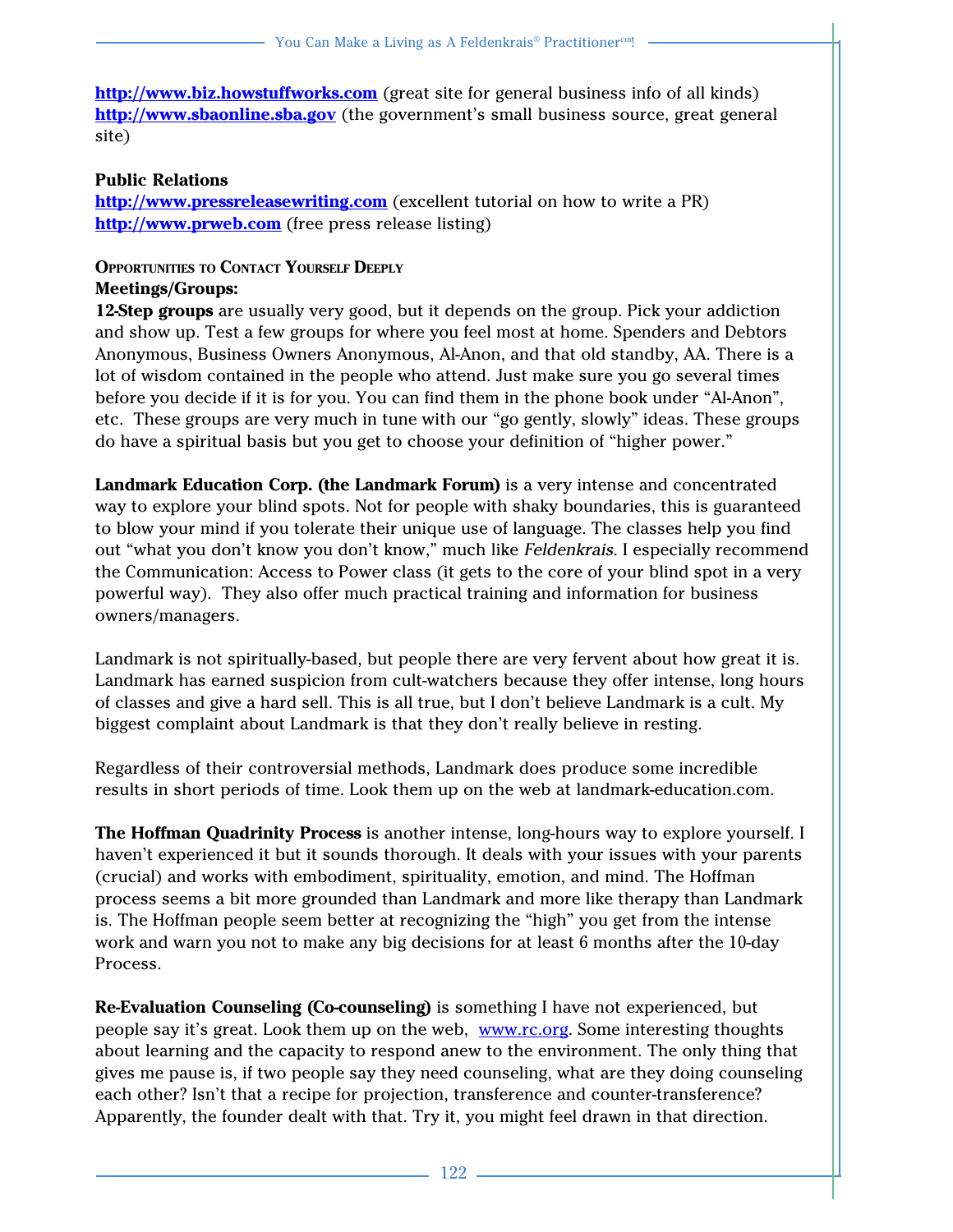Focusing (read the book of the same name by Eugene T. Gendlin) is another good way to track through your blind spots. After I read this book, I realized I do this intuitively. It works. Summary: listen to your body for clues of why you feel upset, then transform that nebulous feeling into a conscious insight and action. If you read the book and find it useful, there are resources in the book that point you toward people in your area to Focus with. More information is available at <http://www.focusing.org>.

#### Tom Brown's Tracker School and Jon Young's Wilderness Awareness School:

Tom Brown apprenticed with an Apache Scout and Medicine Man for many years. He offers intensive week-long classes in Wilderness Survival, Tracking, and the Philosophy unique to his mentor, Stalking Wolf. Set in the unlikely location of New Jersey, these classes bring you to what is truly human: survival, and the unique human adaptations to survive comfortably in our natural environment. (Learn more at [http://www.trackerschool.com,](http://www.trackerschool.com) or call 908/479-4681.)

## Wilderness Awareness School and the Kamana Program

Jon Young was Tom Brown's first apprentice and the only person Tom taught one-on-one, as Stalking Wolf taught Tom Brown. Jon has created a school on the other coast of the US (Duvall, WA) and offers a low-cost self-study program for people to learn about their natural environment called the Kamana Program. You can learn the same information that the Tracker School offers by doing the Kamana and related programs in your own time and in your own place.

I recommend taking both Tom Brown's classes and the Kamana program. There is nothing like the shared experience and community of Tom Brown's classes, but the real learning happens every day in your own place. (Learn more about Wilderness Awareness School at <http://www.natureoutlet.com> or call (425) 788-1301.)

## MISCELLANEOUS RESOURCES

## Your Felden-Colleagues

Don't overlook the value of study groups, moral support, being a "success team" with each other, sharing office space, group ads or a common telephone number.

## Networking/Business Groups

Women's Business Groups and "Success teams" as conceptualized by Barbara Sher (look in the Yellow Pages, ask your business banker or counselor, your local women's center, etc.)

Networking groups can be found through the local chamber of commerce, in the Yellow Pages, through your business center, etc.

#### Family & Friends

Never underestimate the power of one or two dedicated friends or family members. These people can literally get you up in the morning and keep you going when all you want to do is quit. And they are there to help you celebrate when you succeed!

## **Toastmasters**

(meetings listed in the newspaper calendar section)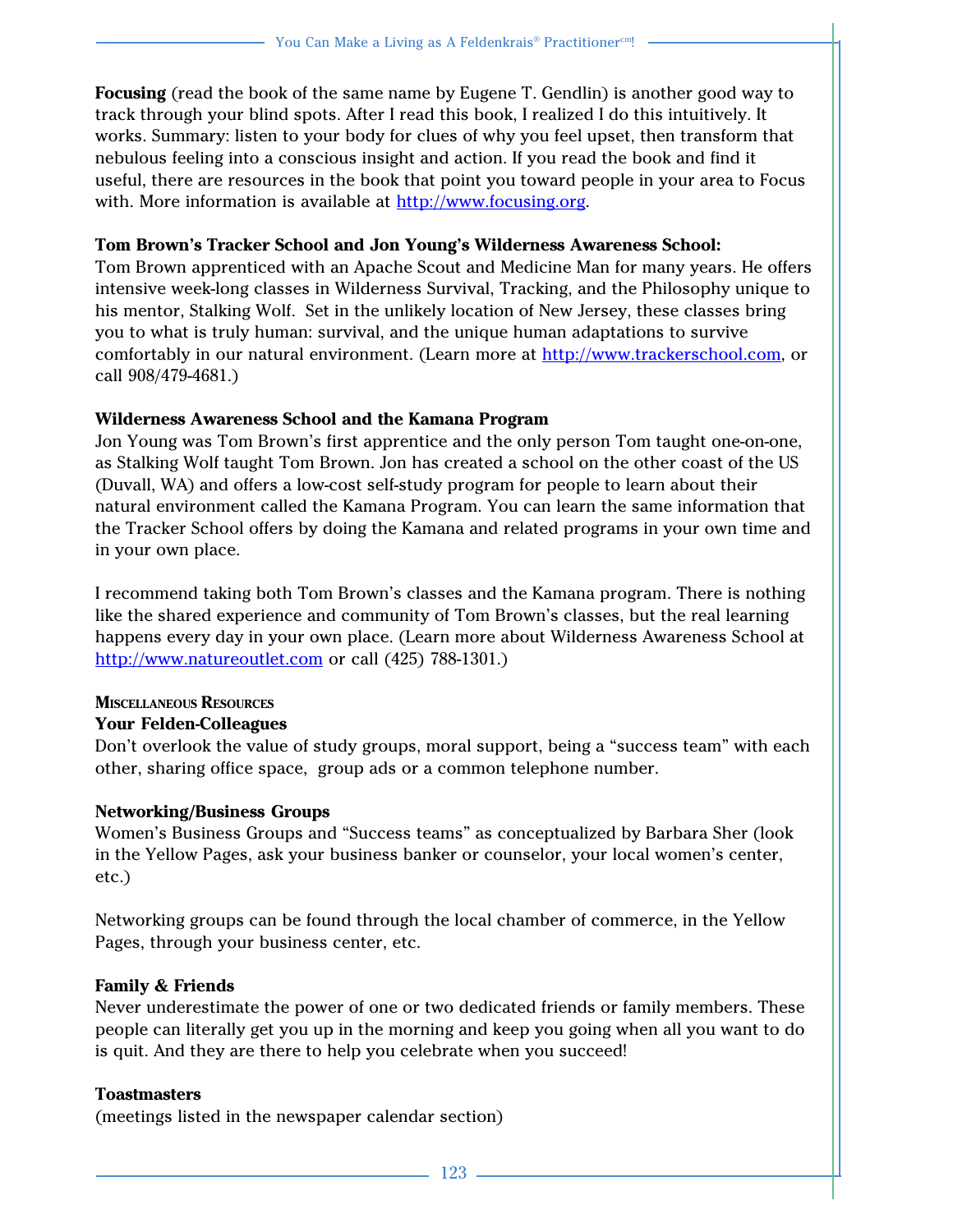# Chamber of Commerce

(in Yellow Pages)

## Charitable Organizations: Rotary, Lions, etc.

(in Yellow Pages).

## Biz Buzz: Miriam Levenson's business e-newsletter for Feldies

Sign up by sending an e-mail referencing "Biz Buzz" to [miriam@effortlessgardening.com.](mailto:miriam@effortlessgardening.com)

## How to Reach Miriam

For: a shoulder to cry on, e-mail: [miriam@effortlessgardening.com](mailto:miriam@effortlessgardening.com) or call toll-free in US: 866-394-2733…leave a message and I'll return your call; or Direct-dial from US: 011-329-272-8082 (6 hours ahead of E. Coast). Direct-dial from elsewhere: ++329-272-8082.

Blessings for an abundant practice!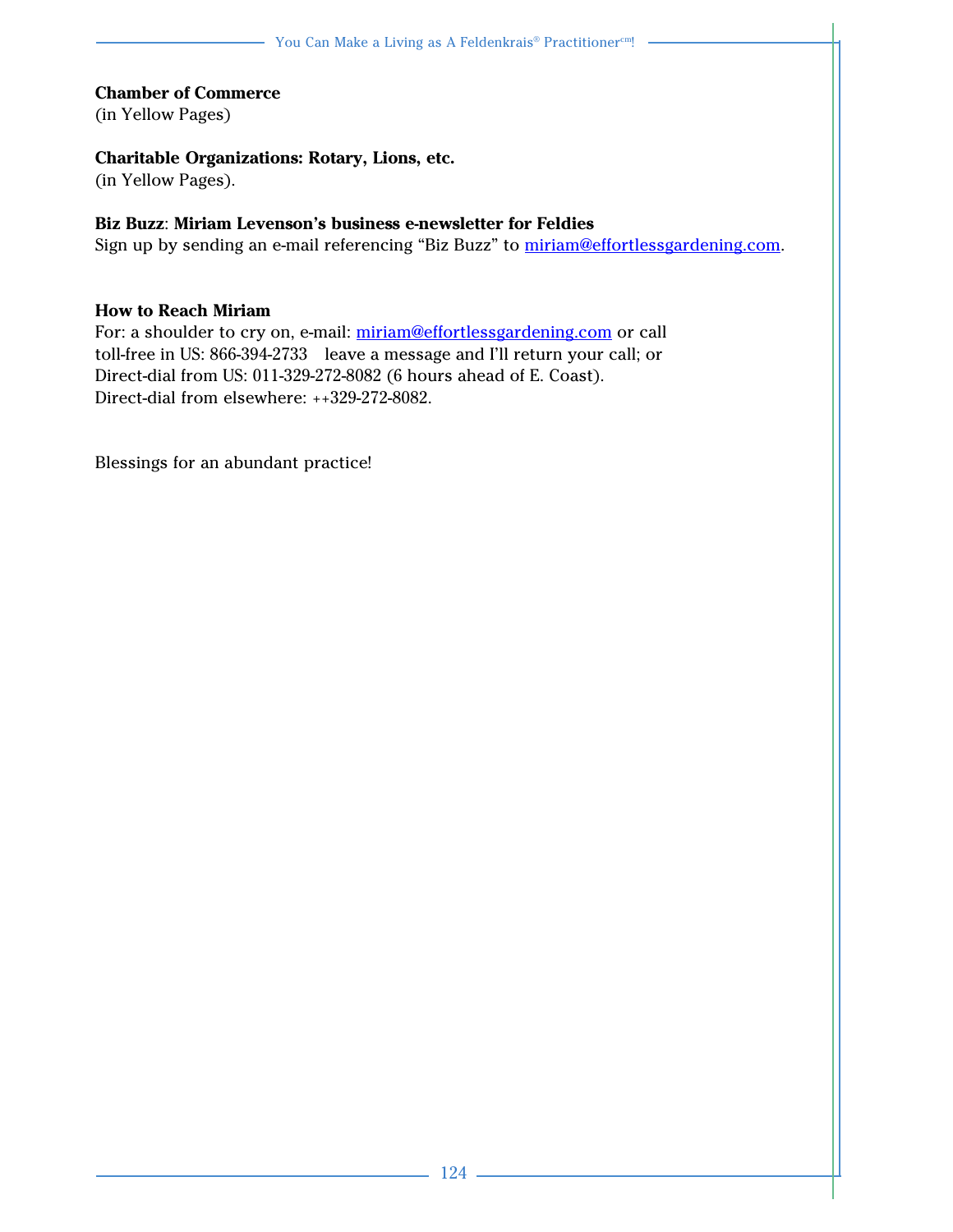# Appendix 3

Awareness Through Movement Student Information Sheet

Today's date:

Name, Address (including ZIP code), Telephone Number(s):

Occupation and/or primary avocation

Reason for taking Awareness Through Movement lessons:

How did you hear about the Feldenkrais Method and (PRACTIONER'S NAME)?

Please list any injuries, surgeries or traumas you have experienced, even if they are very old.

Do you have any medical conditions? (Please list.)

What are you currently unable to do effortlessly, or can't do at all? (This can be anything, or several things. Also list activities you are theoretically able to do, and want to do, but aren't.)

Functional Integration Client Information Sheet

Today's date:

Name, Address (including ZIP code), Telephone Number(s):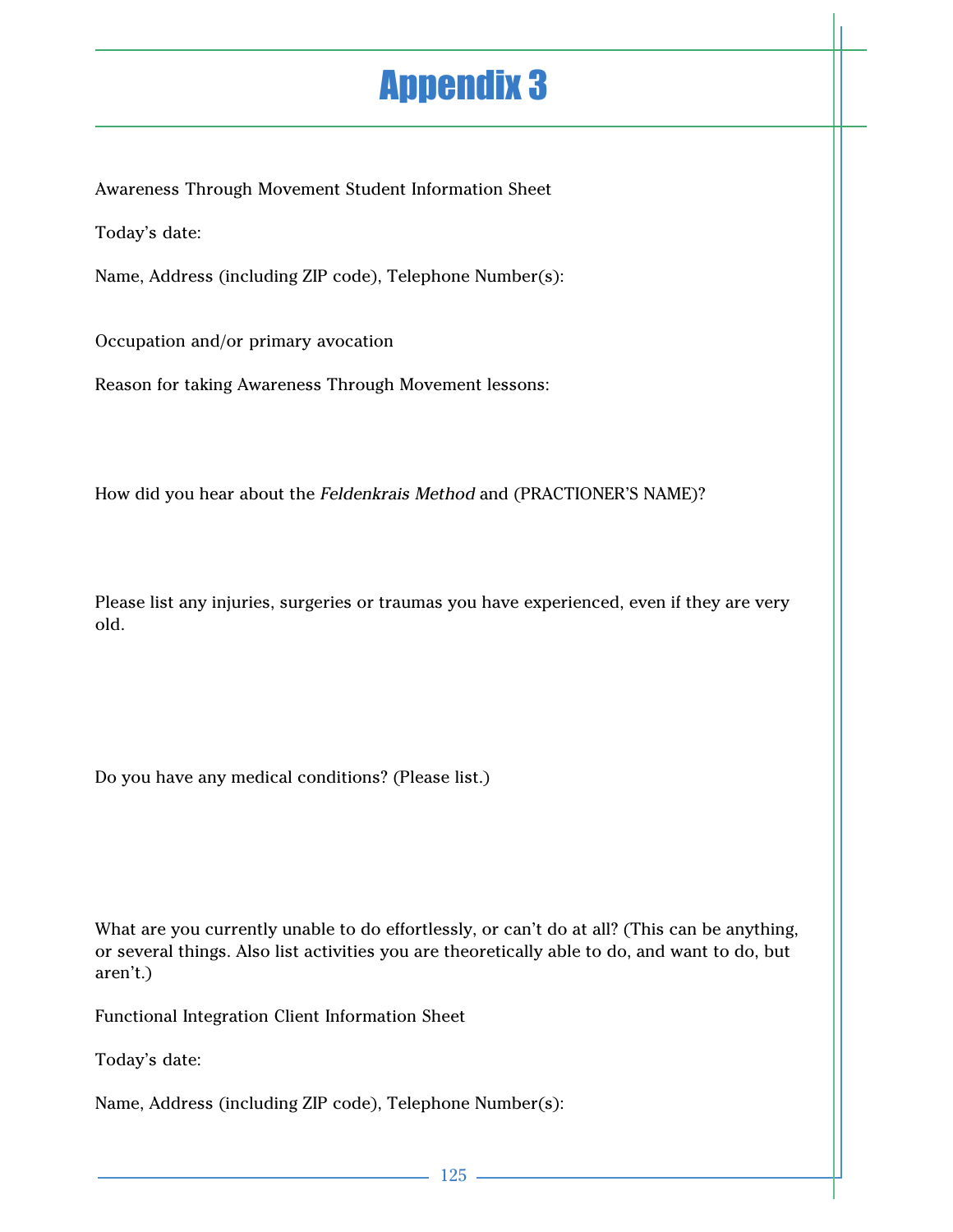Occupation and/or primary avocation

Reason for seeking Functional Integration lessons:

How did you hear about the Feldenkrais Method and/or (PRACTITIONER'S NAME HERE)

Please list any injuries, surgeries or traumas you have experienced, even if they are very old.

Do you have any medical condition(s)? (Please list.)

What are you currently unable to do effortlessly, or can't do at all? (This can be anything, or several things. Also list activities you are theoretically able to do, and want to do, but aren't doing currently.)

Your Experience with (PRACTITIONER'S NAME HERE)

Name & age:

Occupation and/or primary avocation:

Please describe the reason(s) you sought Feldenkrais work:

What were the things you liked most about your experience with PRACTITIONER'S NAME HERE and/or Feldenkrais work?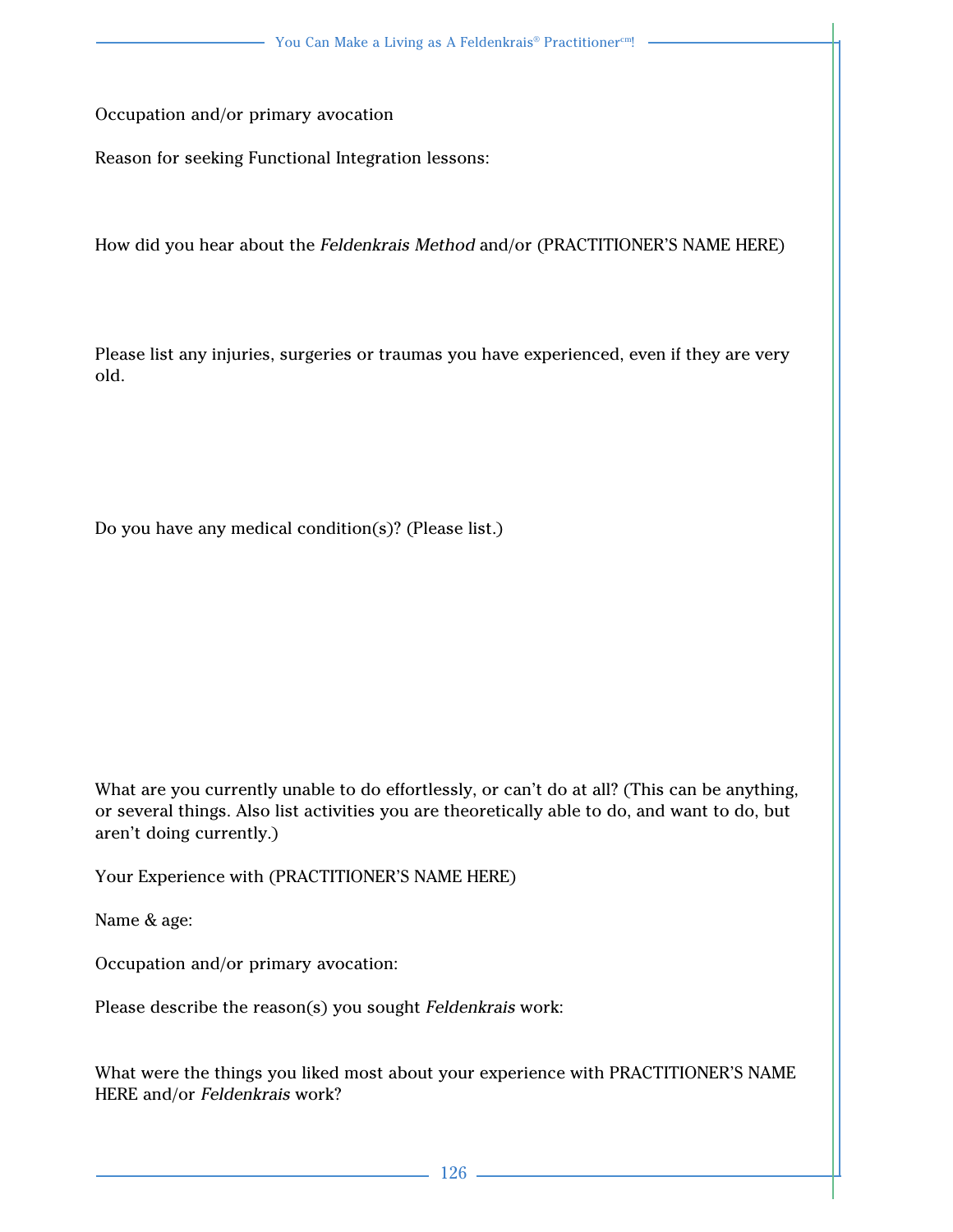In which specific ways did your situation improve after you did Feldenkrais work?

What activities are you able to do now, or do with more ease?

May I use this information for promotional purposes (only including your comments, name and occupation)? Please be specific if you would like me to exclude any information.

Are there any ways PRACTITIONER'S NAME HERE can improve?

THANK YOU! It's been a pleasure working with you.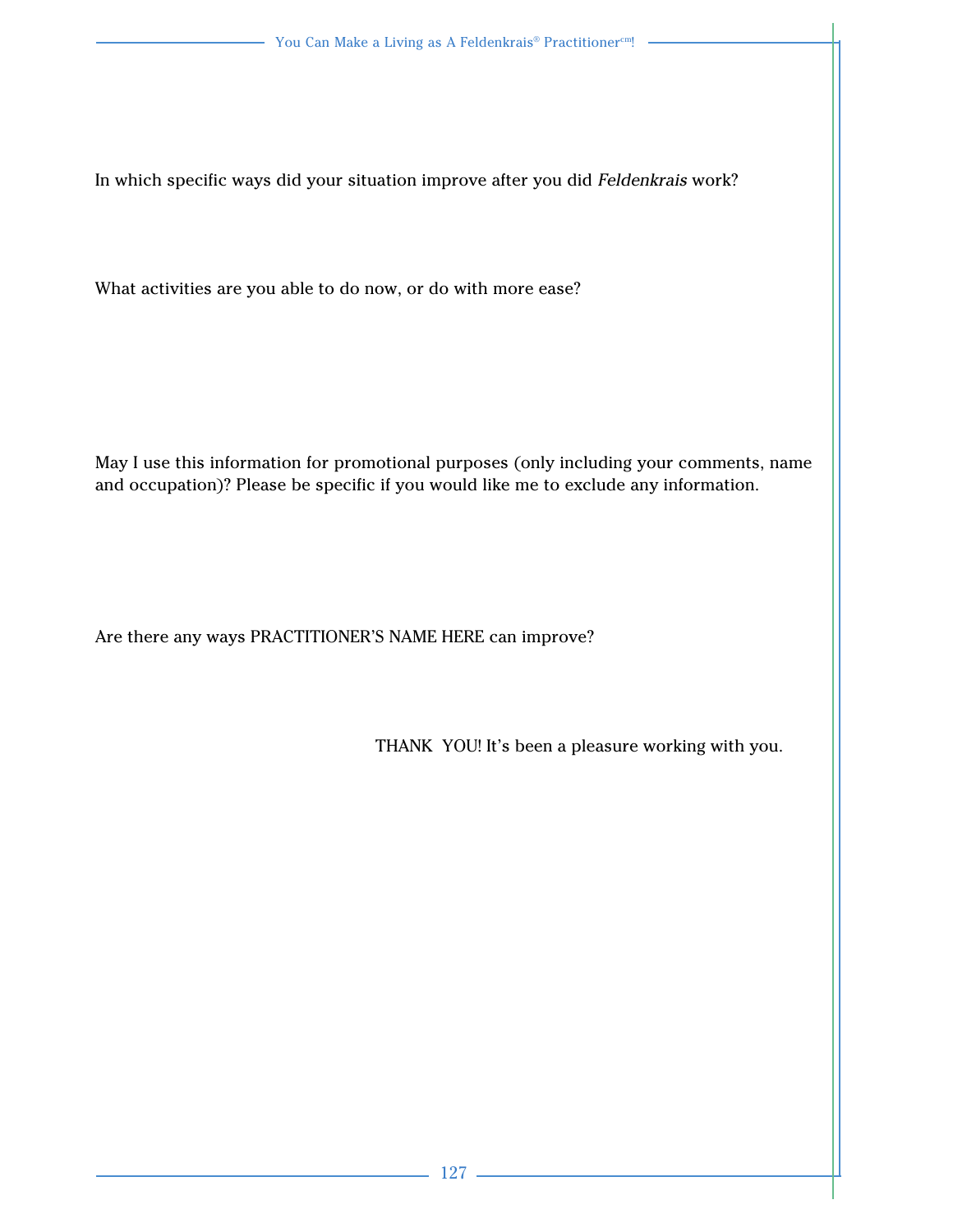# Appendix 4

# Outline of Business Plan

A thorough business plan is the key to having a successful practice or product. If you completed all of the worksheets in the book, the first draft of your business plan is already close to complete. Your business plan is a living document. Revisit the worksheets periodically and continually evaluate the costs and efficacy of your marketing endeavors and other expenses. Drop anything that is not giving you enough of a return: if you don't, your financial neutral could be in danger.

If you would like to get a loan from a banker or investor, first answer all these questions to the best of your ability. Write persuasively: convince them you are a good risk and thoroughly research any possible pitfalls. Then consult with some books or people to thoroughly think out the financial section of your business plan and make yourself look profitable on paper. Bankers are extremely conservative, and will only lend money to people they are sure can pay it back.

## brief description of what Feldenkrais is

This section gets you practicing how to talk about FM ["Talking about the FM," p. 38](#page-37-0)

## what is your product/service?

This section makes you describe FM in layman's terms, think about what are "features," not benefits, of what you are selling

-ATM, FI, video/audio, books, consulting to businesses, etc. ["Features vs. Benefits," p. 35](#page-34-0)

## what makes you think this is a viable venture?

This section proves that Feldenkrais is a viable and needed service, and makes you aware of how you fit in to the bigger picture

What is happening with your target market and with the world in general that makes it obvious that your services as a Feldy, and/or your product, is needed? Talk about the present status of alternative health care practitioners in general (I know you're a somatic educator, but that is meaningless to most people. They think you're in health care, so breathe and go with this for now.)

Trends in general; -economics -aging population -more sedentary population

-people are having more injuries from RSI, back pain (responsible for huge numbers of lost work days), headaches, chronic fatigue, fibromyalgia, arthritis, etc. -statistics on pain and its effect on people's ability to work or do activities of daily life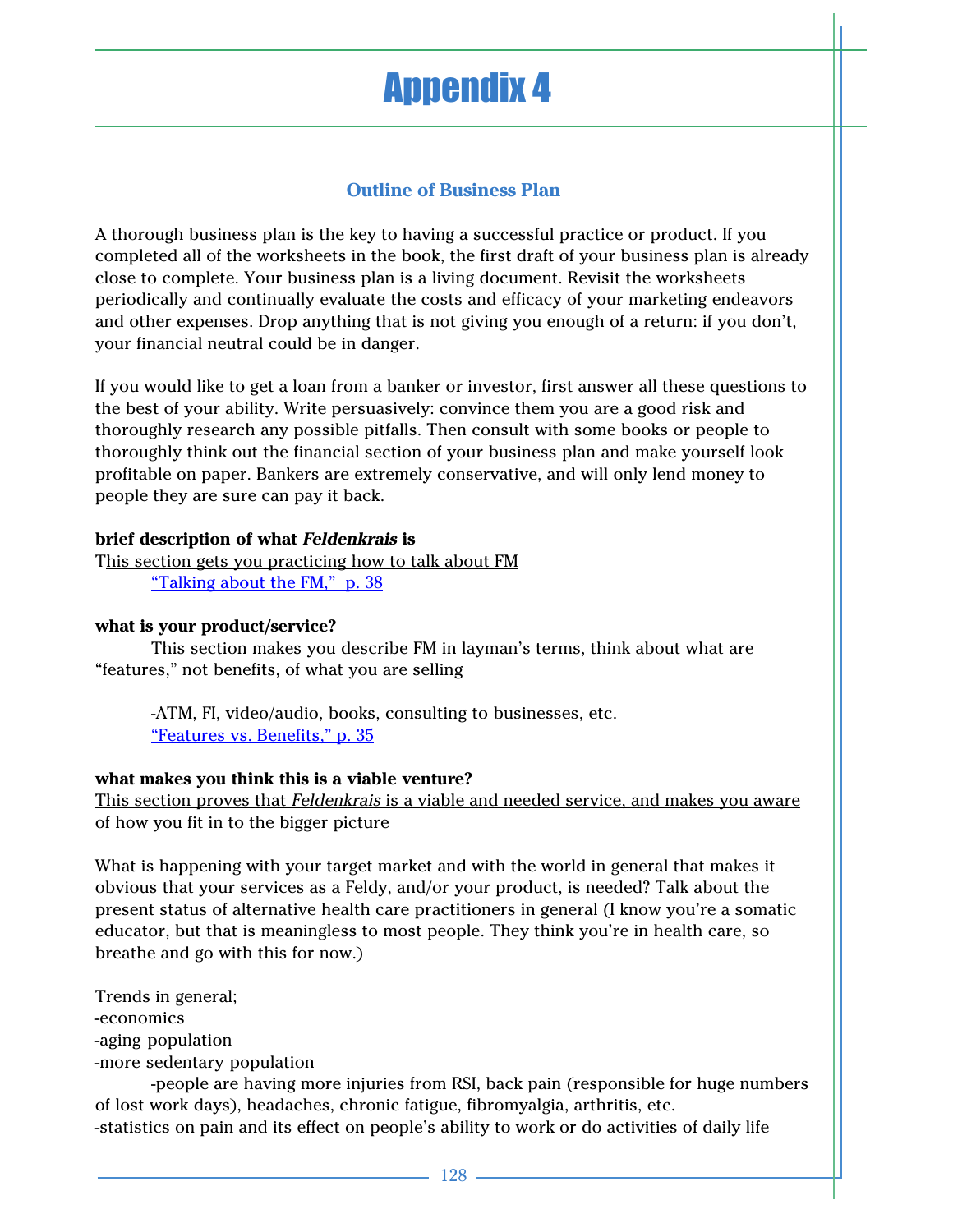-trends impacting health care -data sources: articles in newspapers, media, medical journals, trade sources

Trends with your target group; -what is going on with your target group? -how does this reflect or differ from the general population?

Research -where did you get this information?

See [App. 2](#page-119-0) for an example of what this section could contain.

## market:

Here, you define and research your target market

Page 14, your Target Market Worksheet, contains all this information.

## competition

Show here that you know who else wants your clients' dollars

[Page 77,](#page-76-0) your local competition list, and the research you have done on your competition all belongs in this section.

#### marketing strategy:

Show how you will distinguish yourself and your product, and how people will find out about you.

-how are you going to set yourself apart from everyone else?

[Page 70, your 7-sentence marketing strategy,](#page-69-0) belongs here.

## location

Think deeply about the location of your business [Page 22, your Location Worksheet,](#page-21-0) belongs here.

> -in a neighborhood that is convenient for your target market? -does your target market mind driving to see you? -in a building that matches your target market?

-handicapped accessible (if you want to work w/people w/disabilities/ wheelchair

#### users)

-facilities: storage? paperwork: home or office?

-having a telephone at your office:

cost vs. benefits

-decoration: what will make your target client comfortable? uncomfortable? -linkages: traffic, accessibility, convenience, parking, competitors, market

## business objectives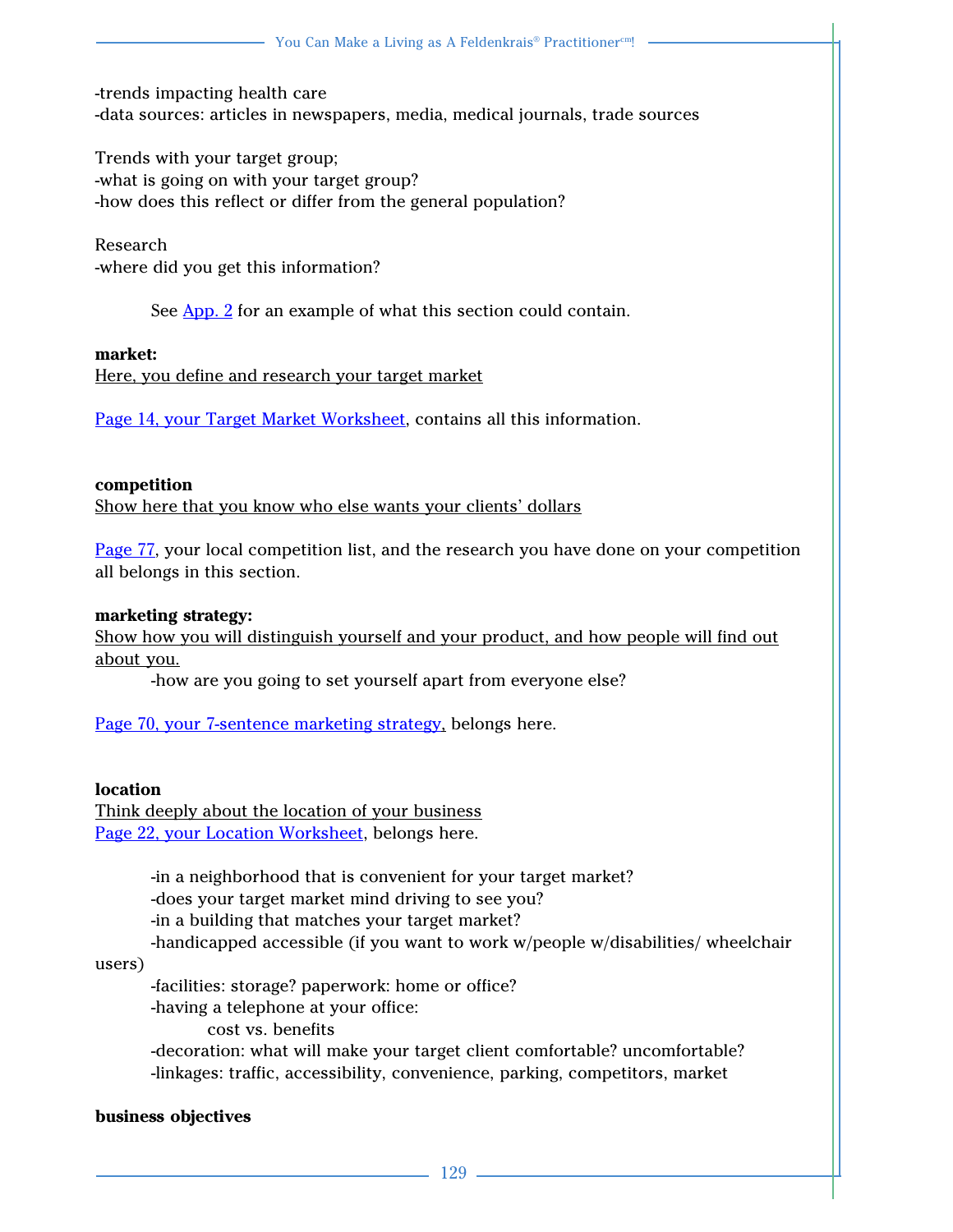Shows by when will you plan to make enough money to be in financial neutral -annual profit targets -annual sales growth -3-year plan -based on the financial stuff listed below

#### technical considerations

This is helpful for differentiating Feldenkrais in conversation & ads -process/technology -compare and contrast Feldenkrais with yoga, chiropractic, massage, etc. -trends

#### proprietary information

Maybe those service marks are worth fighting for after all! -service marks

The registered service marks provide two valuable services: one, they lend credibility to our profession in the eyes of the government and banks; and two, they ensure a certain level of conformity in the education and certification of Feldenkrais practitioners so all consumers know that if a person is calling themself a Feldenkrais teacher, that means he/ she has completed the full four-year Feldenkrais training program.

#### personnel/management

Assess your and your (potential) partner(s)' business skills.

-your resume & credentials: what makes you special? what are your strengths & weaknesses? (self-assessment)

-will you be in partnership with other practitioners? (what makes them good partners?)

-who does your partner attract?

-what are your partner's strengths & weaknesses? do you complement each other? -how good is your partner at conflict resolution? risk-taking? financial management?

What makes you good at running a small business?

-describe what you have learned about running a business: courses you have taken, counseling you have received, books you have read and implemented.

Also incorporate information from [Page 9, Self-assessment](#page-8-0); and [Page 38; How to establish](#page-37-0) [your own credibility.](#page-37-0)

#### potential risks & problems

Business is risky. If you know possible pitfalls, you will be able to better avoid them in the future.

See [p. 38, Credibility](#page-37-0).

Potential problems as a business manager:

-describe also your weaknesses in this area and how you intend to compensate for them (more learning? support groups? teaming up with others more knowledgeable?)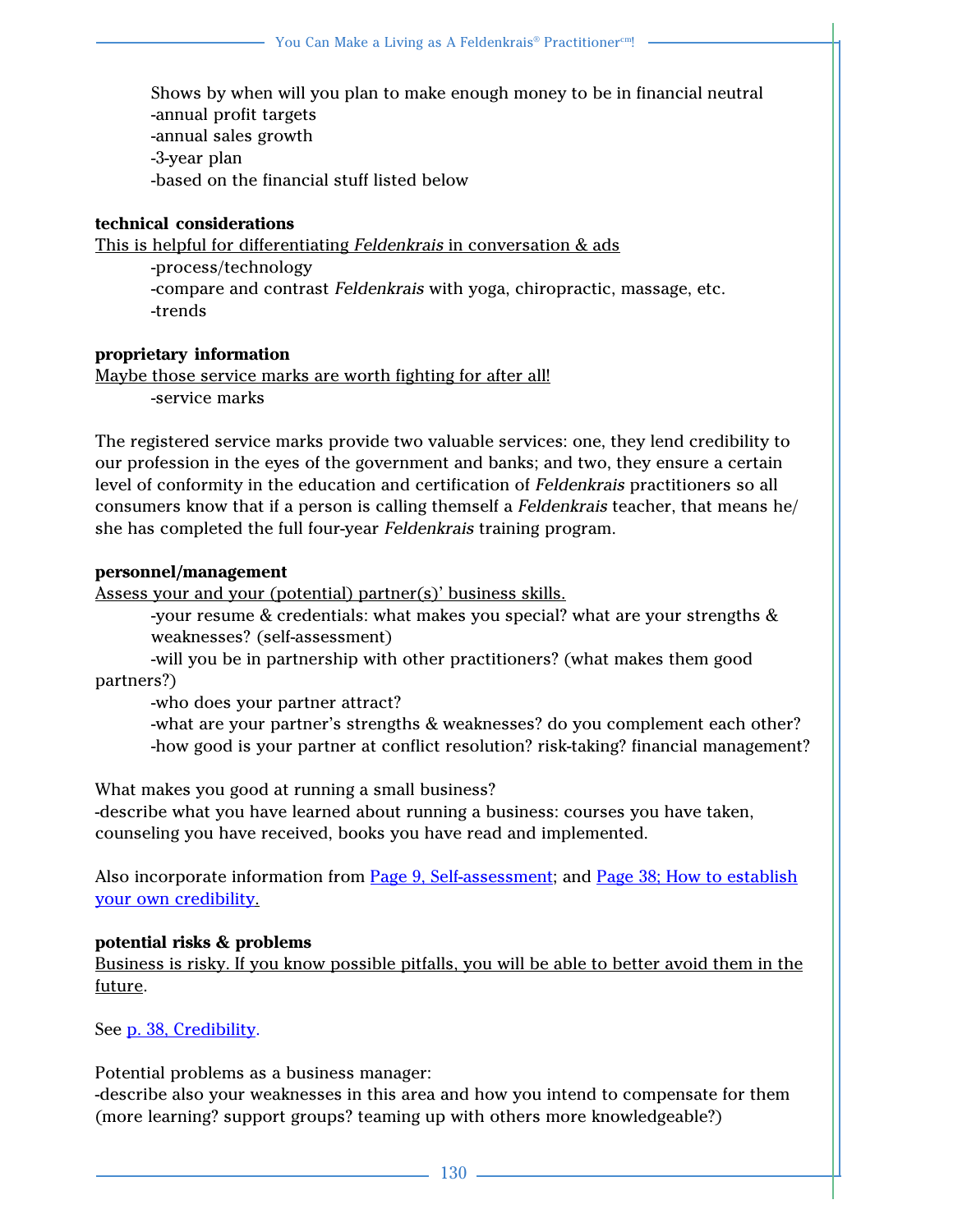What if your marketing strategy doesn't work?

-what potential pitfalls are out there for people in similar situations? (Identify these by interviewing your competition/collaboration list.)

-how will you evaluate your marketing strategy, when will you decide it isn't working, and what will you do about it?

-potential solutions could be: noting where you are not carrying out the actions described in your marketing strategy and implementing them; jettisoning the actions that are not creating a return on your investment; further study of marketing techniques and ideas through books, classes and one-on-one business counseling; implementing new ideas and tracking them in the same way.

What are the weaknesses of your product and how will you compensate for them? -don't have any weaknesses in your product! Take the time needed in the production phase to get the absolutely best final product for the least amount of money possible. -the production values should be good enough to not hinder the communication of the content, but the bells and whistles are less important than the clear and explicit expression of the content's message.

#### financial projections:

cash flow

Paying bills comes from cash flow. If you plan your cash flow well, you will never have trouble paying your bills and your credit will look great.

when to offer classes, how to schedule time off, slow times of year?

See [p. 102, Cash flow worksheets](#page-101-0)

Pricing: How much to charge

See [p. 92, Pricing](#page-93-0)

Balance sheet This is essential if you want a loan

To fill this in, see [p. 83, Money Fog-Factor Worksheet](#page-82-0) and [p. 90, Debt/Savings Worksheet](#page-89-0)

| PERSONAL FINANCIAL STATEMENT<br>Name, Date  |                                 |             |     |  |  |
|---------------------------------------------|---------------------------------|-------------|-----|--|--|
| <b>APPLICANT:</b><br><b>Name</b><br>Address | <b>SSN</b>                      | <b>DOB</b>  | Ph. |  |  |
| Annual Income year-to-date Salary \$        |                                 | Interest \$ |     |  |  |
| Expenses:                                   | Rent/month<br>Credit pymt/month |             |     |  |  |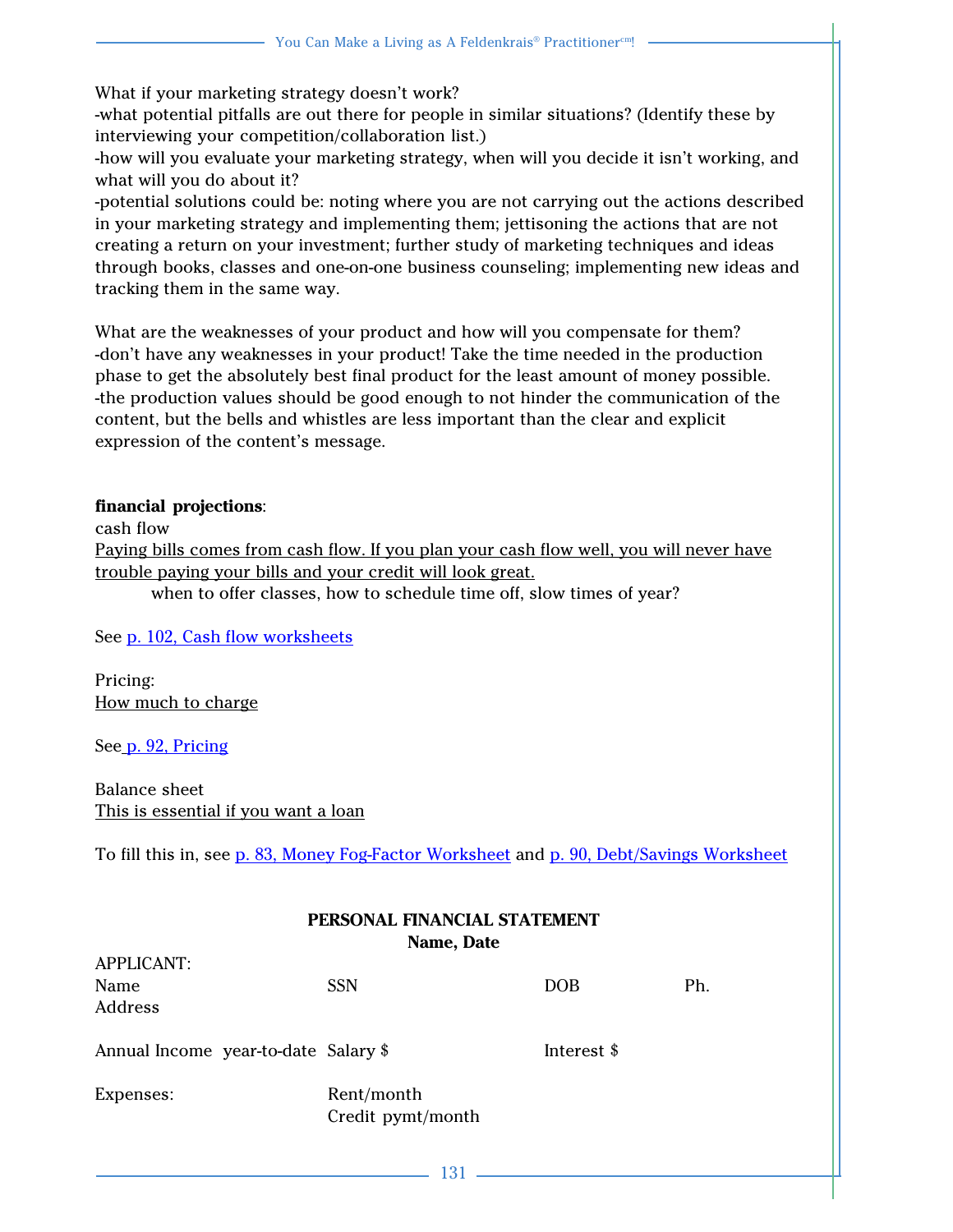| - You Can Make a Living as A Feldenkrais <sup>®</sup> Practitioner <sup>cm</sup> !                                              |                           |                                   |                        |  |  |
|---------------------------------------------------------------------------------------------------------------------------------|---------------------------|-----------------------------------|------------------------|--|--|
|                                                                                                                                 |                           |                                   |                        |  |  |
| No contingent liabilities<br>Never bankrupt, never defendant in any legal suit, no assets pledged/restricted.<br>No dependents. |                           |                                   |                        |  |  |
| STATEMENT OF ASSETS AND LIABILITES AS OF date                                                                                   |                           |                                   |                        |  |  |
| Cash and cash accounts<br>\$                                                                                                    | \$                        | Notes payable - bank, secured     |                        |  |  |
| Vested interest -deferred compensation plans<br>\$                                                                              |                           | \$                                | Unsecured              |  |  |
| Automobiles                                                                                                                     | \$                        |                                   |                        |  |  |
| Other personal property                                                                                                         | \$                        |                                   |                        |  |  |
| Other assets:                                                                                                                   |                           |                                   |                        |  |  |
| [personal goods]                                                                                                                | \$                        |                                   |                        |  |  |
|                                                                                                                                 | \$                        | TOTAL LIABILITIES [all the        |                        |  |  |
| money you owe anyone]                                                                                                           |                           |                                   |                        |  |  |
| Accounts Receivable [money people owe you]                                                                                      |                           | \$                                | <b>NET WORTH</b>       |  |  |
| [assets - liabilities]                                                                                                          |                           |                                   |                        |  |  |
| <b>TOTAL ASSETS</b>                                                                                                             | \$                        | <b>TOTAL LIAB &amp; NET WORTH</b> |                        |  |  |
| [liabilities $+$ net worth]                                                                                                     |                           |                                   |                        |  |  |
| <b>LIST OF ASSETS</b>                                                                                                           |                           |                                   |                        |  |  |
| Checking                                                                                                                        |                           | \$                                | [name on acct.]        |  |  |
| Savings                                                                                                                         |                           | \$                                |                        |  |  |
| <b>Business Checking</b>                                                                                                        |                           | \$                                |                        |  |  |
| <b>Business Savings</b>                                                                                                         |                           | \$                                |                        |  |  |
| Joint Account                                                                                                                   |                           | \$                                |                        |  |  |
| RETIREMENT PLANS                                                                                                                | <b>SEP-IRA</b>            | \$                                |                        |  |  |
| <b>LOANS:</b>                                                                                                                   |                           | <b>Credit Limit</b>               | <b>Current Balance</b> |  |  |
| Lender:                                                                                                                         | Line of credit, secured   | \$                                | \$                     |  |  |
| Lender:                                                                                                                         | Loan, secured             | \$                                | \$                     |  |  |
| Lender: [Credit cards]                                                                                                          | Line of credit, unsecured | \$                                | \$                     |  |  |
| All payments current.                                                                                                           |                           |                                   |                        |  |  |

Personal/business budget Use this to work backwards into break-even analysis

[P. 85](#page-84-0) and [87,](#page-86-0) Personal and Business Budgets

break-even analysis Essential.

[P. 85, break-even analysis.](#page-84-0)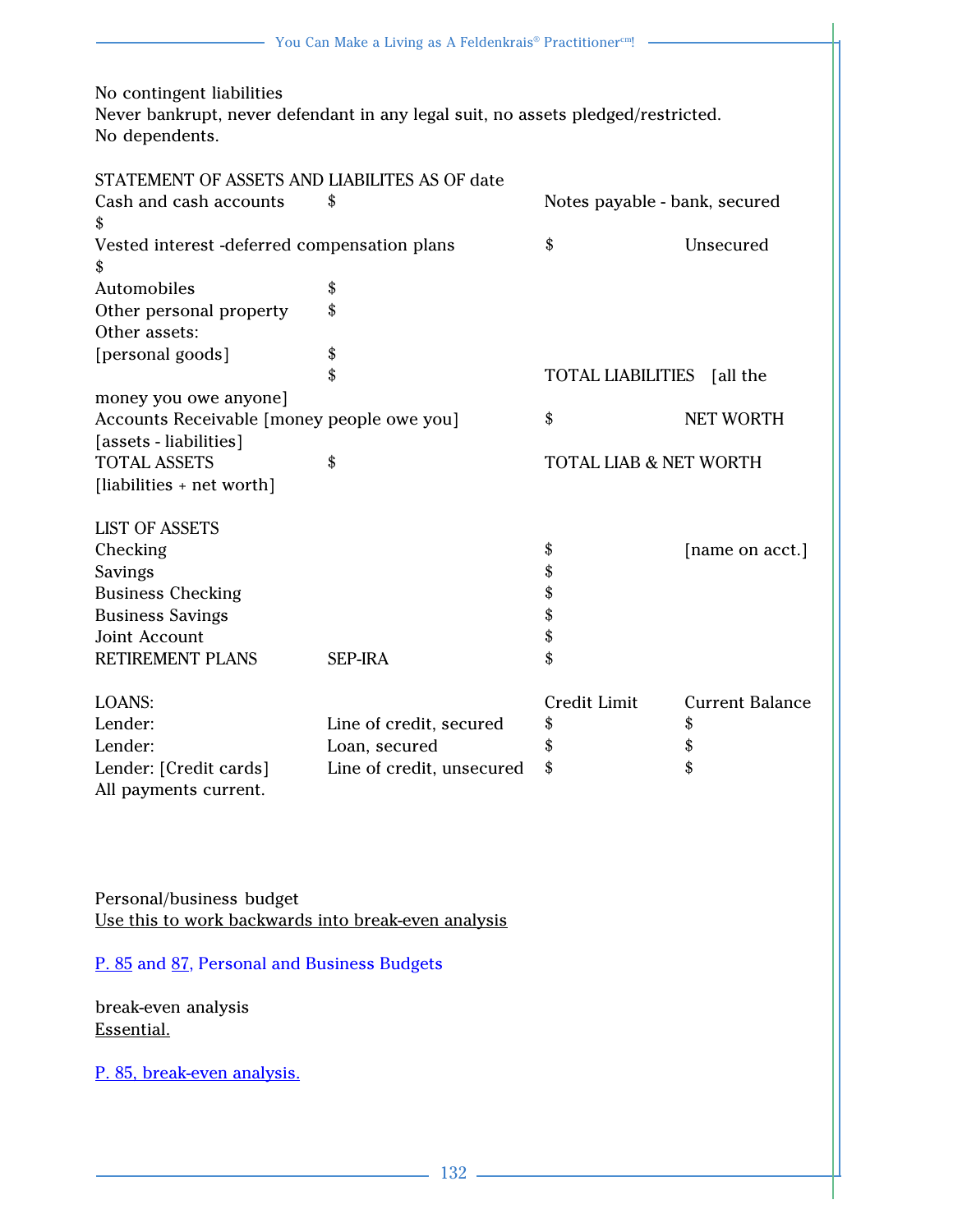# Appendix 5

# Effortless Action, LLC Mission and Values Statements: One Model for Ethical Business

## Preface

Effortless Action, LLC exists for greater rewards than physical or egocentric gratification. For this reason, this document references "God" in many places. As "God" means different things to different people, please substitute any appropriate terminology that works for you as you read: "Spirit," "The Universe," "Higher Power," "The Creator," "Greater Power," "Force of Love," "The Ground of All Being," or many others. We chose the word "God" because it's short and tidy. How can any word encompass the Unknowable?

## Mission Statement

Effortless Action, LLC exists to serve God by making life on Earth easier. Effortless Action will accomplish this by:

1. Sharing Miriam Levenson's message: "dwelling fully in the physical and fully in the spirit is the way to happiness."

2. Sharing and using the teaching of Moshe Feldenkrais in development and dissemination of this message and related products.

## Values Statement

All activities and profits from Effortless Action, LLC benefit God's green earth: plants, animals, two-leggeds and four-leggeds, swimmers, slitherers, walkers, and fliers.

We are a company based on one simple notion: to bring more love into the world. How do we do that?

## FAMILY

We place family harmony first. Our work reflects the foundation we have in our families, and improves our family life over time.

## PARTNERSHIPS

We expect nothing less than the highest benefit for all concerned. Thus, we only enter into contracts where all parties are completely satisfied. We commit to doing everything reasonable and possible to achieve this.

We bring the highest level of light possible to all our actions.

We communicate at the highest level, for the greatest good.

We know that the whole is greater than the sum of its parts: no one member of the company is more valuable than another.

We share in abundant compensation for all.

We move in the direction of our avowed and unavowed dreams.

We continually call one another to bring forth our skills and talents. This means both high expectations and high productivity.

We join in love, shared purpose, challenge, communion, celebration, safety and joy. We do business with companies that treat their employees and customers with love and